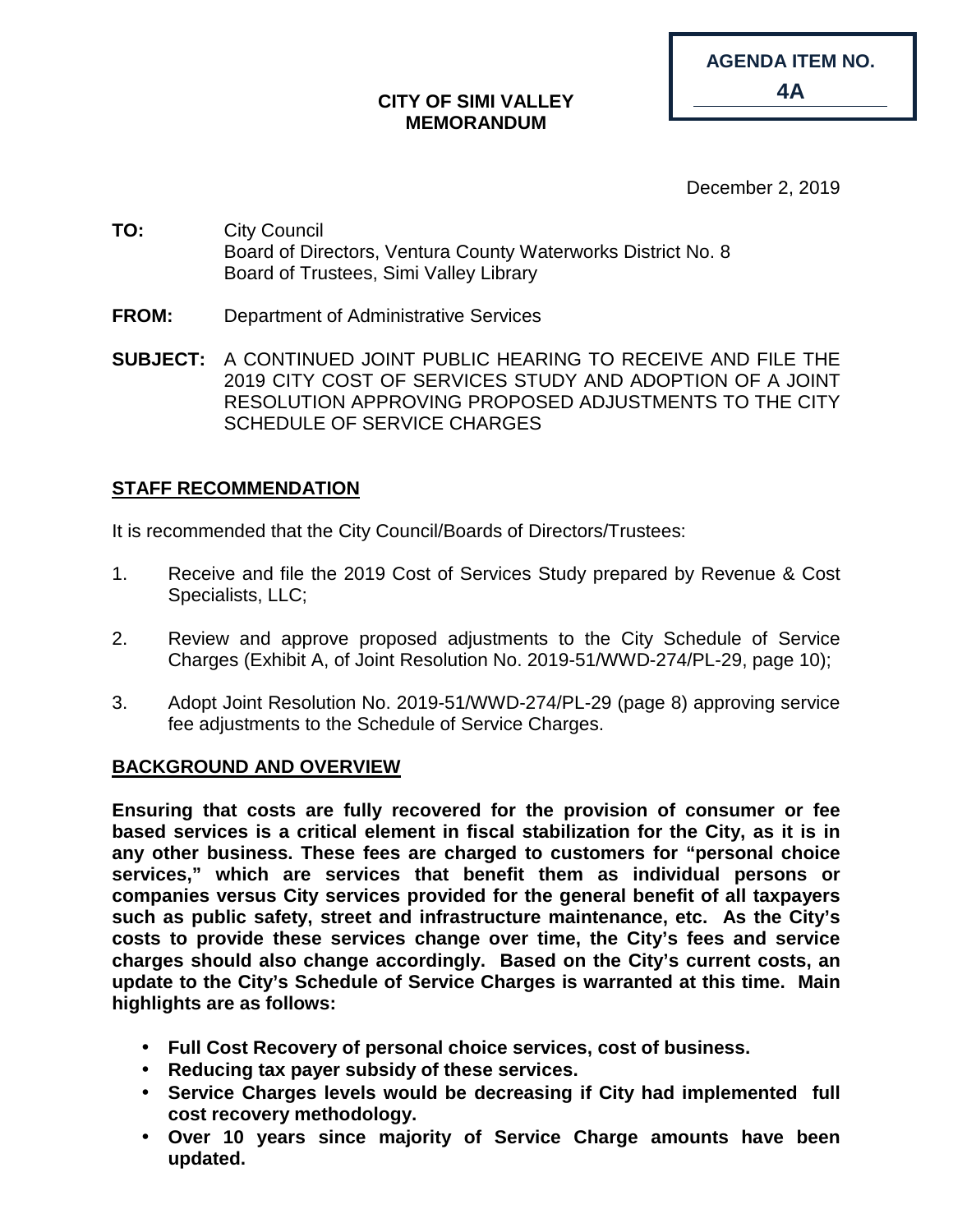In August of 2017, the City Council voted to establish a Budget Advisory Committee, to review the City's financial resources. In May of 2018, the Committee reported to City Council on their list of recommendations. One of the recommendations was to revisit the Fiscal Year (FY) 2014-15 fee study that was partially implemented and recover a larger percentage of the City costs for providing services.

The reason for this recommendation is that, to date, Planning, Building, and Public Works fees have not been amended to reflect current costs since 2008. These fees were increased by Consumer Price Index (CPI) in 2017 and 2018 in accordance with the adopted Joint Resolution No. 2015-03/WWD-249/PL-10 that amended the Schedule of Service Charges on March 2, 2015 based upon a limited implementation. General City fees were adjusted in 2015, and subsequently had a CPI increase applied in 2017 and 2018. However, the majority of the City's fees (Planning, Building, and Public Works) are still based on the 2008 cost of providing these services. In May of 2019, the City contacted Revenue & Cost Specialists, LLC (who is the same consultant that performed the study in FY 2014-15), and asked them to provide an updated study.

While costs to provide services have increased (such as labor, materials, etc.), the payment from users of the services has not kept pace. **The actual costs to the City to provide "personal choice services" occur regardless of fee levels, and the share of these services paid by all taxpayers in the community has increased over time.** According to the study, Simi Valley taxpayers are subsidizing "personal choice services" which reduces the General Fund money available to be used for other City programs and services that benefit all taxpayers.

Revenue and Cost Specialists, LLC, the consultant who prepared the Cost of Services Study, was directed by staff to provide the calculation for 100% full cost recovery for each service. This was done by using current City labor rates, allocating overhead and indirect costs, and estimating the staff time and effort necessary to provide each individual service. Each employee's fully loaded hourly rate, including salaries and benefits, was calculated and multiplied by the average time spent on provision of the service. Citywide and departmental overhead costs were added to this to determine the full City cost of providing each service. In most, but not all, cases, the consultant recommended that the City recover 100% of the actual cost of the service, which could result in just over \$3 million annually in additional new revenue to the City.

A meeting with a representative of the Building Industry Association (BIA) to review and discuss the proposed fee revisions was held on Tuesday, October 22, 2019. As of this date, the members of the BIA have not expressed any objection.

Staff presented the proposed fee revisions to the Economic Development Committee of the Simi Valley Chamber of Commerce on October 8 and November 12, 2019. The committee did not express any objections.

## Changes in the 2019 Cost of Services Study

One modification to the new study includes a recommendation to adopt the Construction Square Footage method for building permits.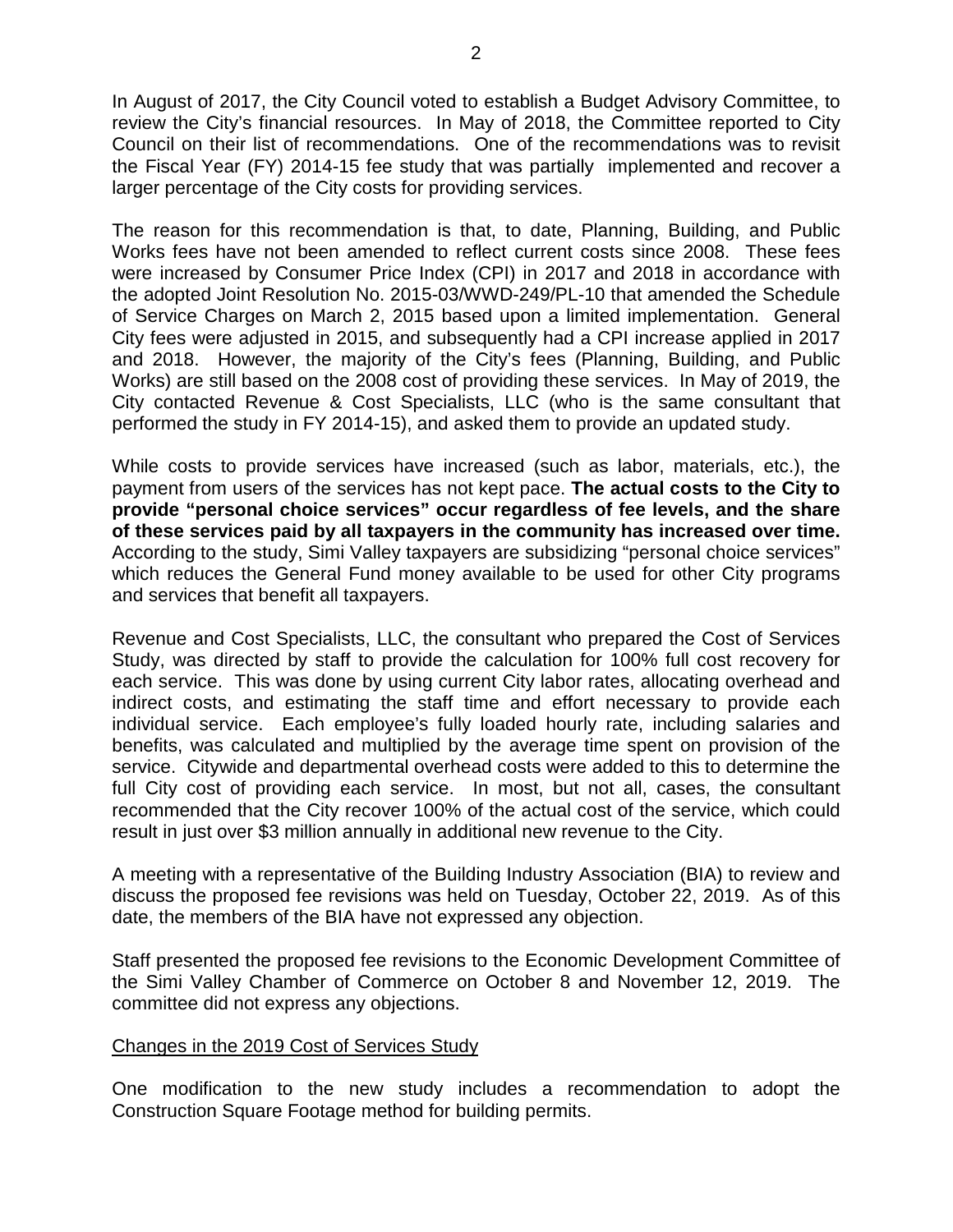There are two methods for calculating building permit fees, Construction Valuation and Construction Square Footage. Both methods yield service cost recovery and equivalent fee amounts when implemented.

Currently, the Building and Safety Division uses the Construction Valuation method. This method is less direct as building type and area must still be calculated and an additional factor of valuation (dollars per square foot) is added to obtain fees. The valuation factor is unique to the fee calculation but is often misunderstood as construction costs or market values by permit applicants and customers. To that end, staff recommends the construction square foot method for clarity and to eliminate any misunderstanding with costs and valuations. Furthermore, this methodology can also eliminate any potential conflicts in the values the City uses for calculating fees and provide a more transparent and easily communicated service fee.

Planning application fees have, in some cases, changed from deposit based, to flat rate. Some fees that had been deposit based are now split into separate flat rate fees, based on project size. This will streamline the application process by eliminating the staff time involved to track each individual's time, process deposits and process refunds and/or invoices. Some fees will remain deposit based due to the potential wide variation in project size.

Environmental Compliance fees are recommended to phase into full cost recovery over a two to three year period. Many of Environmental Compliance services are currently not being charged, meaning the City is not recovering any of our costs to provide these services, and are therefore being added as new fees. Additionally, where fees are being charged, many of the current Environmental Compliance fees are recovering less than 30% of the actual cost. Bringing these fees from the current rate to full cost recovery without a phase-in period would be a significant burden to businesses within the community. Therefore phasing in full recovery is prudent.

### Changes outside of the Cost of Services Study

There are no changes recommended to the fees at the Senior Center at this time.

Library and Cultural Arts Center fees were not included in the Study because they are exempt from Propositions 218 and 26, and can be charged at "the going rate". We are recommending these fees increase by the Consumer Price Index (CPI) of 3.2%. The January CPI of "All Urban Consumers, Los Angeles–Long Beach-Anaheim" is used each year for consistency. This also helps to avoid the appearance of "cherry picking" favorable CPI increases.

### Library Fees

Staff is recommending the discontinuation of one Library fee, the Overdue Fee. California public libraries are leading the nation in fine-free services for overdue materials. Libraries that have shifted to fine-free services continue to charge customers for items that are lost or damaged in order to recover the costs of those assets. In FY 2018-19, the Library collected approximately \$26,900 in overdue fees.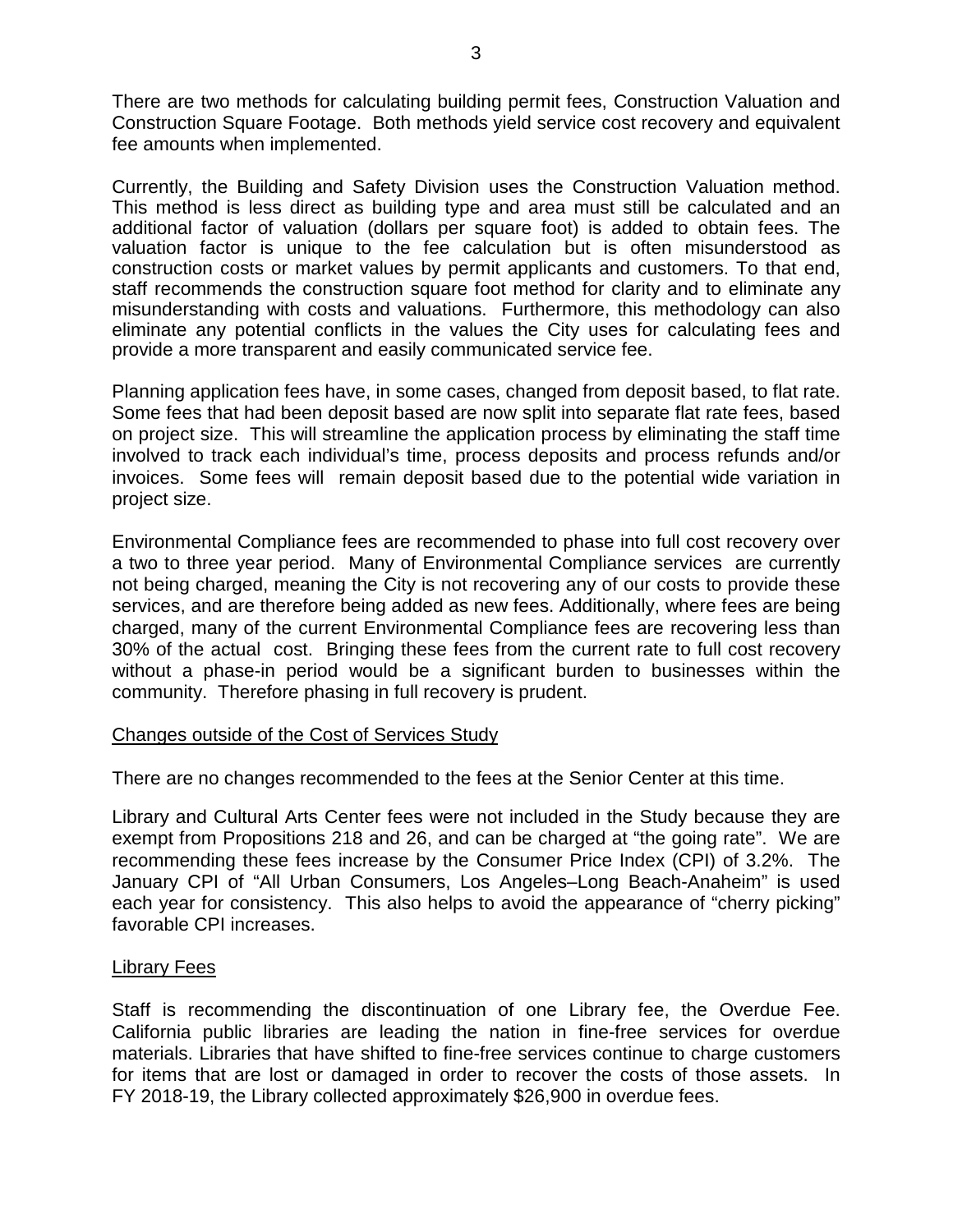Another major factor in the philosophy to eliminate overdue fees is the concern that a community's most financially vulnerable residents are not able to pay their overdue fines and are then blocked from using library materials. Almost all library borrowers have overdue fines on their accounts at some point in time, and those who cannot pay their fines are disadvantaged in comparison to those who can. The mission of a public library is to provide equal access to all residents.

## Cultural Arts Center Fees

Staff is recommending two new fees and one restructured fee for the Cultural Arts Center (CAC). To remain consistent with other fees charged at the CAC that are structured with a non-profit discounted rate, it is recommended to add a Technical Coordinator fee for non-profits. This new Technical Coordinator fee to be assessed on non-profit productions would be lower than the for-profit rate. To offset the Technical Coordinator fee for non-profits, it is suggested to eliminate the non-profit surcharge fee by consolidating the current ticket surcharge fees into one fee. This combination helps reduce upfront risks to non-profits by increasing the connection of the fee structure to box office performance. Also, the Arts Commission requested adding a Tech Week fee which takes place one week prior to the opening night of a production.

The lower fee for a Technical Coordinator allows the Center to remain competitive to other similar sized theaters in the area while maintaining loyal Non-Profit rentals, and is consistent with other CAC fees that have a non-profit discount available.

Tech Week fee consolidates many of the fees that are incurred in the week prior to opening night of the production, such as light hanging, and load in fees. This new fee would not be effective until productions scheduled on or after January 1, 2021, because the CAC is reserved far in advance and staff does not want to change fees that have already been quoted to renters.

## Film and Special Event Fees

During the past few years, staff has spent a considerable amount of time trying to collect film and special event permit fees, which includes affiliated costs for notifications, posting of no parking signs and utilization of police services after permits are issued and services rendered. In an effort to operate more efficiently and ensure payment of these services, staff is recommending that prior to issuance of the permit, a cost estimate for both the permit and affiliated services will be provided to the applicant. Payment will be due to the City prior to the issuance of the permit. Should the applicant reduce their services or change the scope of the permit, staff will initiate the refund process within seven days after permit issuance.

Staff is also recommending that the City Council implement a non-refundable cancellation policy for film permits should the production company cancel the permit forty-eight (48) hours before the scheduled filming time. Once a film permit application is received, City staff works diligently to process the permit and obtain all the necessary documentation and conditions.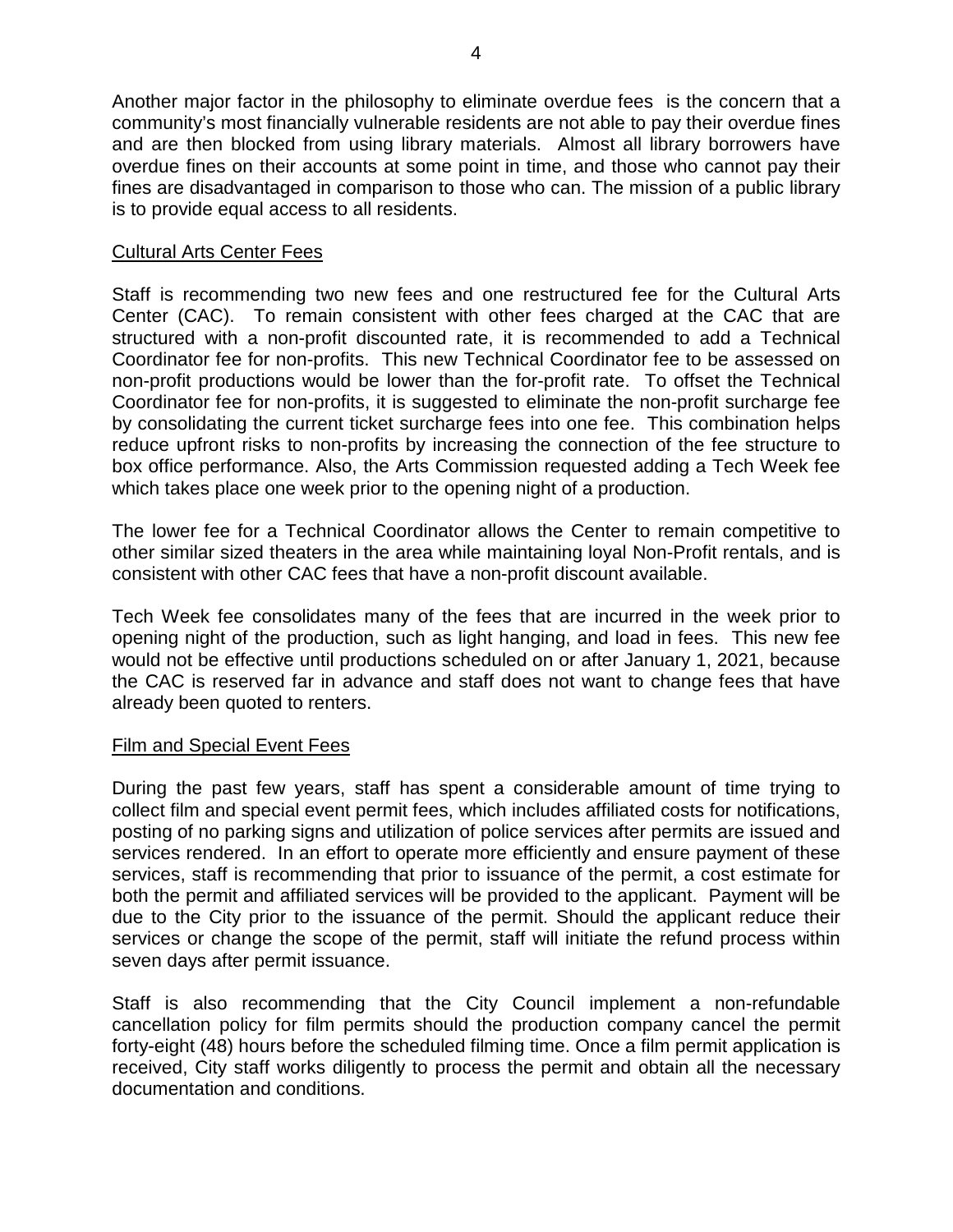To illustrate, processing a permit for Intermittent Traffic Control/Intermittent Pedestrian Control involves strict adherence to a time line as police officers need to be scheduled, residents notified, and the parking of crew and production vehicles vetted. The City Manager's Office typically performs a final review and approves the permit within fortyeight hours prior to the filming. Should the City Council approve the proposed adjustments to the City Schedule of Service Charges this evening, staff will also implement these changes after January 1, 2021.

## Rounding of Fees

The current method of rounding fees is a four-tiered system with some exceptions. To make rounding more efficient moving forward, staff is proposing rounding fees that are below \$50.00 to the nearest \$0.05 and fees that are above \$50.00 to be rounded to the nearest dollar. Fees that are applied as a percentage will not be rounded at all.

## **FINDINGS AND ALTERNATIVES**

The following alternatives are available to the City Council/Boards of Director/Trustees:

- 1. Receive and file the 2019 Cost of Services Study by Revenue & Cost Specialists, LLC;
- 2. Review and approve proposed adjustments to the City Schedule of Service Charges;
- 3. Adopt Joint Resolution No. 2019-51/WWD-274/PL-29 (page 8) approving service fee adjustments to the Schedule of Service Charges;
- 4. Do not authorize any changes to the City's existing Schedule of Service Charges, and retain all current fees.

Staff recommends Alternative Nos. 1, 2, and 3.

### **SUGGESTED CITY COUNCIL/BOARD MOTION**

I move to receive and file the 2019 cost of Services Study prepared by Revenue & Cost Specialists, LLC; approve proposed adjustments to the City Schedule of Service Charges and adopt a joint resolution approving service fee adjustments to the City Schedule of Service Charges.

### **SUMMARY**

Ensuring that costs are fully recovered for the provision of consumer or fee based services is a critical element in fiscal stabilization for the City. These fees are charged to customers for "personal choice services," which are services that benefit them as individual persons or companies versus City services provided for the general benefit of all taxpayers such as public safety, street and infrastructure maintenance, etc.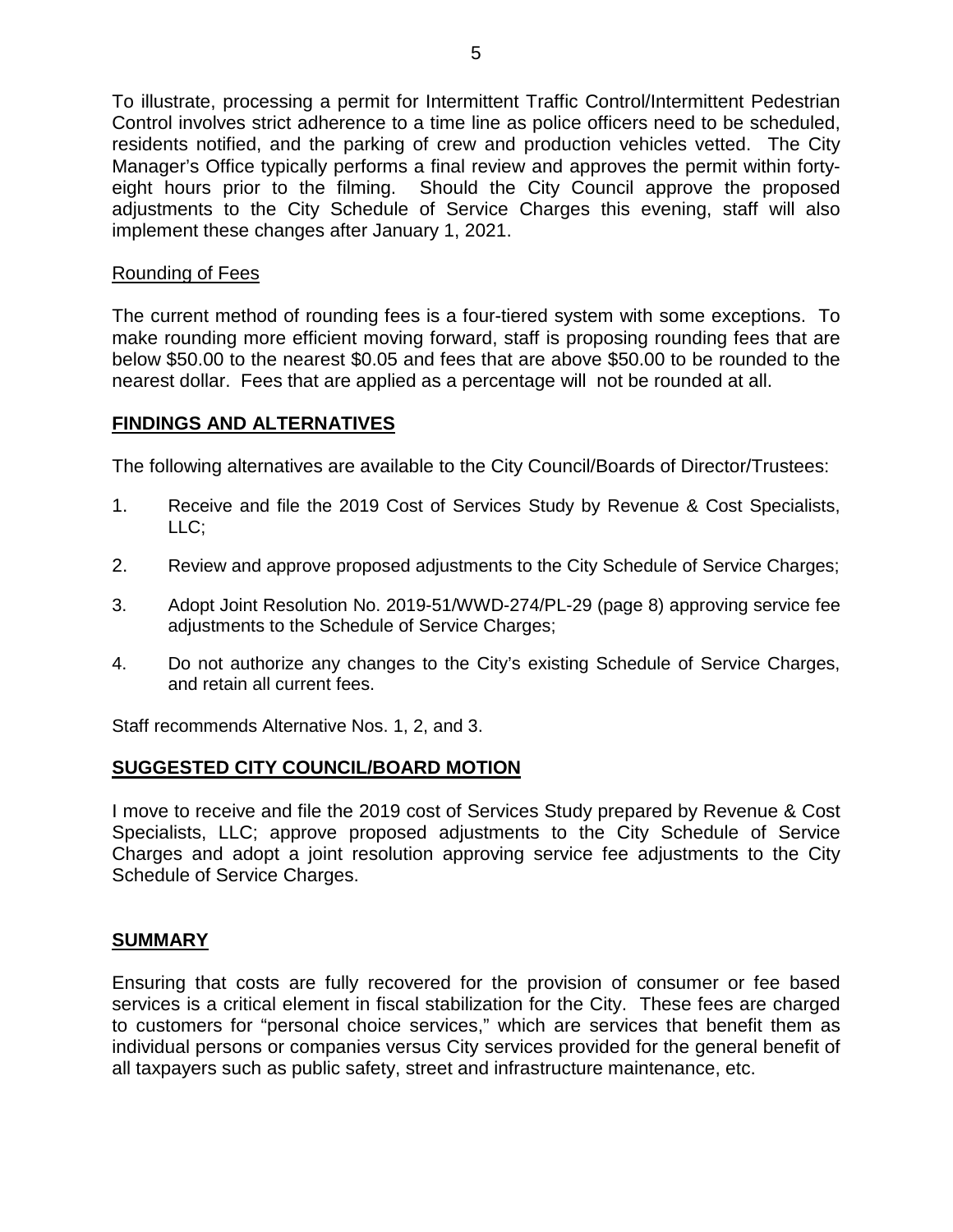The actual costs to the City to provide "personal choice services" occur regardless of fee levels, and the share of these services paid by all taxpayers in the community has increased over time. Based on the City's current costs, an update to the City's Schedule of Service Charges is warranted at this time. Therefore, staff recommends that the City Council/Boards of Directors/Trustees adopt a Joint Resolution No. 2019-51/WWD-274/PL-29 approving the service fee adjustments to the Schedule of Service Charges.

 $\sim$ Joseph D. Toney,

Administrative Services Director

Prepared by: Carolyn Johnson, Budget Officer

| <b>INDEX</b>                                                  | Page |
|---------------------------------------------------------------|------|
|                                                               |      |
| Exhibit A – Proposed Adjustments to the City Schedule of Fees |      |

Cost of Services Study is available on-line at www.simivalley.org/FeeStudy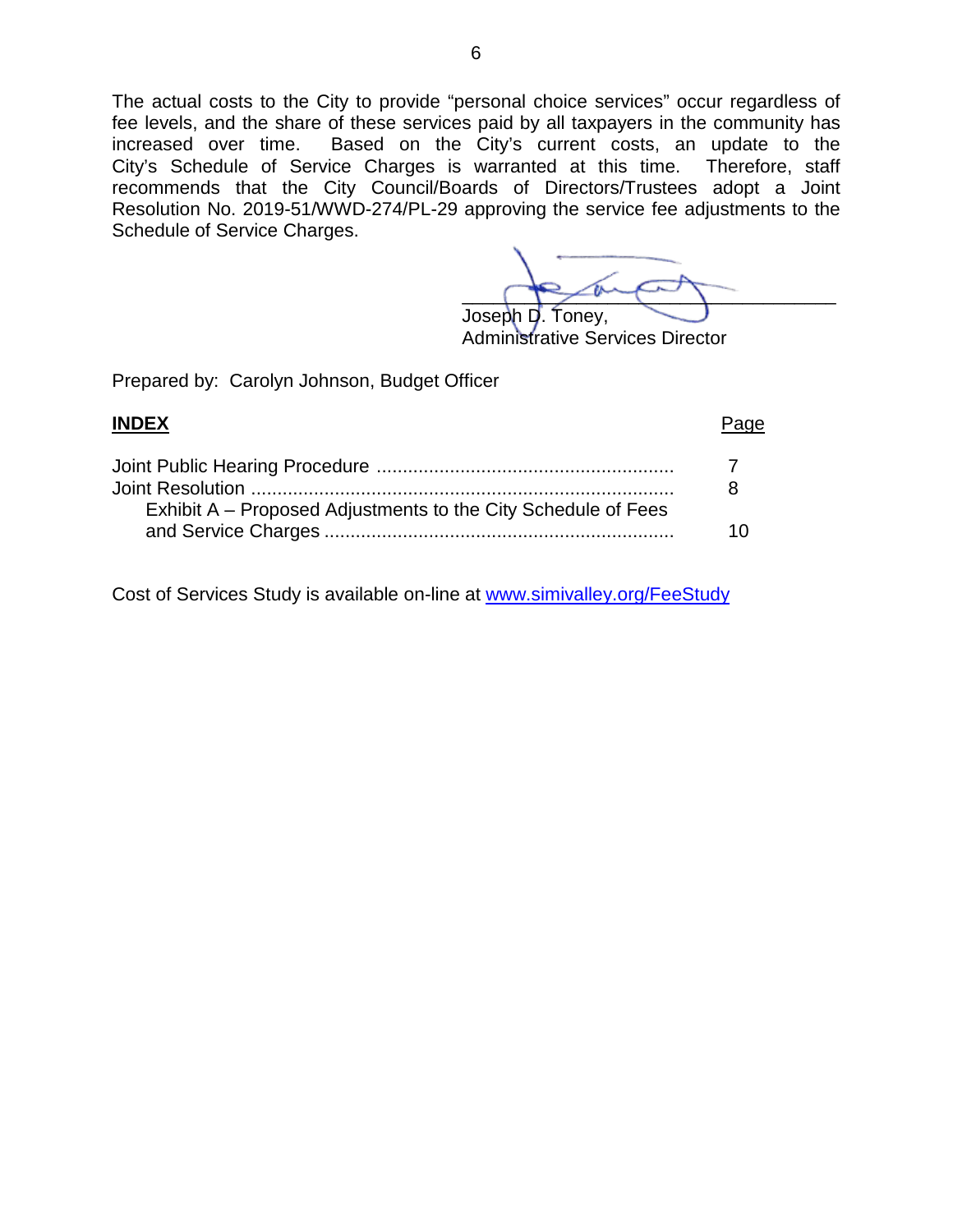## **JOINT PUBLIC HEARING PROCEDURE**

HEARING DATE: DECEMBER 2, 2019

1. MAYOR/CHAIR: This is the time and place set for a joint public hearing to consider adoption of a joint resolution with adjustments to the City Schedule of Service Charges.

May we have a reading of the proposed resolution?

- 2. CITY CLERK: (Clerk reads proposed resolution title)
- 3. MAYOR/CHAIR: May we have an oral report on this matter by staff?
- 4. STAFF: (Report)
- 5. ANY COUNCIL/ BOARD MEMBER: (Questions of staff/consultant and staff/consultant response)
- 6. MAYOR/CHAIR: Is there anyone in the City Council Chamber wishing to be heard on this matter?
- 7. AUDIENCE: (Comments)
- 8. MAYOR/CHAIR: The hearing is closed. Are there any comments or questions from members of the City Council:
- 9. ANY COUNCIL/ BOARD MEMBER: (Comments)
- 10. MAYOR/CHAIR: The Chair will now entertain a motion.
- 11. ANY COUNCIL/ BOARD MEMBER: City Council Actions (by motion of any Council Member):
	- 1) Adopt, modify, or not adopt Resolution No. 2019- 51/WWD-274/PL-29 (requires a second and a vote; **requires reading of resolution**).
	- \* Any action to refer the matter back to staff or to continue the matter requires a second and a vote.
- 12. ANY COUNCIL/ BOARD MEMBER: Second
- 13. MAYOR/CHAIR: (Call for vote)
- 14. MAYOR/CHAIR: Proceed to the next item.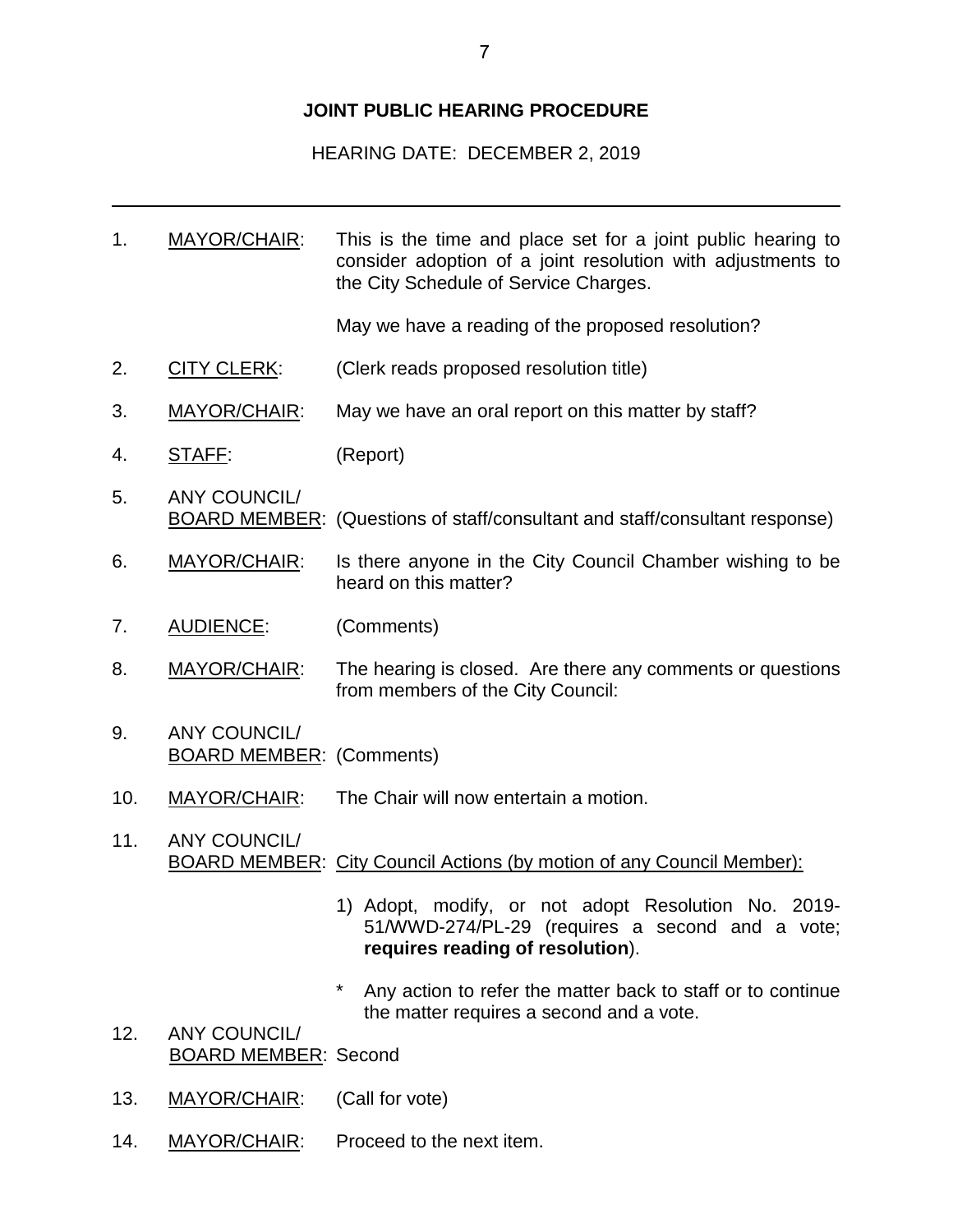### RESOLUTION NO. 2019-51 RESOLUTION NO. WWD-274 RESOLUTION NO. PL-29

A JOINT RESOLUTION OF THE CITY COUNCIL OF THE CITY OF SIMI VALLEY, THE BOARD OF DIRECTORS OF THE VENTURA COUNTY WATERWORKS DISTRICT NO. 8, AND THE BOARD OF TRUSTEES OF THE SIMI VALLEY LIBRARY APPROVING ADJUSTMENTS TO THE SCHEDULE OF SERVICE CHARGES

WHEREAS, it is the desire of the City Council and the Boards of Directors/Trustees to establish an equitable basis for costing services, to accommodate special requests for services while ensuring that the public-at-large does not incur the cost, to provide for reasonable cost recovery in providing these services to the public, to ensure an ongoing review and analysis of service charges, to ensure that fees do not exceed the cost of providing services, and to provide a single source for fee information; and

WHEREAS, on December 2, 2019, the City Council of the City of Simi Valley, the Board of the Directors of the Ventura County Waterworks District No. 8, and the Board of Trustees of the Simi Valley Library held a duly noticed public hearing to consider adjustments to the Schedule of Service Charges; and

WHEREAS, the City Council and the Boards of Directors/Trustees find and determine that the fees set forth in the proposed adjustments to the Schedule of Service Charges reasonably reflect the costs of providing City/District/Library services to the public.

NOW, THEREFORE, THE CITY COUNCIL OF THE CITY OF SIMI VALLEY, BOARD OF DIRECTORS OF VENTURA COUNTY WATERWORKS DISTRICT NO. 8, AND THE BOARD OF TRUSTEES OF THE SIMI VALLEY LIBRARY DO HEREBY RESOLVE AS FOLLOWS:

SECTION 1. The proposed adjustments to the Schedule of Service Charges are hereby approved, effective February 3, 2020 (except as otherwise set forth herein).

 SECTION 2. Notwithstanding Section 1, the fees for the "Tech Week" at the Cultural Arts Center shall be effective January 1, 2021.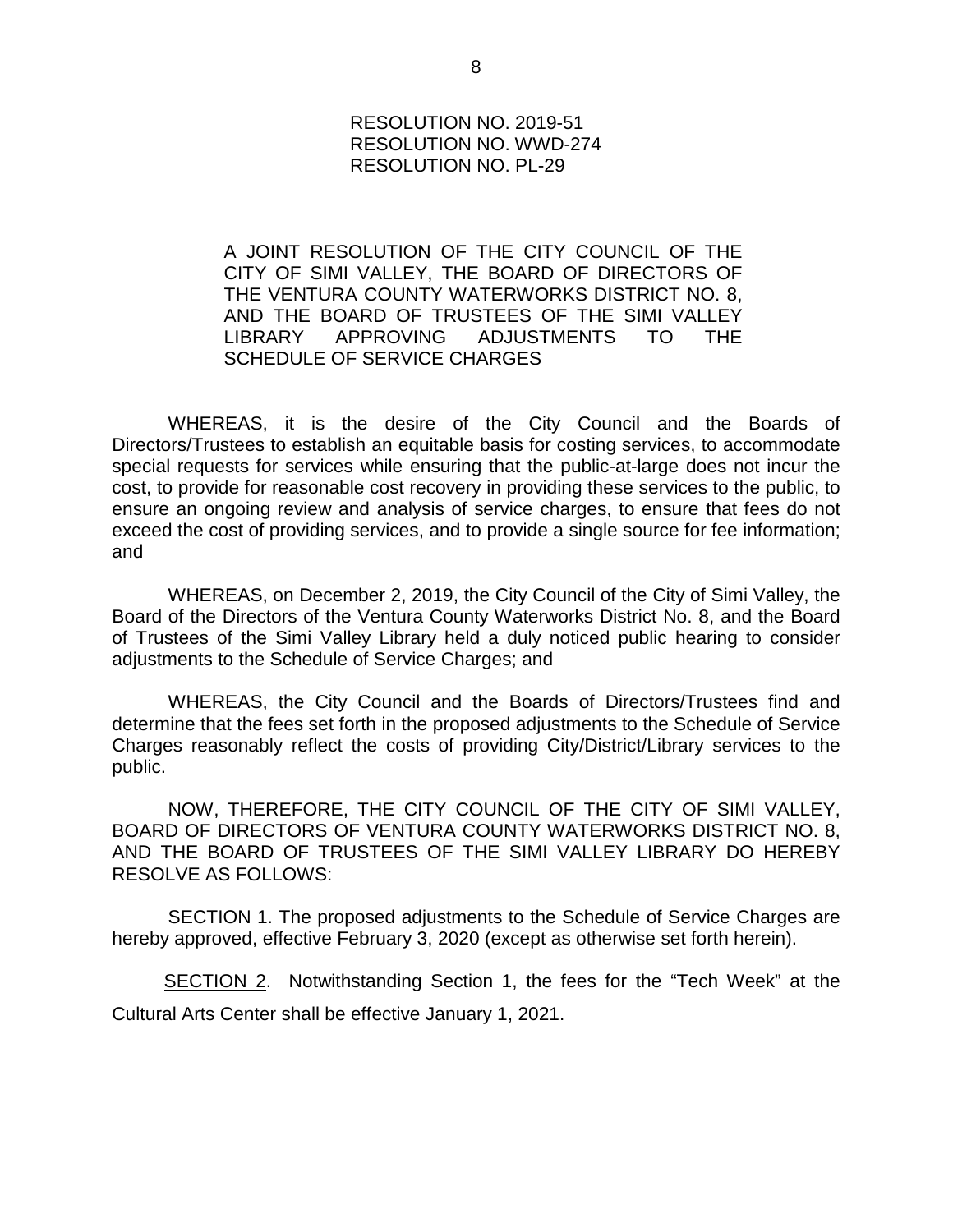SECTION 3. The adjusted fee schedule, attached hereto as Exhibit A, is hereby adopted.

SECTION 4. The City Manager is hereby authorized to administratively escalate all fixed fees and service charges annually using the Consumer Price Index (CPI) All Urban Consumers - Los Angeles-Long Beach-Anaheim, California, rate for January of the current year until such time as another comprehensive fee study is completed.

SECTION 5. The City Manager is hereby authorized to administratively amend those service fees that are directly related to pass-through fees from other governmental agencies.

SECTION 6. If any fee set forth in this Resolution or the application thereof to any person or circumstance is held to be invalid, such invalidity shall not affect any other fee or application thereof, and to this end the fees of this Resolution are declared to be severable.

**SECTION 7.** The City Clerk/District/Board Secretary shall certify to the adoption of this resolution and shall cause a certified resolution to be filed in the Office of the City Clerk.

PASSED and ADOPTED this 2<sup>nd</sup> day of December 2019.

**Attest:**

| Lucy Blanco, City Clerk/Board/<br><b>District Secretary</b> | Keith L. Mashburn, Mayor of the City of<br>Simi Valley, California, Chair of Ventura<br>County Waterworks District No. 8, and<br>President of the Simi Valley Library<br><b>Board of Trustees</b> |
|-------------------------------------------------------------|---------------------------------------------------------------------------------------------------------------------------------------------------------------------------------------------------|
| Approved as to Form:                                        | <b>Approves as to Content:</b>                                                                                                                                                                    |
|                                                             |                                                                                                                                                                                                   |

Joseph D. Toney, Administrative Services Director

\_\_\_\_\_\_\_\_\_\_\_\_\_\_\_\_\_\_\_\_\_\_\_\_\_\_\_\_\_\_\_\_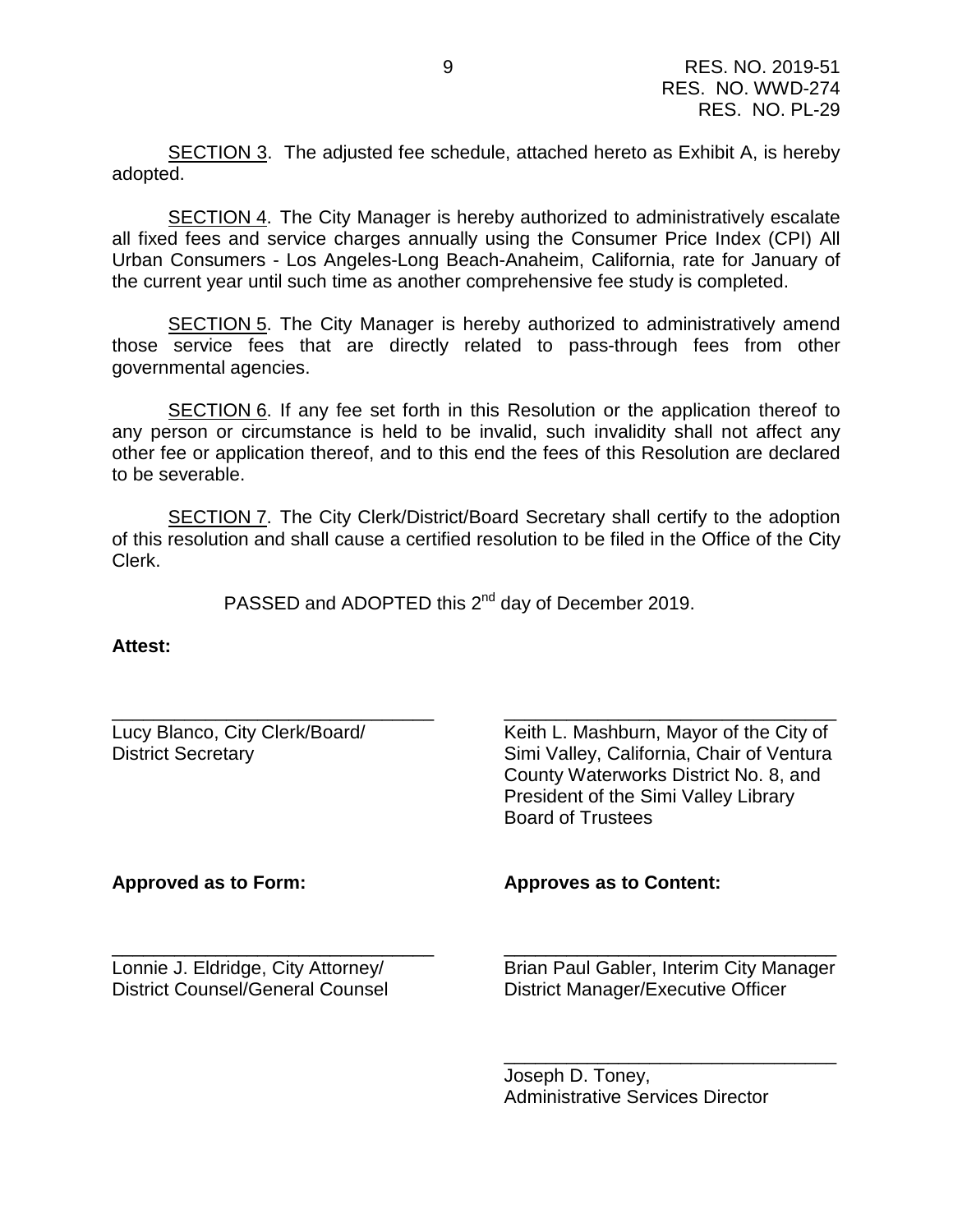## **CITY OF SIMI VALLEY SUMMARY OF REVENUES, COSTS, AND SUBSIDIES FISCAL YEAR 2019-2020**

### **EXHIBIT A**

## **COMMUNITY DEVELOPMENT SERVICES**

|                     |                                     | <b>CURRENT</b>                                                                                                                                        | <b>RECOMMENDED</b>                                                                             |
|---------------------|-------------------------------------|-------------------------------------------------------------------------------------------------------------------------------------------------------|------------------------------------------------------------------------------------------------|
| REF#                | <b>SERVICE</b>                      | <b>FEE</b>                                                                                                                                            | <b>FEE</b>                                                                                     |
| S-001               | <b>ADMINISTRATIVE ACTION</b>        | \$862.00                                                                                                                                              | \$1,605.00                                                                                     |
| $\overline{S}$ -002 | ADMIN. CONDITIONAL USE PERMIT       | \$1,742.00                                                                                                                                            | \$2,510.00                                                                                     |
| S-002A              | ADMINISTRATIVE PLANNED DEVELOPMENT  | \$1,705.00                                                                                                                                            | \$2,570.00                                                                                     |
| S-003               | ADMIN. MODIFICATION TO CUP/PLAN DEV | \$8,457 plus \$10 per<br>residential unit initial<br>deposit with a<br>maximum billable<br>amount of \$11,418                                         | \$2,570.00                                                                                     |
|                     |                                     | plus \$10 per<br>residential unit                                                                                                                     |                                                                                                |
| S-003A              | <b>MODIFICATION TO CUP/PLAN DEV</b> | \$8,457 plus \$10 per<br>residential unit initial<br>deposit with a<br>maximum billable<br>amount of \$11,418<br>plus \$10 per<br>residential unit    | \$7,640.00                                                                                     |
| S-004               | <b>CONDITIONAL USE PERMIT</b>       | \$5,669 initial deposit<br>with a maximum<br>billable amount of<br>\$7,654 plus \$10 per<br>residential unit or<br>\$209 per non-<br>residential acre | Existing Site - \$5,975<br>per application<br>New Development -<br>\$9,265 per application     |
| S-005               | PLANNED DEVELOP PERMIT - COM/IND    | \$6,268 plus \$209 per<br>acre initial deposit<br>with a maximum<br>billable amount of<br>\$8,463 plus \$209 per<br>acre                              | \$9,265 per application<br>plus \$20 per 1,000<br>square feet over 50,000<br>square feet       |
| S-005A              | PLANNED DEVELOP PERMIT - ATTACH RES | \$8,657 plus \$10 per<br>a maximum billable<br>amount of \$11,688<br>plus \$10 per unit                                                               | unit initial deposit with $\mid$ \$6,510 per application<br>plus \$87 per unit over 5<br>units |
| S-005B              | PLANNED DEVELOP PERMIT - DETACH RES | \$8,657 plus \$10 per<br>unit initial deposit with<br>a maximum billable<br>amount of \$11,688<br>plus \$10 per unit                                  | \$8,480 per application<br>plus \$87 per unit over 5<br>units                                  |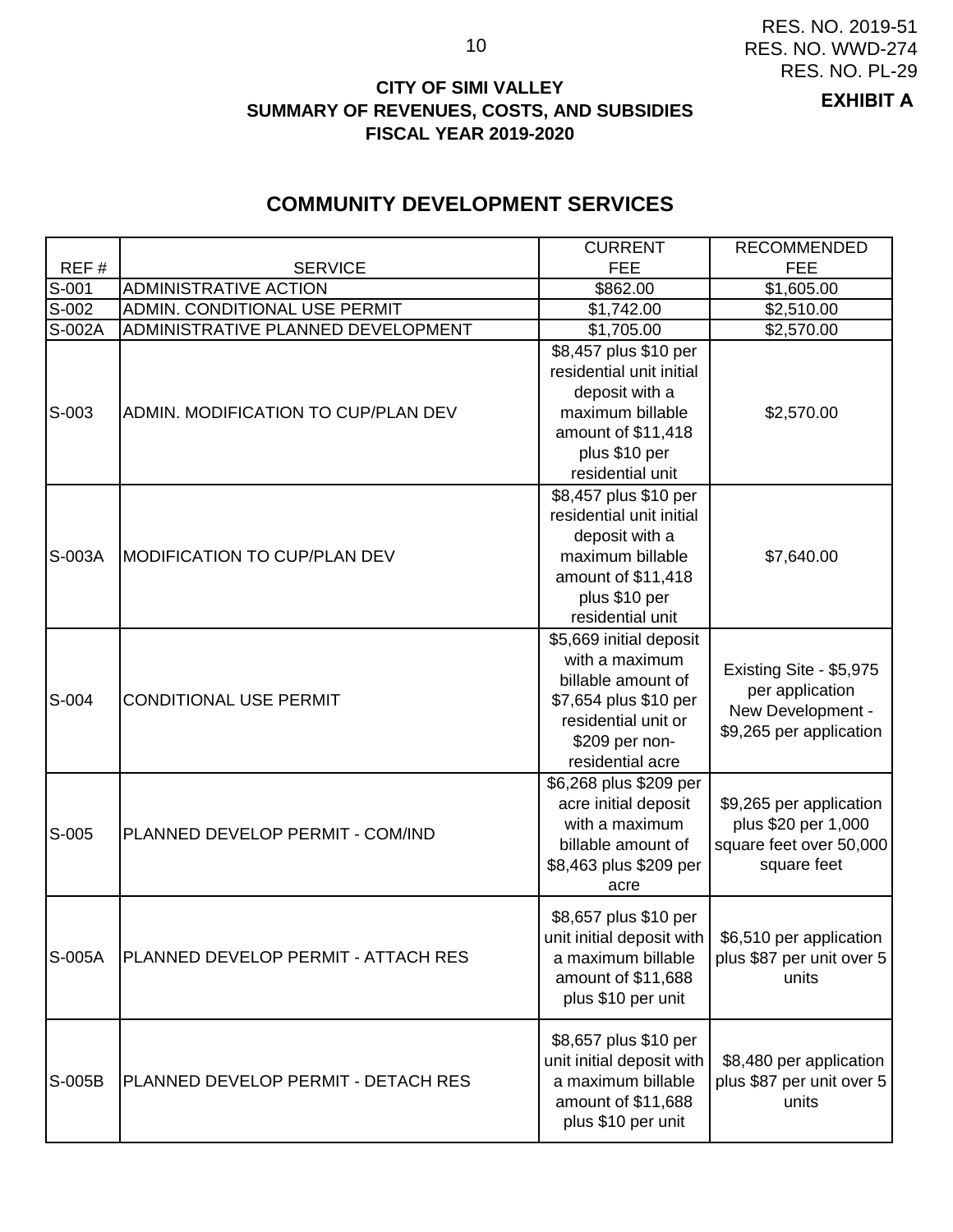application

# **COMMUNITY DEVELOPMENT SERVICES (continued)**

11

RES. NO. PL-29

CURRENT RECOMMENDED

| REF#   | <b>SERVICE</b>                           | <b>FEE</b>                                                                                                                                                                                               | <b>FEE</b>                                                                                                                                                                          |
|--------|------------------------------------------|----------------------------------------------------------------------------------------------------------------------------------------------------------------------------------------------------------|-------------------------------------------------------------------------------------------------------------------------------------------------------------------------------------|
| S-006  | <b>CEQA CATEGORICAL EXEMPTION</b>        | \$167 per application<br>CDBG - \$78 per<br>application                                                                                                                                                  | \$395 per application<br>plus any State or<br>County fees                                                                                                                           |
| S-007  | <b>INITIAL ENVIRON, STUDY - INFILL</b>   | \$3,152 initial deposit<br>with a maximum<br>billable amount of<br>\$6,306 plus \$10 per<br>residential unit or<br>\$209 per non-<br>residential acre                                                    | \$1,685 per application<br>plus any State or<br>County fees                                                                                                                         |
| S-008  | <b>ENVIRON NEG DEC/MITIGATED NEG DEC</b> | \$3,152 initial deposit<br>with a maximum<br>billable amount of<br>\$6,306 plus \$10 per<br>residential unit or<br>\$209 per non-<br>residential acre                                                    | \$6,010.00                                                                                                                                                                          |
| S-009  | ENVIRONMENTAL IMPACT REPORT REVIEW       | <b>Consultant Cost plus</b><br>30%                                                                                                                                                                       | \$15,000 deposit with<br>charges at the fully<br>allocated hourly rate for<br>all involved personnel<br>and outside costs. plus<br>10% of contract cost for<br>contract management. |
| S-010  | GENERAL PLAN AMEND PRESCREENING          | \$3,861.00                                                                                                                                                                                               | \$4,975.00                                                                                                                                                                          |
| S-010A | ECON DEVELOPMENT ANALYSIS REVIEW         | \$0.00                                                                                                                                                                                                   | \$980 per review plus<br>any outside costs plus<br>10% of contract costs                                                                                                            |
| S-011  | <b>GENERAL PLAN AMENDMENT</b>            | <b>With Environmental</b><br>Impact Report -<br>\$8,017 initial deposit<br>with a maximum<br>billable amount of<br>\$10,824; With<br>Negative Declaration -<br>\$4,323 initial deposit<br>with a maximum | Stand Alone - \$7,680<br>per application; With<br><b>Another Discretionary</b><br>Application - \$3,480 per                                                                         |

billable amount of \$5,837; Affordable Housing - \$3,287 initial deposit with a maximum billable amount of \$4,437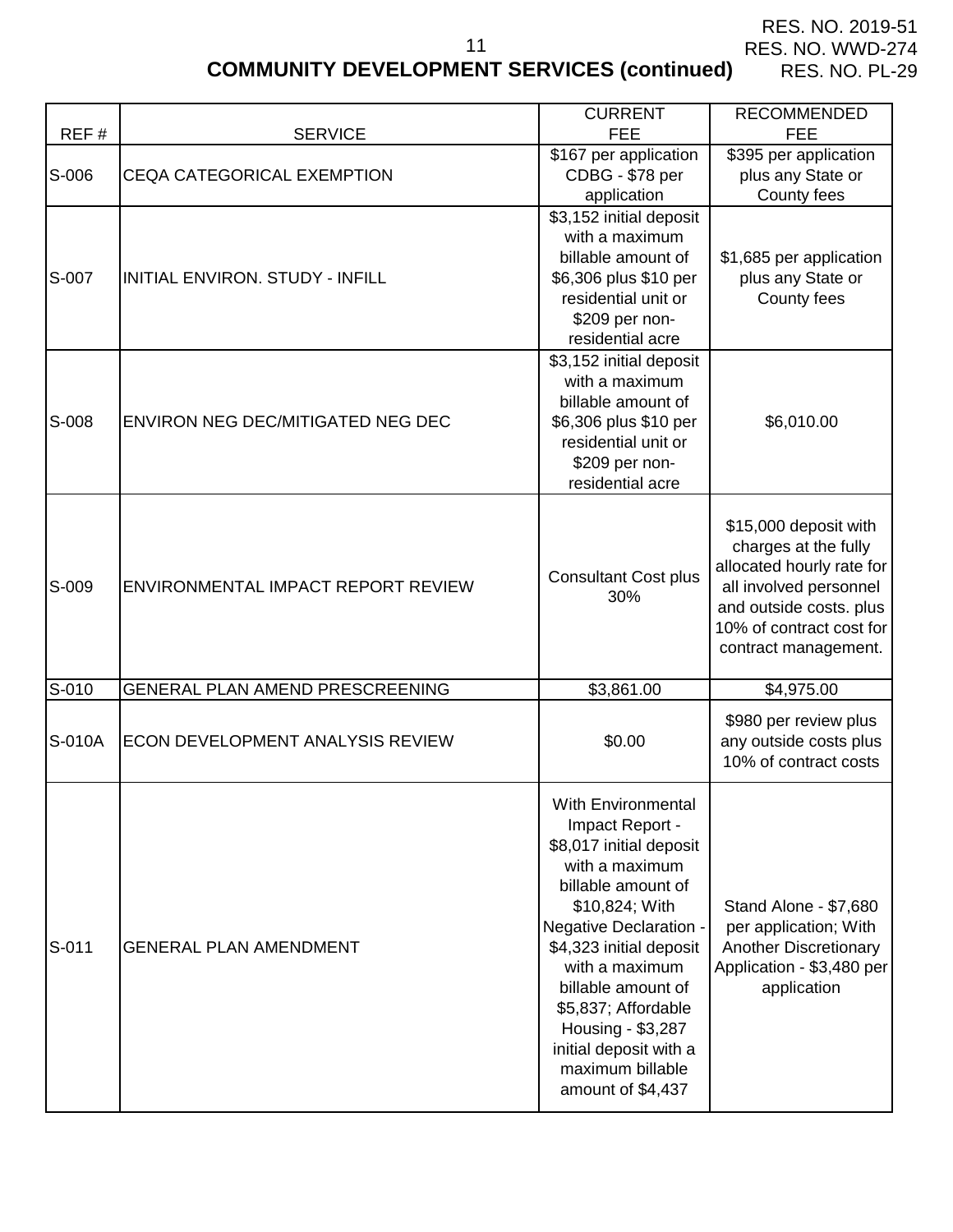# **COMMUNITY DEVELOPMENT SERVICES (continued)**

12

| REF#  | <b>SERVICE</b>                    | <b>CURRENT</b><br><b>FEE</b>                                                                                                                                                                                                                               | <b>RECOMMENDED</b><br><b>FEE</b>                                                                                                             |
|-------|-----------------------------------|------------------------------------------------------------------------------------------------------------------------------------------------------------------------------------------------------------------------------------------------------------|----------------------------------------------------------------------------------------------------------------------------------------------|
| S-012 | <b>SPECIFIC PLAN</b>              | \$26,104 initial deposit<br>with a maximum<br>billable amount of<br>\$35,240 plus \$5.20<br>per residential unit or<br>\$5.20 per non-<br>residential acre                                                                                                 | \$25,000 deposit with<br>charges at the fully<br>allocated hourly rate for<br>all involved personnel<br>and outside costs.                   |
| S-013 | SPECIFIC PLAN AMENDMENT           | \$13,070 initial deposit<br>with a maximum<br>billable amount of<br>\$17,644 plus \$5.20<br>per residential unit or<br>\$5.20 per non-<br>residential acre                                                                                                 | Minor - \$8,865 per<br>application; Major -<br>\$11,225 per application                                                                      |
| S-014 | SPHERE OF INFLUENCE AMENDMENT     | \$4,073 initial deposit<br>with a maximum<br>billable amount of<br>\$5,499; Billable<br>amounts include all<br>outside costs also.                                                                                                                         | \$5,965.00<br>Ħ                                                                                                                              |
| S-015 | <b>ZONE CHANGE</b>                | \$3,137 initial deposit<br>with a maximum<br>billable amount of<br>\$4,234                                                                                                                                                                                 | Stand Alone - \$8,125<br>per application; With<br><b>Another Discretionary</b><br>Application - \$3,480 per<br>application                   |
| S-016 | TERRITORIAL ANNEXATION PROCESSING | \$6,735 initial deposit<br>with a maximum<br>billable amount of<br>\$8,607; Billable<br>amounts include all<br>outside costs also.                                                                                                                         | \$15,000 deposit with<br>charges at the fully<br>allocated hourly rate for<br>all involved personnel<br>and also including<br>outside costs. |
| S-017 | <b>TENTATIVE PARCEL MAP</b>       | With other fixed fee<br>categories - \$2,666<br>per map; With other<br>non-fixed fee<br>categories - \$2,666<br>initial deposit with a<br>maximum billable<br>amount of \$3,601 plus<br>\$10 per residential<br>unit or \$209 per non-<br>residential acre | Stand Alone - \$3,185<br>per application; With<br><b>Another Discretionary</b><br>Application - \$2,750 per<br>application                   |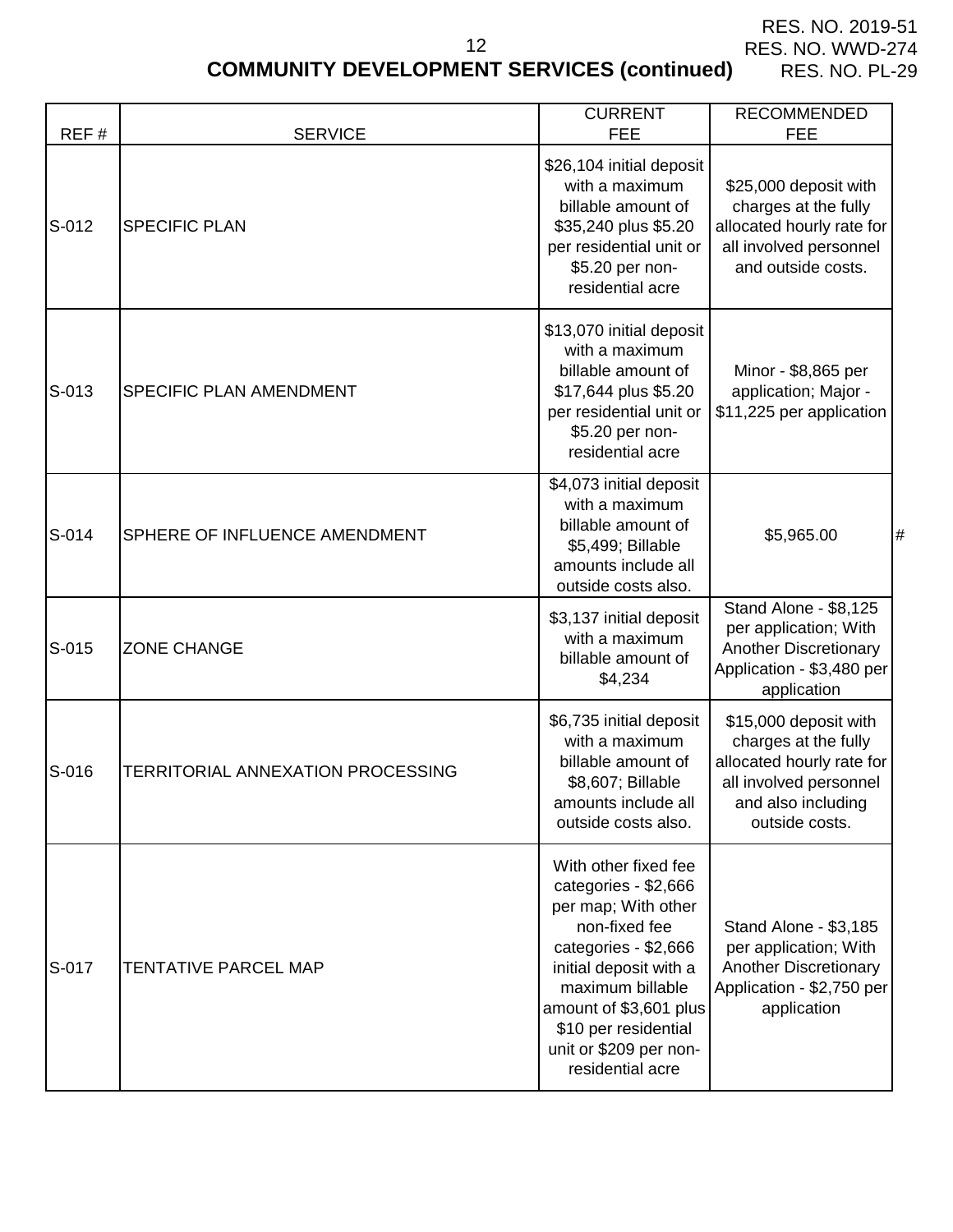# **COMMUNITY DEVELOPMENT SERVICES (continued)**

13

| REF#    | <b>SERVICE</b>                   | <b>CURRENT</b><br><b>FEE</b>                                                                                                                             | <b>RECOMMENDED</b><br><b>FEE</b>                                                                                                                                                                                                                                                       |
|---------|----------------------------------|----------------------------------------------------------------------------------------------------------------------------------------------------------|----------------------------------------------------------------------------------------------------------------------------------------------------------------------------------------------------------------------------------------------------------------------------------------|
| S-018   | TENTATIVE TRACT MAP              | \$5,975 initial deposit<br>with a maximum<br>billable amount of<br>\$8,066; plus \$10 per<br>residential unit or<br>\$209 per non-<br>residential acre   | 5-50 lots - \$2,750 per<br>application plus \$46 per<br>lot over 5 lots; 51+ lots -<br>\$4,815 per application<br>plus \$18 per lot over 50<br>lots                                                                                                                                    |
| S-019   | <b>VESTING TENTATIVE MAP</b>     | \$6,737 initial deposit<br>with no limit on the<br>maximum billable<br>amount plus \$10 per<br>residential unit or<br>\$209 per non-<br>residential acre | \$1,755 per application;<br>This is additional time<br>#<br>above the standard<br>Tentative Map fees.                                                                                                                                                                                  |
| S-020   | <b>REVERSION TO ACREAGE</b>      | None                                                                                                                                                     | \$5,000 deposit with<br>charges at the fully<br>allocated hourly rate for<br>all involved personnel<br>and outside costs.                                                                                                                                                              |
| S-021   | <b>STANDARD VARIANCE</b>         | \$2,716 initial deposit<br>with a maximum<br>billable amount of<br>\$3,688                                                                               | \$5,530 per application                                                                                                                                                                                                                                                                |
| S-021A  | <b>ADMINISTRATIVE VARIANCE</b>   | \$2,716 initial deposit<br>with a maximum<br>billable amount of<br>\$3,688                                                                               | \$2,080 per application                                                                                                                                                                                                                                                                |
| S-022   | LANDSCAPE PLAN REVIEW/INSPECTION | \$522 initial deposit<br>with a maximum<br>billable amount of<br>1.5% of estimated<br>landscape<br>construction costs                                    | Deposit based on 1.5%<br>of estimated landscape<br>materials and<br>construction costs<br>(\$1,000 minimum) with<br>charges at the fully<br>allocated hourly rate for<br>all involved personnel<br>and outside costs. Plus<br>10% of consultant<br>contract for contract<br>management |
| $S-023$ | <b>LANDSCAPE ANNEXATION</b>      | \$808 per application                                                                                                                                    | \$2,000 deposit with<br>charges at the fully<br>allocated hourly rate for<br>all involved personnel<br>and outside costs.                                                                                                                                                              |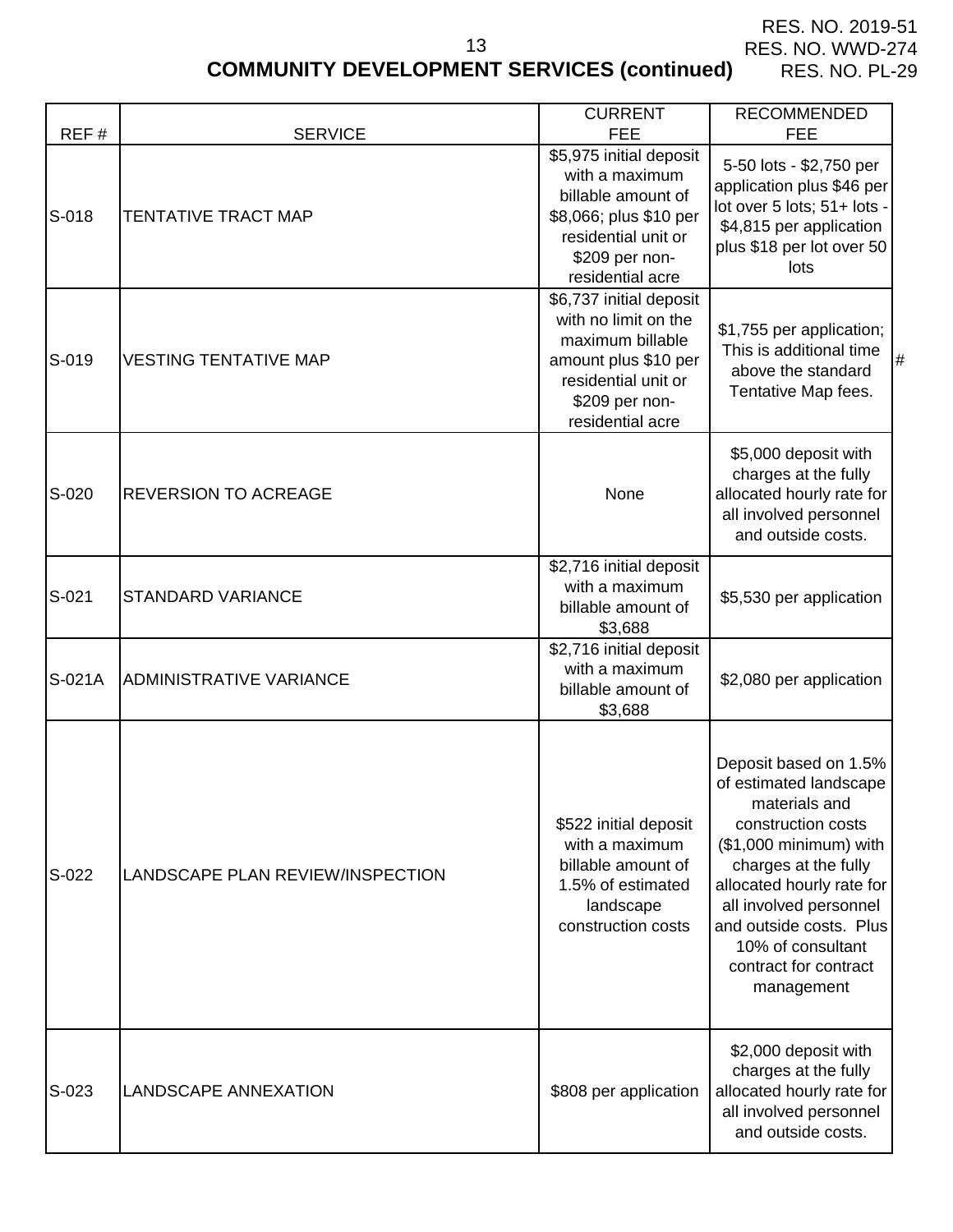# **COMMUNITY DEVELOPMENT SERVICES (continued)** RES. NO. PL-29

|        |                                    | <b>CURRENT</b>                                                                                                                                                                                                                                                                                                                                                                                                                                      | <b>RECOMMENDED</b>                                                                                                                                                             |
|--------|------------------------------------|-----------------------------------------------------------------------------------------------------------------------------------------------------------------------------------------------------------------------------------------------------------------------------------------------------------------------------------------------------------------------------------------------------------------------------------------------------|--------------------------------------------------------------------------------------------------------------------------------------------------------------------------------|
| REF#   | <b>SERVICE</b>                     | <b>FEE</b>                                                                                                                                                                                                                                                                                                                                                                                                                                          | <b>FEE</b>                                                                                                                                                                     |
| S-024  | PRE-APPLICATION/PRELIMINARY REVIEW | \$2,014 per application<br>plus \$10 per<br>residential unit or<br>\$209 per non-<br>residential acre;<br>Applicants who file<br>Pre-Applications and<br>subsequently file a<br>formal application for<br>the project reviewed<br>under the Pre-<br>Application will be<br>entitled to a credit of<br>25% of the Pre-<br>Application cost for<br>each application<br>initially submitted, to a<br>maximum of 100% of<br>the Pre-Application<br>fee. | \$2,815 per application;<br>50% of this fee will be<br>credited towards future<br>fees related to the<br>project reviewed in the<br>pre-<br>application/preliminary<br>review. |
| S-025  | DEVELOPMENT AGREEMENT              | \$5,226 plus \$5.20 per<br>unit initial deposit with<br>no limit on the<br>maximum billable<br>amount                                                                                                                                                                                                                                                                                                                                               | \$15,000 deposit with<br>charges at the fully<br>allocated hourly rate for<br>all involved personnel<br>and outside costs.                                                     |
| S-026  | DEVELOPMENT AGREEMENT AMENDMENT    | \$2,613 plus \$5.20 per<br>unit initial deposit with<br>no limit on the<br>maximum billable<br>amount                                                                                                                                                                                                                                                                                                                                               | \$7,500 deposit with<br>charges at the fully<br>allocated hourly rate for<br>all involved personnel<br>and outside costs.                                                      |
| S-028  | DEVELOPMENT AGREEMENT TRANSFER     | \$631.00                                                                                                                                                                                                                                                                                                                                                                                                                                            | \$1,295.00                                                                                                                                                                     |
| S-029  | ADMINISTRATIVE TIME EXTENSION      | \$3,106.00                                                                                                                                                                                                                                                                                                                                                                                                                                          | \$1,605.00                                                                                                                                                                     |
| S-030  | <b>TIME EXTENSION</b>              | \$6,294 per application<br>plus \$10 per<br>residential unit or<br>\$209 per non-<br>residential acre                                                                                                                                                                                                                                                                                                                                               | \$5,300 per application                                                                                                                                                        |
| S-031  | HOME OCCUPATION PERMIT             | \$38.00                                                                                                                                                                                                                                                                                                                                                                                                                                             | \$100.00                                                                                                                                                                       |
| S-032  | <b>TEMPORARY USE PERMIT</b>        | \$60 per application<br>plus \$1,045 clean-up<br>deposit                                                                                                                                                                                                                                                                                                                                                                                            | New - \$295 per<br>application; Renewal -<br>\$100 per application;<br>plus \$1,000 clean-up<br>deposit                                                                        |
| S-033  | <b>EMERGENCY USE AUTHORIZATION</b> | \$379.00                                                                                                                                                                                                                                                                                                                                                                                                                                            | \$645.00<br>#                                                                                                                                                                  |
| S-033A | <b>SIGN PROGRAM</b>                | \$0.00                                                                                                                                                                                                                                                                                                                                                                                                                                              | $\overline{$}550.00$                                                                                                                                                           |
| S-033B | SIGN PROGRAM AMENDMENT             | \$0.00                                                                                                                                                                                                                                                                                                                                                                                                                                              | \$255.00                                                                                                                                                                       |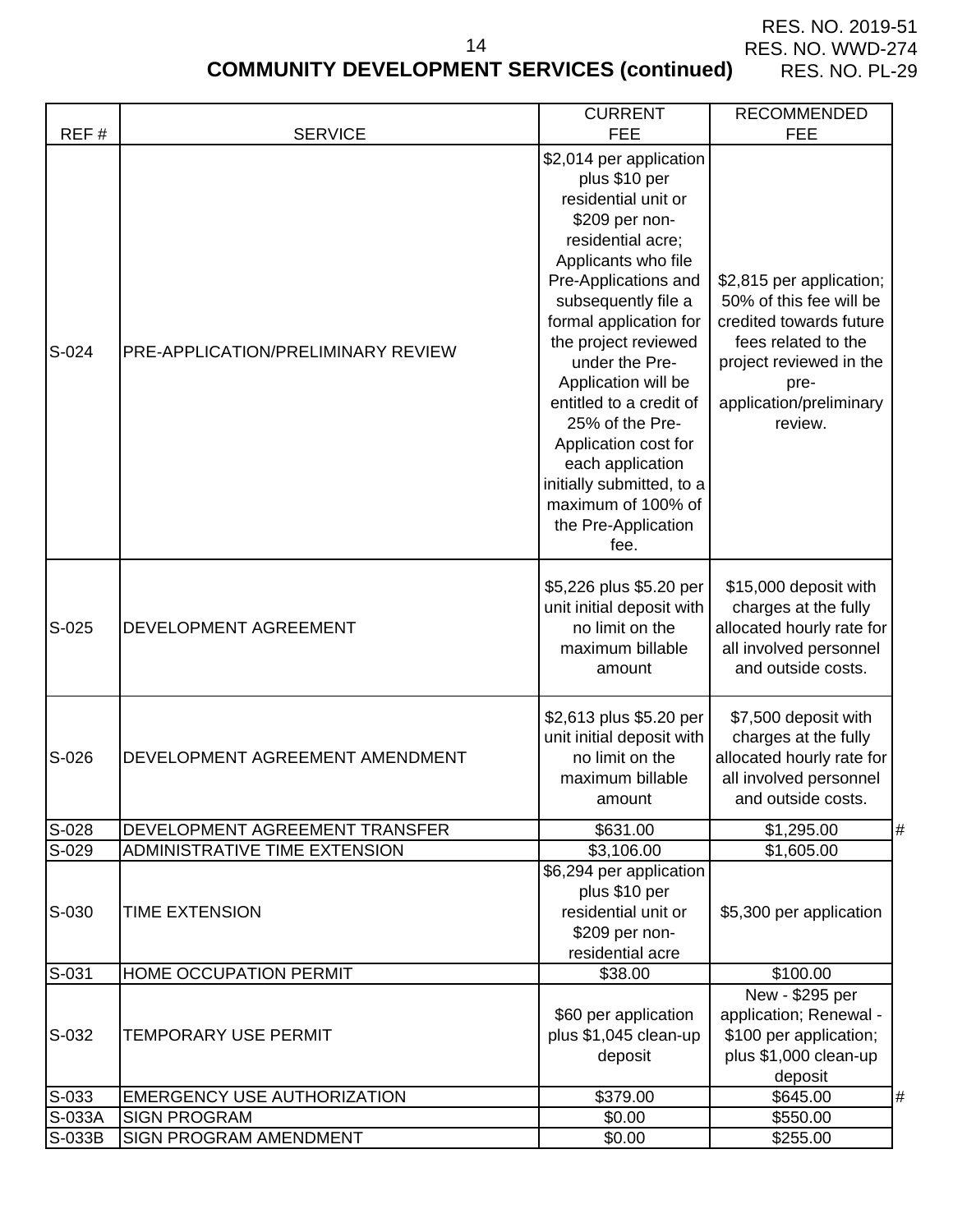# **COMMUNITY DEVELOPMENT SERVICES (continued)**

15

| REF#   | <b>SERVICE</b>                      | <b>CURRENT</b><br><b>FEE</b>                                                                     | <b>RECOMMENDED</b><br><b>FEE</b>                                                                                       |
|--------|-------------------------------------|--------------------------------------------------------------------------------------------------|------------------------------------------------------------------------------------------------------------------------|
| S-034  | <b>TEMPORARY SIGN PERMIT</b>        | \$23 per application<br>plus \$1 per decal                                                       | \$100 per application                                                                                                  |
| S-035  | PERMANENT SIGN PERMIT               | \$31 per application<br>plus \$1 per decal                                                       | \$145 per application<br>plus \$1 per decal                                                                            |
| S-035A | <b>SIGN FACE CHANGE</b>             | \$15.50                                                                                          | \$35.00                                                                                                                |
| S-036  | TELECOMM MODIF EXIST SITE PRIV PROP | \$5,669 initial deposit<br>with a maximum<br>billable amount of<br>\$7,654                       | \$1,960 per application<br>plus actual cost of<br>consultant plus 10% of<br>consultant cost for<br>contract management |
| S-036A | TELECOMM MODIF EXIST SITE PUB R-O-W | \$441 per application                                                                            | \$1,960 per application<br>plus actual cost of<br>consultant plus 10% of<br>consultant cost for<br>contract management |
| S-036B | TELECOM MODIF EXIST SITE WATER TANK | \$441 per application                                                                            | \$1,960 per application<br>plus actual cost of<br>consultant plus 10% of<br>consultant cost for<br>contract management |
| S-037  | TELECOMM NEW SITE ON PRIVATE PROP.  | \$5,669 initial deposit<br>with a maximum<br>billable amount of<br>\$7,654                       | \$5,525 per application<br>plus actual cost of<br>consultant plus 10% of<br>consultant cost for<br>contract management |
| S-037A | TELECOMM NEW SITE ON PUBLIC R-O-W   | \$441 per application                                                                            | \$5,525 per application<br>plus actual cost of<br>consultant plus 10% of<br>consultant cost for<br>contract management |
| S-037B | TELECOMM NEW SITE WATER TANK/PUBLIC | \$441 per application                                                                            | \$1,960 per application<br>plus actual cost of<br>consultant plus 10% of<br>consultant cost for<br>contract management |
| S-037C | TELECOMM SMALL CELL SITE            | \$500 per application<br>for up to 5 facilities;<br>\$100 per each facility<br>over <sub>5</sub> | \$1,000 per application                                                                                                |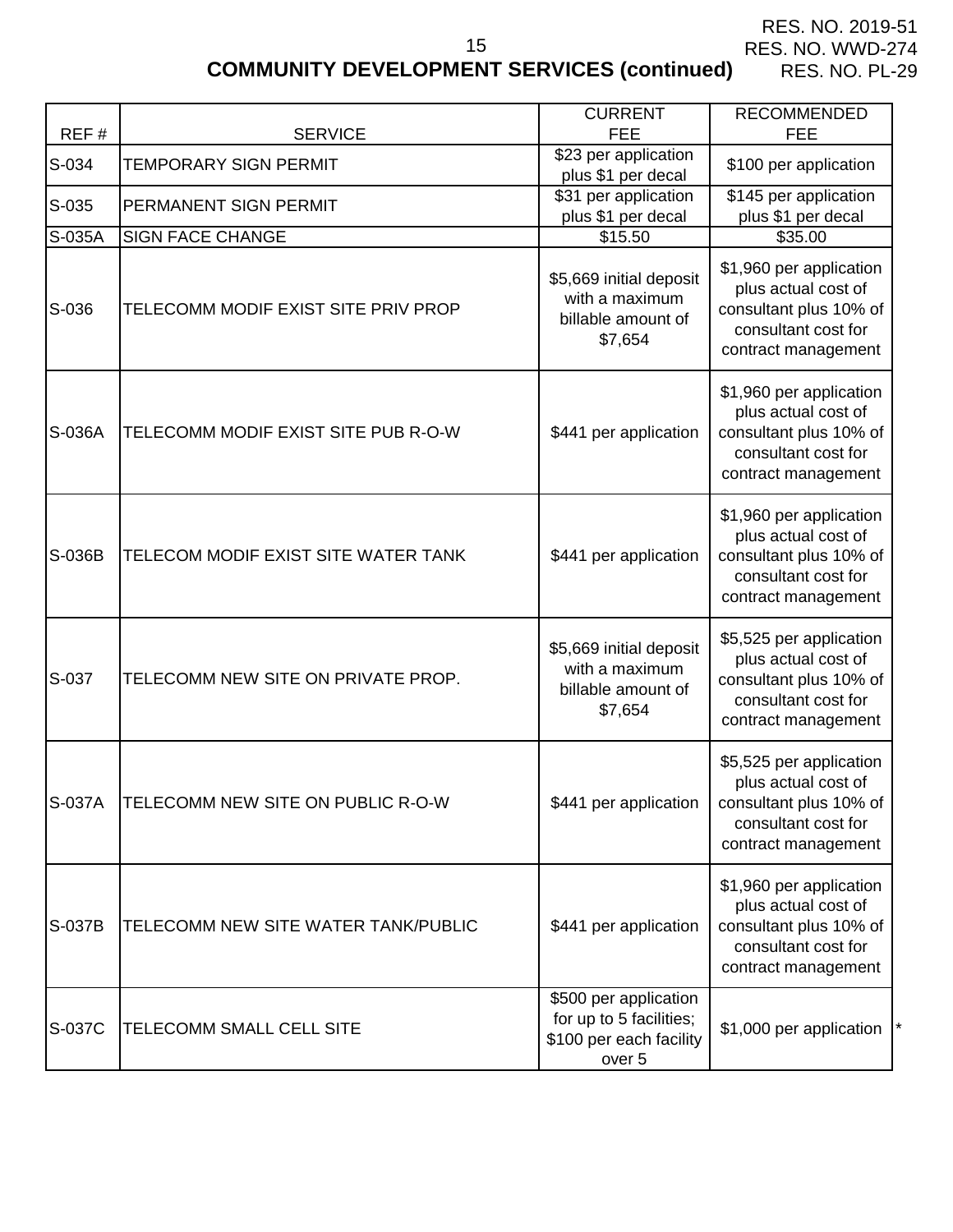# **COMMUNITY DEVELOPMENT SERVICES (continued)**

16

| REF#   | <b>SERVICE</b>                      | <b>CURRENT</b><br><b>FEE</b>                                                                                                                                   | <b>RECOMMENDED</b><br><b>FEE</b>                                                                                                                        |
|--------|-------------------------------------|----------------------------------------------------------------------------------------------------------------------------------------------------------------|---------------------------------------------------------------------------------------------------------------------------------------------------------|
| S-038  | <b>TREE REMOVAL PERMIT</b>          | Developer Requested<br>\$415 per application<br>plus \$5 per tree;<br>Homeowner<br>Requested (Oak Tree<br>only) - \$97 per<br>application plus \$5 per<br>tree | Developer Requested -<br>\$550 per application;<br><b>Homeowner Requested</b><br>(Oak Tree only) - \$97<br>per application plus \$5<br>per tree         |
| S-039  | APPEAL OF ADMIN/DIRECTOR DECISION   | \$3,235.00                                                                                                                                                     | \$2,890.00<br>#                                                                                                                                         |
| S-040  | APPEAL OF PLANNING COMM. DECISION   | \$4,525.00                                                                                                                                                     | #<br>\$4,105.00                                                                                                                                         |
| S-041  | <b>ZONING CLEARANCE</b>             | \$60 per application                                                                                                                                           | Minor - \$100 per plan;<br>Major - \$1,180 per plan                                                                                                     |
| S-042  | <b>ZONING VERIFICATION LETTER</b>   | \$94.00                                                                                                                                                        | \$260.00                                                                                                                                                |
| S-044  | PLANNING PLAN CHECK & SITE INSPECT. | \$2,116 initial deposit<br>with a maximum<br>billable amount of<br>\$2,859; plus \$10 per<br>residential unit or<br>\$209 per non-<br>residential acre         | Minor - \$395; Major -<br>\$2,950                                                                                                                       |
| S-044A | <b>PLANNING INSPECTION</b>          | None                                                                                                                                                           | Minor - \$195 per<br>inspection; Major - \$590<br>per inspection                                                                                        |
| S-044B | PLANNING ADDITIONAL PLAN REVIEW     | None                                                                                                                                                           | Deposit determined by<br>staff with charges at the<br>fully allocated hourly<br>rate for all involved<br>personnel and also<br>including outside costs. |
| S-045  | CITY URBAN RESTRICT BOUNDARY AMEND  | \$8,017 initial deposit<br>with no limit on the<br>maximum billable<br>amount                                                                                  | \$15,000 deposit with<br>charges at the fully<br>allocated hourly rate for<br>all involved personnel<br>and also including<br>outside costs.            |
| S-046  | <b>GENERAL PLAN MAINTENANCE</b>     | None                                                                                                                                                           | 1% of Building Permit<br>fees for projects with<br>new buildings to recover<br>50% of the costs.                                                        |
| S-047  | DOCUMENT SCANNING/AUTOMATION        | 4% of Building Permit<br>fees                                                                                                                                  | 1% of all Planning,<br>Building, and<br><b>Engineering fees</b>                                                                                         |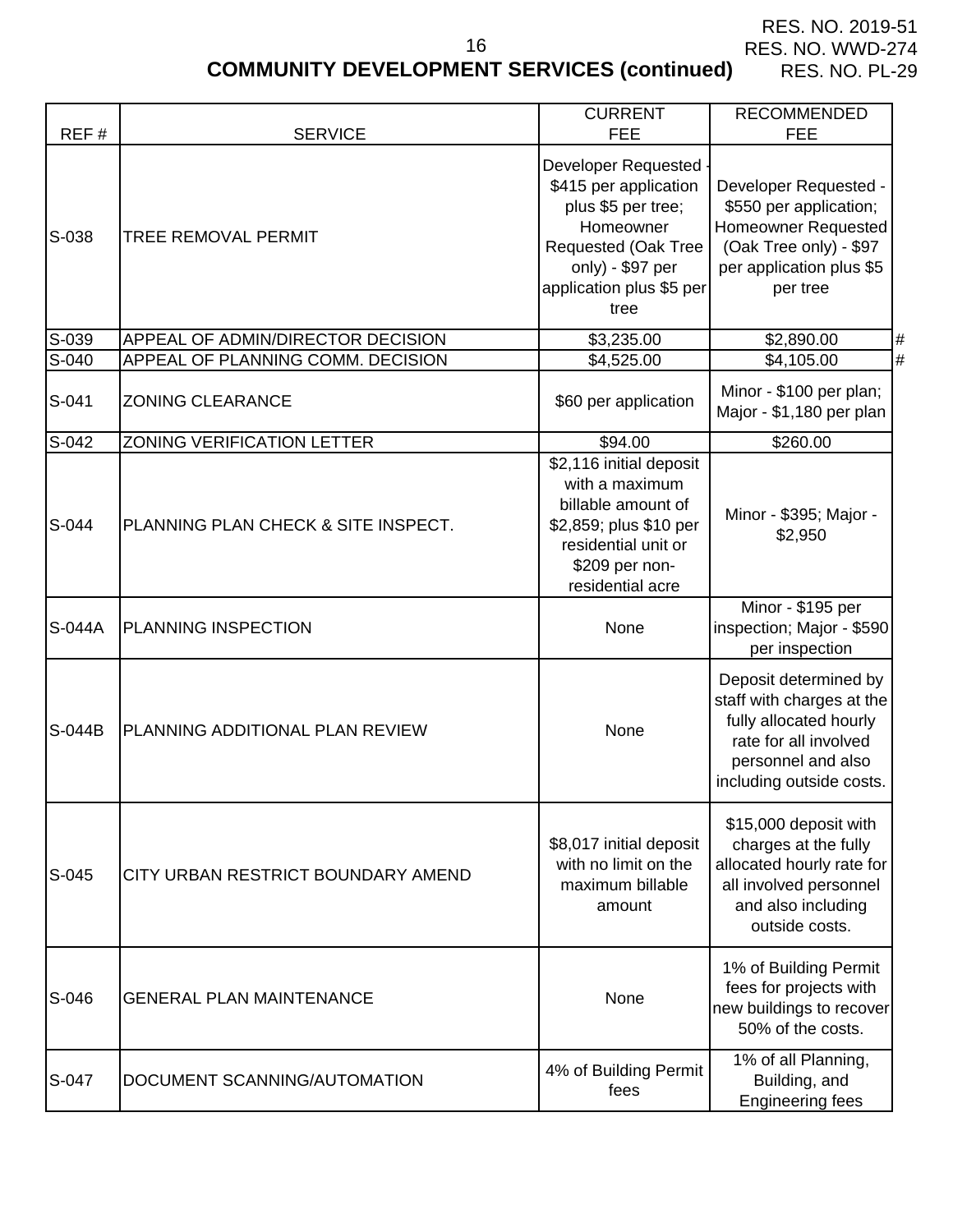# **COMMUNITY DEVELOPMENT SERVICES (continued)**

17

| REF#   | <b>SERVICE</b>                            | <b>CURRENT</b><br><b>FEE</b>                                                                                                                                                                                                                                                     | <b>RECOMMENDED</b><br><b>FEE</b>                                                                                                                                                                                                             |
|--------|-------------------------------------------|----------------------------------------------------------------------------------------------------------------------------------------------------------------------------------------------------------------------------------------------------------------------------------|----------------------------------------------------------------------------------------------------------------------------------------------------------------------------------------------------------------------------------------------|
| S-048  | <b>AFFORD HOUSING AGREE - APPLICATION</b> | \$5,392 initial deposit<br>with a maximum<br>billable amount of<br>\$7,280                                                                                                                                                                                                       | \$4,260 per application                                                                                                                                                                                                                      |
| S-049  | <b>AFFORD HOUSING AGREE - AMENDMENT</b>   | \$3,433 initial deposit<br>with a maximum<br>billable amount of<br>\$4,636                                                                                                                                                                                                       | \$1,950 per application                                                                                                                                                                                                                      |
| S-050  | <b>AFFORD HOUSING AGREE - TRANSFER</b>    | <b>Before Project</b><br>Completion/Full<br>Occupancy - \$588 per<br>application; After<br>Project<br>Completion/Full<br>Occupancy - \$189<br>initial deposit per<br>affordable or senior<br>unit with a maximum<br>billable amount of<br>\$255 per affordable or<br>senior unit | \$845 per application                                                                                                                                                                                                                        |
| S-051  | SENIOR HOUSING AGREE - APPLICATION        | \$2,479 initial deposit<br>with a maximum<br>billable amount of<br>\$3,347                                                                                                                                                                                                       | \$4,260 per application                                                                                                                                                                                                                      |
| S-052  | HOUSING LOAN REFINANCING                  | Program Participation -<br>\$200 per application                                                                                                                                                                                                                                 | Program Participation -<br>\$200 per application;<br>Property Valuation -<br>\$100 per application;<br>Resale Processing -<br>0.375% of total resale<br>price; This fee is limited<br>by any existing<br>agreements or other<br>limitations. |
| S-052A | <b>HOUSING PRO FORMA REVIEW</b>           | None                                                                                                                                                                                                                                                                             | \$2,500 deposit with<br>charges at the fully<br>allocated hourly rate for<br>all involved personnel<br>and outside costs; plus<br>10% of contract cost for<br>contract management.                                                           |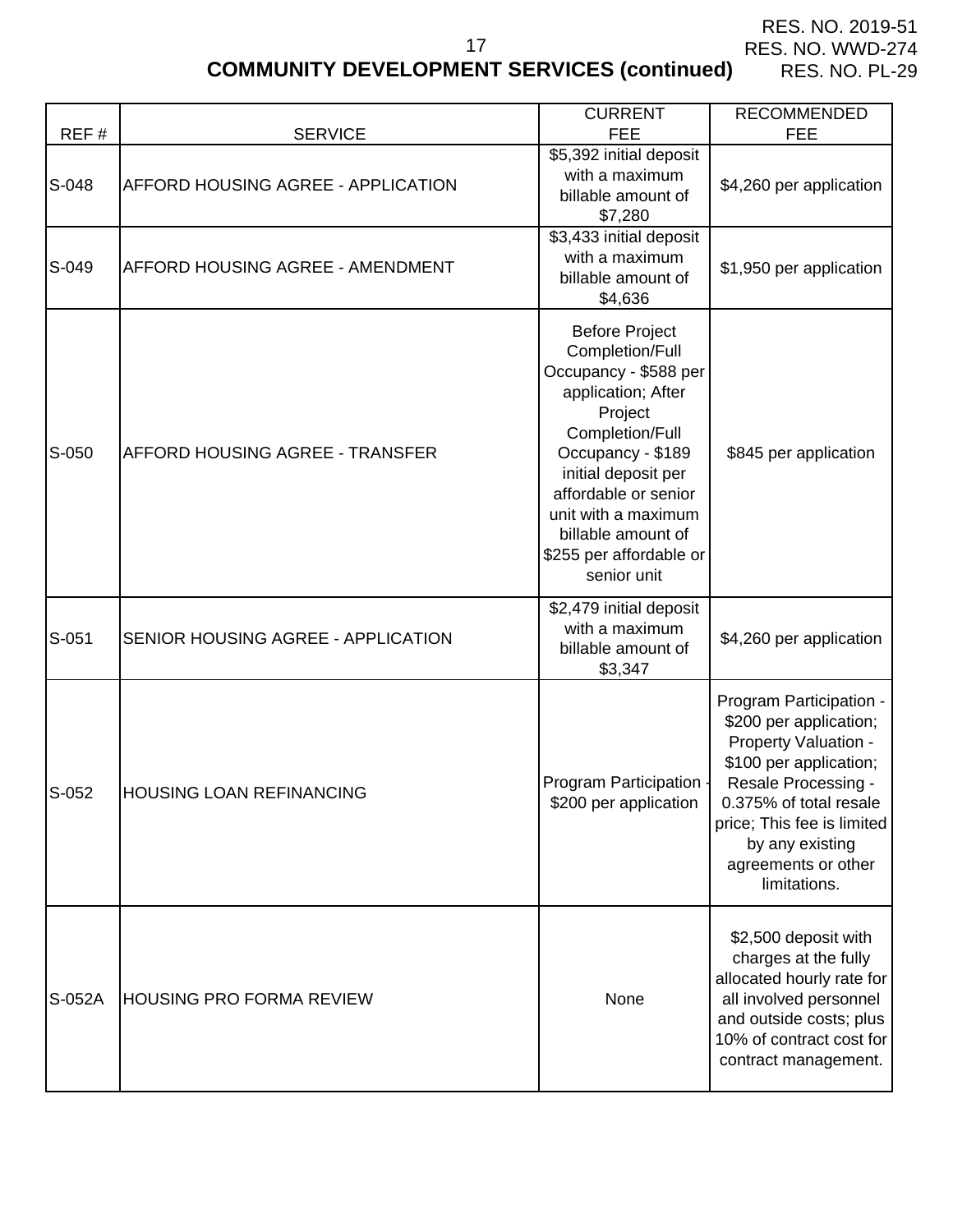# **COMMUNITY DEVELOPMENT SERVICES (continued)**

18

|        |                                       | <b>CURRENT</b>                                                                                                                                                                                                                                                                                                                                       | <b>RECOMMENDED</b>                                                                                                                                                                                                                                                                                                                              |
|--------|---------------------------------------|------------------------------------------------------------------------------------------------------------------------------------------------------------------------------------------------------------------------------------------------------------------------------------------------------------------------------------------------------|-------------------------------------------------------------------------------------------------------------------------------------------------------------------------------------------------------------------------------------------------------------------------------------------------------------------------------------------------|
| REF#   | <b>SERVICE</b>                        | <b>FEE</b>                                                                                                                                                                                                                                                                                                                                           | <b>FEE</b>                                                                                                                                                                                                                                                                                                                                      |
| S-053  | <b>BUILDING PLAN CHECK/INSPECTION</b> | Various fees<br>determined by the<br>valuation of<br>construction costs.                                                                                                                                                                                                                                                                             | See Appendix C of this<br>Report                                                                                                                                                                                                                                                                                                                |
| S-053A | DAC ENGINEERING REVIEW                | None                                                                                                                                                                                                                                                                                                                                                 | Minor - \$4,610<br>maximum per<br>application; Major -<br>\$11,665 maximum per<br>application; The actual<br>fee will be determined<br>by Engineering staff by<br>which Engineering<br>sections are needed for<br>each particular project.                                                                                                      |
| S-053B | <b>GRADING PLAN REVIEW</b>            | 0-50 Cubic Yards (CY)<br>- \$261; 51-100 CY -<br>\$522; 101-500 CY -<br>\$1,045; 501-1,000 CY<br>\$1,568; 1,001-5,000<br>CY - \$2,613; 5,001-<br>10,000 CY - \$3,658;<br>10,001-50,000 CY -<br>\$4,704; 50,001-<br>100,000 CY - \$5,749;<br>250,001-500,000 CY -<br>\$7,840; 500,001+ CY<br>\$8,885 plus \$200 per<br>10,000 CY over<br>1,000,000 CY | 0-50 Cubic Yards (CY) -<br>\$300; 51-100 CY -<br>\$685; 101-1,000 CY -<br>$$685 + $188$ per 100<br>CY over 100 CY; 1,001-<br>10,000 CY - \$2,377 +<br>\$218 per 1,000 CY over<br>1,000 CY; 10,001-<br>100,000 CY - \$4,339 +<br>\$44 per 1,000 CY over<br>10,000 CY; 100,001+<br>CY - \$8,299 + \$19 per<br>1,000 CY over 100,000<br><b>CY</b>  |
| S-053C | <b>GRADING INSPECTION</b>             | 0-50 Cubic Yards (CY)<br>- \$261; 51-100 CY -<br>\$522; 101-500 CY -<br>\$1,045; 501-1,000 CY<br>\$1,568; 1,001-5,000<br>CY - \$2,613; 5,001-<br>10,000 CY - \$3,658;<br>10,001-50,000 CY -<br>$$4,704;50,001-$<br>100,000 CY - \$5,749;<br>250,001-500,000 CY -<br>\$7,840; 500,001+ CY<br>\$8,885 plus \$200 per<br>10,000 CY over<br>1,000,000 CY | 0-50 Cubic Yards (CY) -<br>\$105; 51-100 CY -<br>\$450; 101-1,000 CY -<br>$$450 + $197$ per 100<br>CY over 100 CY; 1,001-<br>10,000 CY - \$2,223 +<br>\$412 per 1,000 CY over<br>1,000 CY; 10,001-<br>100,000 CY - \$5,931 +<br>\$73 per 1,000 CY over<br>10,000 CY; 100,001+<br>CY - \$12,501 + \$37 per<br>1,000 CY over 100,000<br><b>CY</b> |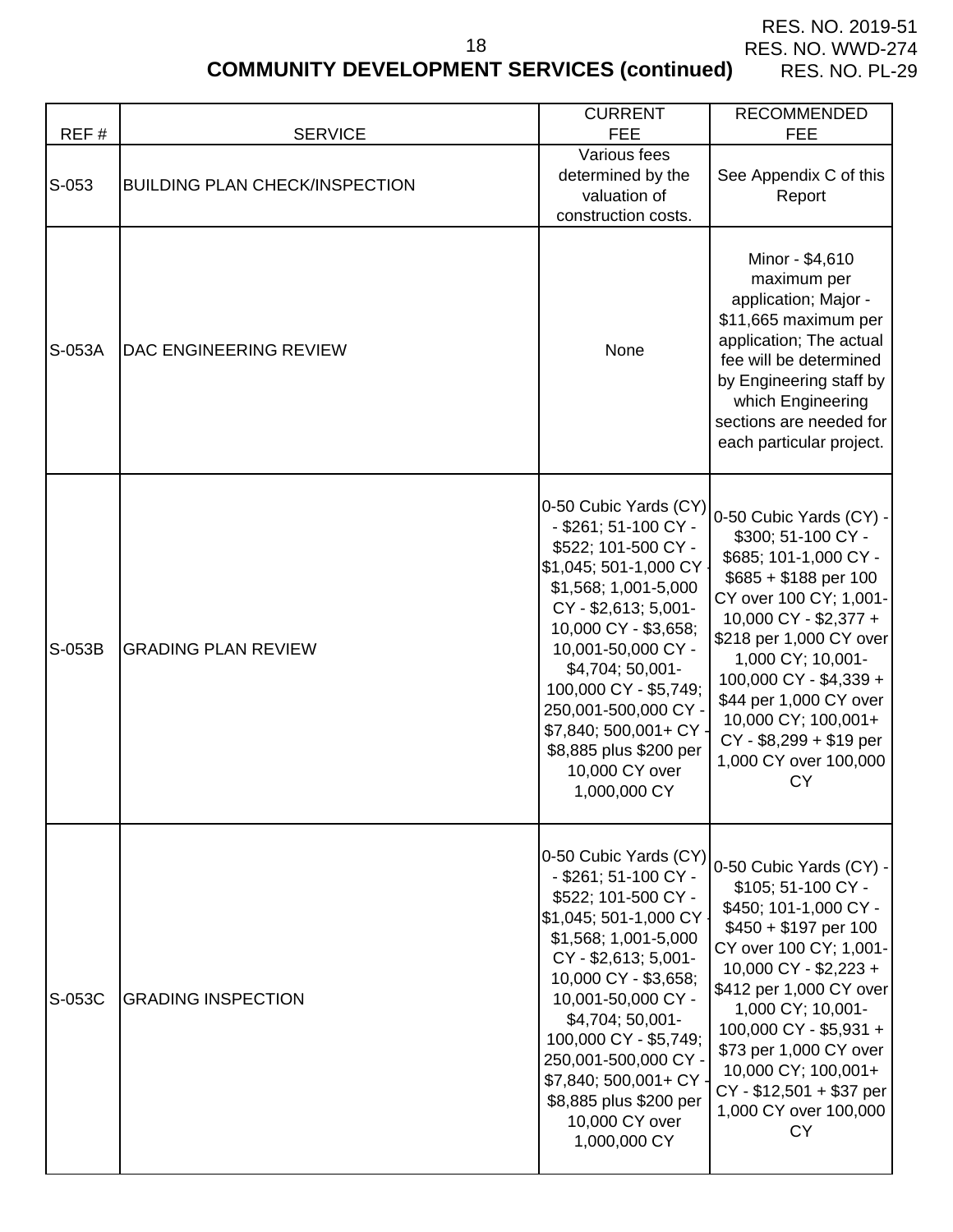# **COMMUNITY DEVELOPMENT SERVICES (continued)**

19

| REF#    | <b>SERVICE</b>                            | <b>CURRENT</b><br><b>FEE</b>                                                                                                                                                                                                                                                         | <b>RECOMMENDED</b><br><b>FEE</b>                                                                                                                                                                                                                                              |
|---------|-------------------------------------------|--------------------------------------------------------------------------------------------------------------------------------------------------------------------------------------------------------------------------------------------------------------------------------------|-------------------------------------------------------------------------------------------------------------------------------------------------------------------------------------------------------------------------------------------------------------------------------|
| S-053F  | <b>BOND REDUCTION REQUEST</b>             | None                                                                                                                                                                                                                                                                                 | <b>Bond Reduction</b><br>Amount: \$0-\$100,000 -<br>\$505; \$100,001-<br>$$1,000,000 - $550;$<br>\$1,000,001-<br>$$10,000,000 - $835;$<br>$$10,000,001+ - $1,220$                                                                                                             |
| S-053G  | <b>FINAL PROJ ACCEPTANCE/BOND RELEASE</b> | 1% of Construction<br><b>Project Costs</b>                                                                                                                                                                                                                                           | Bond Amount: \$0-<br>$$100,000 - 2\%;$<br>\$100,001-\$1,000,000 -<br>0.65%; \$1,000,001-<br>\$10,000,000 - 0.20%;<br>$$10,000,001 + -0.10\%$                                                                                                                                  |
| S-053H  | SUBDIV IMPROVE AGREEMENT EXTENSION        | \$0.00                                                                                                                                                                                                                                                                               | \$800.00                                                                                                                                                                                                                                                                      |
| S-054   | CERTIFICATE OF COMPLIANCE                 | Planning Fee - \$779<br>per application;<br><b>Engineering Fee -</b><br>\$694 per application                                                                                                                                                                                        | #<br>\$955 per application                                                                                                                                                                                                                                                    |
| $S-055$ | LOT LINE ADJUSTMENT                       | Planning Fee - \$171<br>per application;<br><b>Engineering Fee -</b><br>\$1,059 per application                                                                                                                                                                                      | \$2,120 per application $\vert \#$                                                                                                                                                                                                                                            |
| S-056   | <b>FINAL MAP CHECK</b>                    | Map Processing -<br>\$1,933 per map plus<br>\$30 per lot (first 3<br>checks only);<br><b>Subsequent Checks -</b><br>\$601 plus \$13 per lot;<br>Administration - \$742<br>per map (first 3<br>checks only)                                                                           | Minor - \$3,390 per map;<br>Major - \$4,170 per map;<br>Plus actual cost for<br>contract surveyor                                                                                                                                                                             |
| S-056A  | PUBLIC IMPROVEMENT PLAN REVIEW            | Improvement<br><b>Construction Costs:</b><br>$$0 - $25,000 - $2,000;$<br>\$25,001-\$50,000 -<br>\$2,090 plus 4.5% of<br>costs over \$25,000;<br>\$50,001-\$300,000 -<br>\$3,266 plus 3.5% of<br>costs over \$50,000;<br>$$300,001 + - $12,413$<br>plus 3% of costs over<br>\$300,000 | Improvement<br><b>Construction Costs: \$0-</b><br>$$25,000 - $2,000;$<br>\$25,001-\$50,000 -<br>\$2,000 plus 8% of costs<br>over \$25,000; \$50,001-<br>\$300,000 - \$4,000 plus<br>6% of costs over<br>$$50,000; $300,001+ -$<br>\$19,000 plus 5% of<br>costs over \$300,000 |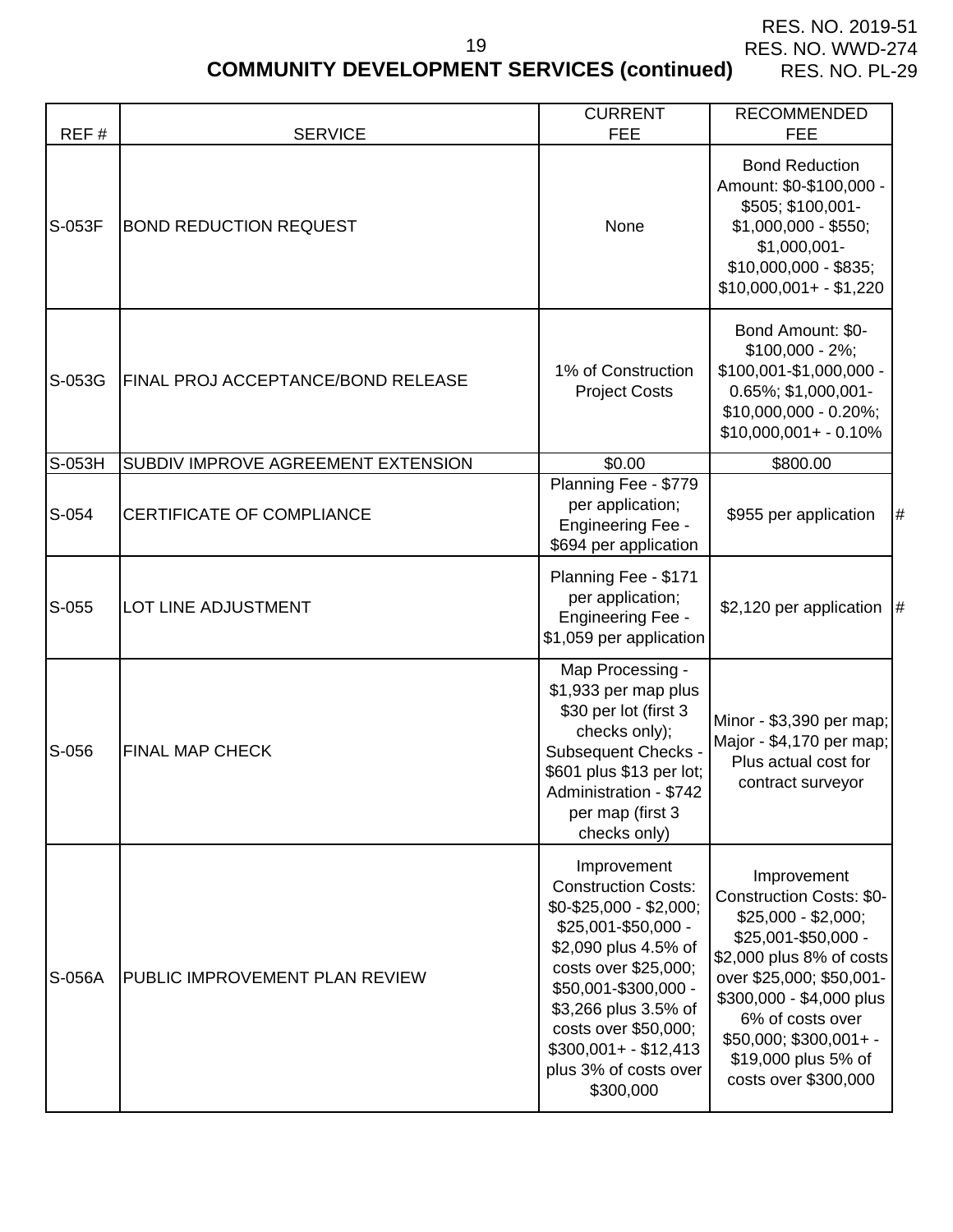# **COMMUNITY DEVELOPMENT SERVICES (continued)**

|       | <b>COMMUNITY DEVELOPMENT SERVICES (continued)</b><br><b>RES. NO. PL-29</b> |                                                                                                                                         |                                                                                                                                                 |  |  |
|-------|----------------------------------------------------------------------------|-----------------------------------------------------------------------------------------------------------------------------------------|-------------------------------------------------------------------------------------------------------------------------------------------------|--|--|
| REF#  | <b>SERVICE</b>                                                             | <b>CURRENT</b><br>FEE.                                                                                                                  | <b>RECOMMENDED</b><br>FEE.                                                                                                                      |  |  |
| -056B | <b>IPUBLIC IMPROVEMENT INSPECTION</b>                                      | Improvement<br><b>Construction Costs:</b><br>\$0-\$50,000 - 5.5% of<br>costs; \$50,001-<br>\$150,000 - 4.5% of<br>$costs: $150.001 + -$ | Improvement<br><b>Construction Costs: \$0-</b><br>\$50,000 - 4.5% of costs;<br>\$50,001-\$150,000 -<br>4.0% of costs;<br>$$150,001+ - 3.0\%$ of |  |  |

| S-056B | PUBLIC IMPROVEMENT INSPECTION              | <b>Construction Costs:</b><br>\$0-\$50,000 - 5.5% of<br>costs; \$50,001-<br>\$150,000 - 4.5% of<br>costs; \$150,001+ -<br>3.5% of costs;<br>Inspection other than<br>normal working hours<br>(2 hour minimum) -<br>\$133 per hour | ບບກວດເບບແບກ ບບວເວ. ພບະ<br>\$50,000 - 4.5% of costs;<br>\$50,001-\$150,000 -<br>4.0% of costs;<br>$$150,001+ - 3.0\%$ of<br>costs; Inspection other<br>than normal working<br>hours (2 hour minimum)<br>- Fully allocated hourly<br>rates for all personnel<br>involved |
|--------|--------------------------------------------|-----------------------------------------------------------------------------------------------------------------------------------------------------------------------------------------------------------------------------------|------------------------------------------------------------------------------------------------------------------------------------------------------------------------------------------------------------------------------------------------------------------------|
| S-057  | <b>IMPROVEMENT PLAN CHGE ORDER - MINOR</b> | \$294.00                                                                                                                                                                                                                          | \$420.00                                                                                                                                                                                                                                                               |
| S-058  | IMPROVEMENT PLAN CHGE ORDER - MAJOR        | \$504.00                                                                                                                                                                                                                          | \$715.00                                                                                                                                                                                                                                                               |
| S-059  | <b>FEASIBILITY LEVEL - GEOTECH REV</b>     | 15% of contract cost<br>plus \$190<br>administrative fee                                                                                                                                                                          | Minor - \$1,180; Major -<br>\$1,955; plus \$1,000<br>deposit for actual cost<br>of consultant                                                                                                                                                                          |
| S-059A | <b>DESIGN LEVEL - GEOTECH REVIEW</b>       | 15% of contract cost<br>plus \$177<br>administrative fee                                                                                                                                                                          | Minor - \$1,325; Major -<br>\$2,880; plus \$1,000<br>deposit for actual cost<br>of consultant                                                                                                                                                                          |
| S-061  | <b>FEASIBILITY LEVEL-DRAINAGE (HYDRO)</b>  | 15% of contract cost<br>plus \$428 per<br>application                                                                                                                                                                             | Minor - \$1,475; Major -<br>\$1,865; plus \$1,000<br>deposit for actual cost<br>of consultant                                                                                                                                                                          |
| S-062  | <b>DESIGN LEVEL - DRAINAGE (HYDRO)</b>     | 15% of contract cost<br>plus \$1,195 per<br>application                                                                                                                                                                           | Minor - \$1,625; Major -<br>\$2,400; plus \$1,000<br>deposit for actual cost<br>of consultant                                                                                                                                                                          |
| S-063  | <b>MISC. ENGINEERING REVIEW</b>            | \$799 for Special<br><b>Engineering Studies</b>                                                                                                                                                                                   | Deposit determined by<br>staff with charges at the<br>fully allocated hourly<br>rates for all personnel<br>involved plus any<br>outside costs.                                                                                                                         |
| S-064  | <b>TRAFFIC STUDY REVIEW</b>                | \$666 for Traffic<br>Studies (including two<br>intersections) plus<br>\$110 for each<br>additional intersection                                                                                                                   | \$18 per page                                                                                                                                                                                                                                                          |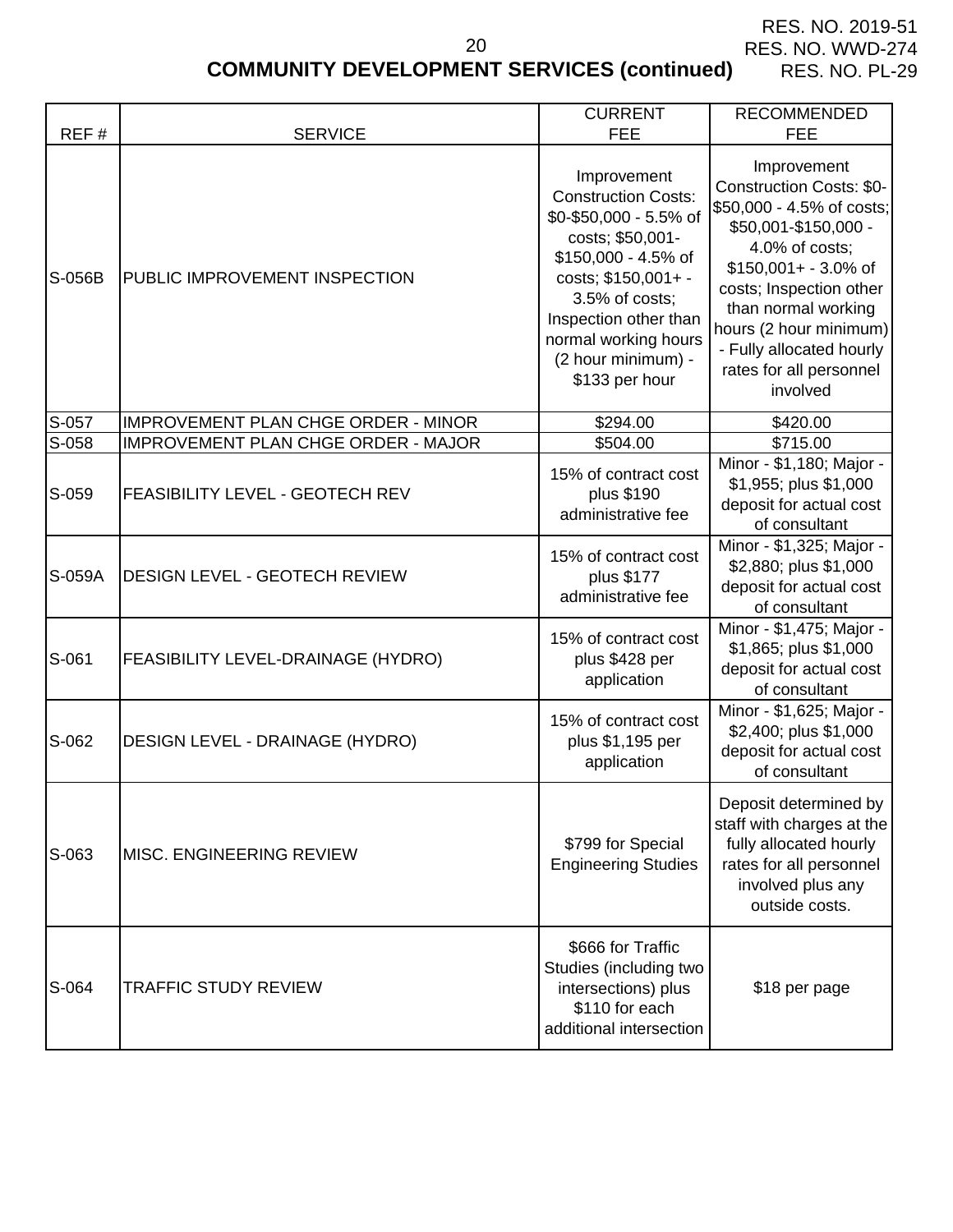$\mathsf{l}$ 

CURRENT | RECOMMENDED

# **COMMUNITY DEVELOPMENT SERVICES (continued)**

 $\mathsf{I}$ 

 $\mathbf{I}$ 

| REF#   | <b>SERVICE</b>                           | <b>FEE</b>                                                                                                                                                                                                                                                                                   | <b>FEE</b>                                                                                                                                                                         |
|--------|------------------------------------------|----------------------------------------------------------------------------------------------------------------------------------------------------------------------------------------------------------------------------------------------------------------------------------------------|------------------------------------------------------------------------------------------------------------------------------------------------------------------------------------|
| S-064A | FLOOD PROGRAM MAP CHANGE REVIEW          | Request for Variance<br>from Ordinance -<br>\$522; Appeal of<br>Floodplain<br>Administrator's<br>Decision - \$522;<br>Modification of<br>Floodplain and/or<br>Floodway - \$784;<br>Research for letter of<br>Map<br>Revision/Amendment -<br>\$62; Other Agency<br><b>Costs - Actual Cost</b> | Floodplain Study: Minor<br>\$730; Major - \$1,505.<br>CLOMR/LOMR: Minor -<br>\$730; Major - \$1,895;<br>LOMA Letter - \$270                                                        |
| S-064B | FLOOD AREA DEVELOPMENT PERMIT            | \$67 per permit                                                                                                                                                                                                                                                                              | Minor - \$90; Major -<br>\$285                                                                                                                                                     |
| S-064C | STORMWATER ANNUAL COMPLIANCE             | 1-5 acres - \$627 per<br>acre; 6-10 acres -<br>\$3,136 plus \$00 per<br>acre above 5 acres;<br>11-20 acres - \$5,226<br>plus \$300 per acre<br>above 10 acres; 21+<br>acres - \$8,362 plus<br>\$200 per acre above<br>20 acres; This is an<br>annual fee                                     | 1 acre or less - \$510; 1-<br>5 acres - \$2,295; 5-10<br>acres - \$4,260; 10-20<br>acres - \$6,810; 20-100<br>acres - \$13,065; 100+<br>acres - \$20,560; This is<br>an annual fee |
| S-066  | <b>BUILDING INDUSTRY SIGN REVIEW</b>     | \$114.00                                                                                                                                                                                                                                                                                     | \$300.00                                                                                                                                                                           |
| S-067  | <b>CONSTRUCTION OF DRIVEWAY APPROACH</b> | Residential - \$163 per<br>application;<br>Commercial - \$196<br>per application                                                                                                                                                                                                             | \$380 per application                                                                                                                                                              |
| S-068  | <b>CURB CORE REVIEW</b>                  | \$114.00                                                                                                                                                                                                                                                                                     | \$245.00                                                                                                                                                                           |
| S-069  | GUNITE POOL CONSTRUCT ENCROACH PMT       | \$114.00                                                                                                                                                                                                                                                                                     | \$185.00                                                                                                                                                                           |
| S-070  | POOL DRAINING REVIEW                     | None                                                                                                                                                                                                                                                                                         | No fee is recommended<br>to encourage residents<br>to self-report.                                                                                                                 |
| S-072  | <b>ENCROACHMENT PERMIT</b>               | \$114.00                                                                                                                                                                                                                                                                                     | \$65.00                                                                                                                                                                            |
| S-073  | SEWER LATERAL REPAIR REVIEW              | \$0.00                                                                                                                                                                                                                                                                                       | \$765.00                                                                                                                                                                           |
| S-074  | RIGHT-OF-WAY TREE REMOVAL REQUEST        | \$0.00                                                                                                                                                                                                                                                                                       | \$300.00<br>Ħ                                                                                                                                                                      |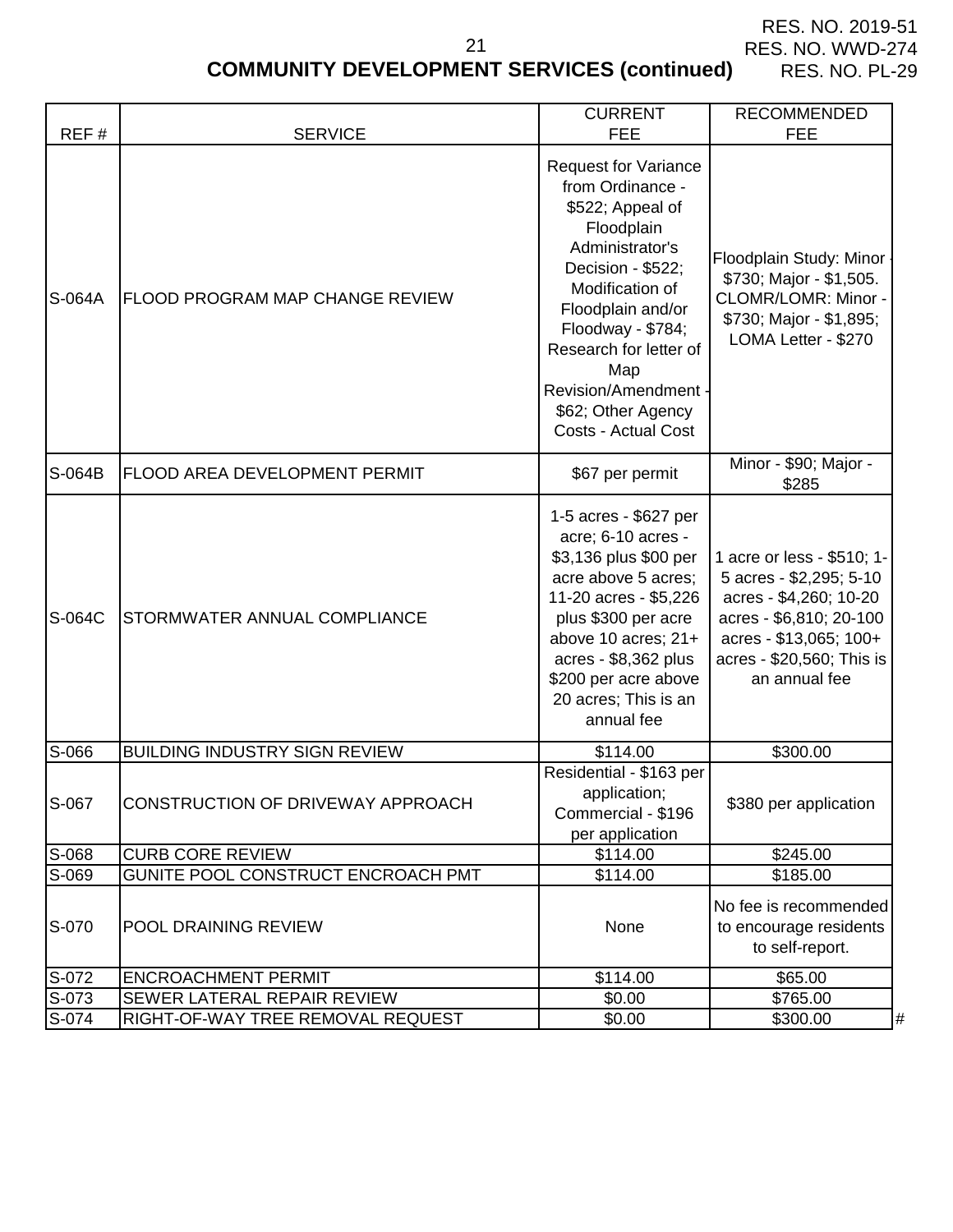# **COMMUNITY DEVELOPMENT SERVICES (continued)** RES. NO. PL-29

|               |                                                        | <b>CURRENT</b>                                                                                                                                                                                                                                                                                                                                                  | <b>RECOMMENDED</b>                                                                                                                                                                              |
|---------------|--------------------------------------------------------|-----------------------------------------------------------------------------------------------------------------------------------------------------------------------------------------------------------------------------------------------------------------------------------------------------------------------------------------------------------------|-------------------------------------------------------------------------------------------------------------------------------------------------------------------------------------------------|
| REF#<br>S-075 | <b>SERVICE</b><br><b>FRANCHISE ENCROACHMENT PERMIT</b> | <b>FEE</b><br><b>Annual Blanket Permit</b><br>- \$196; Permit under<br><b>Blanket Permit - \$79</b><br>per permit.<br>Boring: 0-100 sq ft -<br>\$79 plus \$0.22 per sq<br>ft; 101-1,000 sq ft -<br>\$197 plus \$0.22 per<br>sq ft; 1,001-3,000 sq ft<br>- \$365 plus \$0.22 per<br>sq ft; 3,001+ sq ft -<br>\$716 plus 5% of<br>estimated construction<br>costs | <b>FEE</b><br>Trenching/Paving and Annual Blanket Permit -<br>\$196; Permit under<br>Blanket Permit - \$60<br>per permit; \$370 per<br>permit plus \$170 for<br>each day after the first<br>day |
| S-077         | TRAFFIC CONTROL PLAN REVIEW/INSPECT                    | \$114 per application                                                                                                                                                                                                                                                                                                                                           | \$345 per permit plus<br>\$95 for each day after<br>the first day                                                                                                                               |
| S-078         | <b>TRAFFIC MODELING</b>                                | None                                                                                                                                                                                                                                                                                                                                                            | Charge the fully<br>allocated hourly rate for<br>all personnel involved<br>plus any outside costs.                                                                                              |
| S-080         | CORRECTION OF STOP NOTICE/NO PERMIT                    | \$466.00                                                                                                                                                                                                                                                                                                                                                        | \$1,200.00                                                                                                                                                                                      |
| S-081         | MONITOR WELL IN ROW SAMPLE INST/RMV                    | <b>Annual Blanket Permit</b><br>for Surveys and<br>Monitoring Wells in<br>ROW - \$288                                                                                                                                                                                                                                                                           | \$265 per well                                                                                                                                                                                  |
| S-081A        | <b>BACKFLOW DEVICE ANNUAL REVIEW</b>                   | None                                                                                                                                                                                                                                                                                                                                                            | \$260 per delinquent<br>device; The City is not<br>currently providing this<br>service as there is no<br>City ordinance.                                                                        |
| S-081B        | UTILITY WILL SERVE LETTER                              | None                                                                                                                                                                                                                                                                                                                                                            | New: Minor - \$275;<br>Major - \$4,740; Tenant<br>Improvement - \$275;<br>These fees are for<br><b>Water or Sewer</b><br>reviews. Water and<br>Sewer reviews would be<br>charged twice.         |
| S-081C        | WATER SERVICE AVAILABILITY LETTER                      | \$0.00                                                                                                                                                                                                                                                                                                                                                          | \$1,635.00                                                                                                                                                                                      |
| S-081D        | SEWER SERVICE FEASIBILITY REVIEW                       | \$0.00                                                                                                                                                                                                                                                                                                                                                          | \$1,130.00                                                                                                                                                                                      |
| S-081E        | <b>SEWER FLOW STUDY</b>                                | None                                                                                                                                                                                                                                                                                                                                                            | Minor - \$1,435<br>Major - \$4,260                                                                                                                                                              |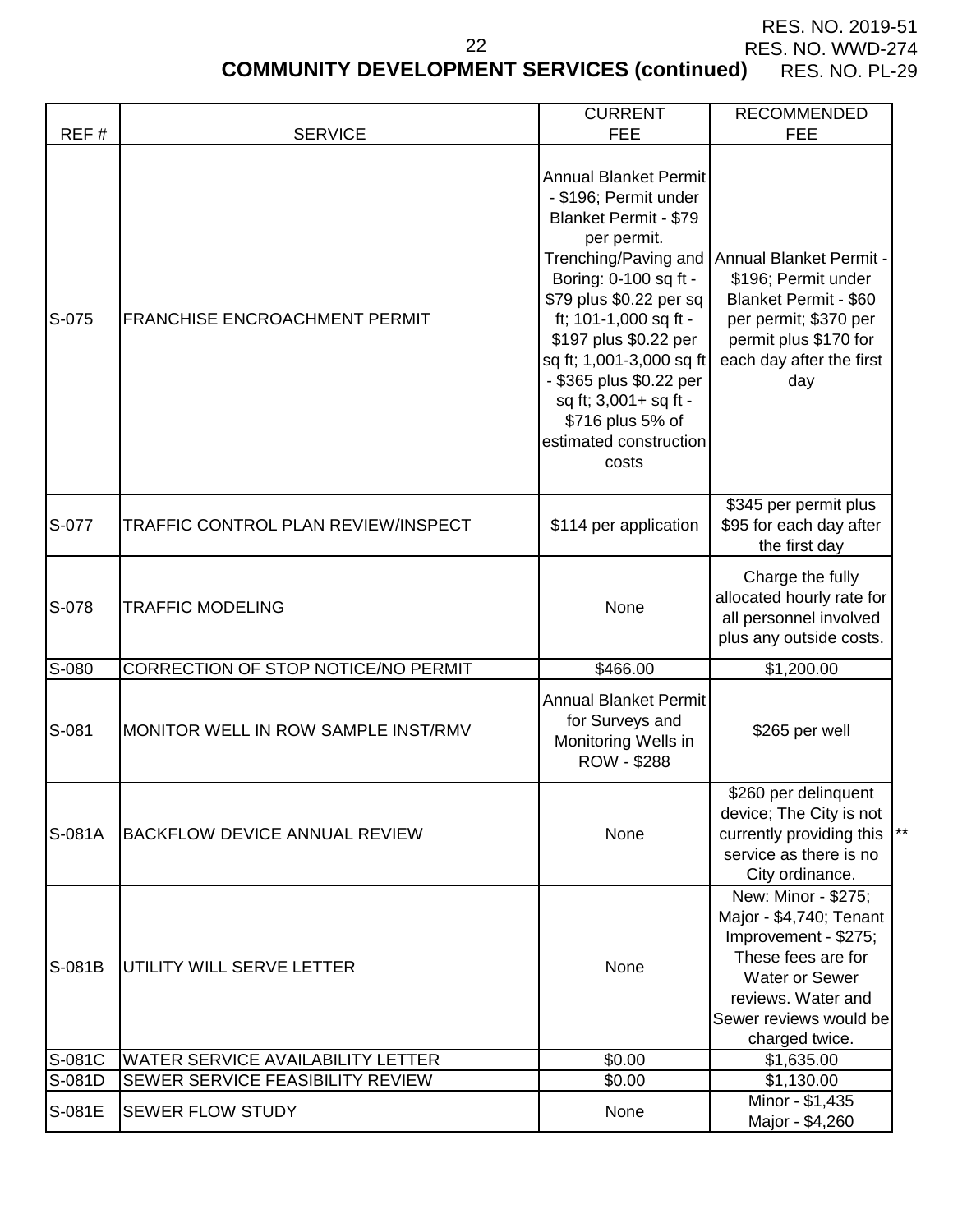# **PUBLIC SAFETY SERVICES** 23

|         |                                     | <b>CURRENT</b>                                                                                                                                                      | <b>RECOMMENDED</b>                                                                                                                                   |
|---------|-------------------------------------|---------------------------------------------------------------------------------------------------------------------------------------------------------------------|------------------------------------------------------------------------------------------------------------------------------------------------------|
| REF#    | <b>SERVICE</b>                      | <b>FEE</b>                                                                                                                                                          | <b>FEE</b>                                                                                                                                           |
| S-082   | POLICE FALSE ALARM RESPONSE         | First 2 responses in a<br>calendar year - No<br>Charge; 3rd response<br>\$150; 4th response -<br>\$250; 5th and<br>subsequent<br>responses - \$500                  | First 2 responses in a<br>calendar year - No<br>Charge; 3rd response -<br>\$150; 4th response -<br>\$250; 5th and<br>subsequent responses -<br>\$500 |
| S-083   | NOISE DISTURBANCE POLICE RESPONSE   | Actual response costs<br>after an initial<br>response within 12<br>hours                                                                                            | Actual response costs<br>after an initial response<br>within 12 hours                                                                                |
| S-084   | PAWNBROKER LICENSE - NEW            | \$371.00                                                                                                                                                            | \$310.00                                                                                                                                             |
| S-085   | PAWNBROKER LICENSE - RENEWAL        | \$167.00                                                                                                                                                            | \$145.00                                                                                                                                             |
| S-086   | SECONDHAND DEALER LICENSE - NEW     | \$381.00                                                                                                                                                            | \$310.00                                                                                                                                             |
| S-087   | SECONDHAND DEALER LICENSE - RENEWAL | \$157.00                                                                                                                                                            | \$145.00                                                                                                                                             |
| $S-088$ | <b>TAXICAB PERMIT - NEW</b>         | \$303.00                                                                                                                                                            | \$240.00                                                                                                                                             |
| S-089   | <b>TAXICAB PERMIT - RENEWAL</b>     | \$130.00                                                                                                                                                            | \$105.00                                                                                                                                             |
| S-090   | FIREARMS SALES LICENSE - NEW        | \$334.00                                                                                                                                                            | \$330.00                                                                                                                                             |
| S-091   | FIREARMS SALES LICENSE - RENEWAL    | \$219.00                                                                                                                                                            | \$205.00                                                                                                                                             |
| S-092   | <b>BILLIARD ROOM LICENSE - NEW</b>  | \$339.00                                                                                                                                                            | \$310.00                                                                                                                                             |
| S-093   | BILLIARD ROOM LICENSE - RENEWAL     | \$256.00                                                                                                                                                            | \$190.00                                                                                                                                             |
| S-094   | PUBLIC DANCE PERMIT - NEW           | \$303.00                                                                                                                                                            | \$310.00                                                                                                                                             |
| S-095   | PUBLIC DANCE PERMIT - RENEWAL       | \$256.00                                                                                                                                                            | \$190.00                                                                                                                                             |
| S-096   | SOLICITOR'S PERMIT - NEW            | \$271.00                                                                                                                                                            | \$200.00                                                                                                                                             |
| S-097   | SOLICITOR'S PERMIT - RENEWAL        | \$99.00                                                                                                                                                             | \$80.00                                                                                                                                              |
| S-098   | <b>BINGO PERMIT - NEW</b>           | \$50.00                                                                                                                                                             | \$50.00                                                                                                                                              |
| S-099   | <b>BINGO PERMIT - RENEWAL</b>       | \$50.00                                                                                                                                                             | \$50.00                                                                                                                                              |
| S-100   | <b>VEHICLE RELEASE</b>              | \$73.00                                                                                                                                                             | \$85.00                                                                                                                                              |
| $S-101$ | <b>VEHICLE REPOSSESSION REPORT</b>  | <b>Government Code</b><br>Section 26751<br>requires local police<br>agencies to collect a<br>\$15 fee for the receipt<br>and filing of a report of<br>repossession. | \$15 per vehicle<br>persuant to Government<br>Code Section 26751                                                                                     |
| S-101A  | <b>VIN VERIFICATION</b>             | \$51.00                                                                                                                                                             | \$51.00                                                                                                                                              |
| $S-102$ | <b>VISA LETTER ISSUANCE</b>         | \$15.50                                                                                                                                                             | \$15.00                                                                                                                                              |
| $S-103$ | VISA LETTER ISSUANCE - NOTARIZE     | \$31.00                                                                                                                                                             | \$35.00                                                                                                                                              |
| $S-104$ | <b>BLOCK PARTY PERMIT</b>           | \$78.00                                                                                                                                                             | \$80.00                                                                                                                                              |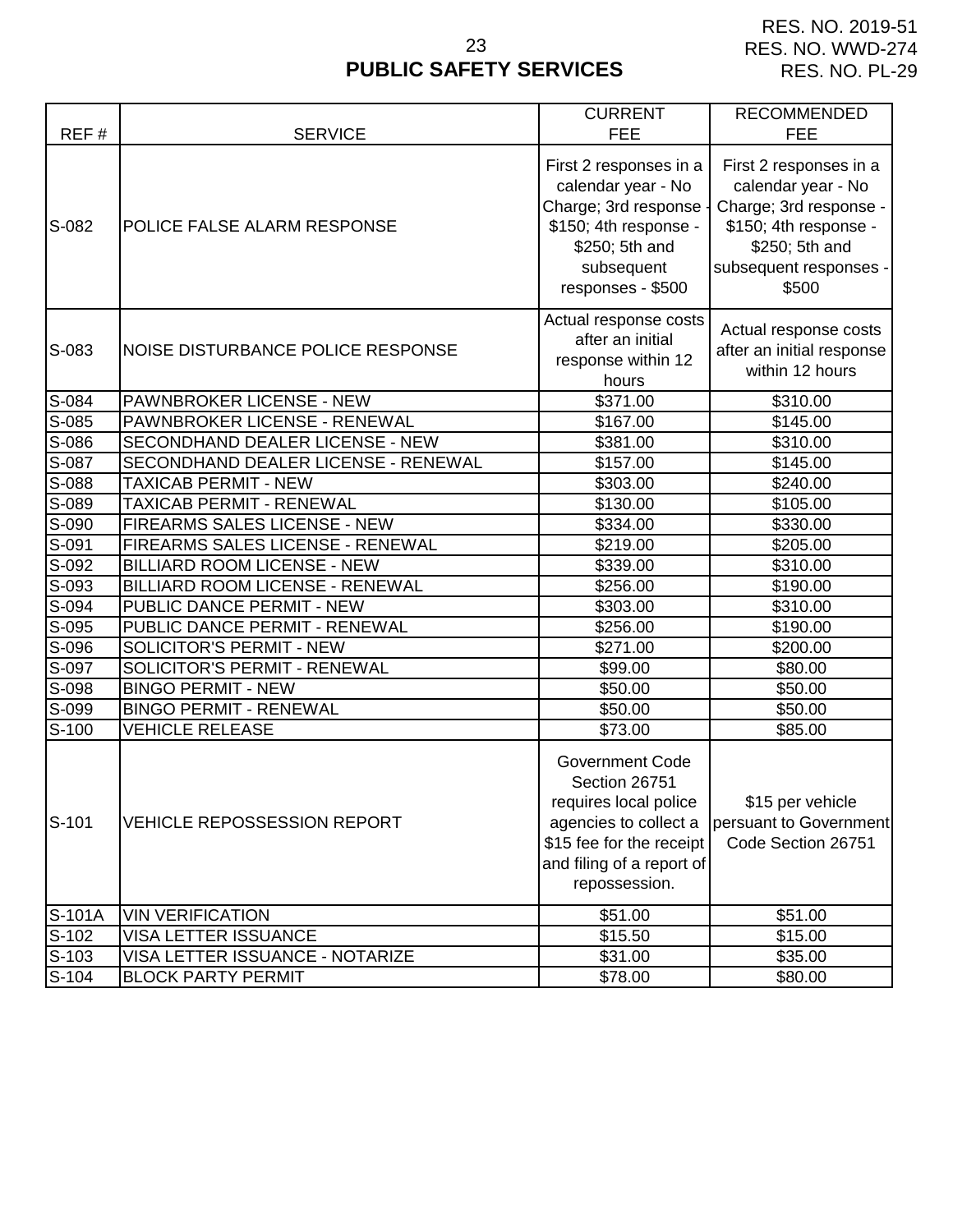| REF#    | <b>SERVICE</b>                        | <b>CURRENT</b><br><b>FEE</b>                                                                                                                                                                                                                                                                                                                                                                                                                                                         | <b>RECOMMENDED</b><br><b>FEE</b>                                                                                                                                                                                                                                                                                                                                                                                                                                                         |
|---------|---------------------------------------|--------------------------------------------------------------------------------------------------------------------------------------------------------------------------------------------------------------------------------------------------------------------------------------------------------------------------------------------------------------------------------------------------------------------------------------------------------------------------------------|------------------------------------------------------------------------------------------------------------------------------------------------------------------------------------------------------------------------------------------------------------------------------------------------------------------------------------------------------------------------------------------------------------------------------------------------------------------------------------------|
| $S-105$ | <b>BICYCLE LICENSE</b>                | \$1 per license. City<br>intends to promote<br>residents to license<br>bicylcles in order to<br>record serial number<br>and description in<br>database. The more<br>bikes on record, the<br>increase chance for<br>reunifying if lost/stolen<br>and potentially<br>identifying crime.                                                                                                                                                                                                | \$1 per license. Fee is<br>based on the desire to<br>promote licensing.<br>Note: Section 39004 of<br>the CVC limits the fee<br>collected to \$4 per year<br>and \$2 for renewals.                                                                                                                                                                                                                                                                                                        |
| $S-106$ | POLICE REPORT COPY/COMPILATION        | First copy - \$0.80;<br>Each additional copy -<br>\$0.20;<br>Scanning/Faxing -<br>\$0.80 for first page<br>plus \$0.20 for each<br>additional page;<br>Additional \$5 per<br>request for statements<br>five or more years old.<br>Record Compilation -<br>charge the actual fully<br>allocated hourly rates<br>for all involved staff<br>and any outside costs<br>if information needs to<br>be compiled into a<br>new document, in<br>accordance with Gov't<br>Code Section 6253.9. | First copy - \$0.80; Each<br>additional copy - \$0.20;<br>Scanning/Faxing -<br>\$0.80 for first page plus<br>\$0.20 for each<br>additional page;<br>Additional \$5 per<br>request for statements<br>five or more years old.<br><b>Record Compilation -</b><br>charge the actual fully<br>allocated hourly rates<br>for all involved staff and<br>any outside costs if<br>information needs to be<br>compiled into a new<br>document, in<br>accordance with Gov't<br>Code Section 6253.9. |
| S-107   | CODE ENFORCEMENT RE-INSPECTION        | \$0.00                                                                                                                                                                                                                                                                                                                                                                                                                                                                               | \$135.00                                                                                                                                                                                                                                                                                                                                                                                                                                                                                 |
| S-107A  | <b>ADMINISTRATIVE CITATION APPEAL</b> | None                                                                                                                                                                                                                                                                                                                                                                                                                                                                                 | \$585 per appeal; Fee is<br>refunded if appeal is<br>#<br>upheld                                                                                                                                                                                                                                                                                                                                                                                                                         |
| S-107B  | <b>CODE ENFORCEMENT APPEAL</b>        | None                                                                                                                                                                                                                                                                                                                                                                                                                                                                                 | \$5,520 per appeal; Fee<br>is refunded if appeal is<br>upheld                                                                                                                                                                                                                                                                                                                                                                                                                            |
| S-107C  | PUBLIC NUISANCE DECLARATION           | \$0.00                                                                                                                                                                                                                                                                                                                                                                                                                                                                               | \$360.00                                                                                                                                                                                                                                                                                                                                                                                                                                                                                 |
| S-107D  | CODE ENF INSPECTION/ABATE WARRANT     | None                                                                                                                                                                                                                                                                                                                                                                                                                                                                                 | \$2,500 per court filing<br>plus any Court fees;<br>Return of Warrant -<br>\$700 plus any Court<br>fees                                                                                                                                                                                                                                                                                                                                                                                  |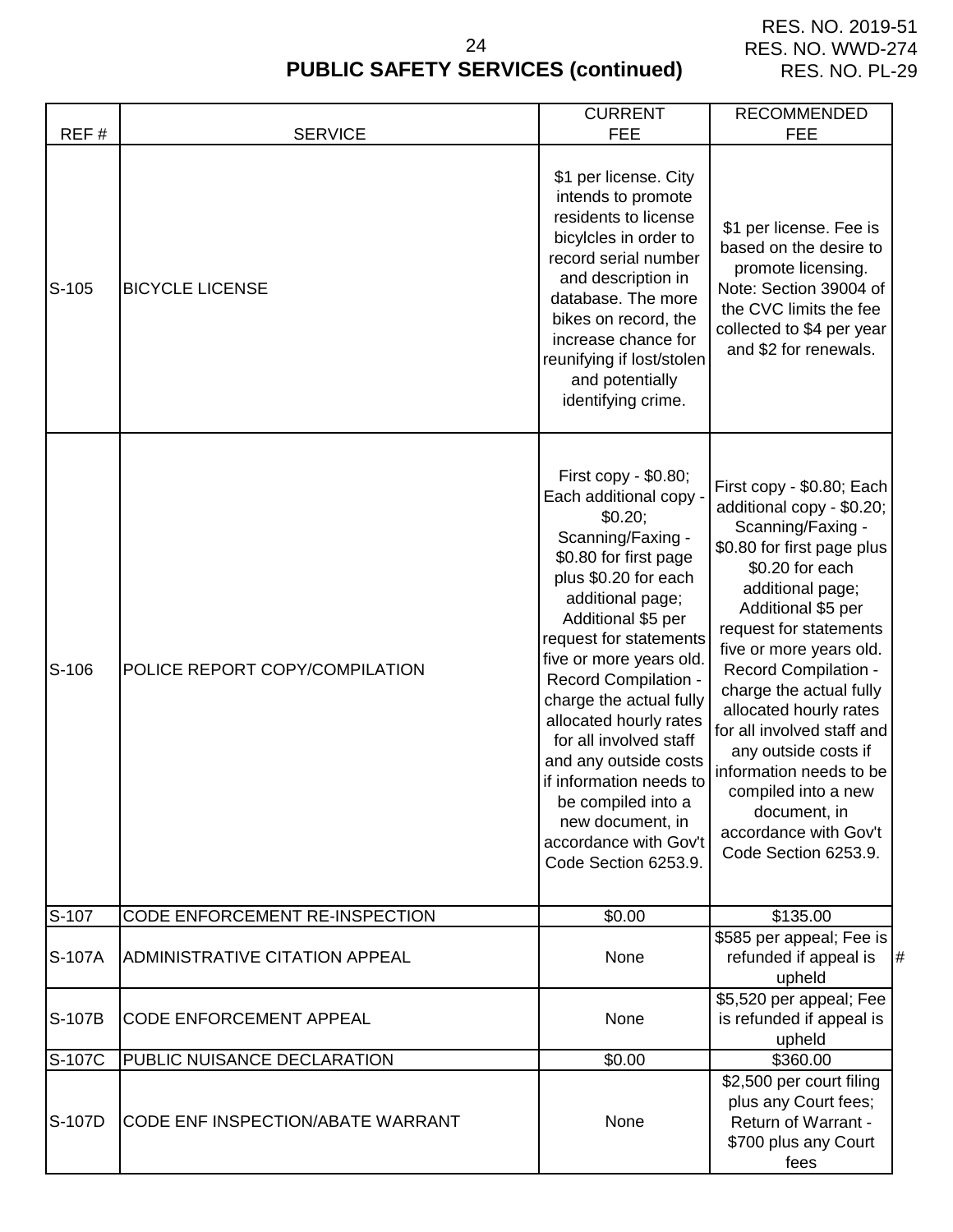# **PUBLIC SAFETY SERVICES (continued)** 25

| REF#          | <b>SERVICE</b>                      | <b>CURRENT</b><br>FEE.                                                                                                                                                                                                           | <b>RECOMMENDED</b><br>FEE.                                                                                                                                                                                |
|---------------|-------------------------------------|----------------------------------------------------------------------------------------------------------------------------------------------------------------------------------------------------------------------------------|-----------------------------------------------------------------------------------------------------------------------------------------------------------------------------------------------------------|
| <b>S-107E</b> | PUBLIC NUISANCE ABATEMENT           | <b>Public Nuisance</b><br>Abatement - Actual<br>cost for all nuisance<br>abatements that<br>require restitution;<br>Tumbleweed<br>Abatement - Actual<br>Cost with indirect cost<br>rate, plus contractor<br>and associated costs | Charge the actual cost<br>for all nuisance<br>abatements that involve<br>restitution, including the<br>fully allocated hourly<br>rates of all staff involved<br>and contractor costs<br>and dumping fees. |
| S-107F        | <b>CODE ENFORCEMENT LIEN SET-UP</b> | None                                                                                                                                                                                                                             | \$450 per lien plus any<br>County fees                                                                                                                                                                    |
| S-107G        | CODE ENF CONVERSION TO SPEC. ASSESS | None                                                                                                                                                                                                                             | \$430 per parcel plus<br>any County fees                                                                                                                                                                  |

# **ENTERPRISE & MAINTENANCE SERVICES**

| REF#    | <b>SERVICE</b>                    | <b>CURRENT</b><br><b>FEE</b> | <b>RECOMMENDED</b><br><b>FEE</b>                                                                                                               |
|---------|-----------------------------------|------------------------------|------------------------------------------------------------------------------------------------------------------------------------------------|
| $S-116$ | ENV COMP - CLASS I PERMIT         | \$1,038 per permit           | 3 year phase-in of fees:<br>Year 1 - \$1,860; Year 2 ·<br>\$2,680; Year 3 - \$3,500                                                            |
| S-117   | ENV COMP - CLASS I MONITORING     | \$5,366 per business         | 3 year phase-in of fees:<br>Year 1 - \$6,680; Year 2<br>\$7,995; Year 3 - \$9,310;<br>plus costs for contract<br>laboratory sample<br>analysis |
| S-118   | ENV COMP - CLASS II PERMIT        | \$206 per permit             | 3 year phase-in of fees:<br>Year 1 - \$415; Year 2 -<br>\$625; Year 3 - \$830                                                                  |
| S-119   | ENV COMP - CLASS II MONITORING    | \$445 per business           | 3 year phase-in of fees:<br>Year 1 - \$525; Year 2 -<br>\$605; Year 3 - \$690                                                                  |
| S-120   | ENV COMP - CLASS II MM PERMIT     | \$206 per permit             | 3 year phase-in of fees:<br>Year 1 - \$415; Year 2 -<br>\$625; Year 3 - \$835                                                                  |
| $S-121$ | ENV COMP - CLASS II MM MONITORING | None                         | 3 year phase-in of fees:<br>Year 1 - \$50; Year 2 -<br>\$100; Year 3 - \$155;<br>plus costs for contract<br>laboratory sample<br>analysis      |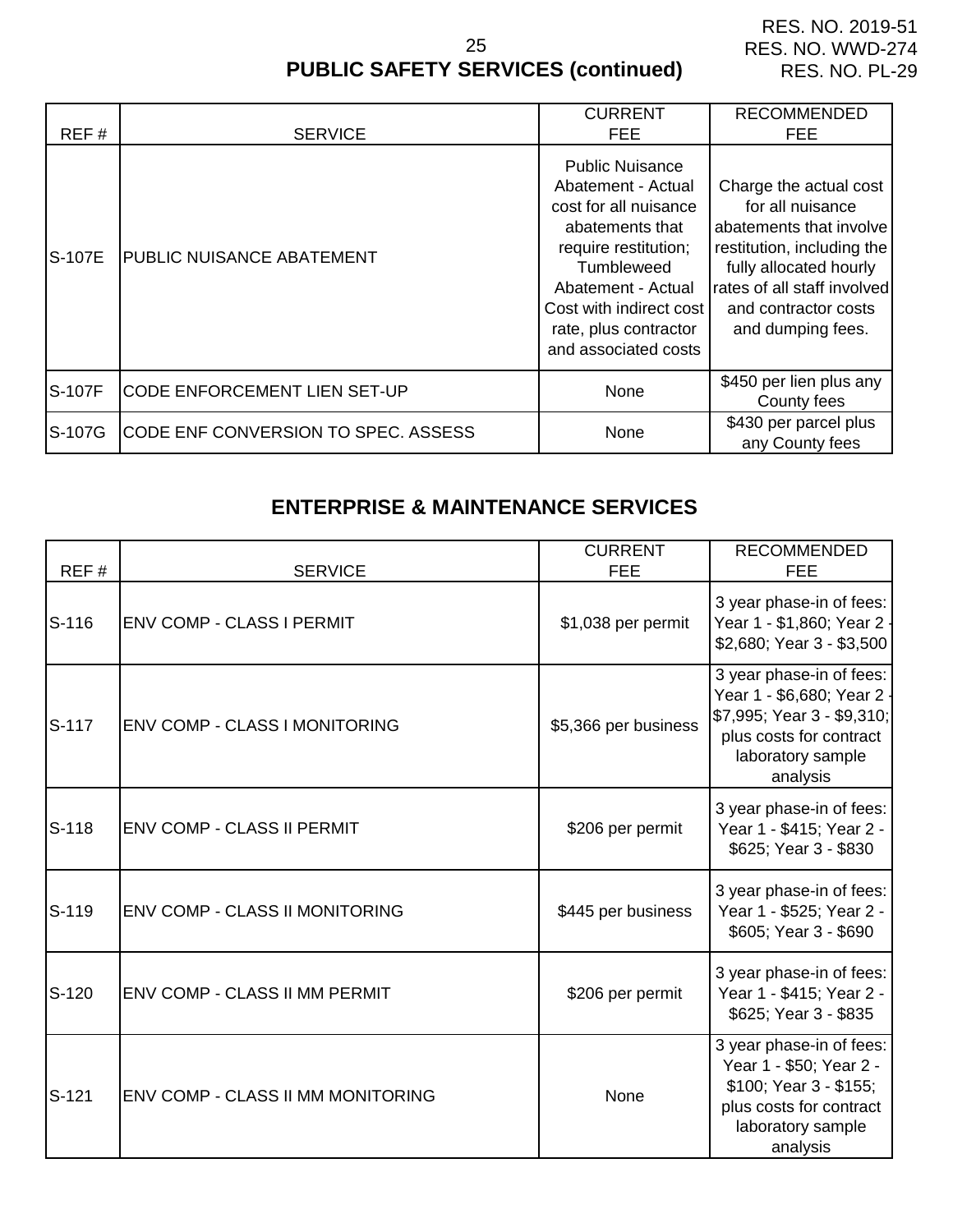RES. NO. 2019-51

RES. NO. WWD-274

# **ENTERPRISE & MAINTENANCE SERVICES (continued)** RES. NO. PL-29

|         |                                            | <b>CURRENT</b>                                                          | <b>RECOMMENDED</b>                                                                                                                        |
|---------|--------------------------------------------|-------------------------------------------------------------------------|-------------------------------------------------------------------------------------------------------------------------------------------|
| REF#    | <b>SERVICE</b>                             | <b>FEE</b>                                                              | <b>FEE</b>                                                                                                                                |
| $S-122$ | ENV COMP - CLASS III PERMIT                | \$206 per permit                                                        | 3 year phase-in of fees:<br>Year 1 - \$415; Year 2 -<br>\$625; Year 3 - \$835                                                             |
| $S-123$ | ENV COMP - CLASS III MONITORING            | \$179 per business                                                      | 3 year phase-in of fees:<br>Year 1 - \$330; Year 2 -<br>\$480; Year 3 - \$625                                                             |
| $S-124$ | <b>ENV COMP - CLASS III MM PERMIT</b>      | \$206 per permit                                                        | 3 year phase-in of fees:<br>Year 1 - \$375; Year 2 -<br>\$545; Year 3 - \$710                                                             |
| $S-125$ | ENV COMP - CLASS III MM MONITORING         | None                                                                    | 3 year phase-in of fees:<br>Year 1 - \$50; Year 2 -<br>\$100; Year 3 - \$155;<br>plus costs for contract<br>laboratory sample<br>analysis |
| $S-126$ | ENV COMP - CLASS IV PMT-WASTE HAUL         | \$51 per permit                                                         | 2 year phase-in of fees:<br>Year 1 - \$150; Year 2 -<br>\$255                                                                             |
| $S-127$ | ENV COMP-CLASS IV-MONITR-WASTE HAUL        | None                                                                    | 2 year phase-in of fees:<br>Year 1 - \$105; Year 2 -<br>\$210; plus contract<br>laboratory samply<br>analysis                             |
| $S-128$ | CLASS V PMT - GW/OUT-CITY DISCHARGE        | \$206.00                                                                | \$530.00                                                                                                                                  |
| S-129   | <b>CLASS V MONITOR-GW/OUT-CITY DISCHGE</b> | Varies. Based on total<br>gallons discharged<br>and sampling results    | \$525 per business plus<br>costs for contract<br>laboratory sample<br>analysis                                                            |
| $S-130$ | <b>CLASS V PERMIT - SALTWATER POOL</b>     | \$206.00                                                                | \$215.00                                                                                                                                  |
| $S-131$ | CLASS V MONITORING - SALTWATER POOL        | Varies. Based on total<br>gallons discharged<br>and sampling results.   | \$60 per pool plus costs<br>for contract laboratory<br>sample analysis                                                                    |
| $S-132$ | ENV COMP - CLASS V PERMIT - MOBILE         | \$0.00                                                                  | \$160.00                                                                                                                                  |
| $S-134$ | <b>CLASS VI MONITOR - CRITICAL SOURCE</b>  | None                                                                    | 2 year phase-in of fees:<br>Year 1 - \$80; Year 2 -<br>\$160                                                                              |
| $S-135$ | ENV COMP - CLASS VI HM MONITORING          | None                                                                    | 2 year phase-in of fees:<br>Year 1 - \$95; Year 2 -<br>\$185                                                                              |
| S-136   | METER INSTALL - TEMP - 2" OR LESS          | \$60.00                                                                 | \$205.00                                                                                                                                  |
| $S-137$ | <b>METER INSTALL - TEMP - 3"</b>           | \$90.00                                                                 | \$205.00                                                                                                                                  |
| S-137B  | <b>METER MOVE - TEMP</b>                   | \$0.00                                                                  | \$90.00                                                                                                                                   |
| $S-138$ | METER INSTALL - EXIST - 3/4"-1"            | 3/4" - \$206; 1" - \$254;<br>Fee includes cost of<br>meter and supplies | \$285 plus cost of meter<br>and supplies                                                                                                  |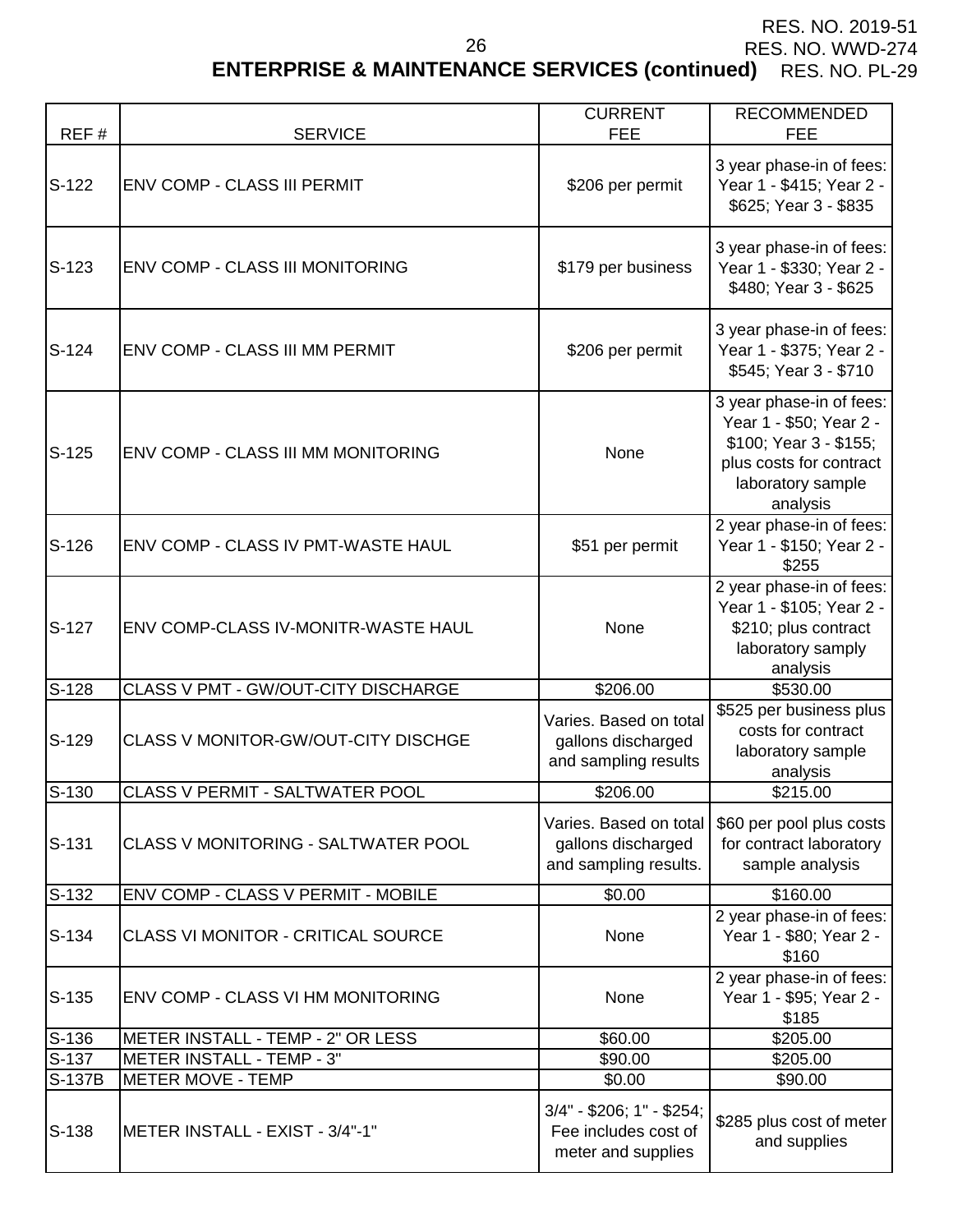# **ENTERPRISE & MAINTENANCE SERVICES (continued)** RES. NO. PL-29

| REF#    | <b>SERVICE</b>                      | <b>CURRENT</b><br><b>FEE</b>                                                                                       | <b>RECOMMENDED</b><br><b>FEE</b>                                                                                                                |
|---------|-------------------------------------|--------------------------------------------------------------------------------------------------------------------|-------------------------------------------------------------------------------------------------------------------------------------------------|
| S-139   | METER INSTALL - EXIST - 1 1/2" - 2" | 1 1/2" - \$446; 2" - 997;<br>Fee includes cost of<br>meter and supplies                                            | \$400 plus cost of meter<br>and supplies                                                                                                        |
| S-139A  | <b>IMETER INSTALL - EXIST - 3+"</b> | Actual costs                                                                                                       | Charge the actual cost<br>of all personnel involved<br>at the fully allocated<br>hourly rates plus any<br>parts, supplies, or<br>outside costs. |
| $S-140$ | SERVICE LINE INSTALL                | 3/4" or 1" - \$2,342; 1<br>1/2" or 2" - \$3,176;<br>Fee includes cost of<br>meter and supplies.                    | Charge the actual cost<br>of all personnel involved<br>at the fully allocated<br>hourly rates plus any<br>parts, supplies, or<br>outside costs. |
| S-141   | METER BOX REPLACE - 3/4" - 1"       | \$97 per meter box;<br>Fee includes cost of<br>materials and<br>supplies.                                          | \$230 plus cost of box<br>and supplies                                                                                                          |
| $S-142$ | METER BOX REPLACE - 1 1/2" - 2"     | \$165 per meter box;<br>Fee includes cost of<br>materials and<br>supplies.                                         | \$230 plus cost of box<br>and supplies                                                                                                          |
| $S-143$ | METER BOX COVER REPLACEMENT         | $3/4" - 1" - $48; 11/2"$<br>or 2" - \$59; Reading<br>Lid - \$43; Fee<br>includes cost of<br>materials and supplies | \$115 plus cost of cover                                                                                                                        |
| $S-144$ | ANGLE STOP REPLACEMENT              | \$182 per angle stop;<br>Fee includes cost of<br>materials and<br>supplies.                                        | \$455 plus cost of angle<br>stop                                                                                                                |
| S-144A  | ANGLE STOP PLUG REPLACEMENT         | None                                                                                                               | \$60 plus cost of<br>materials and supplies                                                                                                     |
| $S-145$ | FIRE FLOW TEST INSPECTION           | \$0.00                                                                                                             | \$310.00                                                                                                                                        |
| $S-146$ | <b>METER LOCK FOR NON-PAYMENT</b>   | \$30 per lock; Meter<br>lock replacement -<br>\$45                                                                 | \$40 per lock; Meter lock<br>replacement - \$45                                                                                                 |
| S-146A  | NOTICE TO DISCONTINUE WATER SERVICE | \$19 per notice                                                                                                    | No change at this time<br>to determine process<br>changes due to the<br>requirements of SB<br>998.                                              |
| S-146B  | DELINQUENT WATER TURN-OFF/ON        | \$79 per turn-off                                                                                                  | \$23 per turn-off; \$30 per<br>turn-on                                                                                                          |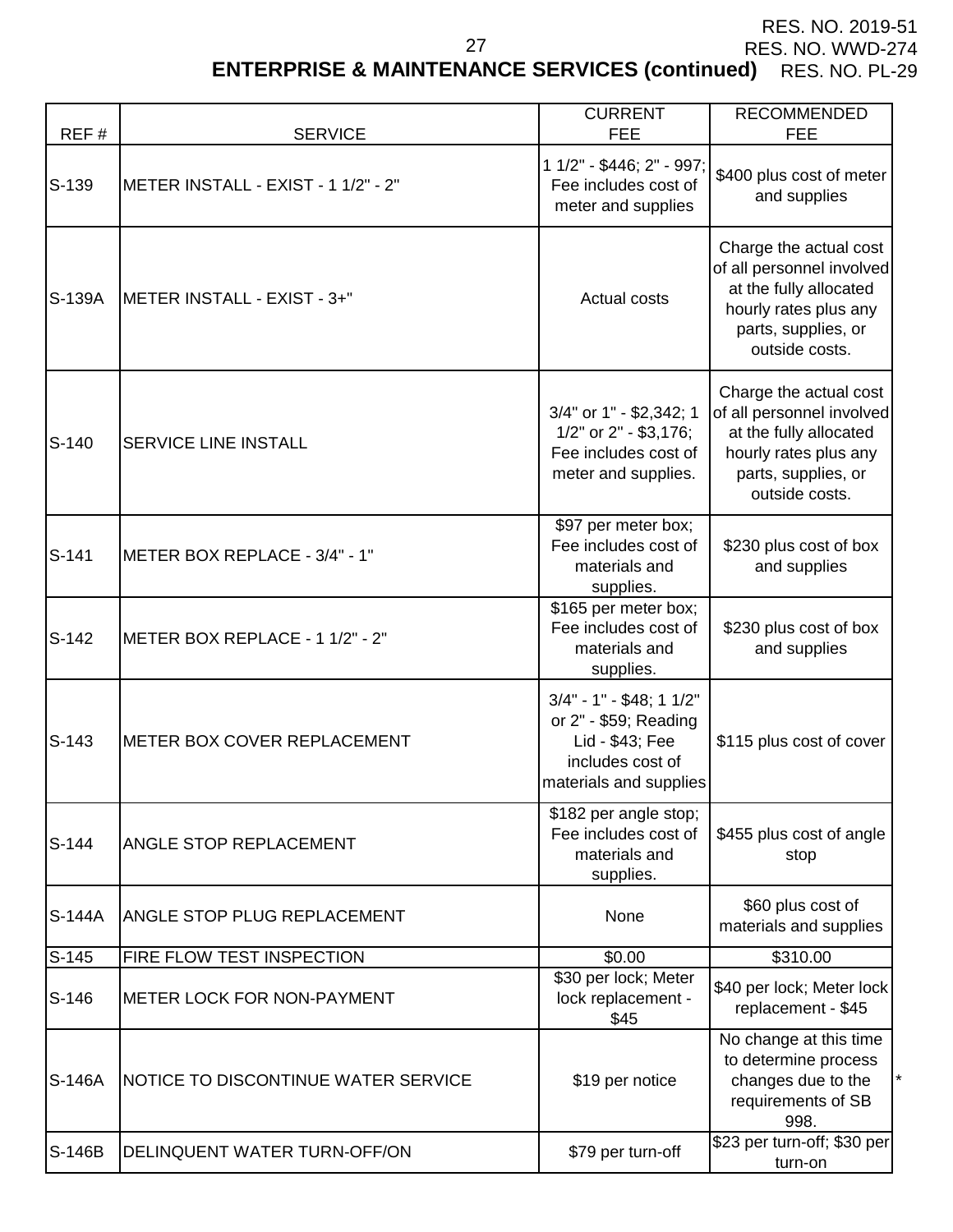RES. NO. 2019-51

RES. NO. WWD-274

**ENTERPRISE & MAINTENANCE SERVICES (continued)** RES. NO. PL-29

| REF#     | <b>SERVICE</b>                             | <b>CURRENT</b><br><b>FEE</b>                                                                                                                                                            | <b>RECOMMENDED</b><br>FEE                                                                                                                               |
|----------|--------------------------------------------|-----------------------------------------------------------------------------------------------------------------------------------------------------------------------------------------|---------------------------------------------------------------------------------------------------------------------------------------------------------|
| S-147    | <b>AFTER HOURS SERVICE RESTORATION</b>     | \$121 per turn-on                                                                                                                                                                       | \$150 per turn-on; Fee is<br>limited by the terms of<br>SB 998.                                                                                         |
| $S-148$  | SEWER LATERAL LOCATION - NO TRAFFIC        | Regular hours - None;<br>After hours CCTV -<br>\$288                                                                                                                                    | \$570 per lateral                                                                                                                                       |
| $S-149$  | SEWER LATERAL LOCATION - TRAFFIC           | Regular hours - None;<br>After hours CCTV -<br>\$288                                                                                                                                    | Deposit determined by<br>staff with charges at the<br>fully allocated hourly<br>rates for all involved<br>staff plus any materials<br>or outside costs. |
| $S-151$  | <b>PRIVATE SEWAGE SPILL CLEANUP IN ROW</b> | Varies. City has<br>Charge the fully<br>allocated hourly rates<br>charged time &<br>materials on occasion<br>for all staff involved plus<br>but also not charged.<br>any outside costs. |                                                                                                                                                         |
| S-151A   | <b>SEWER DYE TEST</b>                      | \$0.00<br>\$245.00                                                                                                                                                                      |                                                                                                                                                         |
| $S-151B$ | PROPERTY DAMAGE COST RECOVERY              | Actual costs                                                                                                                                                                            | Charge the fully<br>allocated hourly rates<br>for all staff involved plus<br>any supplies or outside<br>costs.                                          |

28

# **ADMINISTRATIVE SERVICES**

| REF#    | <b>SERVICE</b>                            | <b>CURRENT</b><br><b>FEE</b>                                                                                                             | <b>RECOMMENDED</b><br><b>FEE</b>                                                                              |
|---------|-------------------------------------------|------------------------------------------------------------------------------------------------------------------------------------------|---------------------------------------------------------------------------------------------------------------|
| $S-152$ | <b>NEW BUSINESS REGISTRATION</b>          | Processing Fee: In<br>Town Business - \$78;<br>Out of Town Business<br>- \$35; Business Taxes  <br>are separate                          | Processing Fee: In<br>Town Business - \$65;<br>Out of Town Business -<br>\$15; Business Taxes<br>are separate |
| S-152A  | <b>BUSINESS REGISTRATION RENEWAL</b>      | \$15 per renewal                                                                                                                         | \$18 per renewal;<br><b>Business Taxes are</b><br>separate                                                    |
| $S-153$ | <b>DUPLICATE BUSINESS TAX CERTIFICATE</b> | \$5 per certificate                                                                                                                      | Remove this fee and<br>charge document copy<br>fees instead.                                                  |
| $S-154$ | MAILING LABEL BUSINESS LIST               | Printed Listing - \$0.04<br>per page; Compact<br>Disk - \$7.30 per<br>storage device;<br>Mailing Labels - \$7.30<br>plis \$0.50 per page | This service is no longer<br>provided.                                                                        |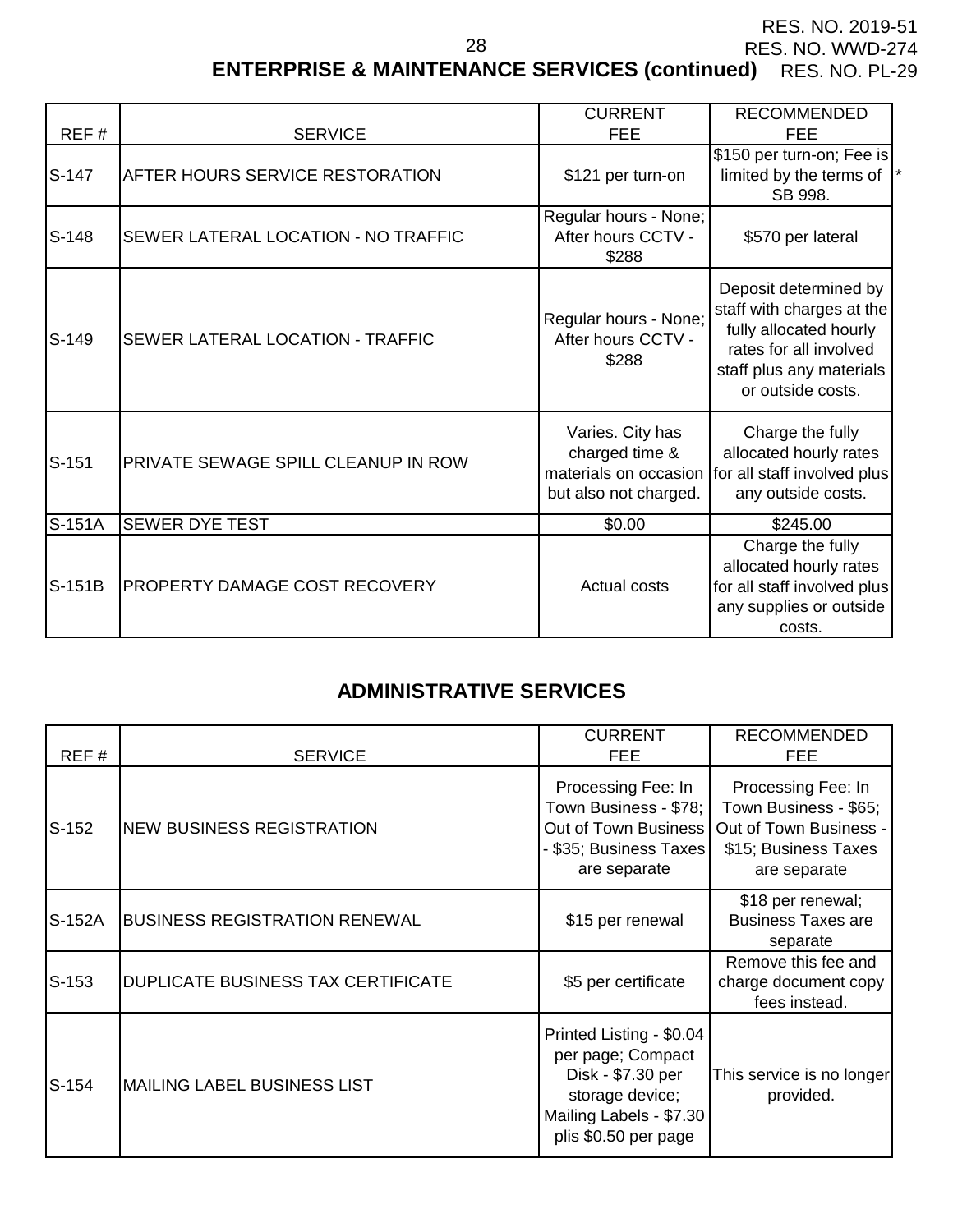RES. NO. 2019-51 RES. NO. WWD-274 RES. NO. PL-29

# **ADMINISTRATIVE SERVICES (CONTINUED)**

| REF#    | <b>SERVICE</b>                             | <b>CURRENT</b><br><b>FEE</b>                                                                                                                                                                                                                                                 | <b>RECOMMENDED</b><br><b>FEE</b>                                                                                                                                                  |
|---------|--------------------------------------------|------------------------------------------------------------------------------------------------------------------------------------------------------------------------------------------------------------------------------------------------------------------------------|-----------------------------------------------------------------------------------------------------------------------------------------------------------------------------------|
| $S-155$ | <b>INSUFFICIENT FUNDS CHECK PROCESSING</b> | \$30 per NSF check;<br>plus \$10 charge from<br>on-line payment<br>processor if payment<br>was paid on-line.                                                                                                                                                                 | \$40 per NSF check;<br>plus \$10 charge from<br>on-line payment<br>processor if payment<br>was paid on-line.                                                                      |
| S-156   | <b>CHECK REISSUANCE</b>                    | \$0.00                                                                                                                                                                                                                                                                       | \$40.00                                                                                                                                                                           |
| S-157   |                                            | $\overline{8}$ 1/2 x 11 - \$10;<br>11 x 14 - \$11.50;<br>11 x 17 - \$11.50;<br>18 x 24 - \$12.50;<br>24 x 30 - \$12.50;<br>24 x 36 - \$13.50;<br>30 x 36 - \$13.50;<br>36 x 48 - \$15.50                                                                                     | $\overline{8}$ 1/2 x 11 - \$10;<br>$11 \times 14 - $12$ ;<br>$11 \times 17 - $12$ ;<br>18 x 24 - \$13;<br>24 x 30 - \$13;<br>24 x 36 - \$14;<br>30 x 36 - \$14;<br>36 x 48 - \$16 |
| S-158   | STILL PHOTOGRAPHY PERMIT                   | \$94 per permit plus<br>\$50 per day for rental<br>of City space; Fees<br>are waived for non-<br>profit organizations or<br>student filming<br>projects.                                                                                                                     | \$80 per permit plus<br>facility rental fees; Fees<br>are waived for non-profit<br>organizations or student<br>filming projects.                                                  |
| S-158A  | <b>FILM PERMIT</b>                         | Minor Production -<br>\$376 per permit;<br>Major Production -<br>\$789 per permit; Fees<br>are waived forstudent<br>filming projects.; Day-<br>of-the-event staffing<br>should be charged at<br>the actual costs for all<br>involved personnel<br>plus any outside<br>costs. | First Location - \$150;<br><b>Each Additional</b><br>Location - \$60; Fees<br>are waived for student<br>filming projects                                                          |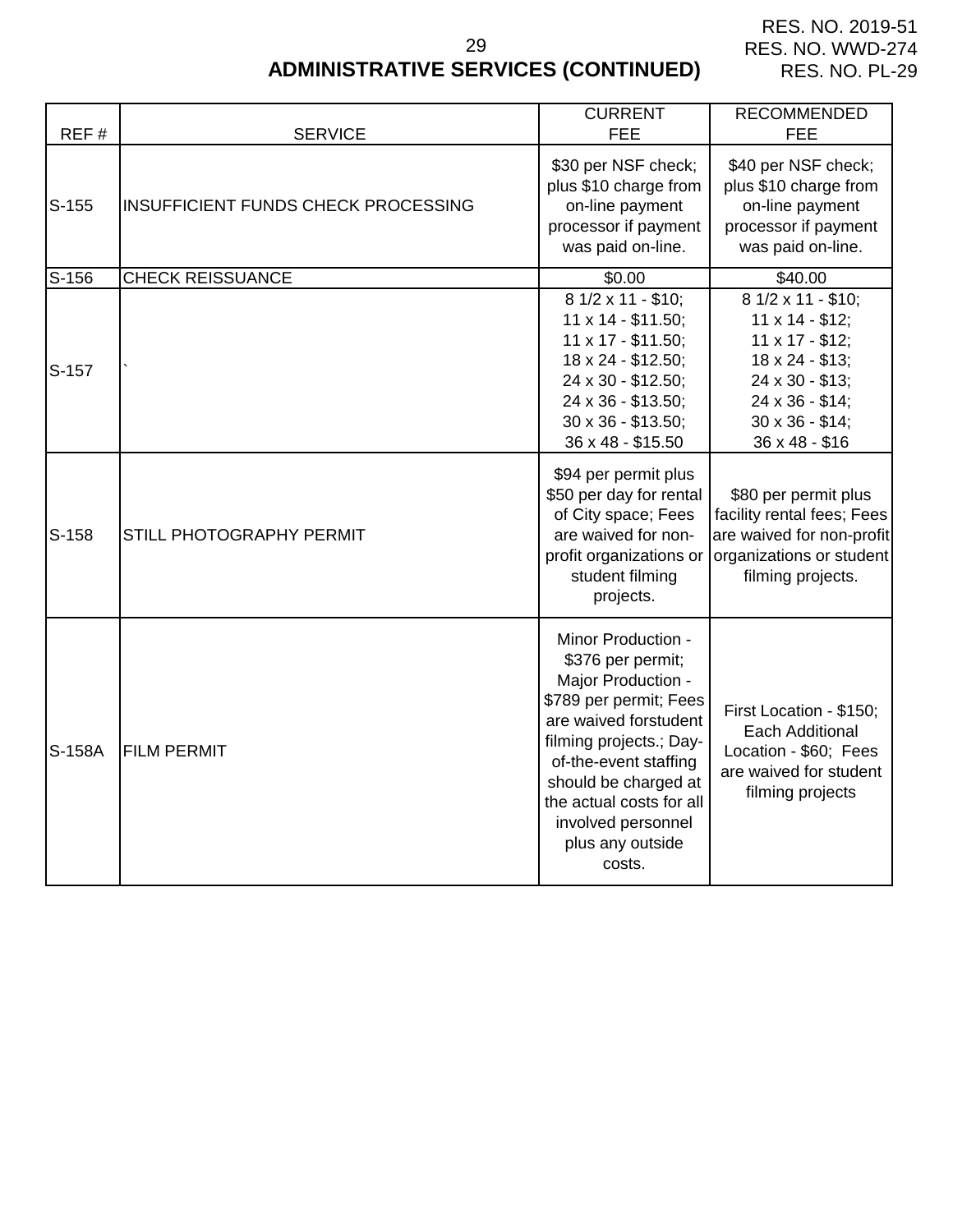RES. NO. 2019-51 RES. NO. WWD-274 RES. NO. PL-29

# **ADMINISTRATIVE SERVICES (CONTINUED)** 30

|         |                                     | <b>CURRENT</b>                                                                                                                                                                                                                                                                                                                                                                                                                                                                                                                                                                                   | <b>RECOMMENDED</b>                                                                                                                                                                                                                                                                                                                                                                                                                                                                                                                                                                                |
|---------|-------------------------------------|--------------------------------------------------------------------------------------------------------------------------------------------------------------------------------------------------------------------------------------------------------------------------------------------------------------------------------------------------------------------------------------------------------------------------------------------------------------------------------------------------------------------------------------------------------------------------------------------------|---------------------------------------------------------------------------------------------------------------------------------------------------------------------------------------------------------------------------------------------------------------------------------------------------------------------------------------------------------------------------------------------------------------------------------------------------------------------------------------------------------------------------------------------------------------------------------------------------|
| REF#    | <b>SERVICE</b>                      | <b>FEE</b>                                                                                                                                                                                                                                                                                                                                                                                                                                                                                                                                                                                       | <b>FEE</b>                                                                                                                                                                                                                                                                                                                                                                                                                                                                                                                                                                                        |
| $S-159$ | SPECIAL EVENT PERMIT                | Small Events - \$261<br>per permit; Large<br>Events - \$695 per<br>permit; Parade - \$883<br>per permit; Notification<br>Preparation<br>Processing and<br>Mailing - \$1.30 per<br>notice; All fees are<br>waived for non-profit<br>organizations.; Day-of-<br>the-event staffing<br>should be charged at<br>the actual costs for all<br>involved personnel<br>plus any outside costs.                                                                                                                                                                                                            | Small Events - \$275 per<br>permit; Large<br>Events/Parades - \$745<br>per permit; Notification<br><b>Preparation Processing</b><br>and Mailing - \$1.30 per<br>notice; All fees are<br>waived for non-profit<br>organizations, which<br>have represented all<br>events.; Day-of-the-<br>event staffing should be<br>charged at the actual<br>costs for all involved<br>personnel plus any<br>outside costs.                                                                                                                                                                                      |
| S-159A  | SPEC EVENT/ROOM RENTAL INSUR. PROC. | \$20.00                                                                                                                                                                                                                                                                                                                                                                                                                                                                                                                                                                                          | \$60.00                                                                                                                                                                                                                                                                                                                                                                                                                                                                                                                                                                                           |
| S-160   | PARKING LOT RESERVATION             | \$261 per day; No fee<br>for non-profit special<br>events                                                                                                                                                                                                                                                                                                                                                                                                                                                                                                                                        | \$261 per day; No fee for<br>non-profit special<br>events                                                                                                                                                                                                                                                                                                                                                                                                                                                                                                                                         |
| S-162   | DOCUMENT COPYING                    | First copy - \$0.80 per<br>copy; Each additional<br>copy - \$0.20 per copy;<br>FPPC copies - \$0.10<br>per copy;<br>Scanning/Faxing -<br>\$0.80 for first page<br>plus \$0.20 for each<br>add'l page; Print Shop<br>charge for bulk<br>document<br>reproduction - \$0.04<br>per copy; Additional \$5<br>per request for<br>statements five or<br>more years old.;<br>Record Compilation -<br>charge the actual fully<br>allocated hourly rates<br>for all involved staff<br>and outside costs if<br>info is compiled into a<br>new document, in<br>accordance with Gov't<br>Code Section 6253.9. | First copy - \$0.80 per<br>copy; Each additional<br>copy - \$0.20 per copy;<br>FPPC copies - \$0.10<br>per copy;<br>Scanning/Faxing -<br>\$0.80 for first page plus<br>\$0.20 for each add'l<br>page; Print Shop charge<br>for bulk document<br>reproduction - \$0.04 per<br>copy; Additional \$5 per<br>request for statements<br>five or more years old.;<br><b>Record Compilation -</b><br>charge the actual fully<br>allocated hourly rates<br>for all involved staff and<br>outside costs if info is<br>compiled into a new<br>document, in<br>accordance with Gov't<br>Code Section 6253.9. |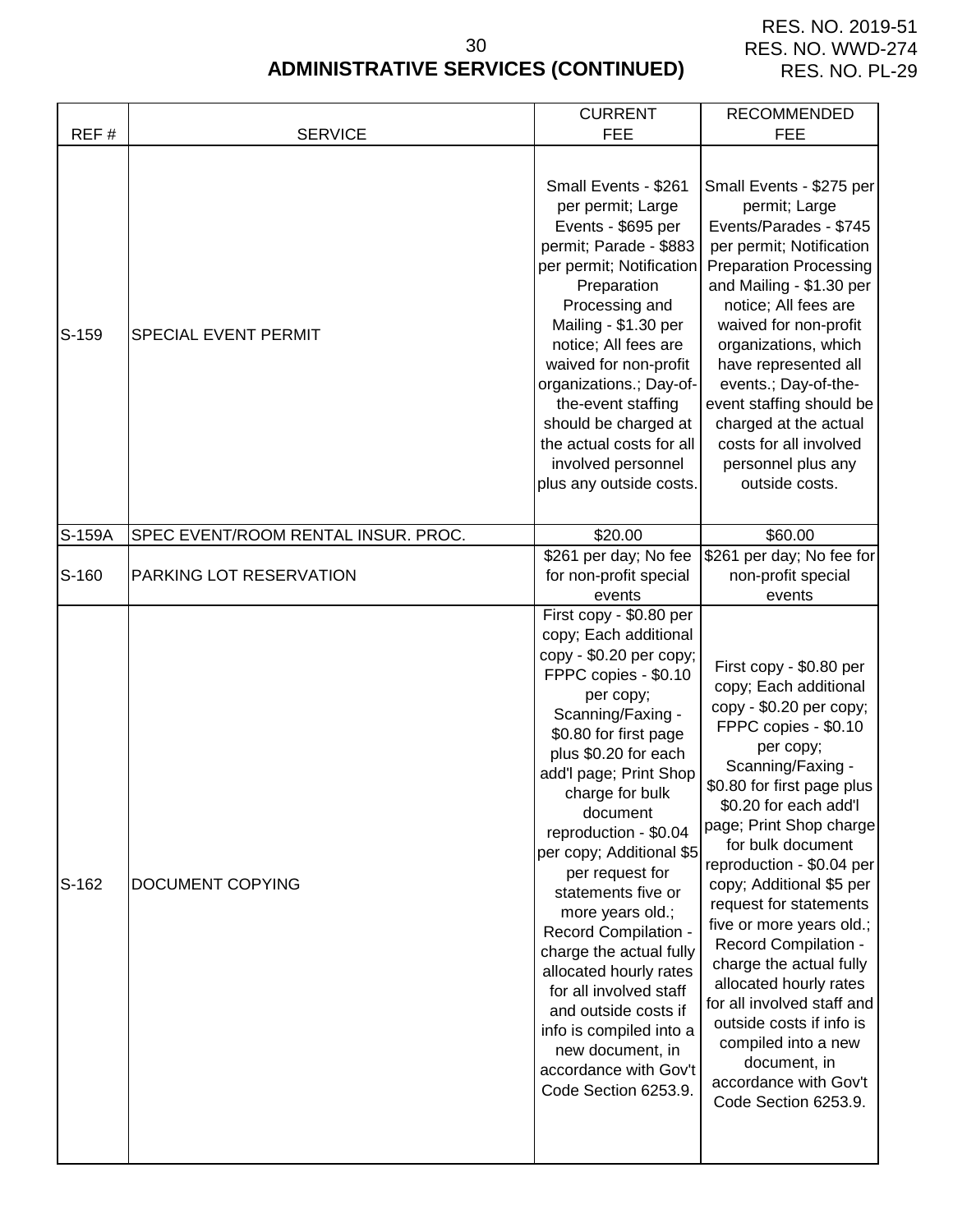31

# **ADMINISTRATIVE SERVICES (CONTINUED)**

| REF#    | <b>SERVICE</b>              | <b>CURRENT</b><br><b>FEE</b> | <b>RECOMMENDED</b><br><b>FEE</b>                                                                                                                                                                                                                                             |
|---------|-----------------------------|------------------------------|------------------------------------------------------------------------------------------------------------------------------------------------------------------------------------------------------------------------------------------------------------------------------|
| $S-163$ | ELECTRONIC FILE COPY        | \$7.30                       | \$7.00                                                                                                                                                                                                                                                                       |
| S-164   | DOCUMENT CERTIFICATION      | \$12.50                      | \$14.00                                                                                                                                                                                                                                                                      |
| S-165   | <b>LIFE CERTIFICATION</b>   | \$0.00                       | \$18.00                                                                                                                                                                                                                                                                      |
| S-166   | CANDIDATE FILING PROCESSING | None                         | \$25 per candidate; This<br>fee is limited by State<br>Law - Elections Code<br>section 10228                                                                                                                                                                                 |
| S-167   | INITIATIVE PETITION FILING  | \$200 per initiative         | \$200 per initiative; Fee<br>is refundable to the filer,<br>if within one year of<br>filing the notice of intent,<br>the elections official<br>certifies the sufficiency<br>of the petition.; This fee<br>is limited by the State<br>Law - Elections Code<br>Section 9202(b) |

#### NOTES:

\* - Fees are limited by State law.

\*\* - Fees are market sensitive.

# - Insufficient Volume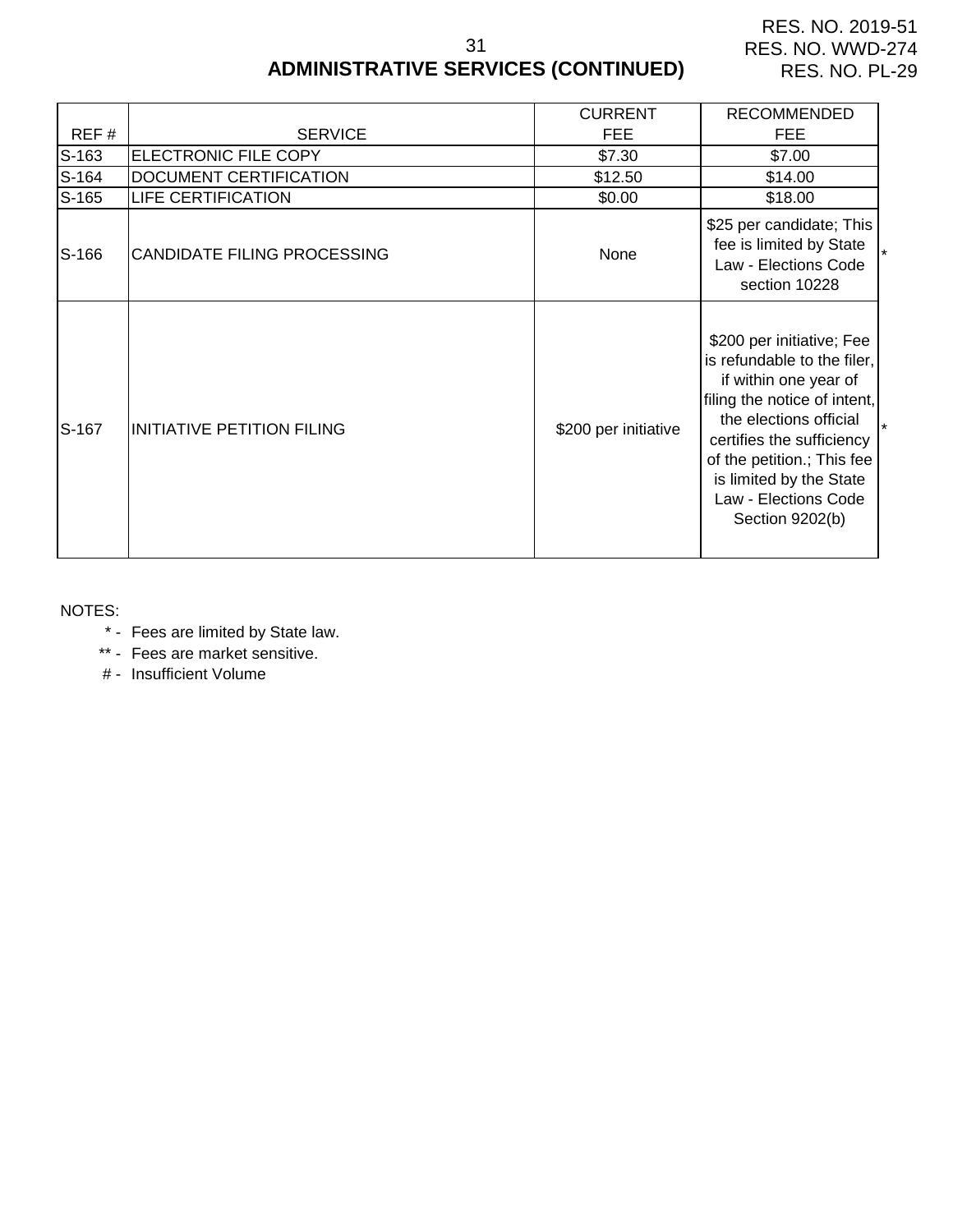# **LIBRARY SERVICES - CPI INCREASE**

|                                        | <b>CURRENT</b>       | <b>RECOMMENDED</b>   |
|----------------------------------------|----------------------|----------------------|
|                                        |                      |                      |
|                                        | <b>FEE</b>           | <b>FEE</b>           |
| <b>NEW LIBRARY CARD</b>                | \$1.00               | \$1.05               |
| OUT-OF-STATE REPLACEMENT CARD          | \$26.00              | \$26.80              |
| LIBRARY ROOM RENTAL:                   |                      |                      |
| UP TO 3 HOURS                          | \$52.00              | \$53.65              |
| 3-5 HOURS                              | \$78.00              | \$81.00              |
| <b>OVER 5 HOURS</b>                    | \$104.00             | \$107.00             |
| <b>LOST/DAMAGED LIBRARY ITEM</b>       | \$10.00              | \$10.30              |
| (PLUS COST OF ITEM)                    |                      |                      |
| <b>OVERDUE LIBRARY ITEM PROCESSING</b> | \$0.20               | eliminate            |
| <b>BLACK &amp; WHITE COPIES/PRINTS</b> | \$0.10               | \$0.10               |
| <b>COLOR COPIES/PRINTS</b>             | \$0.50               | \$0.50               |
| 3-D PRINTER                            | \$0.05 per gram, \$1 | \$0.05 per gram, \$1 |
|                                        | minimum              | minimum              |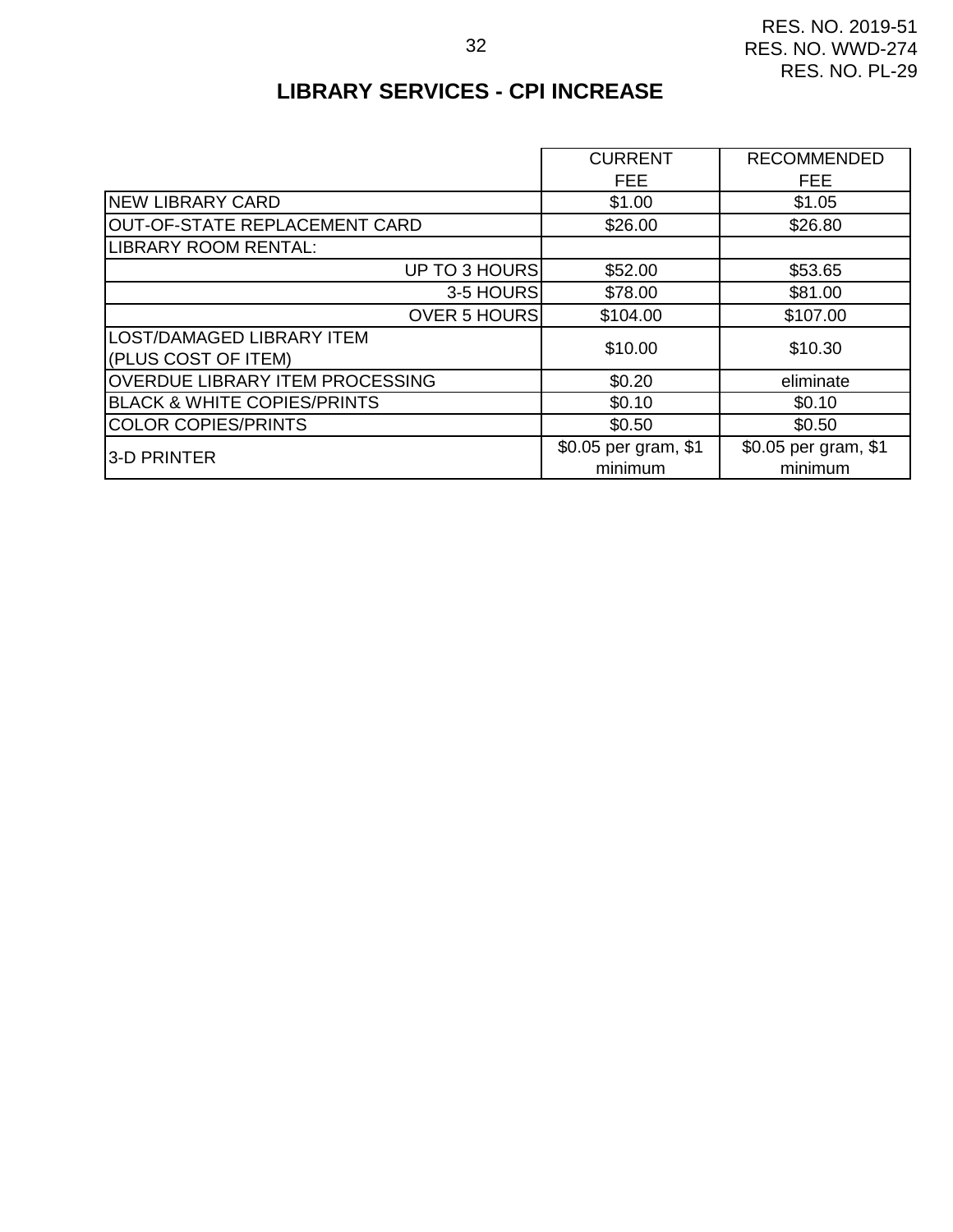# **CULTURAL ARTS CENTER - CPI INCREASE**

|                                                       | <b>CURRENT</b> | <b>RECOMMENDED</b> |
|-------------------------------------------------------|----------------|--------------------|
|                                                       | <b>FEE</b>     | <b>FEE</b>         |
| Ticket surcharge - For-profit/single events           | \$2.00         | eliminate          |
| Ticket surcharge - non-profit/multiple performance    | \$1.50         | eliminate          |
| <b>Ticket Surcharge</b>                               |                | \$2.00             |
| Mic Rental - Multiple events, for-profit (per mic)    | \$13.00        | \$13.40            |
| Mic rental - Multiple events, non-profit (per mic)    | \$6.50         | \$6.70             |
| Mic rental - single event, or non profit (per mic)    | \$21.00        | \$21.65            |
|                                                       |                |                    |
| Main stage rentals (non-profit):                      |                |                    |
| Single Perf (Mon - Thurs)                             | \$313.00       | \$323.00           |
| Single Perf (Fri - Sun)                               | \$418.00       | \$431.00           |
| Multiple Perf (Mon - Thurs)                           | \$287.00       | \$296.00           |
| Multiple Perf (Fri - Sun)                             | \$365.00       | \$377.00           |
| Rehearsals (Mon - Thurs)                              | \$130.00       | \$134.00           |
| Rehearsals (Fri - Sun)                                | \$182.00       | \$188.00           |
| Matinee with Evening Performance                      | \$235.00       | \$243.00           |
| Surcharge for use between 12 a.m.                     |                |                    |
| and 10 a.m. (hourly)                                  | \$26.00        | \$26.80            |
| Damage/Cleaning Deposit                               |                |                    |
| (75% Refundable, case-by-case)                        | \$100-300      | $$103 - $310$      |
| Main stage rentals (for-profit):                      |                |                    |
| Single Perf (Mon - Thurs)                             | \$418.00       | \$431.00           |
| Single Perf (Fri - Sun)                               | \$444.00       | \$458.00           |
| Multiple Perf (Mon - Thurs)                           | \$365.00       | \$377.00           |
| Multiple Perf (Fri – Sun)                             | \$418.00       | \$431.00           |
| Rehearsals (Mon - Thurs)                              | \$182.00       | \$188.00           |
| Rehearsals (Fri - Sun)                                | \$235.00       | \$243.00           |
| Matinee with Evening Performance                      | \$261.00       | \$269.00           |
| Surcharge for use between 12 a.m.                     | \$78.00        | \$81.00            |
| and 10 a.m. (hourly)                                  |                |                    |
| Damage/Cleaning Deposit                               | \$100-300      |                    |
| (75% Refundable, case-by-case)                        |                | $$103 - $310$      |
| Multipurpose/Community Room Rental Charges:           |                |                    |
| <b>Community Performance</b>                          | \$156.00       | \$161.00           |
| Meetings (Tues $-$ Thurs 10 a.m. $-$ 6 p.m./hourly)   | \$31.00        | \$32.00            |
| Meetings (Tues - Thurs 6 p.m. to 12 a.m./hourly)      | \$52.00        | \$54.00            |
| Meetings (Fri - Sun/hourly)                           | \$52.00        | \$54.00            |
| <b>Education (For-Profit)</b>                         | \$156.00       | \$161.00           |
| Education (Non-Profit), Government                    | \$78.00        | \$81.00            |
| Rehearsals (Tues - Sat 10 a.m. - 6 p.m.)              | \$78.00        | \$81.00            |
| Rehearsals (Tues - Sat 6 p.m. - 12 a.m.)              | \$104.00       | \$107.00           |
| Private Social Affair (Non-Catered, No Kitchen Use)   | \$365.00       | \$377.00           |
| Private Social Affair (Catered, Kitchen Use Included) | \$418.00       | \$431.00           |
| Reception (with Main Stage Event)                     | \$235.00       | \$243.00           |
| <b>Funeral/Memorial Reception</b>                     | \$235.00       | \$243.00           |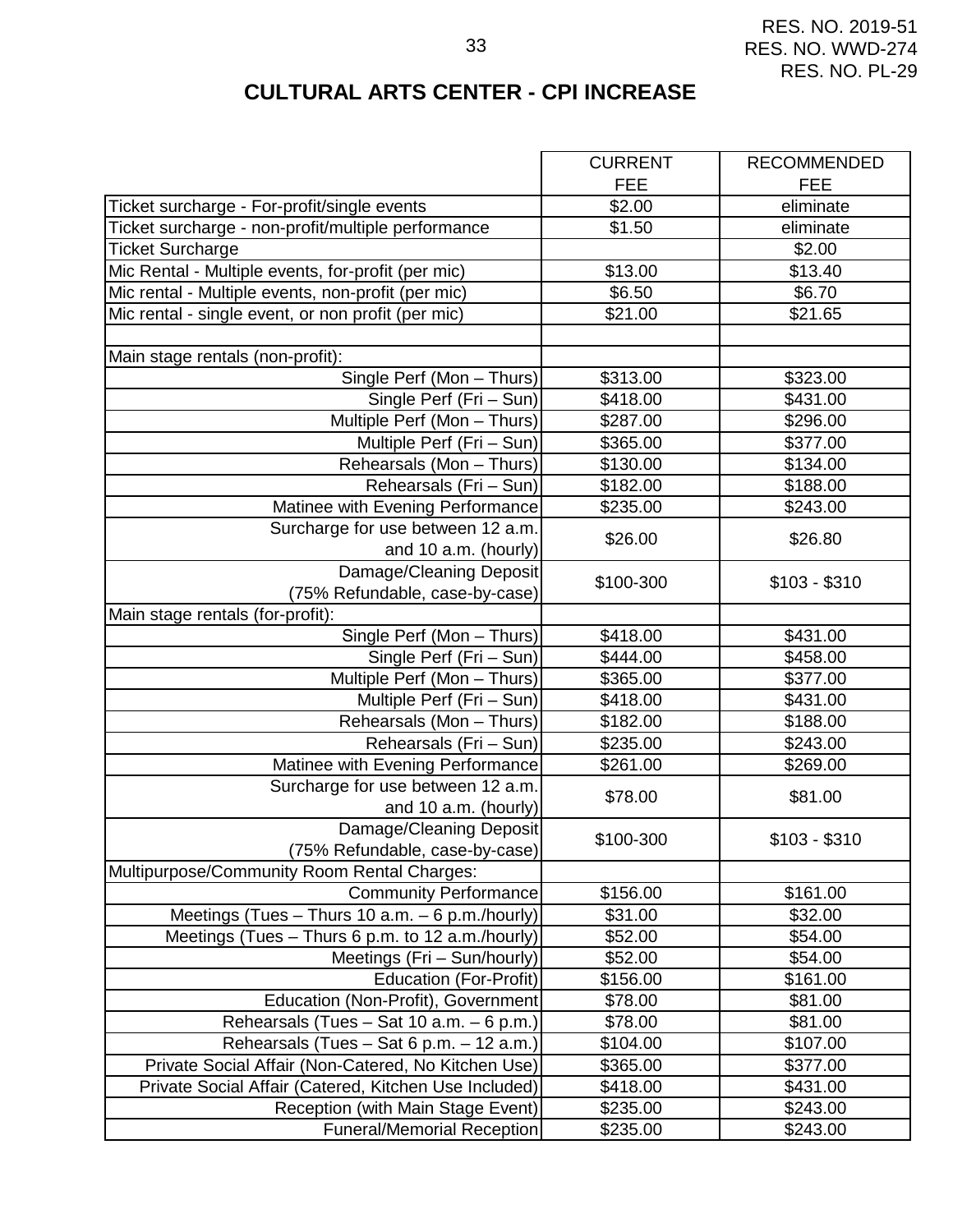**CULTURAL ARTS CENTER - CPI INCREASE (continued)** RES. NO. PL-29

34

|                                                                                                              | <b>CURRENT</b><br><b>FEE</b> | <b>RECOMMENDED</b><br><b>FEE</b>                                      |
|--------------------------------------------------------------------------------------------------------------|------------------------------|-----------------------------------------------------------------------|
| Damage/Cleaning Deposit (case-by-case)                                                                       | \$100-300                    | $$103 - $310$                                                         |
| <b>Staffing and Technical Charges:</b>                                                                       |                              |                                                                       |
| ** Tech Week - For Profit (may be subject to overtime<br>rates of 1.5 times the standard rate)               | n/a                          | \$250 / 4 hours<br>(includes Facility Rental<br>and Tech Coordinator) |
| ** Tech Week - Non-Profit / Educational (may be subject<br>to overtime rates of 1.5 times the standard rate) | n/a                          | \$200 / 4 hours<br>(includes Facility Rental<br>and Tech Coordinator) |
| Staff On-Site Charge (10 a.m. - 12 a.m./hourly)                                                              | \$26.00                      | \$26.85                                                               |
| Staff On-Site Charge (12 a.m. - 10 a.m./hourly)                                                              | \$52.00                      | \$54.00                                                               |
| Technician (if Provided by Cultural Arts Center/hourly)                                                      | \$26.00                      | \$26.85                                                               |
| Technical Coordinator (For Profit - All Shows,<br>Rehearsals/hourly)                                         | \$39.00                      | \$40.25                                                               |
| Technical Coordinator (Non-Profits - All Shows,<br>Rehearsals/hourly)                                        | n/a                          | \$32.00                                                               |
| Spot Light Rental (Multiple Events, For-Profit)                                                              | \$52.00                      | \$54.00                                                               |
| Spot Light Rental (Multiple Events, Non-Profit)                                                              | \$10.00-\$36.00              | $$10.30 - $37.15$                                                     |
| Spot Light Rental (Single Event)                                                                             | \$52.00                      | \$54.00                                                               |
| Piano Rental for Grand Piano (for Tuning)                                                                    | \$104.00                     | \$107.00                                                              |
| Marquee Sign (One Side)                                                                                      | \$26.00                      | \$26.85                                                               |
| Miscellaneous Rentals:                                                                                       |                              |                                                                       |
| (Multiple)<br>Lamp Usage Fee/per event<br>Events, For-Profit)                                                | \$15.50                      | \$16.00                                                               |
| (Multiple<br>Lamp Usage Fee/per event<br>Events, Non-Profit)                                                 | \$10.00                      | \$10.30                                                               |
| Lamp Usage Fee/per event<br>(Single Event, For-Profit or Non-Profit)                                         | \$26.00                      | \$26.85                                                               |
| <b>Projector Rental Fee</b>                                                                                  | \$182.00                     | \$188.00                                                              |
| Hazer/Fog Machine/Strobe Light/per event, per unit<br>(Multiple Events, For-Profit)                          | \$10.00                      | \$10.30                                                               |
| Hazer/Fog Machine/Strobe Light/per event, per unit<br>(Multiple Events, Non-Profit)                          | \$7.80                       | \$8.05                                                                |
| Hazer/Fog Machine/Strobe Light/ per unit<br>(Single Event, For-Profit or Non-Profit)                         | \$15.50                      | \$16.00                                                               |
| Parking Lot Rental                                                                                           | \$182-261                    | \$188.00 - \$270.00                                                   |

\*\* The Tech Week Fee will not be applied until January 1, 2021.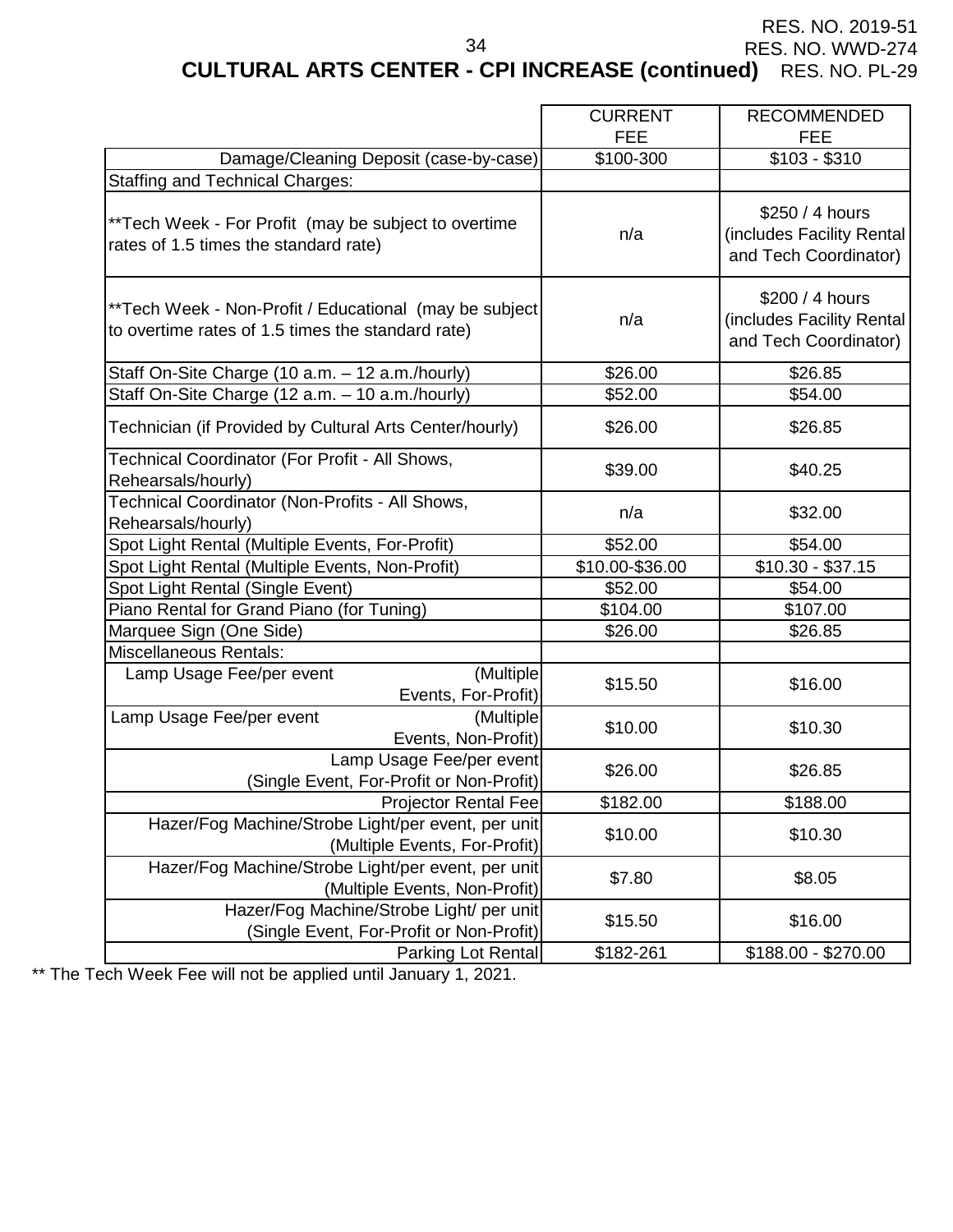# **SENIOR CENTER**

(No Change to Fees)

| <b>Fees Charged Hourly: Two Hour Minimum</b> |     |      | <b>GROUP TYPE*</b> |      |
|----------------------------------------------|-----|------|--------------------|------|
|                                              |     | Ш    | Ш                  | IV   |
| Multi-Purpose Room                           | \$0 | \$26 | \$64               | \$77 |
| Multi-Purpose Room plus Patio                | \$0 | \$37 | \$79               | \$94 |
| Arts & Crafts Room                           | \$0 | \$20 | \$49               | \$56 |
| Conference Room                              | \$0 | \$20 | \$49               | \$56 |
| Kitchen                                      | \$0 | \$11 | \$13               | \$15 |
| Classroom A                                  | \$0 | \$20 | \$49               | \$56 |
| Classroom B                                  | \$0 | \$20 | \$49               | \$56 |
| Classroom A & B                              | \$0 | \$26 | \$64               | \$77 |
| Quiet Lounge                                 | \$0 | \$20 | \$49               | \$56 |
| Social Services Conference Room              | \$0 | \$20 | \$49               | \$56 |
| Card/Game Room                               | \$0 | \$20 | \$49               | \$56 |
| <b>Fitness Room</b>                          | \$0 | \$20 | \$49               | \$56 |

| <b>Flat Fees Per Rental:</b>     |     |        | <b>GROUP TYPE*</b> |        |
|----------------------------------|-----|--------|--------------------|--------|
|                                  |     | ш      | Ш                  | IV     |
| Damage Cleaning Deposit          | \$0 | \$200  | \$200              | \$200  |
| Public Address System Rental Fee | \$0 | \$20   | \$20               | \$20   |
| <b>Refreshment Fee</b>           | \$0 | \$8.20 | \$8.20             | \$8.20 |
| <b>Rental Application</b>        | \$0 | \$34   | \$34               | \$34   |
| Rental Change (per change)       | \$0 | \$25   | \$25               | \$25   |
| <b>Reservation Deposit</b>       | \$0 | \$51   | \$51               | \$51   |
| Weekend Fee                      | \$0 | \$20   | \$41               | \$62   |

\*Renting Group Types:

I = Senior programs, activities, and/or services sponsored by the City of Simi Valley

II = Non-profit organizations located in the City and/or government agencies

III = Private use by residents (e.g., wedding, party) and limited membership groups

IV = Non-resident private parties or non-City non-profit organizations and commercial use (e.g., profit making activities, private companies)

| $+00$<br>Senior<br>IS34<br>Application<br>⊺Rental<br>:enter |
|-------------------------------------------------------------|
|-------------------------------------------------------------|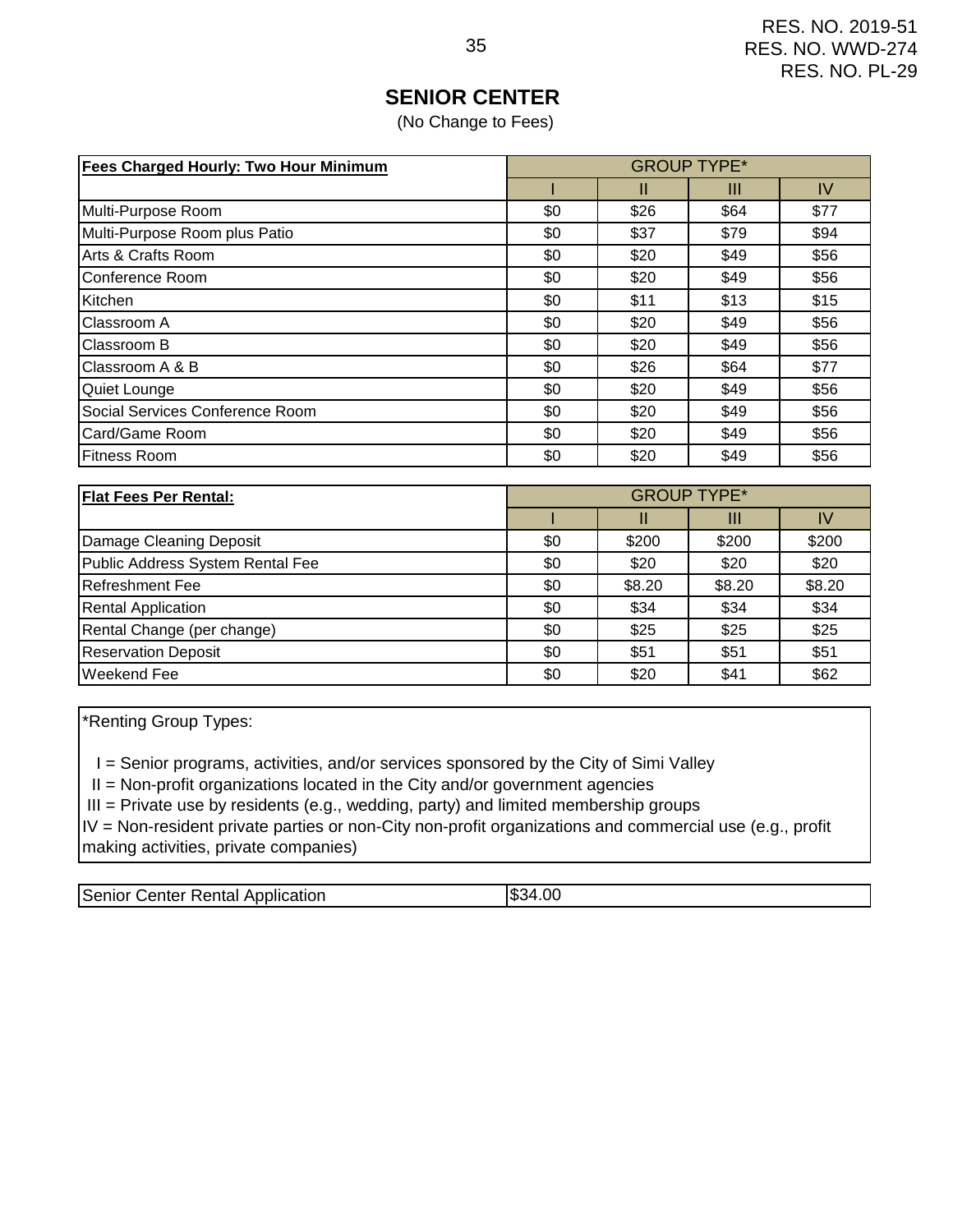| v | 19-20 |
|---|-------|
|---|-------|

|              |                         |                   |                      |                    |                      |                    |                      |                    | PLAN CHECK ONLY      |                              |                      |                   |                      |                     | <b>INSPECTION ONLY</b> |                              |                      |                    |
|--------------|-------------------------|-------------------|----------------------|--------------------|----------------------|--------------------|----------------------|--------------------|----------------------|------------------------------|----------------------|-------------------|----------------------|---------------------|------------------------|------------------------------|----------------------|--------------------|
|              |                         |                   |                      |                    |                      | <b>UNMODIFIED</b>  |                      |                    |                      | <b>CONSTRUCTION MODIFIER</b> |                      |                   |                      |                     |                        | <b>CONSTRUCTION MODIFIER</b> |                      |                    |
|              |                         |                   | <b>BASE</b>          | ADD'L              | <b>BASE</b>          | ADD'L              |                      | I-A, I-B, II-A     |                      | II-B, III-A, V-A             |                      | III-B, IV, V-B    |                      | I-A. I-B. II-A      |                        | II-B, III-A, V-A             |                      | III-B, IV, V-B     |
| <b>UBC</b>   |                         |                   | PLAN CHK             | <b>COST PER</b>    | <b>INSPECT</b>       | <b>COST PER</b>    | <b>BASE</b>          | <b>ADD'L PER</b>   | <b>BASE</b>          | <b>ADD'L PER</b>             | <b>BASE</b>          | ADD'L PER         | <b>BASE</b>          | <b>ADD'L PER</b>    | <b>BASE</b>            | <b>ADD'L PER</b>             | <b>BASE</b>          | <b>ADD'L PER</b>   |
| <b>GROUP</b> | <b>DESCRIPTION</b>      | SQ FT             | COST                 | 100 SQ FT          | COST                 | 100 SQ FT          | COST                 | 100 SQ FT          | COST                 | 100 SQ FT                    | COST                 | 100 SQ FT         | COST                 | 100 SQ FT           | COST                   | 100 SQ FT                    | COST                 | 100 SQ FT          |
| $A-1$        | <b>ASSEMBLY</b>         | 1,000             | \$7,169              | \$103.77           | $\overline{$}2,757$  | \$68.93            | \$8,603              | \$124.52           | \$7,169              | \$103.77                     | \$5,735              | \$83.01           | \$3,309              | \$82.71             | \$2,757                | \$68.93                      | \$2,206              | \$55.14            |
|              | A63 FIXED SEATING       | 5,000             | \$11,320             | \$7.55             | \$5,514              | \$77.20            | \$13,584             | \$9.06             | \$11,320             | \$7.55                       | \$9,056              | \$6.04            | \$6,617              | \$92.64             | \$5,514                | \$77.20                      | \$4,411              | \$61.76            |
|              |                         | 10,000            | \$11,697             | \$18.87            | \$9,374              | \$41.36            | \$14,037             | \$22.64            | \$11,697             | \$18.87                      | \$9,358              | \$15.09           | \$11,249             | \$49.63             | \$9,374                | \$41.36                      | \$7,499              | \$33.09            |
|              |                         | 20,000            | \$13,584             | \$12.58            | \$13,510             | \$9.19             | \$16,301             | \$15.09            | \$13,584             | \$12.58                      | \$10,867             | \$10.06           | \$16,212             | \$11.03             | \$13,510               | \$9.19                       | \$10,808             | \$7.35             |
|              |                         | 50,000            | \$17,357             | \$13.58            | \$16,267             | \$6.07             | \$20,829             | \$16.30            | \$17,357             | \$13.58                      | \$13,886             | \$10.87           | \$19,521             | \$7.28              | \$16,267               | \$6.07                       | \$13,014             | \$4.85             |
|              |                         | 100,000           | \$24,149             | \$13.58            | \$19,300             | \$6.07             | \$28,979             | \$16.30            | \$24,149             | \$13.58                      | \$19,319             | \$10.87           | \$23,160             | \$7.28              | \$19,300               | \$6.07                       | \$15,440             | \$4.85             |
| $A-2$        | <b>ASSEMBLY</b>         | 1,000             | \$9,256              | \$141.41           | \$3,898              | \$97.44            | \$11,107             | \$169.69           | \$9,256              | \$141.41                     | \$7,404              | \$113.12          | \$4,677              | \$116.93            | \$3,898                | \$97.44                      | \$3,118              | \$77.95            |
|              | <b>FOOD/DRINK</b>       | 5,000             | \$14,912             | \$10.28            | \$7,795              | \$122.50           | \$17,894             | \$12.34            | \$14,912             | \$10.28                      | \$11,929             | \$8.23            | \$9,354              | \$147.00            | \$7,795                | \$122.50                     | \$6,236              | \$98.00            |
|              |                         | 10,000            | \$15,426             | \$30.85            | \$13,920             | \$55.68            | \$18,511             | \$37.02            | \$15,426             | \$30.85                      | \$12,341             | \$24.68           | \$16,704             | \$66.82             | \$13,920               | \$55.68                      | \$11,136             | \$44.54            |
|              |                         | 20,000            | \$18,511             | \$15.43            | \$19,488             | \$12.99            | \$22,213             | \$18.51            | \$18,511             | \$15.43                      | \$14,809             | \$12.34           | \$23,386             | \$15.59             | \$19,488               | \$12.99                      | \$15,590             | \$10.39            |
|              |                         | 50,000            | \$23,139             | \$18.51            | \$23,386             | \$13.36            | \$27,767             | \$22.21            | \$23,139             | \$18.51                      | \$18,511             | \$14.81           | \$28,063             | \$16.04             | \$23,386               | \$13.36                      | \$18,708             | \$10.69            |
|              |                         | 100,000           | \$32,395             | \$18.51            | \$30,067             | \$13.36            | \$38,874             | \$22.21            | \$32,395             | \$18.51                      | \$25,916             | \$14.81           | \$36,081             | \$16.04             | \$30,067               | \$13.36                      | \$24,054             | \$10.69            |
| $A-3$        | <b>GENERAL ASSEMBLY</b> | 1,000             | \$8,683              | \$118.41           | \$3,224              | \$80.60            | \$10,420             | \$142.09           | \$8.683              | \$118.41                     | \$6.946              | \$94.72           | \$3,869              | \$96.72             | \$3,224                | \$80.60                      | \$2,579              | \$64.48            |
|              | <b>COMM. HALL</b>       | 5,000             | \$13,419             | \$7.89             | \$6,448              | \$100.30           | \$16,103             | \$9.47             | \$13,419             | \$7.89                       | \$10,735             | \$6.31            | \$7,738              | \$120.36            | \$6,448                | \$100.30                     | \$5,158              | \$80.24            |
|              | LIBRARY, MUSEUM,        | 10,000            | \$13,814             | \$15.79            | \$11,463             | \$46.57            | \$16,577             | \$18.94            | \$13,814             | \$15.79                      | \$11,051             | \$12.63           | \$13,756             | \$55.88             | \$11,463               | \$46.57                      | \$9,170              | \$37.25            |
|              | <b>CHURCH</b>           | 20,000            | \$15,393             | \$10.52            | \$16,120             | \$10.75            | \$18,471             | \$12.63            | \$15,393             | \$10.52                      | \$12,314             | \$8.42            | \$19,344             | \$12.90             | \$16,120               | \$10.75                      | \$12,896             | \$8.60             |
|              |                         | 50,000            | \$18,550             | \$4.74             | \$19,344             | \$11.46            | \$22,260             | \$5.68             | \$18,550             | \$4.74                       | \$14,840             | \$3.79            | \$23,213             | \$13.76             | \$19,344               | \$11.46                      | \$15,475             | \$9.17             |
|              |                         | 100,000           | \$20,918             | \$4.74             | \$25,075             | \$11.46            | \$25,102             | \$5.68             | \$20,918             | \$4.74                       | \$16,735             | \$3.79            | \$30,090             | \$13.76             | \$25,075               | \$11.46                      | \$20,060             | \$9.17             |
| A-4          | <b>ARENA</b>            | 5,000             | \$13.419             | \$7.89             | \$7,888              | \$120.64           | \$16,103             | \$9.47             | \$13,419             | \$7.89                       | \$10,735             | \$6.31            | \$9.466              | \$144.77            | \$7,888                | \$120.64                     | \$6,310              | \$96.51            |
|              |                         | 10,000            | \$13,814             | \$27.63            | \$13,920             | \$60.32            | \$16,577             | \$33.15            | \$13,814             | \$27.63                      | \$11,051             | \$22.10           | \$16,704             | \$72.38             | \$13,920               | \$60.32                      | \$11,136             | \$48.26            |
|              |                         | 20,000            | \$16,577             | \$14.47            | \$19,952             | \$13.92            | \$19,892             | \$17.37            | \$16,577             | \$14.47                      | \$13,261             | \$11.58           | \$23,942             | \$16.70             | \$19,952               | \$13.92                      | \$15,962             | \$11.14            |
|              |                         | 50,000            | \$20,918             | \$16.58            | \$24,128             | \$13.92            | \$25,102             | \$19.89            | \$20,918             | \$16.58                      | \$16,735             | \$13.26           | \$28,954             | \$16.70             | \$24,128               | \$13.92                      | \$19,302             | \$11.14            |
|              |                         | 100,000           | \$29,207             | \$16.58            | \$31,088             | \$13.92            | \$35,048             | \$19.89            | \$29,207             | \$16.58                      | \$23,365             | \$13.26           | \$37,306             | \$16.70             | \$31,088               | \$13.92                      | \$24,870             | \$11.14            |
| A-5          | <b>STADIUM</b>          | 1,000             | \$8,634              | \$115.12           | \$4,060              | \$101.50           | \$10,361             | \$138.14           | \$8,634              | \$115.12                     | \$6,907              | \$92.09           | \$4,872              | \$121.80            | \$4,060                | \$101.50                     | \$3,248              | \$81.20            |
|              |                         | 5,000<br>10,000   | \$13,238<br>\$13,814 | \$11.51<br>\$23.02 | \$8,120<br>\$13,920  | \$116.00           | \$15,886             | \$13.81<br>\$27.63 | \$13,238<br>\$13,814 | \$11.51<br>\$23.02           | \$10,591<br>\$11,051 | \$9.21<br>\$18.42 | \$9,744<br>\$16,704  | \$139.20<br>\$69.60 | \$8,120<br>\$13,920    | \$116.00<br>\$58.00          | \$6,496<br>\$11,136  | \$92.80<br>\$46.40 |
|              |                         |                   |                      |                    |                      | \$58.00            | \$16,577             |                    |                      |                              |                      |                   |                      |                     |                        |                              |                      |                    |
|              |                         | 20,000            | \$16,116             | \$13.43            | \$19,720             | \$15.47            | \$19,340             | \$16.12            | \$16,116             | \$13.43                      | \$12,893             | \$10.74           | \$23,664             | \$18.56             | \$19,720               | \$15.47                      | \$15,776             | \$12.37            |
|              |                         | 50,000<br>100,000 | \$20,145<br>\$23,023 | \$5.76<br>\$5.76   | \$24,360<br>\$31,320 | \$13.92<br>\$13.92 | \$24,175<br>\$27,628 | \$6.91<br>\$6.91   | \$20,145<br>\$23,023 | \$5.76<br>\$5.76             | \$16,116<br>\$18,419 | \$4.60<br>\$4.60  | \$29,232<br>\$37,584 | \$16.70<br>\$16.70  | \$24,360<br>\$31,320   | \$13.92<br>\$13.92           | \$19,488<br>\$25,056 | \$11.14<br>\$11.14 |
| B.           | <b>OFFICE</b>           | 1,000             | \$5,986              | \$92.64            | \$1,981              | \$49.54            | \$8,979              | \$138.96           | \$7,483              | \$115.80                     | \$5,986              | \$92.64           | \$2,972              | \$74.30             | \$2,477                | \$61.92                      | \$1,981              | \$49.54            |
|              |                         | 5,000             | \$9,692              | \$5.70             | \$3,963              | \$59.44            | \$14,537             | \$8.55             | \$12,115             | \$7.13                       | \$9,692              | \$5.70            | \$5,944              | \$89.16             | \$4,954                | \$74.30                      | \$3,963              | \$59.44            |
|              |                         | 10,000            | \$9,977              | \$19.95            | \$6,935              | \$29.72            | \$14,965             | \$29.93            | \$12,471             | \$24.94                      | \$9,977              | \$19.95           | \$10,402             | \$44.58             | \$8,669                | \$37.15                      | \$6,935              | \$29.72            |
|              |                         |                   | \$11,972             | \$10.45            | \$9,907              |                    | \$17,958             | \$15.68            | \$14,965             | \$13.06                      | \$11,972             |                   | \$14,861             |                     |                        | \$8.26                       | \$9,907              | \$6.60             |
|              |                         | 20,000            |                      | \$5.13             |                      | \$6.60             |                      |                    |                      | \$6.41                       | \$15,108             | \$10.45           | \$17,833             | \$9.91              | \$12,384<br>\$14,861   |                              | \$11,888             | \$5.94             |
|              |                         | 50,000<br>100,000 | \$15,108<br>\$17,673 | \$13.47            | \$11,888             | \$5.94             | \$22,661             | \$7.70             | \$18,884             | \$16.83                      | \$17,673             | \$5.13            |                      | \$8.92<br>\$17.83   |                        | \$7.43                       | \$14,861             | \$11.89            |
|              |                         | 200,000           | \$31,138             | \$1.54             | \$14,861<br>\$26,749 | \$11.89<br>\$1.98  | \$26,509<br>\$46,707 | \$20.20<br>\$2.31  | \$22,091<br>\$38,923 | \$1.93                       | \$31,138             | \$13.47<br>\$1.54 | \$22,291<br>\$40,123 | \$2.97              | \$18,576<br>\$33,436   | \$14.86<br>\$2.48            | \$26,749             | \$1.98             |
|              |                         | 500,000           |                      | \$2.95             |                      | \$1.86             | \$53,650             |                    | \$44,708             | \$3.68                       | \$35,767             | \$2.95            |                      | \$2.79              | \$40,866               | \$2.32                       | \$32,693             | \$1.86             |
|              |                         | ,000,000          | \$35,767             | \$4.29             | \$32,693<br>\$41,981 | \$1.86             | \$75,741             | \$4.42<br>\$6.43   | \$63,118             | \$5.36                       |                      | \$4.29            | \$49,040<br>\$62,971 | \$2.79              | \$52,476               | \$2.32                       |                      |                    |
|              |                         |                   | \$50,494             |                    |                      |                    |                      |                    |                      |                              | \$50,494             |                   |                      |                     |                        |                              | \$41,981             | \$1.86             |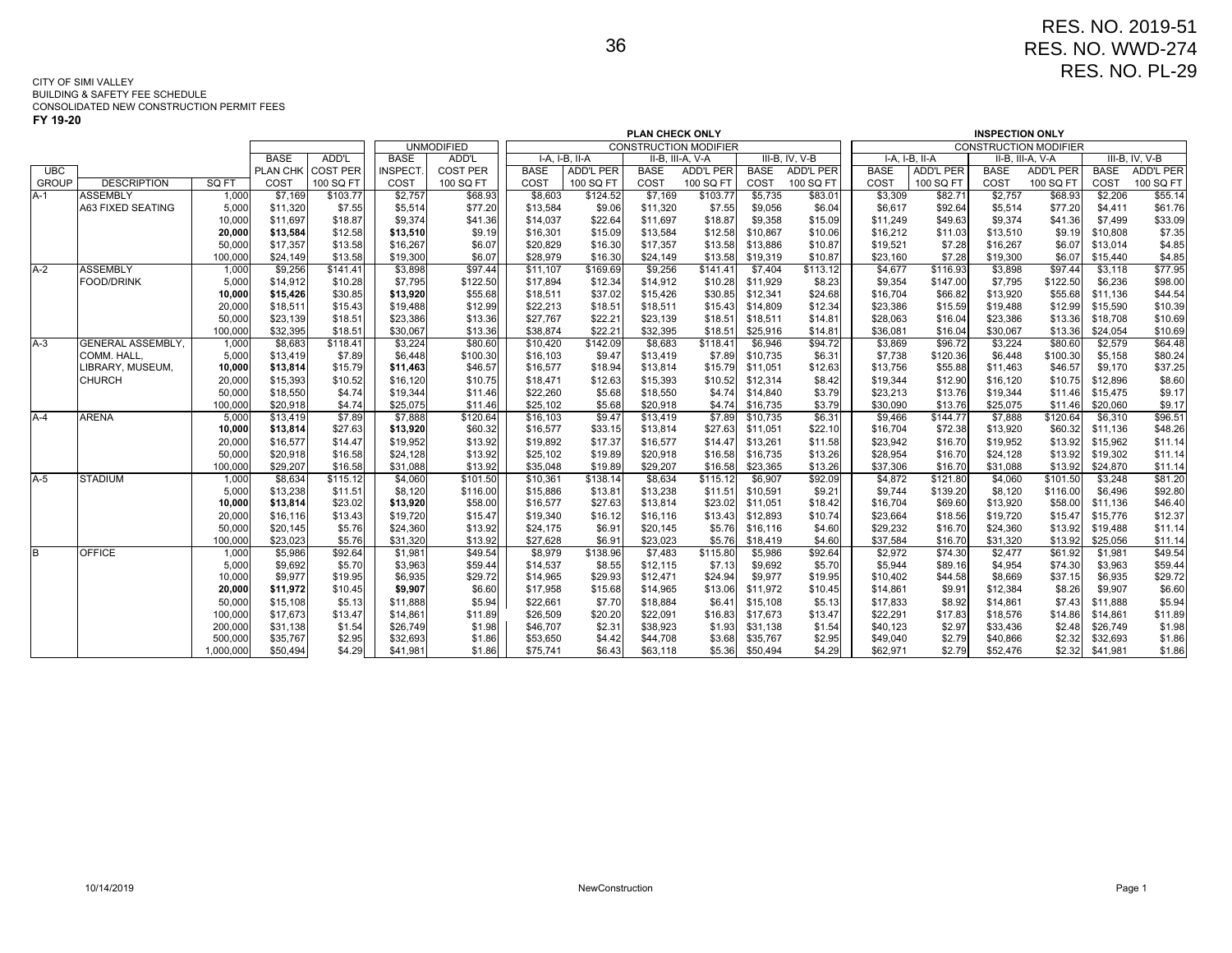|              |                          |           |             |                   | PLAN CHECK AND INSPECTION |                   |             |                  |             |                              |             |                  |  |
|--------------|--------------------------|-----------|-------------|-------------------|---------------------------|-------------------|-------------|------------------|-------------|------------------------------|-------------|------------------|--|
|              |                          |           |             |                   |                           | <b>UNMODIFIED</b> |             |                  |             | <b>CONSTRUCTION MODIFIER</b> |             |                  |  |
|              |                          |           | <b>BASE</b> | ADD'L             | <b>BASE</b>               | ADD'L             |             | $I-A, I-B, II-A$ |             | II-B, III-A, V-A             |             | $III-B, IV, V-B$ |  |
| UBC          |                          |           |             | PLAN CHK COST PER | INSPECT.                  | <b>COST PER</b>   | <b>BASE</b> | <b>ADD'L PER</b> | <b>BASE</b> | <b>ADD'L PER</b>             | <b>BASE</b> | <b>ADD'L PER</b> |  |
| <b>GROUP</b> | <b>DESCRIPTION</b>       | SQ FT     | COST        | 100 SQ FT         | COST                      | 100 SQ FT         | COST        | 100 SQ FT        | COST        | 100 SQ FT                    | COST        | 100 SQ FT        |  |
| A-1          | <b>ASSEMBLY</b>          | 1,000     | \$7,169     | \$103.77          | \$2,757                   | \$68.93           | \$11,912    | \$207.23         | \$9,926     | \$172.70                     | \$7,941     | \$138.16         |  |
|              | <b>A63 FIXED SEATING</b> | 5,000     | \$11,320    | \$7.55            | \$5,514                   | \$77.20           | \$20,201    | \$101.70         | \$16,834    | \$84.75                      | \$13,467    | \$67.80          |  |
|              |                          | 10,000    | \$11,697    | \$18.87           | \$9,374                   | \$41.36           | \$25,286    | \$72.27          | \$21,072    | \$60.22                      | \$16,857    | \$48.18          |  |
|              |                          | 20,000    | \$13,584    | \$12.58           | \$13,510                  | \$9.19            | \$32,513    | \$26.12          | \$27,094    | \$21.77                      | \$21,675    | \$17.41          |  |
|              |                          | 50,000    | \$17,357    | \$13.58           | \$16,267                  | \$6.07            | \$40,349    | \$23.58          | \$33,624    | \$19.65                      | \$26,900    | \$15.72          |  |
|              |                          | 100,000   | \$24,149    | \$13.58           | \$19,300                  | \$6.07            | \$52,139    | \$23.58          | \$43,449    | \$19.65                      | \$34,759    | \$15.72          |  |
| $A-2$        | <b>ASSEMBLY</b>          | 1,000     | \$9,256     | \$141.41          | \$3,898                   | \$97.44           | \$15,784    | \$286.61         | \$13,153    | \$238.85                     | \$10,523    | \$191.08         |  |
|              | <b>FOOD/DRINK</b>        | 5,000     | \$14,912    | \$10.28           | \$7,795                   | \$122.50          | \$27,248    | \$159.34         | \$22,707    | \$132.78                     | \$18,166    | \$106.22         |  |
|              |                          | 10,000    | \$15,426    | \$30.85           | \$13,920                  | \$55.68           | \$35,215    | \$103.84         | \$29,346    | \$86.53                      | \$23,477    | \$69.23          |  |
|              |                          | 20,000    | \$18,511    | \$15.43           | \$19,488                  | \$12.99           | \$45,599    | \$34.10          | \$37,999    | \$28.42                      | \$30,399    | \$22.73          |  |
|              |                          | 50,000    | \$23,139    | \$18.51           | \$23,386                  | \$13.36           | \$55,830    | \$38.25          | \$46,525    | \$31.87                      | \$37,220    | \$25.50          |  |
|              |                          | 100.000   | \$32.395    | \$18.51           | \$30,067                  | \$13.36           | \$74.954    | \$38.25          | \$62.462    | \$31.87                      | \$49.969    | \$25.50          |  |
| $A-3$        | <b>GENERAL ASSEMBLY,</b> | 1.000     | \$8,683     | \$118.41          | \$3,224                   | \$80.60           | \$14,288    | \$238.81         | \$11,907    | \$199.00                     | \$9,526     | \$159.20         |  |
|              | COMM. HALL.              | 5,000     | \$13,419    | \$7.89            | \$6,448                   | \$100.30          | \$23,841    | \$129.83         | \$19,867    | \$108.19                     | \$15,894    | \$86.56          |  |
|              | LIBRARY, MUSEUM,         | 10,000    | \$13,814    | \$15.79           | \$11,463                  | \$46.57           | \$30,332    | \$74.83          | \$25,277    | \$62.36                      | \$20,222    | \$49.88          |  |
|              | <b>CHURCH</b>            | 20,000    | \$15,393    | \$10.52           | \$16,120                  | \$10.75           | \$37,815    | \$25.53          | \$31,513    | \$21.27                      | \$25,210    | \$17.02          |  |
|              |                          | 50,000    | \$18,550    | \$4.74            | \$19,344                  | \$11.46           | \$45,473    | \$19.44          | \$37,894    | \$16.20                      | \$30,315    | \$12.96          |  |
|              |                          | 100,000   | \$20,918    | \$4.74            | \$25,075                  | \$11.46           | \$55,192    | \$19.44          | \$45,994    | \$16.20                      | \$36,795    | \$12.96          |  |
| $A-4$        | <b>ARENA</b>             | 5,000     | \$13,419    | \$7.89            | \$7,888                   | \$120.64          | \$25,569    | \$154.24         | \$21,307    | \$128.53                     | \$17,046    | \$102.83         |  |
|              |                          | 10,000    | \$13,814    | \$27.63           | \$13,920                  | \$60.32           | \$33,281    | \$105.54         | \$27,734    | \$87.95                      | \$22,187    | \$70.36          |  |
|              |                          | 20,000    | \$16,577    | \$14.47           | \$19,952                  | \$13.92           | \$43,835    | \$34.07          | \$36,529    | \$28.39                      | \$29,223    | \$22.71          |  |
|              |                          | 50,000    | \$20,918    | \$16.58           | \$24,128                  | \$13.92           | \$54,056    | \$36.60          | \$45,046    | \$30.50                      | \$36,037    | \$24.40          |  |
|              |                          | 100,000   | \$29,207    | \$16.58           | \$31,088                  | \$13.92           | \$72,354    | \$36.60          | \$60,295    | \$30.50                      | \$48,236    | \$24.40          |  |
| $A-5$        | <b>STADIUM</b>           | 1,000     | \$8,634     | \$115.12          | \$4,060                   | \$101.50          | \$15,233    | \$259.94         | \$12,694    | \$216.62                     | \$10,155    | \$173.29         |  |
|              |                          | 5,000     | \$13,238    | \$11.51           | \$8,120                   | \$116.00          | \$25,630    | \$153.01         | \$21,358    | \$127.51                     | \$17.087    | \$102.01         |  |
|              |                          | 10,000    | \$13,814    | \$23.02           | \$13,920                  | \$58.00           | \$33,281    | \$97.23          | \$27,734    | \$81.02                      | \$22,187    | \$64.82          |  |
|              |                          | 20,000    | \$16,116    | \$13.43           | \$19,720                  | \$15.47           | \$43.004    | \$34.68          | \$35.836    | \$28.90                      | \$28,669    | \$23.12          |  |
|              |                          | 50,000    | \$20,145    | \$5.76            | \$24,360                  | \$13.92           | \$53,407    | \$23.61          | \$44,505    | \$19.68                      | \$35,604    | \$15.74          |  |
|              |                          | 100,000   | \$23,023    | \$5.76            | \$31,320                  | \$13.92           | \$65,212    | \$23.61          | \$54,343    | \$19.68                      | \$43,475    | \$15.74          |  |
| В            | <b>OFFICE</b>            | 1.000     | \$5,986     | \$92.64           | \$1,981                   | \$49.54           | \$11.951    | \$213.26         | \$9,959     | \$177.72                     | \$7,967     | \$142.18         |  |
|              |                          | 5,000     | \$9,692     | \$5.70            | \$3,963                   | \$59.44           | \$20,482    | \$97.71          | \$17,068    | \$81.43                      | \$13,654    | \$65.14          |  |
|              |                          | 10,000    | \$9,977     | \$19.95           | \$6,935                   | \$29.72           | \$25,367    | \$74.51          | \$21,139    | \$62.09                      | \$16,912    | \$49.67          |  |
|              |                          | 20,000    | \$11,972    | \$10.45           | \$9,907                   | \$6.60            | \$32,819    | \$25.58          | \$27,349    | \$21.32                      | \$21,879    | \$17.06          |  |
|              |                          | 50,000    | \$15,108    | \$5.13            | \$11,888                  | \$5.94            | \$40,494    | \$16.61          | \$33,745    | \$13.84                      | \$26,996    | \$11.08          |  |
|              |                          | 100,000   | \$17,673    | \$13.47           | \$14,861                  | \$11.89           | \$48,800    | \$38.03          | \$40,667    | \$31.69                      | \$32,533    | \$25.35          |  |
|              |                          | 200,000   | \$31,138    | \$1.54            | \$26,749                  | \$1.98            | \$86,830    | \$5.29           | \$72,359    | \$4.41                       | \$57,887    | \$3.52           |  |
|              |                          | 500,000   | \$35.767    | \$2.95            | \$32,693                  | \$1.86            | \$102,690   | \$7.20           | \$85,575    | \$6.00                       | \$68,460    | \$4.80           |  |
|              |                          | 1,000,000 | \$50,494    | \$4.29            | \$41,981                  | \$1.86            | \$138,713   | \$9.22           | \$115,594   | \$7.68                       | \$92,475    | \$6.15           |  |
|              |                          |           |             |                   |                           |                   |             |                  |             |                              |             |                  |  |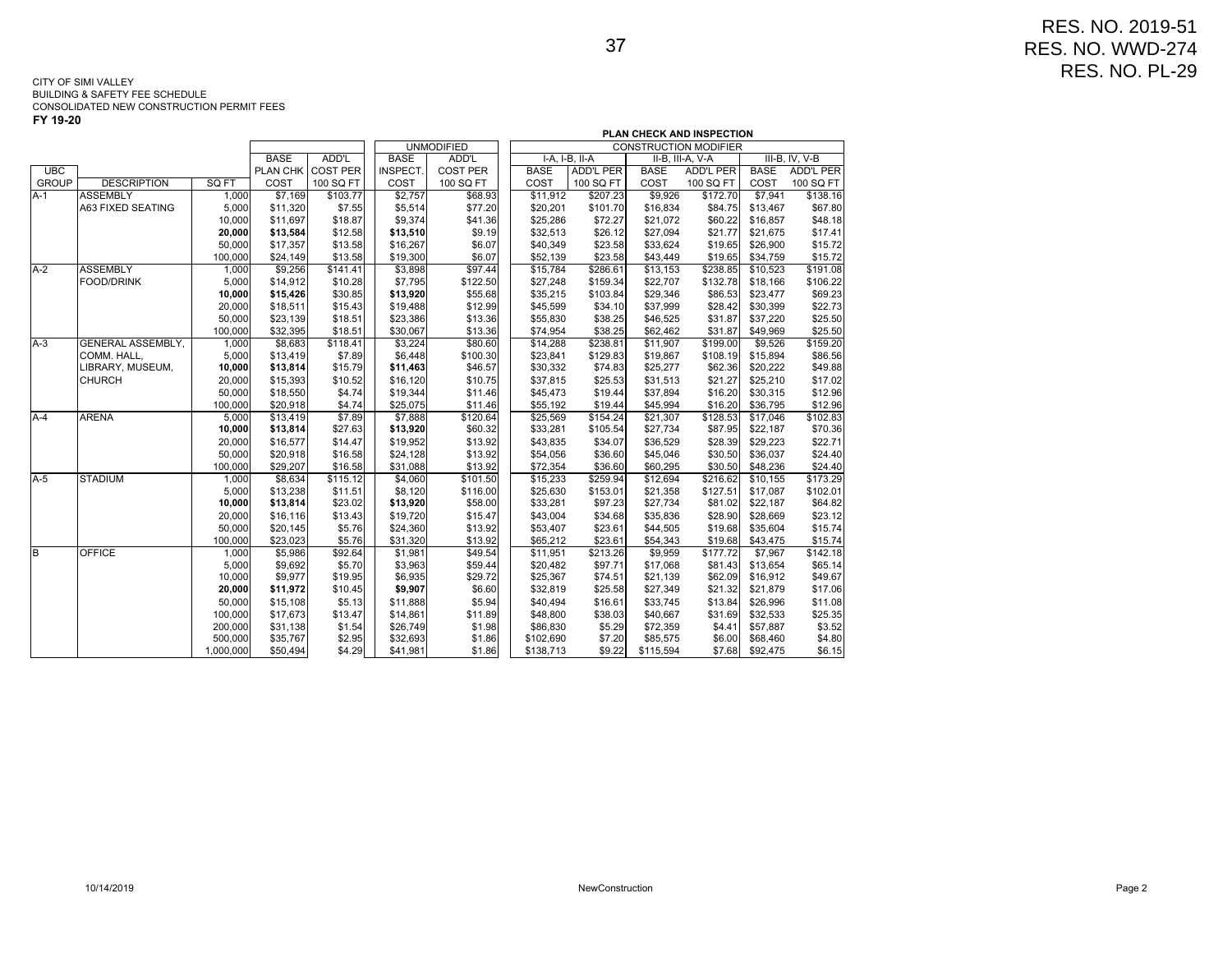|              |                        |                    |                      |                    | PLAN CHECK ONLY      |                   |                      |                    |                      |                              |                      |                    |                      |                    | <b>INSPECTION ONLY</b> |                              |                      |                   |
|--------------|------------------------|--------------------|----------------------|--------------------|----------------------|-------------------|----------------------|--------------------|----------------------|------------------------------|----------------------|--------------------|----------------------|--------------------|------------------------|------------------------------|----------------------|-------------------|
|              |                        |                    |                      |                    |                      | <b>UNMODIFIED</b> |                      |                    |                      | <b>CONSTRUCTION MODIFIER</b> |                      |                    |                      |                    |                        | <b>CONSTRUCTION MODIFIER</b> |                      |                   |
|              |                        |                    | <b>BASE</b>          | ADD'L              | <b>BASE</b>          | ADD'L             |                      | I-A. I-B. II-A     |                      | II-B, III-A, V-A             |                      | III-B, IV, V-B     |                      | I-A. I-B. II-A     |                        | II-B, III-A, V-A             |                      | III-B, IV, V-B    |
| <b>UBC</b>   |                        |                    | PLAN CHK             | <b>COST PER</b>    | <b>INSPECT</b>       | <b>COST PER</b>   | <b>BASE</b>          | <b>ADD'L PER</b>   | <b>BASE</b>          | <b>ADD'L PER</b>             | <b>BASE</b>          | <b>ADD'L PER</b>   | <b>BASE</b>          | <b>ADD'L PER</b>   | <b>BASE</b>            | <b>ADD'L PER</b>             | <b>BASE</b>          | ADD'L PER         |
| <b>GROUP</b> | <b>DESCRIPTION</b>     | SQ FT              | COST                 | 100 SQ FT          | COST                 | 100 SQ FT         | COST                 | 100 SQ FT          | COST                 | 100 SQ FT                    | COST                 | 100 SQ FT          | COST                 | 100 SQ FT          | COST                   | 100 SQ FT                    | COST                 | 100 SQ FT         |
| B            | <b>MEDICAL OFFICE</b>  | 1,000              | $\overline{$}7,657$  | \$113.11           | \$2,745              | \$77.20           | \$11,485             | \$169.66           | \$9,571              | \$141.38                     | \$7,657              | \$113.11           | \$4,117              | \$115.80           | \$3,431                | \$96.50                      | \$2,745              | \$77.20           |
|              |                        | 5,000              | \$12,181             | \$6.96             | \$5,833              | \$82.35           | \$18,271             | \$10.44            | \$15,226             | \$8.70                       | \$12,181             | \$6.96             | \$8,750              | \$123.52           | \$7,291                | \$102.94                     | \$5,833              | \$82.35           |
|              |                        | 10,000<br>20,000   | \$12.529<br>\$14,965 | \$24.36<br>\$12.76 | \$9,950<br>\$14,411  | \$44.61<br>\$9.15 | \$18,793<br>\$22,448 | \$36.54<br>\$19.14 | \$15.661<br>\$18,706 | \$30.45<br>\$15.95           | \$12,529<br>\$14,965 | \$24.36<br>\$12.76 | \$14.926<br>\$21,617 | \$66.91<br>\$13.72 | \$12,438<br>\$18,014   | \$55.76<br>\$11.44           | \$9,950<br>\$14,411  | \$44.61<br>\$9.15 |
|              |                        | 50,000             | \$18,793             | \$16.01            | \$17,156             | \$6.86            | \$28,190             | \$24.01            | \$23,492             | \$20.01                      | \$18,793             | \$16.01            | \$25,734             | \$10.29            | \$21,445               | \$8.58                       | \$17,156             | \$6.86            |
|              |                        | 100,000            | \$26,798             | \$16.01            | \$20,587             | \$6.86            | \$40,197             | \$24.01            | \$33,497             | \$20.01                      | \$26,798             | \$16.01            | \$30,881             | \$10.29            | \$25,734               | \$8.58                       | \$20,587             | \$6.86            |
| B            | <b>RESTAURANT</b>      | 1,000              | \$6,766              | \$152.23           | \$7,105              | \$108.27          | \$8,119              | \$182.67           | \$6,766              | \$152.23                     | \$5,413              | \$121.78           | \$8,526              | \$129.93           | \$7,105                | \$108.27                     | \$5,684              | \$86.62           |
|              | <50 OCCUPANTS          | 2,000              | \$8,288              | \$39.47            | \$8,188              | \$99.25           | \$9,946              | \$47.36            | \$8,288              | \$39.47                      | \$6,630              | \$31.57            | \$9,826              | \$119.10           | \$8,188                | \$99.25                      | \$6,550              | \$79.40           |
|              |                        | 5,000              | \$9.472              | \$33.83            | \$11,165             | \$304.51          | \$11,366             | \$40.59            | \$9,472              | \$33.83                      | \$7,578              | \$27.06            | \$13,399             | \$365.41           | \$11,165               | \$304.51                     | \$8,932              | \$243.61          |
|              |                        | 10,000             | \$11,163             | \$33.83            | \$26,391             | \$304.5'          | \$13,396             | \$40.59            | \$11,163             | \$33.83                      | \$8,931              | \$27.06            | \$31,669             | \$365.41           | \$26,391               | \$304.51                     | \$21,113             | \$243.61          |
| Ē            | EDUCATIONAL/           | 1,000              | \$7,073              | \$88.41            | \$2,910              | \$83.14           | \$10,609             | \$132.61           | \$8,841              | \$110.51                     | \$7,073              | \$88.41            | \$4,365              | \$124.71           | \$3,637                | \$103.92                     | \$2,910              | \$83.14           |
|              | <b>DAYCARE</b>         | 5,000              | \$10,609             | \$8.84             | \$6,235              | \$91.45           | \$15,913             | \$13.26            | \$13,261             | \$11.05                      | \$10,609             | \$8.84             | \$9,353              | \$137.18           | \$7,794                | \$114.32                     | \$6,235              | \$91.45           |
|              |                        | 10,000             | \$11,051             | \$22.10            | \$10,808             | \$45.73           | \$16,577             | \$33.15            | \$13,814             | \$27.63                      | \$11,051             | \$22.10            | \$16,212             | \$68.59            | \$13,510               | \$57.16                      | \$10,808             | \$45.73           |
|              |                        | 20,000             | \$13,261             | \$11.79            | \$15,381             | \$9.70            | \$19,892             | \$17.68            | \$16,577             | \$14.73                      | \$13,261             | \$11.79            | \$23,071             | \$14.55            | \$19,226               | \$12.12                      | \$15,381             | \$9.70            |
|              |                        | 50,000             | \$16,798             | \$13.26            | \$18,290             | \$10.81           | \$25,196             | \$19.89            | \$20,997             | \$16.58                      | \$16,798             | \$13.26            | \$27,436             | \$16.21            | \$22,863               | \$13.51                      | \$18,290             | \$10.81           |
|              |                        | 100,000            | \$23,428             | \$13.26            | \$23,694             | \$10.81           | \$35,142             | \$19.89            | \$29,285             | \$16.58                      | \$23,428             | \$13.26            | \$35,542             | \$16.21            | \$29,618               | \$13.51                      | \$23,694             | \$10.81           |
| $F-1, F-2$   | FACTORY/INDUSTRIAL     | 1,000              | \$6,958              | \$92.09            | \$3,412              | \$85.29           | \$8,350              | \$110.51           | \$6,958              | \$92.09                      | \$5,566              | \$73.67            | \$4,094              | \$102.35           | \$3,412                | \$85.29                      | \$2,729              | \$68.23           |
|              | <b>MODERATE HAZARD</b> | 5,000              | \$10,642             | \$4.09             | \$6,823              | \$54.59           | \$12,770             | \$4.91             | \$10,642             | \$4.09                       | \$8,513              | \$3.27             | \$8,188              | \$65.50            | \$6,823                | \$54.59                      | \$5,459              | \$43.67           |
|              | <b>LOW HAZARD</b>      | 15,000             | \$11,051             | \$40.93            | \$12,282             | \$54.59           | \$13,261             | \$49.12            | \$11,051             | \$40.93                      | \$8,841              | \$32.74            | \$14,738             | \$65.50            | \$12,282               | \$54.59                      | \$9,826              | \$43.67           |
|              |                        | 20,000             | \$13,097             | \$8.19             | \$15,011             | \$9.10            | \$15,717             | \$9.82             | \$13,097             | \$8.19                       | \$10,478             | \$6.55             | \$18,014             | \$10.92            | \$15,011               | \$9.10                       | \$12,009             | \$7.28            |
|              |                        | 50,000             | \$15,553             | \$1.64             | \$17,741             | \$10.92           | \$18,664             | \$1.96             | \$15,553             | \$1.64                       | \$12,443             | \$1.31             | \$21,289             | \$13.10            | \$17,741               | \$10.92                      | \$14,193             | \$8.73            |
|              |                        | 100,000            | \$16,372             | \$1.64             | \$23,199             | \$10.92           | \$19,646             | \$1.96             | \$16,372             | \$1.64                       | \$13,097             | \$1.31             | \$27,839             | \$13.10            | \$23,199               | \$10.92                      | \$18,559             | \$8.73            |
| $S-1, S-2$   | <b>LOW/MOD HAZARD</b>  | 1,000              | \$4,490              | \$60.44            | \$2,866              | \$71.65           | \$5,387              | \$72.52            | \$4,490              | \$60.44                      | \$3,592              | \$48.35            | \$3,439              | \$85.98            | \$2,866                | \$71.65                      | \$2,293              | \$57.32           |
|              | <b>STORAGE</b>         | 5,000              | \$6,907              | \$13.81            | \$5,732              | \$114.64          | \$8,288              | \$16.58            | \$6,907              | \$13.81                      | \$5,526              | \$11.05            | \$6,878              | \$137.57           | \$5,732                | \$114.64                     | \$4,586              | \$91.71           |
|              |                        | 10,000             | \$7,598              | \$6.91             | \$11,464             | \$38.21           | \$9,117              | \$8.29             | \$7,598              | \$6.91                       | \$6,078              | \$5.53             | \$13,757             | \$45.86            | \$11,464               | \$38.21                      | \$9,171              | \$30.57           |
|              |                        | 20,000             | \$8,288              | \$6.91             | \$15,285             | \$9.55            | \$9,946              | \$8.29             | \$8,288              | \$6.91                       | \$6,631              | \$5.53             | \$18,342             | \$11.46            | \$15,285               | \$9.55                       | \$12,228             | \$7.64            |
|              |                        | 50,000             | \$10,361             | \$8.98             | \$18,151             | \$11.46           | \$12,433             | \$10.77            | \$10,361             | \$8.98                       | \$8,288              | \$7.18             | \$21,782             | \$13.76            | \$18,151               | \$11.46                      | \$14,521             | \$9.17            |
|              |                        | 100,000            | \$14,850             | \$8.98             | \$23,883             | \$11.46           | \$17,820             | \$10.77            | \$14,850             | \$8.98                       | \$11,880             | \$7.18             | \$28,660             | \$13.76            | \$23,883               | \$11.46                      | \$19,107             | \$9.17            |
| $S-2$        | <b>PARKING GARAGE</b>  | 5,000              | \$6.775              | \$71.73            | \$3,573              | \$85.75           | \$10,162             | \$107.60           | \$8,468              | \$89.66                      | \$6.775              | \$71.73            | \$5,359              | \$128.62           | \$4,466                | \$107.18                     | \$3,573              | \$85.75           |
|              |                        | 10,000<br>50,000   | \$10,361<br>\$10,760 | \$1.00<br>\$11.96  | \$7,860              | \$7.15            | \$15,542<br>\$16,139 | \$1.49<br>\$17.93  | \$12,951<br>\$13,449 | \$1.25                       | \$10,361<br>\$10,760 | \$1.00             | \$11,790<br>\$16,077 | \$10.72            | \$9,825<br>\$13,398    | \$8.93<br>\$8.93             | \$7,860<br>\$10,718  | \$7.15<br>\$7.15  |
|              |                        |                    |                      |                    | \$10,718             | \$7.15            |                      |                    |                      | \$14.94                      |                      | \$11.96            |                      | \$10.72            | \$17,864               |                              |                      |                   |
|              |                        | 100,000<br>500,000 | \$16,737<br>\$20,324 | \$0.90<br>\$1.28   | \$14,291<br>\$17,149 | \$0.71<br>\$1.00  | \$25,106             | \$1.34<br>\$1.91   | \$20,921<br>\$25,404 | \$1.12<br>\$1.59             | \$16,737<br>\$20,324 | \$0.90<br>\$1.28   | \$21,436<br>\$25,724 | \$1.07<br>\$1.50   | \$21,436               | \$0.89<br>\$1.25             | \$14,291<br>\$17,149 | \$0.71<br>\$1.00  |
|              |                        | 1,000,000          | \$26,700             | \$1.28             | \$22,151             | \$1.00            | \$30,485<br>\$40,049 | \$1.91             | \$33,374             | \$1.59                       | \$26,700             | \$1.28             | \$33,226             | \$1.50             | \$27,689               | \$1.25                       | \$22,151             | \$1.00            |
| ᠸ            | UTILITY/MISC           | 500                | \$691                | \$23.03            | \$721                | $-$4.93$          | \$1,037              | \$34.55            | \$864                | \$28.79                      | \$691                | \$23.03            | \$1,082              | $-$7.40$           | \$901                  | $-$6.17$                     | \$721                | $-$4.93$          |
|              |                        | 2,000              | \$1,037              | \$8.64             | \$647                | \$32.35           | \$1,555              | \$12.96            | \$1,296              | \$10.80                      | \$1,037              | \$8.64             | \$971                | \$48.53            | \$809                  | \$40.44                      | \$647                | \$32.35           |
|              |                        | 4,000              | \$1,209              | \$4.32             | \$1,294              | \$10.78           | \$1,814              | \$6.48             | \$1,512              | \$5.40                       | \$1,209              | \$4.32             | \$1,941              | \$16.18            | \$1,618                | \$13.48                      | \$1,294              | \$10.78           |
|              |                        | 8,000              | \$1,382              | \$2.88             | \$1,725              | \$3.59            | \$2,073              | \$4.32             | \$1,728              | \$3.60                       | \$1,382              | \$2.88             | \$2,588              | \$5.39             | \$2,157                | \$4.49                       | \$1,725              | \$3.59            |
|              |                        | 20,000             | \$1.728              | \$4.32             | \$2,157              | \$2.16            | \$2,591              | \$6.48             | \$2.159              | \$5.40                       | \$1,728              | \$4.32             | \$3,235              | \$3.24             | \$2,696                | \$2.70                       | \$2,157              | \$2.16            |
|              |                        | 40,000             | \$2,591              | \$4.32             | \$2,588              | \$2.16            | \$3,887              | \$6.48             | \$3,239              | \$5.40                       | \$2,591              | \$4.32             | \$3,882              | \$3.24             | \$3,235                | \$2.70                       | \$2,588              | \$2.16            |
| Ū            | UTILITY/MISC           | 500                | \$691                | \$23.03            | \$721                | \$24.03           | \$1,037              | \$34.55            | \$864                | \$28.79                      | \$691                | \$23.03            | \$1,082              | \$36.05            | \$901                  | \$30.04                      | \$721                | \$24.03           |
|              | (Associated with R-3   | 2,000              | \$1,037              | \$8.64             | \$1,082              | \$54.08           | \$1,555              | \$12.96            | \$1,296              | \$10.80                      | \$1,037              | \$8.64             | \$1,622              | \$81.11            | \$1,352                | \$67.59                      | \$1,082              | \$54.08           |
|              | Structures)            | 4,000              | \$1,209              | \$4.32             | \$2,163              | \$18.03           | \$1,814              | \$6.48             | \$1,512              | \$5.40                       | \$1,209              | \$4.32             | \$3,245              | \$27.04            | \$2,704                | \$22.53                      | \$2,163              | \$18.03           |
|              |                        | 8.000              | \$1,382              | \$3.68             | \$2,884              | \$3.59            | \$2,073              | \$5.52             | \$1,728              | \$4.60                       | \$1,382              | \$3.68             | \$4,326              | \$5.39             | \$3,605                | \$4.49                       | \$2,884              | \$3.59            |
| H-1. H-2.    | <b>HIGH HAZARDS/</b>   | 1,000              | \$6,139              | \$76.74            | \$4,913              | \$122.83          | \$9,209              | \$115.11           | \$7.674              | \$95.93                      | \$6.139              | \$76.74            | \$7,370              | \$184.24           | \$6,141                | \$153.53                     | \$4,913              | \$122.83          |
| $H-3, H-4$   | <b>EXPLOSVIES</b>      | 5,000              | \$9,209              | \$7.67             | \$9,826              | \$131.01          | \$13,814             | \$11.51            | \$11,511             | \$9.59                       | \$9,209              | \$7.67             | \$14,739             | \$196.52           | \$12,283               | \$163.77                     | \$9,826              | \$131.01          |
|              |                        | 10,000             | \$9,593              | \$11.51            | \$16,377             | \$30.71           | \$14,389             | \$17.27            | \$11,991             | \$14.39                      | \$9,593              | \$11.51            | \$24,565             | \$46.06            | \$20,471               | \$38.38                      | \$16,377             | \$30.71           |
|              |                        | 50,000             | \$14,197             | \$9.98             | \$28,659             | \$16.38           | \$21,296             | \$14.96            | \$17,747             | \$12.47                      | \$14,197             | \$9.98             | \$42,989             | \$24.57            | \$35,824               | \$20.47                      | \$28,659             | \$16.38           |
|              |                        | 100,000            | \$19,185             | \$9.98             | \$36,848             | \$16.38           | \$28,778             | \$14.96            | \$23,982             | \$12.47                      | \$19,185             | \$9.98             | \$55,271             | \$24.57            | \$46,059               | \$20.47                      | \$36,848             | \$16.38           |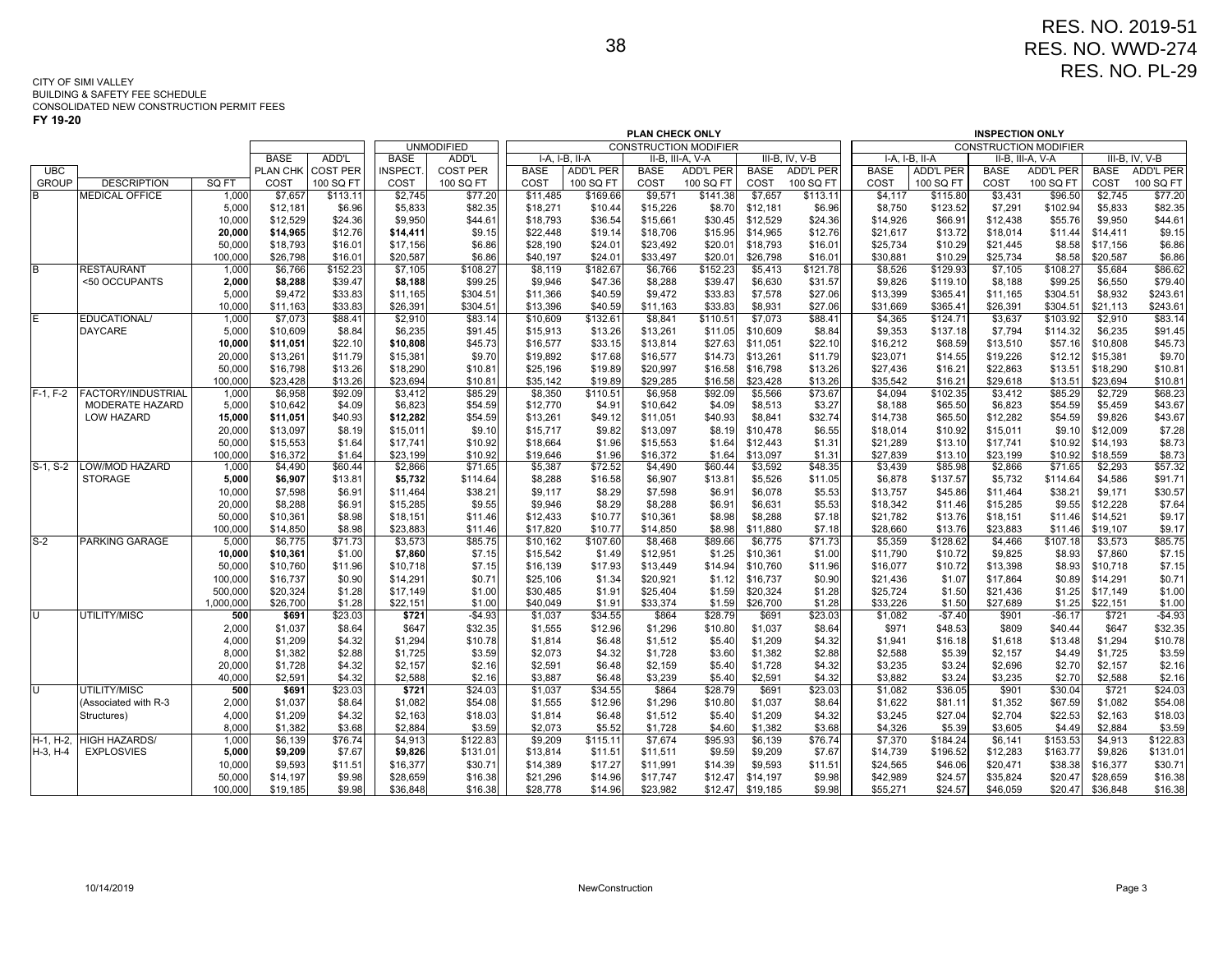| CONSTRUCTION MODIFIER<br><b>UNMODIFIED</b><br><b>BASE</b><br>ADD'L<br><b>BASE</b><br>ADD'L<br>I-A. I-B. II-A<br>II-B, III-A, V-A<br>III-B, IV, V-B<br>$\overline{\text{UBC}}$<br><b>ADD'L PER</b><br><b>ADD'L PER</b><br><b>BASE</b><br><b>ADD'L PER</b><br>PLAN CHK<br><b>COST PER</b><br>INSPECT.<br><b>COST PER</b><br><b>BASE</b><br><b>BASE</b><br><b>GROUP</b><br><b>DESCRIPTION</b><br>SQ FT<br>COST<br>100 SQ FT<br>COST<br>100 SQ FT<br>COST<br>100 SQ FT<br>COST<br>100 SQ FT<br>COST<br>100 SQ FT<br>\$190.31<br><b>MEDICAL OFFICE</b><br>1,000<br>\$7,657<br>\$113.11<br>\$2,745<br>\$77.20<br>\$15,602<br>\$285.46<br>\$13,002<br>\$237.89<br>\$10,401<br>B<br>5,000<br>\$12,181<br>\$6.96<br>\$5,833<br>\$82.35<br>\$27,021<br>\$133.96<br>\$22,517<br>\$111.64<br>\$18,014<br>\$89.31<br>10,000<br>\$24.36<br>\$9,950<br>\$44.61<br>\$86.21<br>\$68.97<br>\$12,529<br>\$33,719<br>\$103.45<br>\$28,099<br>\$22,479<br>20,000<br>\$14,965<br>\$12.76<br>\$14,411<br>\$9.15<br>\$44,064<br>\$32.87<br>\$36,720<br>\$27.39<br>\$29,376<br>\$21.91<br>\$22.87<br>50,000<br>\$18,793<br>\$16.01<br>\$17,156<br>\$6.86<br>\$53,924<br>\$34.31<br>\$44,937<br>\$28.59<br>\$35,949<br>\$6.86<br>\$34.31<br>100,000<br>\$26,798<br>\$16.01<br>\$20,587<br>\$59,231<br>\$28.59<br>\$47,385<br>\$22.87<br>\$71,077<br>B<br><b>RESTAURANT</b><br>\$152.23<br>$\overline{$}7,105$<br>\$108.27<br>\$312.60<br>\$260.50<br>\$208.40<br>1,000<br>\$6,766<br>\$16,645<br>\$13,871<br>\$11,097<br><50 OCCUPANTS<br>\$39.47<br>\$8,188<br>\$99.25<br>\$138.72<br>\$13,181<br>\$110.97<br>2,000<br>\$8,288<br>\$19,771<br>\$166.46<br>\$16,476<br>\$33.83<br>\$304.51<br>\$338.34<br>\$270.67<br>5,000<br>\$9,472<br>\$11,165<br>\$24,765<br>\$406.01<br>\$20,637<br>\$16,510<br>\$33.83<br>10,000<br>\$11,163<br>\$26,391<br>\$304.51<br>\$45,065<br>\$406.01<br>\$37,555<br>\$338.34<br>\$30,044<br>\$270.67<br>EDUCATIONAL/<br>1,000<br>\$7,073<br>\$88.41<br>\$2,910<br>\$83.14<br>\$14,974<br>\$257.32<br>\$12,478<br>\$214.43<br>\$9,982<br>\$171.55<br><b>DAYCARE</b><br>5,000<br>\$8.84<br>\$6,235<br>\$91.45<br>\$25,267<br>\$21,055<br>\$125.37<br>\$16,844<br>\$100.29<br>\$10,609<br>\$150.44<br>\$10,808<br>10,000<br>\$11,051<br>\$22.10<br>\$45.73<br>\$32,789<br>\$101.74<br>\$27,324<br>\$84.79<br>\$21,859<br>\$67.83<br>20,000<br>\$11.79<br>\$15,381<br>\$9.70<br>\$42,963<br>\$32.23<br>\$35,802<br>\$26.86<br>\$13,261<br>\$28,642<br>\$21.49<br>\$24.07<br>50,000<br>\$16,798<br>\$13.26<br>\$18,290<br>\$10.81<br>\$52,632<br>\$36.10<br>\$43,860<br>\$30.09<br>\$35,088<br>\$13.26<br>\$23,694<br>100,000<br>\$23,428<br>\$10.81<br>\$70,684<br>\$36.10<br>\$58,903<br>\$30.09<br>\$47,123<br>\$24.07<br><b>FACTORY/INDUSTRIAL</b><br>\$85.29<br>\$141.91<br>1,000<br>\$6,958<br>\$92.09<br>\$3,412<br>\$12,444<br>\$212.86<br>\$10,370<br>\$177.38<br>\$8,296<br>MODERATE HAZARD<br>5,000<br>\$6,823<br>\$54.59<br>\$20,958<br>\$46.94<br>\$10,642<br>\$4.09<br>\$70.42<br>\$17,465<br>\$58.68<br>\$13,972<br>\$76.41<br>15,000<br>\$11,051<br>\$40.93<br>\$12,282<br>\$54.59<br>\$28,000<br>\$114.62<br>\$23,333<br>\$95.52<br>\$18,666<br>LOW HAZARD<br>20,000<br>\$8.19<br>\$15,011<br>\$9.10<br>\$33,731<br>\$20.74<br>\$28,109<br>\$17.28<br>\$22,487<br>\$13.83<br>\$13,097<br>\$10.92<br>\$12.55<br>\$10.04<br>50,000<br>\$15,553<br>\$1.64<br>\$17,741<br>\$39,953<br>\$15.07<br>\$33,294<br>\$26,635<br>100,000<br>\$16,372<br>\$1.64<br>\$23,199<br>\$10.92<br>\$47,485<br>\$15.07<br>\$39,571<br>\$12.55<br>\$31,657<br>\$10.04<br>$S-1, S-2$<br><b>LOW/MOD HAZARD</b><br>1,000<br>\$71.65<br>\$132.09<br>\$105.67<br>\$4,490<br>\$60.44<br>\$2,866<br>\$8,827<br>\$158.50<br>\$7,356<br>\$5,884<br><b>STORAGE</b><br>5,000<br>\$6,907<br>\$13.81<br>\$5,732<br>\$114.64<br>\$15,167<br>\$154.14<br>\$12,639<br>\$128.45<br>\$10,111<br>\$102.76<br>10,000<br>\$7,598<br>\$6.91<br>\$11,464<br>\$38.21<br>\$22,874<br>\$54.14<br>\$19,062<br>\$45.12<br>\$15,249<br>\$36.10<br>\$9.55<br>20,000<br>\$8,288<br>\$6.91<br>\$15,285<br>\$28,288<br>\$19.75<br>\$23.574<br>\$16.46<br>\$18,859<br>\$13.17<br>\$24.53<br>\$20.44<br>\$22,809<br>\$16.35<br>50,000<br>\$10,361<br>\$8.98<br>\$18,151<br>\$11.46<br>\$34,214<br>\$28,512<br>\$23,883<br>\$11.46<br>\$20.44<br>\$30,987<br>100,000<br>\$14,850<br>\$8.98<br>\$46,480<br>\$24.53<br>\$38,733<br>\$16.35<br>$S-2$<br>\$157.48<br>PARKING GARAGE<br>5,000<br>$\overline{$}6,775$<br>\$71.73<br>\$3,573<br>\$85.75<br>\$15,521<br>\$236.21<br>\$12,934<br>\$196.84<br>\$10,347<br>10,000<br>\$10,361<br>\$1.00<br>\$7,860<br>\$7.15<br>\$27,332<br>\$12.21<br>\$22,776<br>\$10.18<br>\$18,221<br>\$8.14<br>\$7.15<br>\$32,217<br>\$28.65<br>\$26,847<br>\$23.88<br>\$21,478<br>\$19.10<br>50,000<br>\$10,760<br>\$11.96<br>\$10,718<br>100,000<br>\$16,737<br>\$0.90<br>\$14,291<br>\$0.71<br>\$46,542<br>\$2.42<br>\$38,785<br>\$2.01<br>\$31,028<br>\$1.61<br>500,000<br>\$20,324<br>\$17,149<br>\$1.00<br>\$56,209<br>\$3.41<br>\$46,841<br>\$2.84<br>\$37,473<br>\$2.28<br>\$1.28<br>\$1.00<br>\$3.41<br>1,000,000<br>\$26,700<br>\$1.28<br>\$22,151<br>\$73,276<br>\$61,063<br>\$2.84<br>\$48,850<br>\$2.28<br>π<br>UTILITY/MISC<br>500<br>\$691<br>\$23.03<br>\$721<br>$-$4.93$<br>\$2,118<br>\$27.15<br>\$22.63<br>\$18.10<br>\$1,765<br>\$1,412<br>2,000<br>\$1,037<br>\$8.64<br>\$647<br>\$32.35<br>\$2,525<br>\$2,104<br>\$51.23<br>\$1,684<br>\$40.99<br>\$61.48<br>4,000<br>\$10.78<br>\$1,209<br>\$4.32<br>\$1,294<br>\$3,755<br>\$22.65<br>\$3,129<br>\$18.88<br>\$2,503<br>\$15.10<br>8,000<br>\$1,382<br>\$2.88<br>\$1,725<br>\$3.59<br>\$9.71<br>\$3,884<br>\$6.47<br>\$4,661<br>\$8.09<br>\$3,107<br>\$2.16<br>20,000<br>\$4.32<br>\$2,157<br>\$5,826<br>\$9.71<br>\$8.09<br>\$3,884<br>\$6.48<br>\$1,728<br>\$4,855<br>40,000<br>\$4.32<br>\$2,588<br>\$2.16<br>\$9.71<br>\$2,591<br>\$7,769<br>\$6,474<br>\$8.09<br>\$5,179<br>\$6.48<br>᠊ण<br>UTILITY/MISC<br>500<br>\$23.03<br>\$24.03<br>\$47.07<br>\$691<br>\$721<br>\$2,118<br>\$70.60<br>\$1,765<br>\$58.83<br>\$1,412<br>2,000<br>\$8.64<br>\$1,082<br>\$54.08<br>\$94.07<br>\$62.71<br>(Associated with R-3<br>\$1,037<br>\$3,177<br>\$2,648<br>\$78.39<br>\$2,118<br>\$22.34<br>4,000<br>\$1,209<br>\$4.32<br>\$2,163<br>\$18.03<br>\$5,058<br>\$33.52<br>\$4,215<br>\$27.93<br>\$3,372<br>Structures)<br>\$2,884<br>8,000<br>\$1,382<br>\$3.68<br>\$3.59<br>\$6,399<br>\$10.91<br>\$5,333<br>\$9.09<br>\$4,266<br>\$7.27<br>\$199.57<br><b>HIGH HAZARDS/</b><br>\$4,913<br>\$122.83<br>\$299.35<br>H-1, H-2,<br>1,000<br>\$6,139<br>\$76.74<br>\$16,579<br>\$13,815<br>\$249.46<br>\$11,052<br>5,000<br>\$7.67<br>\$9,826<br>\$131.01<br>\$208.03<br>\$23,794<br>\$173.36<br>\$19,035<br>\$138.69<br>$H-3, H-4$<br><b>EXPLOSVIES</b><br>\$9,209<br>\$28,553<br>\$30.71<br>\$52.77<br>\$42.22<br>10,000<br>\$9,593<br>\$11.51<br>\$16,377<br>\$38,954<br>\$63.33<br>\$32,462<br>\$25,969<br>50,000<br>\$14,197<br>\$9.98<br>\$28,659<br>\$16.38<br>\$64,285<br>\$39.53<br>\$53,570<br>\$32.94<br>\$42,856<br>\$26.35 |            |         |          |        |          |         |  |          |         |          | PLAN CHECK AND INSPECTION |          |         |
|---------------------------------------------------------------------------------------------------------------------------------------------------------------------------------------------------------------------------------------------------------------------------------------------------------------------------------------------------------------------------------------------------------------------------------------------------------------------------------------------------------------------------------------------------------------------------------------------------------------------------------------------------------------------------------------------------------------------------------------------------------------------------------------------------------------------------------------------------------------------------------------------------------------------------------------------------------------------------------------------------------------------------------------------------------------------------------------------------------------------------------------------------------------------------------------------------------------------------------------------------------------------------------------------------------------------------------------------------------------------------------------------------------------------------------------------------------------------------------------------------------------------------------------------------------------------------------------------------------------------------------------------------------------------------------------------------------------------------------------------------------------------------------------------------------------------------------------------------------------------------------------------------------------------------------------------------------------------------------------------------------------------------------------------------------------------------------------------------------------------------------------------------------------------------------------------------------------------------------------------------------------------------------------------------------------------------------------------------------------------------------------------------------------------------------------------------------------------------------------------------------------------------------------------------------------------------------------------------------------------------------------------------------------------------------------------------------------------------------------------------------------------------------------------------------------------------------------------------------------------------------------------------------------------------------------------------------------------------------------------------------------------------------------------------------------------------------------------------------------------------------------------------------------------------------------------------------------------------------------------------------------------------------------------------------------------------------------------------------------------------------------------------------------------------------------------------------------------------------------------------------------------------------------------------------------------------------------------------------------------------------------------------------------------------------------------------------------------------------------------------------------------------------------------------------------------------------------------------------------------------------------------------------------------------------------------------------------------------------------------------------------------------------------------------------------------------------------------------------------------------------------------------------------------------------------------------------------------------------------------------------------------------------------------------------------------------------------------------------------------------------------------------------------------------------------------------------------------------------------------------------------------------------------------------------------------------------------------------------------------------------------------------------------------------------------------------------------------------------------------------------------------------------------------------------------------------------------------------------------------------------------------------------------------------------------------------------------------------------------------------------------------------------------------------------------------------------------------------------------------------------------------------------------------------------------------------------------------------------------------------------------------------------------------------------------------------------------------------------------------------------------------------------------------------------------------------------------------------------------------------------------------------------------------------------------------------------------------------------------------------------------------------------------------------------------------------------------------------------------------------------------------------------------------------------------------------------------------------------------------------------------------------------------------------------------------------------------------------------------------------------------------------------------------------------------------------------------------------------------------------------------------------------------------------------------------------------------------------------------------------------------------------------------------------------------------------------------------------------------------------------------------------------------------------------------------------------------------------------------------------------------------------------------------------------------------------------------------------------------------------------------------------------------------------------------------------------------------------------------------------------------------------------------------------------------------------------------------------------------------------------------------------------------------------------------------------------------------------------------------------------------------------------------------------------------------------------------|------------|---------|----------|--------|----------|---------|--|----------|---------|----------|---------------------------|----------|---------|
|                                                                                                                                                                                                                                                                                                                                                                                                                                                                                                                                                                                                                                                                                                                                                                                                                                                                                                                                                                                                                                                                                                                                                                                                                                                                                                                                                                                                                                                                                                                                                                                                                                                                                                                                                                                                                                                                                                                                                                                                                                                                                                                                                                                                                                                                                                                                                                                                                                                                                                                                                                                                                                                                                                                                                                                                                                                                                                                                                                                                                                                                                                                                                                                                                                                                                                                                                                                                                                                                                                                                                                                                                                                                                                                                                                                                                                                                                                                                                                                                                                                                                                                                                                                                                                                                                                                                                                                                                                                                                                                                                                                                                                                                                                                                                                                                                                                                                                                                                                                                                                                                                                                                                                                                                                                                                                                                                                                                                                                                                                                                                                                                                                                                                                                                                                                                                                                                                                                                                                                                                                                                                                                                                                                                                                                                                                                                                                                                                                                                                                                                                                                                                                                                                                                                                                                                                                                                                                                                                                                                                                                                                       |            |         |          |        |          |         |  |          |         |          |                           |          |         |
|                                                                                                                                                                                                                                                                                                                                                                                                                                                                                                                                                                                                                                                                                                                                                                                                                                                                                                                                                                                                                                                                                                                                                                                                                                                                                                                                                                                                                                                                                                                                                                                                                                                                                                                                                                                                                                                                                                                                                                                                                                                                                                                                                                                                                                                                                                                                                                                                                                                                                                                                                                                                                                                                                                                                                                                                                                                                                                                                                                                                                                                                                                                                                                                                                                                                                                                                                                                                                                                                                                                                                                                                                                                                                                                                                                                                                                                                                                                                                                                                                                                                                                                                                                                                                                                                                                                                                                                                                                                                                                                                                                                                                                                                                                                                                                                                                                                                                                                                                                                                                                                                                                                                                                                                                                                                                                                                                                                                                                                                                                                                                                                                                                                                                                                                                                                                                                                                                                                                                                                                                                                                                                                                                                                                                                                                                                                                                                                                                                                                                                                                                                                                                                                                                                                                                                                                                                                                                                                                                                                                                                                                                       |            |         |          |        |          |         |  |          |         |          |                           |          |         |
|                                                                                                                                                                                                                                                                                                                                                                                                                                                                                                                                                                                                                                                                                                                                                                                                                                                                                                                                                                                                                                                                                                                                                                                                                                                                                                                                                                                                                                                                                                                                                                                                                                                                                                                                                                                                                                                                                                                                                                                                                                                                                                                                                                                                                                                                                                                                                                                                                                                                                                                                                                                                                                                                                                                                                                                                                                                                                                                                                                                                                                                                                                                                                                                                                                                                                                                                                                                                                                                                                                                                                                                                                                                                                                                                                                                                                                                                                                                                                                                                                                                                                                                                                                                                                                                                                                                                                                                                                                                                                                                                                                                                                                                                                                                                                                                                                                                                                                                                                                                                                                                                                                                                                                                                                                                                                                                                                                                                                                                                                                                                                                                                                                                                                                                                                                                                                                                                                                                                                                                                                                                                                                                                                                                                                                                                                                                                                                                                                                                                                                                                                                                                                                                                                                                                                                                                                                                                                                                                                                                                                                                                                       |            |         |          |        |          |         |  |          |         |          |                           |          |         |
|                                                                                                                                                                                                                                                                                                                                                                                                                                                                                                                                                                                                                                                                                                                                                                                                                                                                                                                                                                                                                                                                                                                                                                                                                                                                                                                                                                                                                                                                                                                                                                                                                                                                                                                                                                                                                                                                                                                                                                                                                                                                                                                                                                                                                                                                                                                                                                                                                                                                                                                                                                                                                                                                                                                                                                                                                                                                                                                                                                                                                                                                                                                                                                                                                                                                                                                                                                                                                                                                                                                                                                                                                                                                                                                                                                                                                                                                                                                                                                                                                                                                                                                                                                                                                                                                                                                                                                                                                                                                                                                                                                                                                                                                                                                                                                                                                                                                                                                                                                                                                                                                                                                                                                                                                                                                                                                                                                                                                                                                                                                                                                                                                                                                                                                                                                                                                                                                                                                                                                                                                                                                                                                                                                                                                                                                                                                                                                                                                                                                                                                                                                                                                                                                                                                                                                                                                                                                                                                                                                                                                                                                                       |            |         |          |        |          |         |  |          |         |          |                           |          |         |
|                                                                                                                                                                                                                                                                                                                                                                                                                                                                                                                                                                                                                                                                                                                                                                                                                                                                                                                                                                                                                                                                                                                                                                                                                                                                                                                                                                                                                                                                                                                                                                                                                                                                                                                                                                                                                                                                                                                                                                                                                                                                                                                                                                                                                                                                                                                                                                                                                                                                                                                                                                                                                                                                                                                                                                                                                                                                                                                                                                                                                                                                                                                                                                                                                                                                                                                                                                                                                                                                                                                                                                                                                                                                                                                                                                                                                                                                                                                                                                                                                                                                                                                                                                                                                                                                                                                                                                                                                                                                                                                                                                                                                                                                                                                                                                                                                                                                                                                                                                                                                                                                                                                                                                                                                                                                                                                                                                                                                                                                                                                                                                                                                                                                                                                                                                                                                                                                                                                                                                                                                                                                                                                                                                                                                                                                                                                                                                                                                                                                                                                                                                                                                                                                                                                                                                                                                                                                                                                                                                                                                                                                                       |            |         |          |        |          |         |  |          |         |          |                           |          |         |
|                                                                                                                                                                                                                                                                                                                                                                                                                                                                                                                                                                                                                                                                                                                                                                                                                                                                                                                                                                                                                                                                                                                                                                                                                                                                                                                                                                                                                                                                                                                                                                                                                                                                                                                                                                                                                                                                                                                                                                                                                                                                                                                                                                                                                                                                                                                                                                                                                                                                                                                                                                                                                                                                                                                                                                                                                                                                                                                                                                                                                                                                                                                                                                                                                                                                                                                                                                                                                                                                                                                                                                                                                                                                                                                                                                                                                                                                                                                                                                                                                                                                                                                                                                                                                                                                                                                                                                                                                                                                                                                                                                                                                                                                                                                                                                                                                                                                                                                                                                                                                                                                                                                                                                                                                                                                                                                                                                                                                                                                                                                                                                                                                                                                                                                                                                                                                                                                                                                                                                                                                                                                                                                                                                                                                                                                                                                                                                                                                                                                                                                                                                                                                                                                                                                                                                                                                                                                                                                                                                                                                                                                                       |            |         |          |        |          |         |  |          |         |          |                           |          |         |
|                                                                                                                                                                                                                                                                                                                                                                                                                                                                                                                                                                                                                                                                                                                                                                                                                                                                                                                                                                                                                                                                                                                                                                                                                                                                                                                                                                                                                                                                                                                                                                                                                                                                                                                                                                                                                                                                                                                                                                                                                                                                                                                                                                                                                                                                                                                                                                                                                                                                                                                                                                                                                                                                                                                                                                                                                                                                                                                                                                                                                                                                                                                                                                                                                                                                                                                                                                                                                                                                                                                                                                                                                                                                                                                                                                                                                                                                                                                                                                                                                                                                                                                                                                                                                                                                                                                                                                                                                                                                                                                                                                                                                                                                                                                                                                                                                                                                                                                                                                                                                                                                                                                                                                                                                                                                                                                                                                                                                                                                                                                                                                                                                                                                                                                                                                                                                                                                                                                                                                                                                                                                                                                                                                                                                                                                                                                                                                                                                                                                                                                                                                                                                                                                                                                                                                                                                                                                                                                                                                                                                                                                                       |            |         |          |        |          |         |  |          |         |          |                           |          |         |
|                                                                                                                                                                                                                                                                                                                                                                                                                                                                                                                                                                                                                                                                                                                                                                                                                                                                                                                                                                                                                                                                                                                                                                                                                                                                                                                                                                                                                                                                                                                                                                                                                                                                                                                                                                                                                                                                                                                                                                                                                                                                                                                                                                                                                                                                                                                                                                                                                                                                                                                                                                                                                                                                                                                                                                                                                                                                                                                                                                                                                                                                                                                                                                                                                                                                                                                                                                                                                                                                                                                                                                                                                                                                                                                                                                                                                                                                                                                                                                                                                                                                                                                                                                                                                                                                                                                                                                                                                                                                                                                                                                                                                                                                                                                                                                                                                                                                                                                                                                                                                                                                                                                                                                                                                                                                                                                                                                                                                                                                                                                                                                                                                                                                                                                                                                                                                                                                                                                                                                                                                                                                                                                                                                                                                                                                                                                                                                                                                                                                                                                                                                                                                                                                                                                                                                                                                                                                                                                                                                                                                                                                                       |            |         |          |        |          |         |  |          |         |          |                           |          |         |
|                                                                                                                                                                                                                                                                                                                                                                                                                                                                                                                                                                                                                                                                                                                                                                                                                                                                                                                                                                                                                                                                                                                                                                                                                                                                                                                                                                                                                                                                                                                                                                                                                                                                                                                                                                                                                                                                                                                                                                                                                                                                                                                                                                                                                                                                                                                                                                                                                                                                                                                                                                                                                                                                                                                                                                                                                                                                                                                                                                                                                                                                                                                                                                                                                                                                                                                                                                                                                                                                                                                                                                                                                                                                                                                                                                                                                                                                                                                                                                                                                                                                                                                                                                                                                                                                                                                                                                                                                                                                                                                                                                                                                                                                                                                                                                                                                                                                                                                                                                                                                                                                                                                                                                                                                                                                                                                                                                                                                                                                                                                                                                                                                                                                                                                                                                                                                                                                                                                                                                                                                                                                                                                                                                                                                                                                                                                                                                                                                                                                                                                                                                                                                                                                                                                                                                                                                                                                                                                                                                                                                                                                                       |            |         |          |        |          |         |  |          |         |          |                           |          |         |
|                                                                                                                                                                                                                                                                                                                                                                                                                                                                                                                                                                                                                                                                                                                                                                                                                                                                                                                                                                                                                                                                                                                                                                                                                                                                                                                                                                                                                                                                                                                                                                                                                                                                                                                                                                                                                                                                                                                                                                                                                                                                                                                                                                                                                                                                                                                                                                                                                                                                                                                                                                                                                                                                                                                                                                                                                                                                                                                                                                                                                                                                                                                                                                                                                                                                                                                                                                                                                                                                                                                                                                                                                                                                                                                                                                                                                                                                                                                                                                                                                                                                                                                                                                                                                                                                                                                                                                                                                                                                                                                                                                                                                                                                                                                                                                                                                                                                                                                                                                                                                                                                                                                                                                                                                                                                                                                                                                                                                                                                                                                                                                                                                                                                                                                                                                                                                                                                                                                                                                                                                                                                                                                                                                                                                                                                                                                                                                                                                                                                                                                                                                                                                                                                                                                                                                                                                                                                                                                                                                                                                                                                                       |            |         |          |        |          |         |  |          |         |          |                           |          |         |
|                                                                                                                                                                                                                                                                                                                                                                                                                                                                                                                                                                                                                                                                                                                                                                                                                                                                                                                                                                                                                                                                                                                                                                                                                                                                                                                                                                                                                                                                                                                                                                                                                                                                                                                                                                                                                                                                                                                                                                                                                                                                                                                                                                                                                                                                                                                                                                                                                                                                                                                                                                                                                                                                                                                                                                                                                                                                                                                                                                                                                                                                                                                                                                                                                                                                                                                                                                                                                                                                                                                                                                                                                                                                                                                                                                                                                                                                                                                                                                                                                                                                                                                                                                                                                                                                                                                                                                                                                                                                                                                                                                                                                                                                                                                                                                                                                                                                                                                                                                                                                                                                                                                                                                                                                                                                                                                                                                                                                                                                                                                                                                                                                                                                                                                                                                                                                                                                                                                                                                                                                                                                                                                                                                                                                                                                                                                                                                                                                                                                                                                                                                                                                                                                                                                                                                                                                                                                                                                                                                                                                                                                                       |            |         |          |        |          |         |  |          |         |          |                           |          |         |
|                                                                                                                                                                                                                                                                                                                                                                                                                                                                                                                                                                                                                                                                                                                                                                                                                                                                                                                                                                                                                                                                                                                                                                                                                                                                                                                                                                                                                                                                                                                                                                                                                                                                                                                                                                                                                                                                                                                                                                                                                                                                                                                                                                                                                                                                                                                                                                                                                                                                                                                                                                                                                                                                                                                                                                                                                                                                                                                                                                                                                                                                                                                                                                                                                                                                                                                                                                                                                                                                                                                                                                                                                                                                                                                                                                                                                                                                                                                                                                                                                                                                                                                                                                                                                                                                                                                                                                                                                                                                                                                                                                                                                                                                                                                                                                                                                                                                                                                                                                                                                                                                                                                                                                                                                                                                                                                                                                                                                                                                                                                                                                                                                                                                                                                                                                                                                                                                                                                                                                                                                                                                                                                                                                                                                                                                                                                                                                                                                                                                                                                                                                                                                                                                                                                                                                                                                                                                                                                                                                                                                                                                                       |            |         |          |        |          |         |  |          |         |          |                           |          |         |
|                                                                                                                                                                                                                                                                                                                                                                                                                                                                                                                                                                                                                                                                                                                                                                                                                                                                                                                                                                                                                                                                                                                                                                                                                                                                                                                                                                                                                                                                                                                                                                                                                                                                                                                                                                                                                                                                                                                                                                                                                                                                                                                                                                                                                                                                                                                                                                                                                                                                                                                                                                                                                                                                                                                                                                                                                                                                                                                                                                                                                                                                                                                                                                                                                                                                                                                                                                                                                                                                                                                                                                                                                                                                                                                                                                                                                                                                                                                                                                                                                                                                                                                                                                                                                                                                                                                                                                                                                                                                                                                                                                                                                                                                                                                                                                                                                                                                                                                                                                                                                                                                                                                                                                                                                                                                                                                                                                                                                                                                                                                                                                                                                                                                                                                                                                                                                                                                                                                                                                                                                                                                                                                                                                                                                                                                                                                                                                                                                                                                                                                                                                                                                                                                                                                                                                                                                                                                                                                                                                                                                                                                                       |            |         |          |        |          |         |  |          |         |          |                           |          |         |
|                                                                                                                                                                                                                                                                                                                                                                                                                                                                                                                                                                                                                                                                                                                                                                                                                                                                                                                                                                                                                                                                                                                                                                                                                                                                                                                                                                                                                                                                                                                                                                                                                                                                                                                                                                                                                                                                                                                                                                                                                                                                                                                                                                                                                                                                                                                                                                                                                                                                                                                                                                                                                                                                                                                                                                                                                                                                                                                                                                                                                                                                                                                                                                                                                                                                                                                                                                                                                                                                                                                                                                                                                                                                                                                                                                                                                                                                                                                                                                                                                                                                                                                                                                                                                                                                                                                                                                                                                                                                                                                                                                                                                                                                                                                                                                                                                                                                                                                                                                                                                                                                                                                                                                                                                                                                                                                                                                                                                                                                                                                                                                                                                                                                                                                                                                                                                                                                                                                                                                                                                                                                                                                                                                                                                                                                                                                                                                                                                                                                                                                                                                                                                                                                                                                                                                                                                                                                                                                                                                                                                                                                                       | E          |         |          |        |          |         |  |          |         |          |                           |          |         |
|                                                                                                                                                                                                                                                                                                                                                                                                                                                                                                                                                                                                                                                                                                                                                                                                                                                                                                                                                                                                                                                                                                                                                                                                                                                                                                                                                                                                                                                                                                                                                                                                                                                                                                                                                                                                                                                                                                                                                                                                                                                                                                                                                                                                                                                                                                                                                                                                                                                                                                                                                                                                                                                                                                                                                                                                                                                                                                                                                                                                                                                                                                                                                                                                                                                                                                                                                                                                                                                                                                                                                                                                                                                                                                                                                                                                                                                                                                                                                                                                                                                                                                                                                                                                                                                                                                                                                                                                                                                                                                                                                                                                                                                                                                                                                                                                                                                                                                                                                                                                                                                                                                                                                                                                                                                                                                                                                                                                                                                                                                                                                                                                                                                                                                                                                                                                                                                                                                                                                                                                                                                                                                                                                                                                                                                                                                                                                                                                                                                                                                                                                                                                                                                                                                                                                                                                                                                                                                                                                                                                                                                                                       |            |         |          |        |          |         |  |          |         |          |                           |          |         |
|                                                                                                                                                                                                                                                                                                                                                                                                                                                                                                                                                                                                                                                                                                                                                                                                                                                                                                                                                                                                                                                                                                                                                                                                                                                                                                                                                                                                                                                                                                                                                                                                                                                                                                                                                                                                                                                                                                                                                                                                                                                                                                                                                                                                                                                                                                                                                                                                                                                                                                                                                                                                                                                                                                                                                                                                                                                                                                                                                                                                                                                                                                                                                                                                                                                                                                                                                                                                                                                                                                                                                                                                                                                                                                                                                                                                                                                                                                                                                                                                                                                                                                                                                                                                                                                                                                                                                                                                                                                                                                                                                                                                                                                                                                                                                                                                                                                                                                                                                                                                                                                                                                                                                                                                                                                                                                                                                                                                                                                                                                                                                                                                                                                                                                                                                                                                                                                                                                                                                                                                                                                                                                                                                                                                                                                                                                                                                                                                                                                                                                                                                                                                                                                                                                                                                                                                                                                                                                                                                                                                                                                                                       |            |         |          |        |          |         |  |          |         |          |                           |          |         |
|                                                                                                                                                                                                                                                                                                                                                                                                                                                                                                                                                                                                                                                                                                                                                                                                                                                                                                                                                                                                                                                                                                                                                                                                                                                                                                                                                                                                                                                                                                                                                                                                                                                                                                                                                                                                                                                                                                                                                                                                                                                                                                                                                                                                                                                                                                                                                                                                                                                                                                                                                                                                                                                                                                                                                                                                                                                                                                                                                                                                                                                                                                                                                                                                                                                                                                                                                                                                                                                                                                                                                                                                                                                                                                                                                                                                                                                                                                                                                                                                                                                                                                                                                                                                                                                                                                                                                                                                                                                                                                                                                                                                                                                                                                                                                                                                                                                                                                                                                                                                                                                                                                                                                                                                                                                                                                                                                                                                                                                                                                                                                                                                                                                                                                                                                                                                                                                                                                                                                                                                                                                                                                                                                                                                                                                                                                                                                                                                                                                                                                                                                                                                                                                                                                                                                                                                                                                                                                                                                                                                                                                                                       |            |         |          |        |          |         |  |          |         |          |                           |          |         |
|                                                                                                                                                                                                                                                                                                                                                                                                                                                                                                                                                                                                                                                                                                                                                                                                                                                                                                                                                                                                                                                                                                                                                                                                                                                                                                                                                                                                                                                                                                                                                                                                                                                                                                                                                                                                                                                                                                                                                                                                                                                                                                                                                                                                                                                                                                                                                                                                                                                                                                                                                                                                                                                                                                                                                                                                                                                                                                                                                                                                                                                                                                                                                                                                                                                                                                                                                                                                                                                                                                                                                                                                                                                                                                                                                                                                                                                                                                                                                                                                                                                                                                                                                                                                                                                                                                                                                                                                                                                                                                                                                                                                                                                                                                                                                                                                                                                                                                                                                                                                                                                                                                                                                                                                                                                                                                                                                                                                                                                                                                                                                                                                                                                                                                                                                                                                                                                                                                                                                                                                                                                                                                                                                                                                                                                                                                                                                                                                                                                                                                                                                                                                                                                                                                                                                                                                                                                                                                                                                                                                                                                                                       |            |         |          |        |          |         |  |          |         |          |                           |          |         |
|                                                                                                                                                                                                                                                                                                                                                                                                                                                                                                                                                                                                                                                                                                                                                                                                                                                                                                                                                                                                                                                                                                                                                                                                                                                                                                                                                                                                                                                                                                                                                                                                                                                                                                                                                                                                                                                                                                                                                                                                                                                                                                                                                                                                                                                                                                                                                                                                                                                                                                                                                                                                                                                                                                                                                                                                                                                                                                                                                                                                                                                                                                                                                                                                                                                                                                                                                                                                                                                                                                                                                                                                                                                                                                                                                                                                                                                                                                                                                                                                                                                                                                                                                                                                                                                                                                                                                                                                                                                                                                                                                                                                                                                                                                                                                                                                                                                                                                                                                                                                                                                                                                                                                                                                                                                                                                                                                                                                                                                                                                                                                                                                                                                                                                                                                                                                                                                                                                                                                                                                                                                                                                                                                                                                                                                                                                                                                                                                                                                                                                                                                                                                                                                                                                                                                                                                                                                                                                                                                                                                                                                                                       |            |         |          |        |          |         |  |          |         |          |                           |          |         |
|                                                                                                                                                                                                                                                                                                                                                                                                                                                                                                                                                                                                                                                                                                                                                                                                                                                                                                                                                                                                                                                                                                                                                                                                                                                                                                                                                                                                                                                                                                                                                                                                                                                                                                                                                                                                                                                                                                                                                                                                                                                                                                                                                                                                                                                                                                                                                                                                                                                                                                                                                                                                                                                                                                                                                                                                                                                                                                                                                                                                                                                                                                                                                                                                                                                                                                                                                                                                                                                                                                                                                                                                                                                                                                                                                                                                                                                                                                                                                                                                                                                                                                                                                                                                                                                                                                                                                                                                                                                                                                                                                                                                                                                                                                                                                                                                                                                                                                                                                                                                                                                                                                                                                                                                                                                                                                                                                                                                                                                                                                                                                                                                                                                                                                                                                                                                                                                                                                                                                                                                                                                                                                                                                                                                                                                                                                                                                                                                                                                                                                                                                                                                                                                                                                                                                                                                                                                                                                                                                                                                                                                                                       | $F-1, F-2$ |         |          |        |          |         |  |          |         |          |                           |          |         |
|                                                                                                                                                                                                                                                                                                                                                                                                                                                                                                                                                                                                                                                                                                                                                                                                                                                                                                                                                                                                                                                                                                                                                                                                                                                                                                                                                                                                                                                                                                                                                                                                                                                                                                                                                                                                                                                                                                                                                                                                                                                                                                                                                                                                                                                                                                                                                                                                                                                                                                                                                                                                                                                                                                                                                                                                                                                                                                                                                                                                                                                                                                                                                                                                                                                                                                                                                                                                                                                                                                                                                                                                                                                                                                                                                                                                                                                                                                                                                                                                                                                                                                                                                                                                                                                                                                                                                                                                                                                                                                                                                                                                                                                                                                                                                                                                                                                                                                                                                                                                                                                                                                                                                                                                                                                                                                                                                                                                                                                                                                                                                                                                                                                                                                                                                                                                                                                                                                                                                                                                                                                                                                                                                                                                                                                                                                                                                                                                                                                                                                                                                                                                                                                                                                                                                                                                                                                                                                                                                                                                                                                                                       |            |         |          |        |          |         |  |          |         |          |                           |          |         |
|                                                                                                                                                                                                                                                                                                                                                                                                                                                                                                                                                                                                                                                                                                                                                                                                                                                                                                                                                                                                                                                                                                                                                                                                                                                                                                                                                                                                                                                                                                                                                                                                                                                                                                                                                                                                                                                                                                                                                                                                                                                                                                                                                                                                                                                                                                                                                                                                                                                                                                                                                                                                                                                                                                                                                                                                                                                                                                                                                                                                                                                                                                                                                                                                                                                                                                                                                                                                                                                                                                                                                                                                                                                                                                                                                                                                                                                                                                                                                                                                                                                                                                                                                                                                                                                                                                                                                                                                                                                                                                                                                                                                                                                                                                                                                                                                                                                                                                                                                                                                                                                                                                                                                                                                                                                                                                                                                                                                                                                                                                                                                                                                                                                                                                                                                                                                                                                                                                                                                                                                                                                                                                                                                                                                                                                                                                                                                                                                                                                                                                                                                                                                                                                                                                                                                                                                                                                                                                                                                                                                                                                                                       |            |         |          |        |          |         |  |          |         |          |                           |          |         |
|                                                                                                                                                                                                                                                                                                                                                                                                                                                                                                                                                                                                                                                                                                                                                                                                                                                                                                                                                                                                                                                                                                                                                                                                                                                                                                                                                                                                                                                                                                                                                                                                                                                                                                                                                                                                                                                                                                                                                                                                                                                                                                                                                                                                                                                                                                                                                                                                                                                                                                                                                                                                                                                                                                                                                                                                                                                                                                                                                                                                                                                                                                                                                                                                                                                                                                                                                                                                                                                                                                                                                                                                                                                                                                                                                                                                                                                                                                                                                                                                                                                                                                                                                                                                                                                                                                                                                                                                                                                                                                                                                                                                                                                                                                                                                                                                                                                                                                                                                                                                                                                                                                                                                                                                                                                                                                                                                                                                                                                                                                                                                                                                                                                                                                                                                                                                                                                                                                                                                                                                                                                                                                                                                                                                                                                                                                                                                                                                                                                                                                                                                                                                                                                                                                                                                                                                                                                                                                                                                                                                                                                                                       |            |         |          |        |          |         |  |          |         |          |                           |          |         |
|                                                                                                                                                                                                                                                                                                                                                                                                                                                                                                                                                                                                                                                                                                                                                                                                                                                                                                                                                                                                                                                                                                                                                                                                                                                                                                                                                                                                                                                                                                                                                                                                                                                                                                                                                                                                                                                                                                                                                                                                                                                                                                                                                                                                                                                                                                                                                                                                                                                                                                                                                                                                                                                                                                                                                                                                                                                                                                                                                                                                                                                                                                                                                                                                                                                                                                                                                                                                                                                                                                                                                                                                                                                                                                                                                                                                                                                                                                                                                                                                                                                                                                                                                                                                                                                                                                                                                                                                                                                                                                                                                                                                                                                                                                                                                                                                                                                                                                                                                                                                                                                                                                                                                                                                                                                                                                                                                                                                                                                                                                                                                                                                                                                                                                                                                                                                                                                                                                                                                                                                                                                                                                                                                                                                                                                                                                                                                                                                                                                                                                                                                                                                                                                                                                                                                                                                                                                                                                                                                                                                                                                                                       |            |         |          |        |          |         |  |          |         |          |                           |          |         |
|                                                                                                                                                                                                                                                                                                                                                                                                                                                                                                                                                                                                                                                                                                                                                                                                                                                                                                                                                                                                                                                                                                                                                                                                                                                                                                                                                                                                                                                                                                                                                                                                                                                                                                                                                                                                                                                                                                                                                                                                                                                                                                                                                                                                                                                                                                                                                                                                                                                                                                                                                                                                                                                                                                                                                                                                                                                                                                                                                                                                                                                                                                                                                                                                                                                                                                                                                                                                                                                                                                                                                                                                                                                                                                                                                                                                                                                                                                                                                                                                                                                                                                                                                                                                                                                                                                                                                                                                                                                                                                                                                                                                                                                                                                                                                                                                                                                                                                                                                                                                                                                                                                                                                                                                                                                                                                                                                                                                                                                                                                                                                                                                                                                                                                                                                                                                                                                                                                                                                                                                                                                                                                                                                                                                                                                                                                                                                                                                                                                                                                                                                                                                                                                                                                                                                                                                                                                                                                                                                                                                                                                                                       |            |         |          |        |          |         |  |          |         |          |                           |          |         |
|                                                                                                                                                                                                                                                                                                                                                                                                                                                                                                                                                                                                                                                                                                                                                                                                                                                                                                                                                                                                                                                                                                                                                                                                                                                                                                                                                                                                                                                                                                                                                                                                                                                                                                                                                                                                                                                                                                                                                                                                                                                                                                                                                                                                                                                                                                                                                                                                                                                                                                                                                                                                                                                                                                                                                                                                                                                                                                                                                                                                                                                                                                                                                                                                                                                                                                                                                                                                                                                                                                                                                                                                                                                                                                                                                                                                                                                                                                                                                                                                                                                                                                                                                                                                                                                                                                                                                                                                                                                                                                                                                                                                                                                                                                                                                                                                                                                                                                                                                                                                                                                                                                                                                                                                                                                                                                                                                                                                                                                                                                                                                                                                                                                                                                                                                                                                                                                                                                                                                                                                                                                                                                                                                                                                                                                                                                                                                                                                                                                                                                                                                                                                                                                                                                                                                                                                                                                                                                                                                                                                                                                                                       |            |         |          |        |          |         |  |          |         |          |                           |          |         |
|                                                                                                                                                                                                                                                                                                                                                                                                                                                                                                                                                                                                                                                                                                                                                                                                                                                                                                                                                                                                                                                                                                                                                                                                                                                                                                                                                                                                                                                                                                                                                                                                                                                                                                                                                                                                                                                                                                                                                                                                                                                                                                                                                                                                                                                                                                                                                                                                                                                                                                                                                                                                                                                                                                                                                                                                                                                                                                                                                                                                                                                                                                                                                                                                                                                                                                                                                                                                                                                                                                                                                                                                                                                                                                                                                                                                                                                                                                                                                                                                                                                                                                                                                                                                                                                                                                                                                                                                                                                                                                                                                                                                                                                                                                                                                                                                                                                                                                                                                                                                                                                                                                                                                                                                                                                                                                                                                                                                                                                                                                                                                                                                                                                                                                                                                                                                                                                                                                                                                                                                                                                                                                                                                                                                                                                                                                                                                                                                                                                                                                                                                                                                                                                                                                                                                                                                                                                                                                                                                                                                                                                                                       |            |         |          |        |          |         |  |          |         |          |                           |          |         |
|                                                                                                                                                                                                                                                                                                                                                                                                                                                                                                                                                                                                                                                                                                                                                                                                                                                                                                                                                                                                                                                                                                                                                                                                                                                                                                                                                                                                                                                                                                                                                                                                                                                                                                                                                                                                                                                                                                                                                                                                                                                                                                                                                                                                                                                                                                                                                                                                                                                                                                                                                                                                                                                                                                                                                                                                                                                                                                                                                                                                                                                                                                                                                                                                                                                                                                                                                                                                                                                                                                                                                                                                                                                                                                                                                                                                                                                                                                                                                                                                                                                                                                                                                                                                                                                                                                                                                                                                                                                                                                                                                                                                                                                                                                                                                                                                                                                                                                                                                                                                                                                                                                                                                                                                                                                                                                                                                                                                                                                                                                                                                                                                                                                                                                                                                                                                                                                                                                                                                                                                                                                                                                                                                                                                                                                                                                                                                                                                                                                                                                                                                                                                                                                                                                                                                                                                                                                                                                                                                                                                                                                                                       |            |         |          |        |          |         |  |          |         |          |                           |          |         |
|                                                                                                                                                                                                                                                                                                                                                                                                                                                                                                                                                                                                                                                                                                                                                                                                                                                                                                                                                                                                                                                                                                                                                                                                                                                                                                                                                                                                                                                                                                                                                                                                                                                                                                                                                                                                                                                                                                                                                                                                                                                                                                                                                                                                                                                                                                                                                                                                                                                                                                                                                                                                                                                                                                                                                                                                                                                                                                                                                                                                                                                                                                                                                                                                                                                                                                                                                                                                                                                                                                                                                                                                                                                                                                                                                                                                                                                                                                                                                                                                                                                                                                                                                                                                                                                                                                                                                                                                                                                                                                                                                                                                                                                                                                                                                                                                                                                                                                                                                                                                                                                                                                                                                                                                                                                                                                                                                                                                                                                                                                                                                                                                                                                                                                                                                                                                                                                                                                                                                                                                                                                                                                                                                                                                                                                                                                                                                                                                                                                                                                                                                                                                                                                                                                                                                                                                                                                                                                                                                                                                                                                                                       |            |         |          |        |          |         |  |          |         |          |                           |          |         |
|                                                                                                                                                                                                                                                                                                                                                                                                                                                                                                                                                                                                                                                                                                                                                                                                                                                                                                                                                                                                                                                                                                                                                                                                                                                                                                                                                                                                                                                                                                                                                                                                                                                                                                                                                                                                                                                                                                                                                                                                                                                                                                                                                                                                                                                                                                                                                                                                                                                                                                                                                                                                                                                                                                                                                                                                                                                                                                                                                                                                                                                                                                                                                                                                                                                                                                                                                                                                                                                                                                                                                                                                                                                                                                                                                                                                                                                                                                                                                                                                                                                                                                                                                                                                                                                                                                                                                                                                                                                                                                                                                                                                                                                                                                                                                                                                                                                                                                                                                                                                                                                                                                                                                                                                                                                                                                                                                                                                                                                                                                                                                                                                                                                                                                                                                                                                                                                                                                                                                                                                                                                                                                                                                                                                                                                                                                                                                                                                                                                                                                                                                                                                                                                                                                                                                                                                                                                                                                                                                                                                                                                                                       |            |         |          |        |          |         |  |          |         |          |                           |          |         |
|                                                                                                                                                                                                                                                                                                                                                                                                                                                                                                                                                                                                                                                                                                                                                                                                                                                                                                                                                                                                                                                                                                                                                                                                                                                                                                                                                                                                                                                                                                                                                                                                                                                                                                                                                                                                                                                                                                                                                                                                                                                                                                                                                                                                                                                                                                                                                                                                                                                                                                                                                                                                                                                                                                                                                                                                                                                                                                                                                                                                                                                                                                                                                                                                                                                                                                                                                                                                                                                                                                                                                                                                                                                                                                                                                                                                                                                                                                                                                                                                                                                                                                                                                                                                                                                                                                                                                                                                                                                                                                                                                                                                                                                                                                                                                                                                                                                                                                                                                                                                                                                                                                                                                                                                                                                                                                                                                                                                                                                                                                                                                                                                                                                                                                                                                                                                                                                                                                                                                                                                                                                                                                                                                                                                                                                                                                                                                                                                                                                                                                                                                                                                                                                                                                                                                                                                                                                                                                                                                                                                                                                                                       |            |         |          |        |          |         |  |          |         |          |                           |          |         |
|                                                                                                                                                                                                                                                                                                                                                                                                                                                                                                                                                                                                                                                                                                                                                                                                                                                                                                                                                                                                                                                                                                                                                                                                                                                                                                                                                                                                                                                                                                                                                                                                                                                                                                                                                                                                                                                                                                                                                                                                                                                                                                                                                                                                                                                                                                                                                                                                                                                                                                                                                                                                                                                                                                                                                                                                                                                                                                                                                                                                                                                                                                                                                                                                                                                                                                                                                                                                                                                                                                                                                                                                                                                                                                                                                                                                                                                                                                                                                                                                                                                                                                                                                                                                                                                                                                                                                                                                                                                                                                                                                                                                                                                                                                                                                                                                                                                                                                                                                                                                                                                                                                                                                                                                                                                                                                                                                                                                                                                                                                                                                                                                                                                                                                                                                                                                                                                                                                                                                                                                                                                                                                                                                                                                                                                                                                                                                                                                                                                                                                                                                                                                                                                                                                                                                                                                                                                                                                                                                                                                                                                                                       |            |         |          |        |          |         |  |          |         |          |                           |          |         |
|                                                                                                                                                                                                                                                                                                                                                                                                                                                                                                                                                                                                                                                                                                                                                                                                                                                                                                                                                                                                                                                                                                                                                                                                                                                                                                                                                                                                                                                                                                                                                                                                                                                                                                                                                                                                                                                                                                                                                                                                                                                                                                                                                                                                                                                                                                                                                                                                                                                                                                                                                                                                                                                                                                                                                                                                                                                                                                                                                                                                                                                                                                                                                                                                                                                                                                                                                                                                                                                                                                                                                                                                                                                                                                                                                                                                                                                                                                                                                                                                                                                                                                                                                                                                                                                                                                                                                                                                                                                                                                                                                                                                                                                                                                                                                                                                                                                                                                                                                                                                                                                                                                                                                                                                                                                                                                                                                                                                                                                                                                                                                                                                                                                                                                                                                                                                                                                                                                                                                                                                                                                                                                                                                                                                                                                                                                                                                                                                                                                                                                                                                                                                                                                                                                                                                                                                                                                                                                                                                                                                                                                                                       |            |         |          |        |          |         |  |          |         |          |                           |          |         |
|                                                                                                                                                                                                                                                                                                                                                                                                                                                                                                                                                                                                                                                                                                                                                                                                                                                                                                                                                                                                                                                                                                                                                                                                                                                                                                                                                                                                                                                                                                                                                                                                                                                                                                                                                                                                                                                                                                                                                                                                                                                                                                                                                                                                                                                                                                                                                                                                                                                                                                                                                                                                                                                                                                                                                                                                                                                                                                                                                                                                                                                                                                                                                                                                                                                                                                                                                                                                                                                                                                                                                                                                                                                                                                                                                                                                                                                                                                                                                                                                                                                                                                                                                                                                                                                                                                                                                                                                                                                                                                                                                                                                                                                                                                                                                                                                                                                                                                                                                                                                                                                                                                                                                                                                                                                                                                                                                                                                                                                                                                                                                                                                                                                                                                                                                                                                                                                                                                                                                                                                                                                                                                                                                                                                                                                                                                                                                                                                                                                                                                                                                                                                                                                                                                                                                                                                                                                                                                                                                                                                                                                                                       |            |         |          |        |          |         |  |          |         |          |                           |          |         |
|                                                                                                                                                                                                                                                                                                                                                                                                                                                                                                                                                                                                                                                                                                                                                                                                                                                                                                                                                                                                                                                                                                                                                                                                                                                                                                                                                                                                                                                                                                                                                                                                                                                                                                                                                                                                                                                                                                                                                                                                                                                                                                                                                                                                                                                                                                                                                                                                                                                                                                                                                                                                                                                                                                                                                                                                                                                                                                                                                                                                                                                                                                                                                                                                                                                                                                                                                                                                                                                                                                                                                                                                                                                                                                                                                                                                                                                                                                                                                                                                                                                                                                                                                                                                                                                                                                                                                                                                                                                                                                                                                                                                                                                                                                                                                                                                                                                                                                                                                                                                                                                                                                                                                                                                                                                                                                                                                                                                                                                                                                                                                                                                                                                                                                                                                                                                                                                                                                                                                                                                                                                                                                                                                                                                                                                                                                                                                                                                                                                                                                                                                                                                                                                                                                                                                                                                                                                                                                                                                                                                                                                                                       |            |         |          |        |          |         |  |          |         |          |                           |          |         |
|                                                                                                                                                                                                                                                                                                                                                                                                                                                                                                                                                                                                                                                                                                                                                                                                                                                                                                                                                                                                                                                                                                                                                                                                                                                                                                                                                                                                                                                                                                                                                                                                                                                                                                                                                                                                                                                                                                                                                                                                                                                                                                                                                                                                                                                                                                                                                                                                                                                                                                                                                                                                                                                                                                                                                                                                                                                                                                                                                                                                                                                                                                                                                                                                                                                                                                                                                                                                                                                                                                                                                                                                                                                                                                                                                                                                                                                                                                                                                                                                                                                                                                                                                                                                                                                                                                                                                                                                                                                                                                                                                                                                                                                                                                                                                                                                                                                                                                                                                                                                                                                                                                                                                                                                                                                                                                                                                                                                                                                                                                                                                                                                                                                                                                                                                                                                                                                                                                                                                                                                                                                                                                                                                                                                                                                                                                                                                                                                                                                                                                                                                                                                                                                                                                                                                                                                                                                                                                                                                                                                                                                                                       |            |         |          |        |          |         |  |          |         |          |                           |          |         |
|                                                                                                                                                                                                                                                                                                                                                                                                                                                                                                                                                                                                                                                                                                                                                                                                                                                                                                                                                                                                                                                                                                                                                                                                                                                                                                                                                                                                                                                                                                                                                                                                                                                                                                                                                                                                                                                                                                                                                                                                                                                                                                                                                                                                                                                                                                                                                                                                                                                                                                                                                                                                                                                                                                                                                                                                                                                                                                                                                                                                                                                                                                                                                                                                                                                                                                                                                                                                                                                                                                                                                                                                                                                                                                                                                                                                                                                                                                                                                                                                                                                                                                                                                                                                                                                                                                                                                                                                                                                                                                                                                                                                                                                                                                                                                                                                                                                                                                                                                                                                                                                                                                                                                                                                                                                                                                                                                                                                                                                                                                                                                                                                                                                                                                                                                                                                                                                                                                                                                                                                                                                                                                                                                                                                                                                                                                                                                                                                                                                                                                                                                                                                                                                                                                                                                                                                                                                                                                                                                                                                                                                                                       |            |         |          |        |          |         |  |          |         |          |                           |          |         |
|                                                                                                                                                                                                                                                                                                                                                                                                                                                                                                                                                                                                                                                                                                                                                                                                                                                                                                                                                                                                                                                                                                                                                                                                                                                                                                                                                                                                                                                                                                                                                                                                                                                                                                                                                                                                                                                                                                                                                                                                                                                                                                                                                                                                                                                                                                                                                                                                                                                                                                                                                                                                                                                                                                                                                                                                                                                                                                                                                                                                                                                                                                                                                                                                                                                                                                                                                                                                                                                                                                                                                                                                                                                                                                                                                                                                                                                                                                                                                                                                                                                                                                                                                                                                                                                                                                                                                                                                                                                                                                                                                                                                                                                                                                                                                                                                                                                                                                                                                                                                                                                                                                                                                                                                                                                                                                                                                                                                                                                                                                                                                                                                                                                                                                                                                                                                                                                                                                                                                                                                                                                                                                                                                                                                                                                                                                                                                                                                                                                                                                                                                                                                                                                                                                                                                                                                                                                                                                                                                                                                                                                                                       |            |         |          |        |          |         |  |          |         |          |                           |          |         |
|                                                                                                                                                                                                                                                                                                                                                                                                                                                                                                                                                                                                                                                                                                                                                                                                                                                                                                                                                                                                                                                                                                                                                                                                                                                                                                                                                                                                                                                                                                                                                                                                                                                                                                                                                                                                                                                                                                                                                                                                                                                                                                                                                                                                                                                                                                                                                                                                                                                                                                                                                                                                                                                                                                                                                                                                                                                                                                                                                                                                                                                                                                                                                                                                                                                                                                                                                                                                                                                                                                                                                                                                                                                                                                                                                                                                                                                                                                                                                                                                                                                                                                                                                                                                                                                                                                                                                                                                                                                                                                                                                                                                                                                                                                                                                                                                                                                                                                                                                                                                                                                                                                                                                                                                                                                                                                                                                                                                                                                                                                                                                                                                                                                                                                                                                                                                                                                                                                                                                                                                                                                                                                                                                                                                                                                                                                                                                                                                                                                                                                                                                                                                                                                                                                                                                                                                                                                                                                                                                                                                                                                                                       |            |         |          |        |          |         |  |          |         |          |                           |          |         |
|                                                                                                                                                                                                                                                                                                                                                                                                                                                                                                                                                                                                                                                                                                                                                                                                                                                                                                                                                                                                                                                                                                                                                                                                                                                                                                                                                                                                                                                                                                                                                                                                                                                                                                                                                                                                                                                                                                                                                                                                                                                                                                                                                                                                                                                                                                                                                                                                                                                                                                                                                                                                                                                                                                                                                                                                                                                                                                                                                                                                                                                                                                                                                                                                                                                                                                                                                                                                                                                                                                                                                                                                                                                                                                                                                                                                                                                                                                                                                                                                                                                                                                                                                                                                                                                                                                                                                                                                                                                                                                                                                                                                                                                                                                                                                                                                                                                                                                                                                                                                                                                                                                                                                                                                                                                                                                                                                                                                                                                                                                                                                                                                                                                                                                                                                                                                                                                                                                                                                                                                                                                                                                                                                                                                                                                                                                                                                                                                                                                                                                                                                                                                                                                                                                                                                                                                                                                                                                                                                                                                                                                                                       |            |         |          |        |          |         |  |          |         |          |                           |          |         |
|                                                                                                                                                                                                                                                                                                                                                                                                                                                                                                                                                                                                                                                                                                                                                                                                                                                                                                                                                                                                                                                                                                                                                                                                                                                                                                                                                                                                                                                                                                                                                                                                                                                                                                                                                                                                                                                                                                                                                                                                                                                                                                                                                                                                                                                                                                                                                                                                                                                                                                                                                                                                                                                                                                                                                                                                                                                                                                                                                                                                                                                                                                                                                                                                                                                                                                                                                                                                                                                                                                                                                                                                                                                                                                                                                                                                                                                                                                                                                                                                                                                                                                                                                                                                                                                                                                                                                                                                                                                                                                                                                                                                                                                                                                                                                                                                                                                                                                                                                                                                                                                                                                                                                                                                                                                                                                                                                                                                                                                                                                                                                                                                                                                                                                                                                                                                                                                                                                                                                                                                                                                                                                                                                                                                                                                                                                                                                                                                                                                                                                                                                                                                                                                                                                                                                                                                                                                                                                                                                                                                                                                                                       |            |         |          |        |          |         |  |          |         |          |                           |          |         |
|                                                                                                                                                                                                                                                                                                                                                                                                                                                                                                                                                                                                                                                                                                                                                                                                                                                                                                                                                                                                                                                                                                                                                                                                                                                                                                                                                                                                                                                                                                                                                                                                                                                                                                                                                                                                                                                                                                                                                                                                                                                                                                                                                                                                                                                                                                                                                                                                                                                                                                                                                                                                                                                                                                                                                                                                                                                                                                                                                                                                                                                                                                                                                                                                                                                                                                                                                                                                                                                                                                                                                                                                                                                                                                                                                                                                                                                                                                                                                                                                                                                                                                                                                                                                                                                                                                                                                                                                                                                                                                                                                                                                                                                                                                                                                                                                                                                                                                                                                                                                                                                                                                                                                                                                                                                                                                                                                                                                                                                                                                                                                                                                                                                                                                                                                                                                                                                                                                                                                                                                                                                                                                                                                                                                                                                                                                                                                                                                                                                                                                                                                                                                                                                                                                                                                                                                                                                                                                                                                                                                                                                                                       |            |         |          |        |          |         |  |          |         |          |                           |          |         |
|                                                                                                                                                                                                                                                                                                                                                                                                                                                                                                                                                                                                                                                                                                                                                                                                                                                                                                                                                                                                                                                                                                                                                                                                                                                                                                                                                                                                                                                                                                                                                                                                                                                                                                                                                                                                                                                                                                                                                                                                                                                                                                                                                                                                                                                                                                                                                                                                                                                                                                                                                                                                                                                                                                                                                                                                                                                                                                                                                                                                                                                                                                                                                                                                                                                                                                                                                                                                                                                                                                                                                                                                                                                                                                                                                                                                                                                                                                                                                                                                                                                                                                                                                                                                                                                                                                                                                                                                                                                                                                                                                                                                                                                                                                                                                                                                                                                                                                                                                                                                                                                                                                                                                                                                                                                                                                                                                                                                                                                                                                                                                                                                                                                                                                                                                                                                                                                                                                                                                                                                                                                                                                                                                                                                                                                                                                                                                                                                                                                                                                                                                                                                                                                                                                                                                                                                                                                                                                                                                                                                                                                                                       |            |         |          |        |          |         |  |          |         |          |                           |          |         |
|                                                                                                                                                                                                                                                                                                                                                                                                                                                                                                                                                                                                                                                                                                                                                                                                                                                                                                                                                                                                                                                                                                                                                                                                                                                                                                                                                                                                                                                                                                                                                                                                                                                                                                                                                                                                                                                                                                                                                                                                                                                                                                                                                                                                                                                                                                                                                                                                                                                                                                                                                                                                                                                                                                                                                                                                                                                                                                                                                                                                                                                                                                                                                                                                                                                                                                                                                                                                                                                                                                                                                                                                                                                                                                                                                                                                                                                                                                                                                                                                                                                                                                                                                                                                                                                                                                                                                                                                                                                                                                                                                                                                                                                                                                                                                                                                                                                                                                                                                                                                                                                                                                                                                                                                                                                                                                                                                                                                                                                                                                                                                                                                                                                                                                                                                                                                                                                                                                                                                                                                                                                                                                                                                                                                                                                                                                                                                                                                                                                                                                                                                                                                                                                                                                                                                                                                                                                                                                                                                                                                                                                                                       |            |         |          |        |          |         |  |          |         |          |                           |          |         |
|                                                                                                                                                                                                                                                                                                                                                                                                                                                                                                                                                                                                                                                                                                                                                                                                                                                                                                                                                                                                                                                                                                                                                                                                                                                                                                                                                                                                                                                                                                                                                                                                                                                                                                                                                                                                                                                                                                                                                                                                                                                                                                                                                                                                                                                                                                                                                                                                                                                                                                                                                                                                                                                                                                                                                                                                                                                                                                                                                                                                                                                                                                                                                                                                                                                                                                                                                                                                                                                                                                                                                                                                                                                                                                                                                                                                                                                                                                                                                                                                                                                                                                                                                                                                                                                                                                                                                                                                                                                                                                                                                                                                                                                                                                                                                                                                                                                                                                                                                                                                                                                                                                                                                                                                                                                                                                                                                                                                                                                                                                                                                                                                                                                                                                                                                                                                                                                                                                                                                                                                                                                                                                                                                                                                                                                                                                                                                                                                                                                                                                                                                                                                                                                                                                                                                                                                                                                                                                                                                                                                                                                                                       |            |         |          |        |          |         |  |          |         |          |                           |          |         |
|                                                                                                                                                                                                                                                                                                                                                                                                                                                                                                                                                                                                                                                                                                                                                                                                                                                                                                                                                                                                                                                                                                                                                                                                                                                                                                                                                                                                                                                                                                                                                                                                                                                                                                                                                                                                                                                                                                                                                                                                                                                                                                                                                                                                                                                                                                                                                                                                                                                                                                                                                                                                                                                                                                                                                                                                                                                                                                                                                                                                                                                                                                                                                                                                                                                                                                                                                                                                                                                                                                                                                                                                                                                                                                                                                                                                                                                                                                                                                                                                                                                                                                                                                                                                                                                                                                                                                                                                                                                                                                                                                                                                                                                                                                                                                                                                                                                                                                                                                                                                                                                                                                                                                                                                                                                                                                                                                                                                                                                                                                                                                                                                                                                                                                                                                                                                                                                                                                                                                                                                                                                                                                                                                                                                                                                                                                                                                                                                                                                                                                                                                                                                                                                                                                                                                                                                                                                                                                                                                                                                                                                                                       |            |         |          |        |          |         |  |          |         |          |                           |          |         |
|                                                                                                                                                                                                                                                                                                                                                                                                                                                                                                                                                                                                                                                                                                                                                                                                                                                                                                                                                                                                                                                                                                                                                                                                                                                                                                                                                                                                                                                                                                                                                                                                                                                                                                                                                                                                                                                                                                                                                                                                                                                                                                                                                                                                                                                                                                                                                                                                                                                                                                                                                                                                                                                                                                                                                                                                                                                                                                                                                                                                                                                                                                                                                                                                                                                                                                                                                                                                                                                                                                                                                                                                                                                                                                                                                                                                                                                                                                                                                                                                                                                                                                                                                                                                                                                                                                                                                                                                                                                                                                                                                                                                                                                                                                                                                                                                                                                                                                                                                                                                                                                                                                                                                                                                                                                                                                                                                                                                                                                                                                                                                                                                                                                                                                                                                                                                                                                                                                                                                                                                                                                                                                                                                                                                                                                                                                                                                                                                                                                                                                                                                                                                                                                                                                                                                                                                                                                                                                                                                                                                                                                                                       |            |         |          |        |          |         |  |          |         |          |                           |          |         |
|                                                                                                                                                                                                                                                                                                                                                                                                                                                                                                                                                                                                                                                                                                                                                                                                                                                                                                                                                                                                                                                                                                                                                                                                                                                                                                                                                                                                                                                                                                                                                                                                                                                                                                                                                                                                                                                                                                                                                                                                                                                                                                                                                                                                                                                                                                                                                                                                                                                                                                                                                                                                                                                                                                                                                                                                                                                                                                                                                                                                                                                                                                                                                                                                                                                                                                                                                                                                                                                                                                                                                                                                                                                                                                                                                                                                                                                                                                                                                                                                                                                                                                                                                                                                                                                                                                                                                                                                                                                                                                                                                                                                                                                                                                                                                                                                                                                                                                                                                                                                                                                                                                                                                                                                                                                                                                                                                                                                                                                                                                                                                                                                                                                                                                                                                                                                                                                                                                                                                                                                                                                                                                                                                                                                                                                                                                                                                                                                                                                                                                                                                                                                                                                                                                                                                                                                                                                                                                                                                                                                                                                                                       |            |         |          |        |          |         |  |          |         |          |                           |          |         |
|                                                                                                                                                                                                                                                                                                                                                                                                                                                                                                                                                                                                                                                                                                                                                                                                                                                                                                                                                                                                                                                                                                                                                                                                                                                                                                                                                                                                                                                                                                                                                                                                                                                                                                                                                                                                                                                                                                                                                                                                                                                                                                                                                                                                                                                                                                                                                                                                                                                                                                                                                                                                                                                                                                                                                                                                                                                                                                                                                                                                                                                                                                                                                                                                                                                                                                                                                                                                                                                                                                                                                                                                                                                                                                                                                                                                                                                                                                                                                                                                                                                                                                                                                                                                                                                                                                                                                                                                                                                                                                                                                                                                                                                                                                                                                                                                                                                                                                                                                                                                                                                                                                                                                                                                                                                                                                                                                                                                                                                                                                                                                                                                                                                                                                                                                                                                                                                                                                                                                                                                                                                                                                                                                                                                                                                                                                                                                                                                                                                                                                                                                                                                                                                                                                                                                                                                                                                                                                                                                                                                                                                                                       |            |         |          |        |          |         |  |          |         |          |                           |          |         |
|                                                                                                                                                                                                                                                                                                                                                                                                                                                                                                                                                                                                                                                                                                                                                                                                                                                                                                                                                                                                                                                                                                                                                                                                                                                                                                                                                                                                                                                                                                                                                                                                                                                                                                                                                                                                                                                                                                                                                                                                                                                                                                                                                                                                                                                                                                                                                                                                                                                                                                                                                                                                                                                                                                                                                                                                                                                                                                                                                                                                                                                                                                                                                                                                                                                                                                                                                                                                                                                                                                                                                                                                                                                                                                                                                                                                                                                                                                                                                                                                                                                                                                                                                                                                                                                                                                                                                                                                                                                                                                                                                                                                                                                                                                                                                                                                                                                                                                                                                                                                                                                                                                                                                                                                                                                                                                                                                                                                                                                                                                                                                                                                                                                                                                                                                                                                                                                                                                                                                                                                                                                                                                                                                                                                                                                                                                                                                                                                                                                                                                                                                                                                                                                                                                                                                                                                                                                                                                                                                                                                                                                                                       |            |         |          |        |          |         |  |          |         |          |                           |          |         |
|                                                                                                                                                                                                                                                                                                                                                                                                                                                                                                                                                                                                                                                                                                                                                                                                                                                                                                                                                                                                                                                                                                                                                                                                                                                                                                                                                                                                                                                                                                                                                                                                                                                                                                                                                                                                                                                                                                                                                                                                                                                                                                                                                                                                                                                                                                                                                                                                                                                                                                                                                                                                                                                                                                                                                                                                                                                                                                                                                                                                                                                                                                                                                                                                                                                                                                                                                                                                                                                                                                                                                                                                                                                                                                                                                                                                                                                                                                                                                                                                                                                                                                                                                                                                                                                                                                                                                                                                                                                                                                                                                                                                                                                                                                                                                                                                                                                                                                                                                                                                                                                                                                                                                                                                                                                                                                                                                                                                                                                                                                                                                                                                                                                                                                                                                                                                                                                                                                                                                                                                                                                                                                                                                                                                                                                                                                                                                                                                                                                                                                                                                                                                                                                                                                                                                                                                                                                                                                                                                                                                                                                                                       |            | 100,000 | \$19,185 | \$9.98 | \$36,848 | \$16.38 |  | \$84,049 | \$39.53 | \$70,041 | \$32.94                   | \$56,033 | \$26.35 |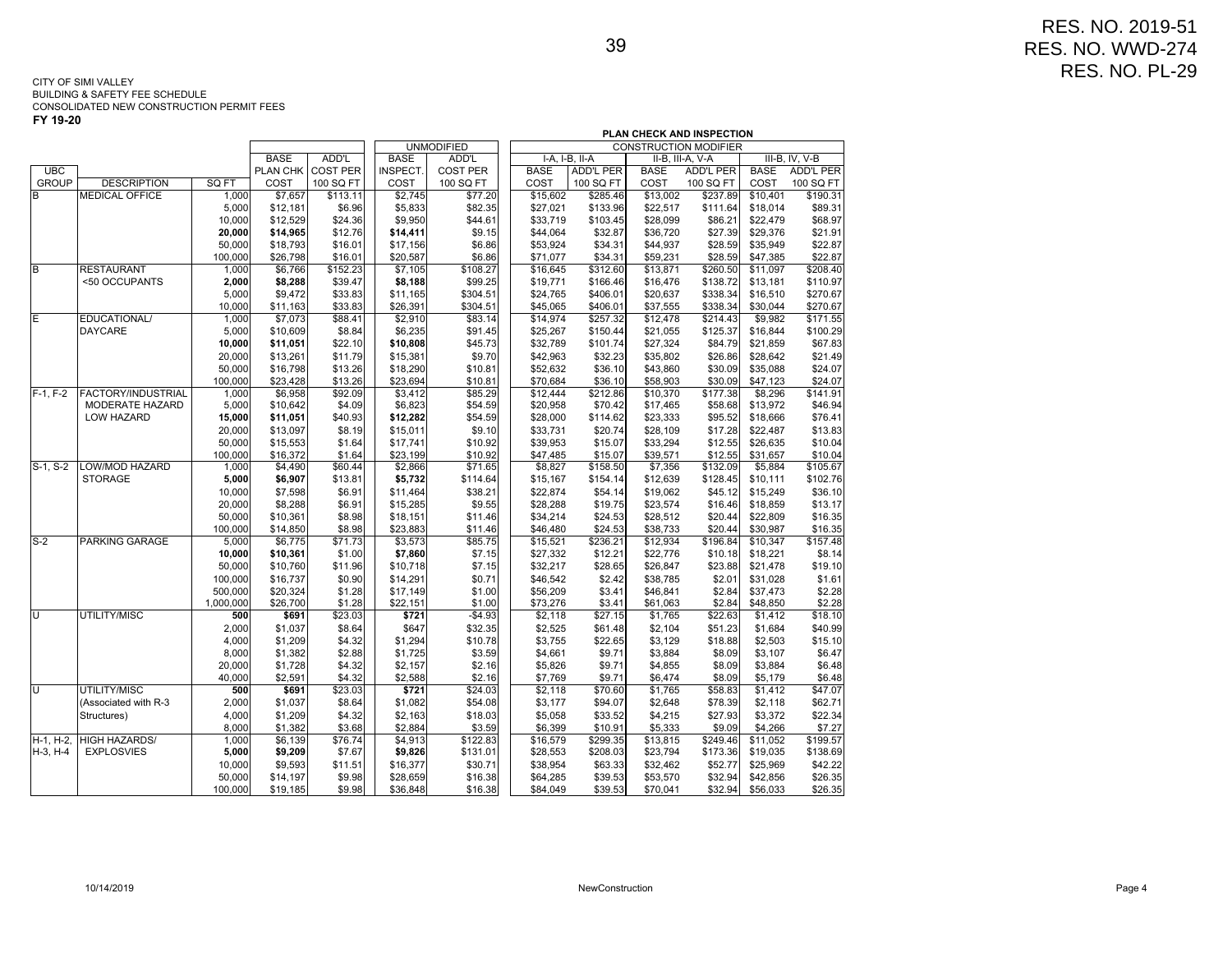**FY 19-20**

|                       |                         |                    |                      |                   |                      |                    |                                                                                      |                    | <b>PLAN CHECK ONLY</b> |                   |                      |                   |                      |                     | <b>INSPECTION ONLY</b> |                              |                      |                    |
|-----------------------|-------------------------|--------------------|----------------------|-------------------|----------------------|--------------------|--------------------------------------------------------------------------------------|--------------------|------------------------|-------------------|----------------------|-------------------|----------------------|---------------------|------------------------|------------------------------|----------------------|--------------------|
|                       |                         |                    |                      |                   |                      | <b>UNMODIFIED</b>  | <b>CONSTRUCTION MODIFIER</b><br>I-A, I-B, II-A<br>II-B, III-A, V-A<br>III-B, IV, V-B |                    |                        |                   |                      |                   |                      |                     |                        | <b>CONSTRUCTION MODIFIER</b> |                      |                    |
|                       |                         |                    | <b>BASE</b>          | ADD'L             | <b>BASE</b>          | ADD'L              |                                                                                      |                    |                        |                   |                      |                   |                      | I-A, I-B, II-A      |                        | II-B, III-A, V-A             |                      | III-B, IV, V-B     |
| UBC                   |                         |                    | PLAN CHK             | <b>COST PER</b>   | <b>INSPECT</b>       | <b>COST PER</b>    | <b>BASE</b>                                                                          | <b>ADD'L PER</b>   | <b>BASE</b>            | <b>ADD'L PER</b>  | <b>BASE</b>          | ADD'L PER         | <b>BASE</b>          | <b>ADD'L PER</b>    | <b>BASE</b>            | <b>ADD'L PER</b>             | <b>BASE</b>          | <b>ADD'L PER</b>   |
| <b>GROUP</b><br>$H-5$ | <b>DESCRIPTION</b>      | SQ FT              | COST                 | 100 SQ FT         | COST                 | 100 SQ FT          | COST                                                                                 | 100 SQ FT          | COST                   | 100 SQ FT         | COST                 | 100 SQ FT         | COST                 | 100 SQ FT           | COST                   | 100 SQ FT                    | COST                 | 100 SQ FT          |
|                       | HPM                     | 1,000<br>5,000     | \$4,769<br>\$7,400   | \$65.78<br>\$6.58 | \$2,745              | \$77.20<br>\$82.35 | \$5,723                                                                              | \$78.93            | \$4,769<br>\$7,400     | \$65.78<br>\$6.58 | \$3,815<br>\$5,920   | \$52.62           | \$3,294<br>\$7,000   | \$92.64<br>\$98.82  | \$2,745                | \$77.20<br>\$82.35           | \$2,196<br>\$4,666   | \$61.76            |
|                       |                         | 10,000             | \$7,729              | \$14.80           | \$5,833<br>\$9,950   | \$44.61            | \$8,880<br>\$9,275                                                                   | \$7.89<br>\$17.76  | \$7,729                | \$14.80           | \$6,183              | \$5.26<br>\$11.84 | \$11,941             | \$53.53             | \$5,833<br>\$9,950     | \$44.61                      | \$7,960              | \$65.88<br>\$35.68 |
|                       |                         | 20,000             | \$9,209              | \$7.67            | \$14,411             | \$9.15             | \$11,051                                                                             | \$9.21             | \$9,209                | \$7.67            | \$7,367              | \$6.14            | \$17,293             | \$10.98             | \$14,411               | \$9.15                       | \$11,529             | \$7.32             |
|                       |                         | 50,000             | \$11,511             | \$9.54            | \$17,156             | \$10.29            | \$13,814                                                                             | \$11.45            | \$11,511               | \$9.54            | \$9,209              | \$7.63            | \$20,587             | \$12.35             | \$17,156               | \$10.29                      | \$13,725             | \$8.23             |
|                       |                         | 100,000            | \$16,280             | \$9.54            | \$22,303             | \$10.29            | \$19,536                                                                             | \$11.45            | \$16,280               | \$9.54            | \$13,024             | \$7.63            | \$26,763             | \$12.35             | \$22,303               | \$10.29                      | \$17,842             | \$8.23             |
| $1-1, 1-2,$           | NSTITUTIONAL            | 1,000              | \$8,058              | \$119.38          | \$5,404              | \$135.10           | \$9,670                                                                              | \$143.25           | \$8,058                | \$119.38          | \$6,446              | \$95.50           | \$6,485              | \$162.12            | \$5,404                | \$135.10                     | \$4,323              | \$108.08           |
| $I-3$                 | HOSPITAL.               | 5,000              | \$12,833             | \$11.94           | \$10,808             | \$167.03           | \$15,400                                                                             | \$14.33            | \$12,833               | \$11.94           | \$10,266             | \$9.55            | \$12,970             | \$200.44            | \$10,808               | \$167.03                     | \$8,646              | \$133.63           |
|                       | <b>JAIL</b>             | 10,000             | \$13,430             | \$26.86           | \$19,160             | \$78.60            | \$16,116                                                                             | \$32.23            | \$13,430               | \$26.86           | \$10,744             | \$21.49           | \$22,992             | \$94.32             | \$19,160               | \$78.60                      | \$15,328             | \$62.88            |
|                       |                         | 20,000             | \$16,116             | \$12.93           | \$27,020             | \$18.01            | \$19,339                                                                             | \$15.52            | \$16,116               | \$12.93           | \$12,893             | \$10.35           | \$32,424             | \$21.62             | \$27,020               | \$18.01                      | \$21,616             | \$14.41            |
|                       |                         | 50,000             | \$19,996             | \$17.31           | \$32,424             | \$18.67            | \$23,995                                                                             | \$20.77            | \$19,996               | \$17.31           | \$15,997             | \$13.85           | \$38,909             | \$22.40             | \$32,424               | \$18.67                      | \$25,939             | \$14.93            |
|                       |                         | 100.000            | \$28,651             | \$17.31           | \$41,758             | \$18.67            | \$34,381                                                                             | \$20.77            | \$28,651               | \$17.31           | \$22,921             | \$13.85           | \$50,110             | \$22.40             | \$41,758               | \$18.67                      | \$33,407             | \$14.93            |
| $1-4$ , $1-2.1$       | DAY CARE/               | 1,000              | \$6,332              | \$93.80           | \$2,677              | \$73.62            | \$7,598                                                                              | \$112.56           | \$6,332                | \$93.80           | \$5,065              | \$75.04           | \$3,212              | \$88.34             | \$2,677                | \$73.62                      | \$2,142              | \$58.89            |
|                       | OUTPATIENT              | 5,000              | \$10.084             | \$9.38            | \$5,622              | \$80.31            | \$12,100                                                                             | \$11.26            | \$10,084               | \$9.38            | \$8,067              | \$7.50            | \$6,746              | \$96.37             | \$5,622                | \$80.31                      | \$4,497              | \$64.25            |
|                       |                         | 10,000             | \$10,553             | \$21.11           | \$9,637              | \$42.83            | \$12,663                                                                             | \$25.33            | \$10,553               | \$21.11           | \$8,442              | \$16.88           | \$11,564             | \$51.40             | \$9,637                | \$42.83                      | \$7,710              | \$34.26            |
|                       |                         | 20,000             | \$12,663             | \$10.16           | \$13,920             | \$8.92             | \$15,196                                                                             | \$12.19            | \$12,663               | \$10.16           | \$10,130             | \$8.13            | \$16,704             | \$10.71             | \$13,920               | \$8.92                       | \$11,136             | \$7.14             |
|                       |                         | 50,000             | \$15,712             | \$13.60           | \$16,597             | \$6.96             | \$18,854                                                                             | \$16.32            | \$15,712               | \$13.60           | \$12,569             | \$10.88           | \$19,916             | \$8.35              | \$16,597               | \$6.96                       | \$13,278             | \$5.57             |
|                       |                         | 100,000            | \$22,512             | \$13.60           | \$20,077             | \$6.96             | \$27,014                                                                             | \$16.32            | \$22,512               | \$13.60           | \$18,010             | \$10.88           | \$24,092             | \$8.35              | \$20,077               | \$6.96                       | \$16,062             | \$5.57             |
| M                     | <b>MERCANTILE</b>       | 1,000              | \$5,405              | \$72.07           | \$4,504              | \$112.59           | \$8,108                                                                              | \$108.10           | \$6,757                | \$90.09           | \$5,405              | \$72.07           | \$6,755              | \$168.88            | \$5,629                | \$140.73                     | \$4,504              | \$112.59           |
|                       |                         | 5,000              | \$8,288              | \$7.21            | \$9,007              | \$90.07            | \$12,432                                                                             | \$10.81            | \$10,360               | \$9.01            | \$8,288              | \$7.21            | \$13,511             | \$135.11            | \$11,259               | \$112.59                     | \$9,007              | \$90.07            |
|                       |                         | 10,000             | \$8,648              | \$14.41           | \$13,511             | \$27.02            | \$12,973                                                                             | \$21.62            | \$10,810               | \$18.02           | \$8,648              | \$14.41           | \$20,266             | \$40.53             | \$16,888               | \$33.78                      | \$13,511             | \$27.02            |
|                       |                         | 20,000             | \$10,090             | \$8.41            | \$16,213             | \$18.01            | \$15,135                                                                             | \$12.61            | \$12,612               | \$10.51           | \$10,090             | \$8.41            | \$24,319             | \$27.02             | \$20,266               | \$22.52                      | \$16,213             | \$18.01            |
|                       |                         | 50,000             | \$12,612             | \$3.60            | \$21,617             | \$7.21             | \$18,918                                                                             | \$5.41             | \$15,765               | \$4.50            | \$12,612             | \$3.60            | \$32,425             | \$10.81             | \$27,021               | \$9.01                       | \$21,617             | \$7.21             |
|                       |                         | 100,000<br>200,000 | \$14,414<br>\$16,216 | \$1.80<br>\$1.80  | \$25,220<br>\$29,723 | \$4.50<br>\$4.50   | \$21,621<br>\$24,323                                                                 | \$2.70<br>\$2.70   | \$18,017<br>\$20,270   | \$2.25<br>\$2.25  | \$14,414<br>\$16,216 | \$1.80<br>\$1.80  | \$37,829<br>\$44,585 | \$6.76<br>\$6.76    | \$31,525<br>\$37,154   | \$5.63<br>\$5.63             | \$25,220<br>\$29,723 | \$4.50<br>\$4.50   |
| $R-1$                 | APARTMENT/HOTEL         | 1,000              | \$8.444              | \$119.32          | \$3,930              | \$85.97            | \$10,133                                                                             | \$143.18           | \$8,444                | \$119.32          | \$6,755              | \$95.46           | \$4,716              | \$103.17            | \$3,930                | \$85.97                      | \$3,144              | \$68.78            |
|                       | <b>TRANSIENT</b>        | 5,000              | \$13,217             | \$7.34            | \$7,369              | \$98.26            | \$15,860                                                                             | \$8.81             | \$13,217               | \$7.34            | \$10,573             | \$5.87            | \$8,843              | \$117.91            | \$7,369                | \$98.26                      | \$5,895              | \$78.60            |
|                       |                         | 10,000             | \$13,584             | \$25.70           | \$12,282             | \$49.13            | \$16,301                                                                             | \$30.84            | \$13,584               | \$25.70           | \$10,867             | \$20.56           | \$14,738             | \$58.95             | \$12,282               | \$49.13                      | \$9,826              | \$39.30            |
|                       |                         | 20,000             | \$16,154             | \$13.46           | \$17,195             | \$11.46            | \$19,385                                                                             | \$16.15            | \$16,154               | \$13.46           | \$12,923             | \$10.77           | \$20,634             | \$13.76             | \$17,195               | \$11.46                      | \$13,756             | \$9.17             |
|                       |                         | 50,000             | \$20,192             | \$16.89           | \$20,634             | \$11.79            | \$24,231                                                                             | \$20.27            | \$20,192               | \$16.89           | \$16,154             | \$13.51           | \$24,761             | \$14.15             | \$20,634               | \$11.79                      | \$16,507             | \$9.43             |
|                       |                         | 100,000            | \$28,637             | \$16.89           | \$26,529             | \$11.79            | \$34,364                                                                             | \$20.27            | \$28,637               | \$16.89           | \$22,909             | \$13.51           | \$31,835             | \$14.15             | \$26,529               | \$11.79                      | \$21,223             | \$9.43             |
| R-2                   | <b>MULTI-FAMILY</b>     | 1,000              | \$5,918              | \$64.33           | \$3,239              | \$69.42            | \$7,102                                                                              | \$77.20            | \$5,918                | \$64.33           | \$4,735              | \$51.46           | \$3,887              | \$83.30             | \$3,239                | \$69.42                      | \$2,592              | \$55.53            |
|                       | <b>RESIDENTIAL</b>      | 5,000              | \$8,492              | \$5.15            | \$6,016              | \$92.56            | \$10,190                                                                             | \$6.18             | \$8,492                | \$5.15            | \$6,793              | \$4.12            | \$7,219              | \$111.07            | \$6,016                | \$92.56                      | \$4,813              | \$74.05            |
|                       | <b>APARTMENT - PERM</b> | 10,000             | \$8.749              | \$15.44           | \$10,644             | \$23.14            | \$10,499                                                                             | \$18.53            | \$8,749                | \$15.44           | \$6,999              | \$12.35           | \$12,773             | \$27.77             | \$10,644               | \$23.14                      | \$8,515              | \$18.51            |
|                       |                         | 20,000             | \$10,293             | \$7.72            | \$12,958             | \$9.26             | \$12,352                                                                             | \$9.26             | \$10,293               | \$7.72            | \$8,234              | \$6.18            | \$15,549             | \$11.11             | \$12,958               | \$9.26                       | \$10,366             | \$7.40             |
|                       |                         | 50,000             | \$12,609             | \$9.26            | \$15,735             | \$8.33             | \$15,131                                                                             | \$11.12            | \$12,609               | \$9.26            | \$10,087             | \$7.41            | \$18,882             | \$10.00             | \$15,735               | \$8.33                       | \$12,588             | \$6.66             |
|                       |                         | 100,000            | \$17,241             | \$9.26            | \$19,900             | \$8.33             | \$20,689                                                                             | \$11.12            | \$17,241               | \$9.26            | \$13,793             | \$7.41            | \$23,880             | \$10.00             | \$19,900               | \$8.33                       | \$15,920             | \$6.66             |
| $R-2$                 | REPEAT MULTI-FAMILY     | 1,000              | \$3,115              | \$33.86           | \$3,239              | \$69.42            | \$3,738                                                                              | \$40.63            | \$3,115                | \$33.86           | \$2,492              | \$27.09           | \$3,887              | \$83.30             | \$3,239                | \$69.42                      | \$2,592              | \$55.53            |
|                       | <b>RESIDENTIAL</b>      | 5,000              | \$4,470              | \$2.71            | \$6,016              | \$92.56            | \$5,363                                                                              | \$3.25             | \$4,470                | \$2.71            | \$3,576              | \$2.17            | \$7,219              | \$111.07            | \$6,016                | \$92.56                      | \$4,813              | \$74.05            |
|                       | <b>APARTMENT - PERM</b> | 10,000             | \$4,605              | \$8.13            | \$10,644             | \$23.14            | \$5,526                                                                              | \$9.75             | \$4,605                | \$8.13            | \$3,684              | \$6.50            | \$12,773             | \$27.77             | \$10,644               | \$23.14                      | \$8,515              | \$18.51            |
|                       |                         | 20,000             | \$5,418              | \$4.06            | \$12,958             | \$9.26             | \$6,501                                                                              | \$4.88             | \$5,418                | \$4.06            | \$4,334              | \$3.25            | \$15,549             | \$11.11             | \$12,958               | \$9.26                       | \$10,366             | \$7.40             |
|                       |                         | 50,000             | \$6,637              | \$4.88            | \$15,735             | \$8.33             | \$7,964                                                                              | \$5.85             | \$6,637                | \$4.88            | \$5,309              | \$3.90            | \$18,882             | \$10.00             | \$15,735               | \$8.33                       | \$12,588             | \$6.66             |
| $R-2.1$               | RESIDENTIAL CARE/       | 100,000<br>1,000   | \$9.075<br>\$8,176   | \$4.88            | \$19,900             | \$8.33             | \$10,889<br>\$9,811                                                                  | \$5.85             | \$9,075<br>\$8,176     | \$4.88<br>\$87.60 | \$7,260              | \$3.90            | \$23,880<br>\$6,190  | \$10.00             | \$19,900<br>\$5,158    | \$8.33<br>\$85.97            | \$15,920             | \$6.66             |
|                       | ASSIST LIVING FACIL     | 5,000              | \$11,680             | \$87.60<br>\$5.84 | \$5,158<br>\$8,597   | \$85.97<br>\$57.32 | \$14,016                                                                             | \$105.12<br>\$7.01 | \$11,680               | \$5.84            | \$6,541<br>\$9,344   | \$70.08<br>\$4.67 | \$10,317             | \$103.17<br>\$68.78 | \$8,597                | \$57.32                      | \$4,127<br>\$6,878   | \$68.78<br>\$45.85 |
|                       |                         | 10,000             | \$11,972             | \$23.36           | \$11,463             | \$45.85            | \$14,366                                                                             | \$28.03            | \$11,972               | \$23.36           | \$9,578              | \$18.69           | \$13,756             | \$55.02             | \$11,463               | \$45.85                      | \$9,170              | \$36.68            |
|                       |                         | 20,000             | \$14,308             | \$10.71           | \$16,048             | \$10.70            | \$17,170                                                                             | \$12.85            | \$14,308               | \$10.71           | \$11,446             | \$8.57            | \$19,258             | \$12.84             | \$16,048               | \$10.70                      | \$12,839             | \$8.56             |
|                       |                         | 50,000             | \$17,520             | \$12.85           | \$19,258             | \$11.00            | \$21,024                                                                             | \$15.42            | \$17,520               | \$12.85           | \$14,016             | \$10.28           | \$23,109             | \$13.21             | \$19,258               | \$11.00                      | \$15,406             | \$8.80             |
|                       |                         | 100.000            | \$23.944             | \$12.85           | \$24,760             | \$11.00            | \$28,733                                                                             | \$15.42            | \$23.944               | \$12.85           | \$19,155             | \$10.28           | \$29,712             | \$13.21             | \$24,760               | \$11.00                      | \$19,808             | \$8.80             |
| $R-3$                 | <b>SINGLE FAMILY</b>    | 2,000              | \$2,917              | \$76.75           | \$5,306              | \$58.95            | \$3,500                                                                              | \$92.10            | \$2,917                | \$76.75           | \$2,333              | \$61.40           | \$6,367              | \$70.74             | \$5,306                | \$58.95                      | \$4,244              | \$47.16            |
|                       | <b>RESIDENTIAL</b>      | 3,000              | \$3,684              | \$84.43           | \$5,895              | \$147.38           | \$4,421                                                                              | \$101.31           | \$3,684                | \$84.43           | \$2,947              | \$67.54           | \$7,074              | \$176.85            | \$5,895                | \$147.38                     | \$4,716              | \$117.90           |
|                       |                         | 5,000              | \$5,373              | \$12.28           | \$8,843              | \$58.95            | \$6,447                                                                              | \$14.74            | \$5,373                | \$12.28           | \$4,298              | \$9.82            | \$10,611             | \$70.74             | \$8,843                | \$58.95                      | \$7,074              | \$47.16            |
|                       |                         | 10,000             | \$5,987              | \$12.28           | \$11,790             | \$58.95            | \$7,184                                                                              | \$14.74            | \$5,987                | \$12.28           | \$4,789              | \$9.82            | \$14,148             | \$70.74             | \$11,790               | \$58.95                      | \$9,432              | \$47.16            |
|                       |                         |                    |                      |                   |                      |                    |                                                                                      |                    |                        |                   |                      |                   |                      |                     |                        |                              |                      |                    |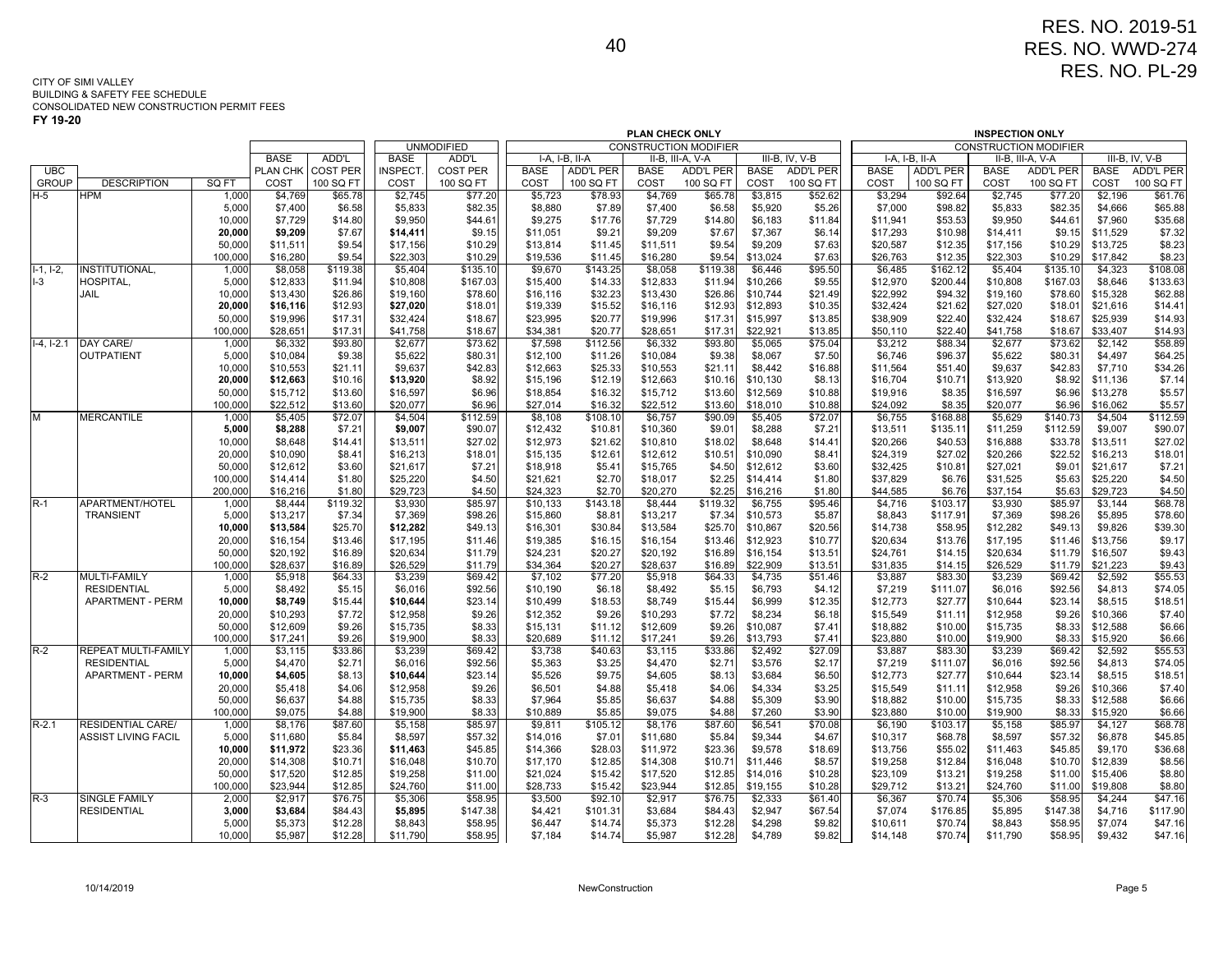|              |                            |         |             |                 |             |                   | PLAN CHECK AND INSPECTION |                |                  |             |                              |             |                  |
|--------------|----------------------------|---------|-------------|-----------------|-------------|-------------------|---------------------------|----------------|------------------|-------------|------------------------------|-------------|------------------|
|              |                            |         |             |                 |             | <b>UNMODIFIED</b> |                           |                |                  |             | <b>CONSTRUCTION MODIFIER</b> |             |                  |
|              |                            |         | <b>BASE</b> | ADD'L           | <b>BASE</b> | ADD'L             |                           | I-A, I-B, II-A |                  |             | II-B, III-A, V-A             |             | III-B, IV, V-B   |
| UBC          |                            |         | PLAN CHK    | <b>COST PER</b> | INSPECT.    | <b>COST PER</b>   |                           | <b>BASE</b>    | <b>ADD'L PER</b> | <b>BASE</b> | <b>ADD'L PER</b>             | <b>BASE</b> | <b>ADD'L PER</b> |
| <b>GROUP</b> | <b>DESCRIPTION</b>         | SQ FT   | COST        | 100 SQ FT       | COST        | 100 SQ FT         |                           | COST           | 100 SQ FT        | COST        | 100 SQ FT                    | COST        | 100 SQ FT        |
| $H-5$        | <b>HPM</b>                 | 1,000   | \$4,769     | \$65.78         | \$2,745     | \$77.20           |                           | \$9,017        | \$171.58         | \$7,514     | \$142.98                     | \$6,011     | \$114.38         |
|              |                            | 5,000   | \$7,400     | \$6.58          | \$5,833     | \$82.35           |                           | \$15,880       | \$106.71         | \$13,233    | \$88.93                      | \$10,586    | \$71.14          |
|              |                            | 10,000  | \$7,729     | \$14.80         | \$9,950     | \$44.61           |                           | \$21,215       | \$71.29          | \$17,679    | \$59.41                      | \$14,144    | \$47.52          |
|              |                            | 20,000  | \$9,209     | \$7.67          | \$14,411    | \$9.15            |                           | \$28,344       | \$20.19          | \$23,620    | \$16.82                      | \$18,896    | \$13.46          |
|              |                            | 50,000  | \$11,511    | \$9.54          | \$17,156    | \$10.29           |                           | \$34,401       | \$23.80          | \$28,667    | \$19.83                      | \$22,934    | \$15.87          |
|              |                            | 100,000 | \$16,280    | \$9.54          | \$22,303    | \$10.29           |                           | \$46,300       | \$23.80          | \$38,583    | \$19.83                      | \$30,866    | \$15.87          |
| $I-1, I-2,$  | INSTITUTIONAL,             | 1,000   | \$8,058     | \$119.38        | \$5,404     | \$135.10          |                           | \$16,154       | \$305.37         | \$13,462    | \$254.48                     | \$10,770    | \$203.58         |
| $I-3$        | HOSPITAL,                  | 5,000   | \$12,833    | \$11.94         | \$10,808    | \$167.03          |                           | \$28,369       | \$214.76         | \$23,641    | \$178.97                     | \$18,913    | \$143.18         |
|              | JAIL                       | 10,000  | \$13,430    | \$26.86         | \$19,160    | \$78.60           |                           | \$39,108       | \$126.56         | \$32,590    | \$105.46                     | \$26,072    | \$84.37          |
|              |                            | 20,000  | \$16,116    | \$12.93         | \$27,020    | \$18.01           |                           | \$51,763       | \$37.14          | \$43,136    | \$30.95                      | \$34,509    | \$24.76          |
|              |                            | 50,000  | \$19,996    | \$17.31         | \$32,424    | \$18.67           |                           | \$62,904       | \$43.17          | \$52,420    | \$35.98                      | \$41,936    | \$28.78          |
|              |                            | 100,000 | \$28,651    | \$17.31         | \$41,758    | \$18.67           |                           | \$84,491       | \$43.17          | \$70,409    | \$35.98                      | \$56,327    | \$28.78          |
| $I-4, I-2.1$ | DAY CARE/                  | 1,000   | \$6,332     | \$93.80         | \$2,677     | \$73.62           |                           | \$10,810       | \$200.90         | \$9,008     | \$167.42                     | \$7,207     | \$133.93         |
|              | <b>OUTPATIENT</b>          | 5,000   | \$10,084    | \$9.38          | \$5,622     | \$80.31           |                           | \$18,846       | \$107.63         | \$15,705    | \$89.69                      | \$12,564    | \$71.75          |
|              |                            | 10,000  | \$10,553    | \$21.11         | \$9,637     | \$42.83           |                           | \$24,227       | \$76.72          | \$20,189    | \$63.94                      | \$16,152    | \$51.15          |
|              |                            | 20,000  | \$12,663    | \$10.16         | \$13,920    | \$8.92            |                           | \$31,900       | \$22.90          | \$26,583    | \$19.08                      | \$21,266    | \$15.27          |
|              |                            | 50,000  | \$15,712    | \$13.60         | \$16,597    | \$6.96            |                           | \$38,770       | \$24.67          | \$32,308    | \$20.56                      | \$25,847    | \$16.45          |
|              |                            | 100,000 | \$22,512    | \$13.60         | \$20,077    | \$6.96            |                           | \$51,107       | \$24.67          | \$42,589    | \$20.56                      | \$34,071    | \$16.45          |
| M            | <b>MERCANTILE</b>          | 1,000   | \$5,405     | \$72.07         | \$4,504     | \$112.59          |                           | \$14,863       | \$276.99         | \$12,386    | \$230.82                     | \$9,909     | \$184.66         |
|              |                            | 5,000   | \$8,288     | \$7.21          | \$9,007     | \$90.07           |                           | \$25,943       | \$145.92         | \$21,619    | \$121.60                     | \$17,295    | \$97.28          |
|              |                            | 10,000  | \$8,648     | \$14.41         | \$13,511    | \$27.02           |                           | \$33,238       | \$62.15          | \$27,699    | \$51.79                      | \$22,159    | \$41.43          |
|              |                            | 20,000  | \$10,090    | \$8.41          | \$16,213    | \$18.01           |                           | \$39,454       | \$39.63          | \$32,878    | \$33.03                      | \$26,302    | \$26.42          |
|              |                            | 50,000  | \$12,612    | \$3.60          | \$21,617    | \$7.21            |                           | \$51,343       | \$16.21          | \$42,786    | \$13.51                      | \$34,229    | \$10.81          |
|              |                            | 100,000 | \$14,414    | \$1.80          | \$25,220    | \$4.50            |                           | \$59,450       | \$9.46           | \$49,542    | \$7.88                       | \$39,634    | \$6.31           |
|              |                            | 200,000 | \$16,216    | \$1.80          | \$29,723    | \$4.50            |                           | \$68,908       | \$9.46           | \$57,423    | \$7.88                       | \$45,939    | \$6.31           |
| $R-1$        | APARTMENT/HOTEL            | 1,000   | \$8,444     | \$119.32        | \$3,930     | \$85.97           |                           | \$14,849       | \$246.35         | \$12,374    | \$205.29                     | \$9,899     | \$164.23         |
|              | <b>TRANSIENT</b>           | 5,000   | \$13,217    | \$7.34          | \$7,369     | \$98.26           |                           | \$24,703       | \$126.72         | \$20,586    | \$105.60                     | \$16,469    | \$84.48          |
|              |                            | 10,000  | \$13,584    | \$25.70         | \$12,282    | \$49.13           |                           | \$31,039       | \$89.79          | \$25,866    | \$74.83                      | \$20,693    | \$59.86          |
|              |                            | 20,000  | \$16,154    | \$13.46         | \$17,195    | \$11.46           |                           | \$40,018       | \$29.91          | \$33,349    | \$24.92                      | \$26,679    | \$19.94          |
|              |                            | 50,000  | \$20,192    | \$16.89         | \$20,634    | \$11.79           |                           | \$48,991       | \$34.41          | \$40,826    | \$28.68                      | \$32,661    | \$22.94          |
|              |                            | 100,000 | \$28,637    | \$16.89         | \$26,529    | \$11.79           |                           | \$66,199       | \$34.41          | \$55,166    | \$28.68                      | \$44,133    | \$22.94          |
| $R-2$        | MULTI-FAMILY               | 1,000   | \$5,918     | \$64.33         | \$3,239     | \$69.42           |                           | \$10,990       | \$160.50         | \$9,158     | \$133.75                     | \$7,326     | \$107.00         |
|              | <b>RESIDENTIAL</b>         | 5,000   | \$8,492     | \$5.15          | \$6,016     | \$92.56           |                           | \$17,409       | \$117.24         | \$14,508    | \$97.70                      | \$11,606    | \$78.16          |
|              | <b>APARTMENT - PERM</b>    | 10,000  | \$8,749     | \$15.44         | \$10,644    | \$23.14           |                           | \$23,272       | \$46.29          | \$19,393    | \$38.58                      | \$15,514    | \$30.86          |
|              |                            | 20,000  | \$10,293    | \$7.72          | \$12,958    | \$9.26            |                           | \$27,901       | \$20.37          | \$23,251    | \$16.98                      | \$18,601    | \$13.58          |
|              |                            | 50,000  | \$12,609    | \$9.26          | \$15,735    | \$8.33            |                           | \$34,012       | \$21.11          | \$28,343    | \$17.59                      | \$22,675    | \$14.07          |
|              |                            | 100,000 | \$17,241    | \$9.26          | \$19,900    | \$8.33            |                           | \$44,568       | \$21.11          | \$37,140    | \$17.59                      | \$29,712    | \$14.07          |
| $R-2$        | REPEAT MULTI-FAMILY        | 1,000   | \$3,115     | \$33.86         | \$3,239     | \$69.42           |                           | \$7,626        | \$123.93         | \$6,355     | \$103.28                     | \$5,084     | \$82.62          |
|              | <b>RESIDENTIAL</b>         | 5,000   | \$4,470     | \$2.71          | \$6,016     | \$92.56           |                           | \$12,583       | \$114.32         | \$10,486    | \$95.27                      | \$8,389     | \$76.21          |
|              | <b>APARTMENT - PERM</b>    | 10,000  | \$4,605     | \$8.13          | \$10,644    | \$23.14           |                           | \$18,299       | \$37.52          | \$15,249    | \$31.27                      | \$12,199    | \$25.01          |
|              |                            | 20,000  | \$5,418     | \$4.06          | \$12,958    | \$9.26            |                           | \$22,051       | \$15.98          | \$18,376    | \$13.32                      | \$14,700    | \$10.66          |
|              |                            | 50,000  | \$6,637     | \$4.88          | \$15,735    | \$8.33            |                           | \$26,845       | \$15.85          | \$22,371    | \$13.21                      | \$17,897    | \$10.56          |
|              |                            | 100,000 | \$9,075     | \$4.88          | \$19,900    | \$8.33            |                           | \$34,769       | \$15.85          | \$28,974    | \$13.21                      | \$23,179    | \$10.56          |
| $R-2.1$      | <b>RESIDENTIAL CARE/</b>   | 1,000   | \$8,176     | \$87.60         | \$5,158     | \$85.97           |                           | \$16,001       | \$208.29         | \$13,334    | \$173.57                     | \$10,667    | \$138.86         |
|              | <b>ASSIST LIVING FACIL</b> | 5,000   | \$11,680    | \$5.84          | \$8,597     | \$57.32           |                           | \$24,333       | \$75.79          | \$20,277    | \$63.16                      | \$16,222    | \$50.52          |
|              |                            | 10,000  | \$11,972    | \$23.36         | \$11,463    | \$45.85           |                           | \$28,122       | \$83.05          | \$23,435    | \$69.21                      | \$18,748    | \$55.37          |
|              |                            | 20,000  | \$14,308    | \$10.71         | \$16,048    | \$10.70           |                           | \$36,427       | \$25.69          | \$30,356    | \$21.41                      | \$24,285    | \$17.12          |
|              |                            | 50,000  | \$17,520    | \$12.85         | \$19,258    | \$11.00           |                           | \$44,133       | \$28.62          | \$36,778    | \$23.85                      | \$29,422    | \$19.08          |
|              |                            | 100,000 | \$23,944    | \$12.85         | \$24,760    | \$11.00           |                           | \$58,445       | \$28.62          | \$48,704    | \$23.85                      | \$38,963    | \$19.08          |
| $R-3$        | <b>SINGLE FAMILY</b>       | 2,000   | \$2,917     | \$76.75         | \$5,306     | \$58.95           |                           | \$9,866        | \$162.84         | \$8,222     | \$135.70                     | \$6,578     | \$108.56         |
|              | <b>RESIDENTIAL</b>         | 3,000   | \$3,684     | \$84.43         | \$5,895     | \$147.38          |                           | \$11,495       | \$278.16         | \$9,579     | \$231.80                     | \$7,663     | \$185.44         |
|              |                            | 5,000   | \$5,373     | \$12.28         | \$8,843     | \$58.95           |                           | \$17,058       | \$85.48          | \$14,215    | \$71.23                      | \$11,372    | \$56.98          |
|              |                            | 10,000  | \$5,987     | \$12.28         | \$11,790    | \$58.95           |                           | \$21,332       | \$85.48          | \$17,777    | \$71.23                      | \$14,221    | \$56.98          |
|              |                            |         |             |                 |             |                   |                           |                |                  |             |                              |             |                  |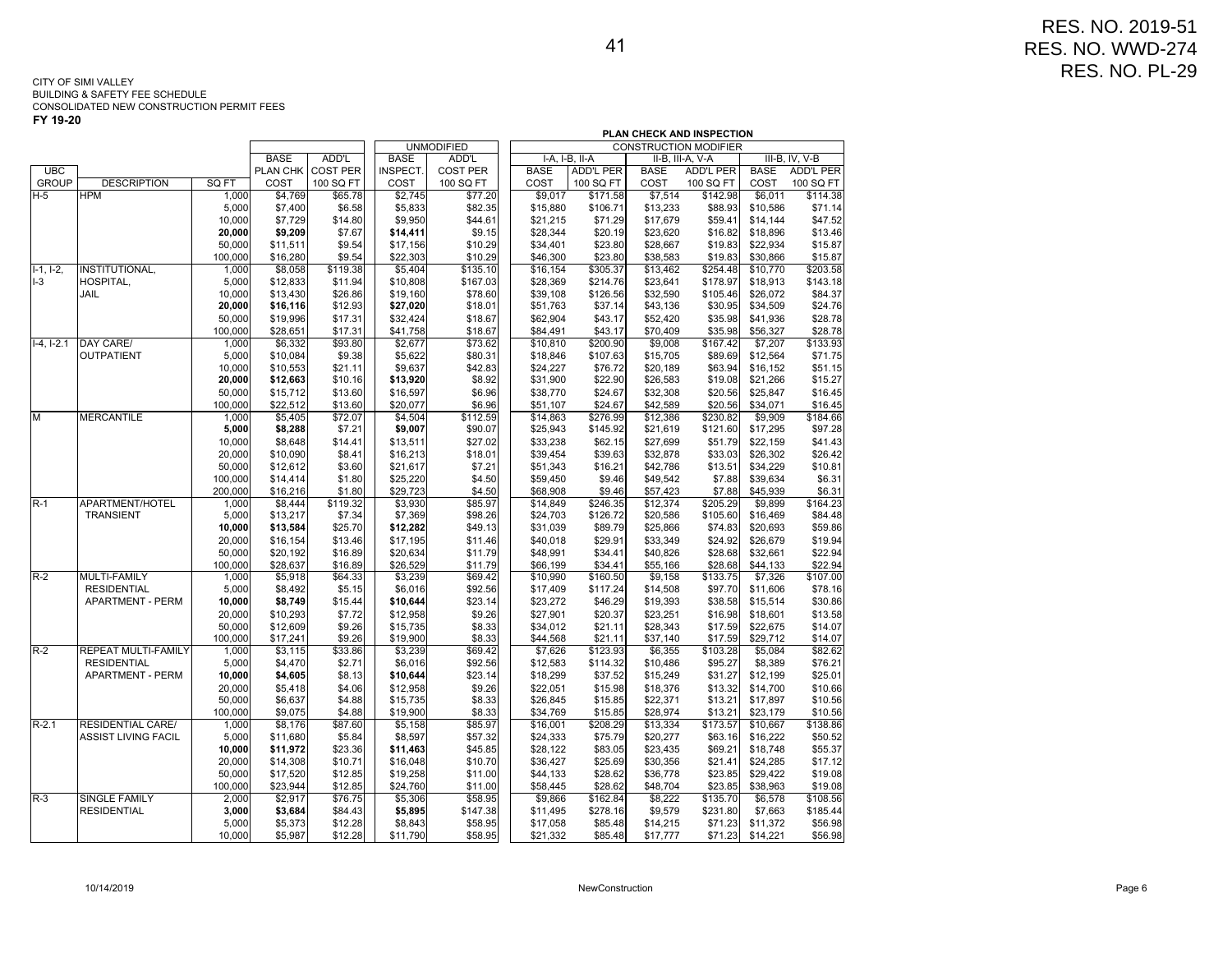#### 42

#### CITY OF SIMI VALLEY BUILDING & SAFETY FEE SCHEDULECONSOLIDATED NEW CONSTRUCTION PERMIT FEES

**FY 19-20**

| - - - - - -  |                           |         |             |                   |                                                                             |                 |             |                  |             |                  |             |                  |             |                  |                        |                              |             |                |
|--------------|---------------------------|---------|-------------|-------------------|-----------------------------------------------------------------------------|-----------------|-------------|------------------|-------------|------------------|-------------|------------------|-------------|------------------|------------------------|------------------------------|-------------|----------------|
|              |                           |         |             |                   | <b>PLAN CHECK ONLY</b><br><b>UNMODIFIED</b><br><b>CONSTRUCTION MODIFIER</b> |                 |             |                  |             |                  |             |                  |             |                  | <b>INSPECTION ONLY</b> |                              |             |                |
|              |                           |         |             |                   |                                                                             |                 |             |                  |             |                  |             |                  |             |                  |                        | <b>CONSTRUCTION MODIFIER</b> |             |                |
|              |                           |         | <b>BASE</b> | ADD'L             | <b>BASE</b>                                                                 | ADD'L           |             | I-A. I-B. II-A   |             | II-B, III-A, V-A |             | III-B, IV, V-B   |             | I-A, I-B, II-A   |                        | II-B, III-A, V-A             |             | III-B, IV, V-B |
| <b>UBC</b>   |                           |         |             | PLAN CHK COST PER | <b>INSPECT</b>                                                              | <b>COST PER</b> | <b>BASE</b> | <b>ADD'L PER</b> | <b>BASE</b> | <b>ADD'L PER</b> | <b>BASE</b> | <b>ADD'L PER</b> | <b>BASE</b> | <b>ADD'L PER</b> | <b>BASE</b>            | <b>ADD'L PER</b>             | <b>BASE</b> | ADD'L PER      |
| <b>GROUP</b> | <b>DESCRIPTION</b>        | SQ FT   | COST        | 100 SQ FT         | COST                                                                        | 100 SQ FT       | COST        | 100 SQ FT        | COST        | 100 SQ FT        | COST        | 100 SQ FT        | COST        | 100 SQ FT        | COST                   | 100 SQ FT                    | COST        | 100 SQ FT      |
| $R-3$        | <b>REPEAT TRACT</b>       | 2,000   | \$588       | \$33.30           | \$5,306                                                                     | \$58.95         | \$706       | \$39.96          | \$588       | \$33.30          | \$470       | \$26.64          | \$6,367     | \$70.74          | \$5,306                | \$58.95                      | \$4,244     | \$47.16        |
|              | SINGLE FAMILY             | 3,000   | \$921       | $-$16.65$         | \$5,895                                                                     | \$147.38        | \$1,105     | $-$19.98$        | \$921       | $-$16.65$        | \$737       | $-$13.32$        | \$7,074     | \$176.85         | \$5,895                | \$147.38                     | \$4,716     | \$117.90       |
|              | <b>RESIDENTIAL</b>        | 5,000   | \$588       | \$0.00            | \$8,843                                                                     | \$58.95         | \$706       | \$0.00           | \$588       | \$0.00           | \$470       | \$0.00           | \$10.611    | \$70.74          | \$8,843                | \$58.95                      | \$7.074     | \$47.16        |
|              |                           | 10,000  | \$588       | \$0.00            | \$11.790                                                                    | \$58.95         | \$706       | \$0.00           | \$588       | \$0.00           | \$470       | \$0.00           | \$14,148    | \$70.74          | \$11,790               | \$58.95                      | \$9,432     | \$47.16        |
| $R - 3.1$    | <b>RESIDENTIAL CARE</b>   | 1,000   | \$2,516     | \$26.96           | \$2,653                                                                     | \$44.21         | \$3,019     | \$32.35          | \$2,516     | \$26.96          | \$2,013     | \$21.56          | \$3,183     | \$53.06          | \$2,653                | \$44.21                      | \$2,122     | \$35.37        |
|              | <b>FACILITY</b>           | 5,000   | \$3,594     | \$1.80            | \$4,421                                                                     | \$29.48         | \$4,313     | \$2.16           | \$3,594     | \$1.80           | \$2,875     | \$1.44           | \$5,306     | \$35.37          | \$4,421                | \$29.48                      | \$3,537     | \$23.58        |
|              | <6 AMBULATORY             | 10,000  | \$3,684     | \$7.19            | \$5.895                                                                     | \$23.58         | \$4,421     | \$8.63           | \$3.684     | \$7.19           | \$2,947     | \$5.75           | \$7.074     | \$28.30          | \$5,895                | \$23.58                      | \$4,716     | \$18.86        |
|              |                           | 20,000  | \$4,403     | \$3.29            | \$8,253                                                                     | \$5.50          | \$5.283     | \$3.95           | \$4.403     | \$3.29           | \$3,522     | \$2.64           | \$9.904     | \$6.60           | \$8,253                | \$5.50                       | \$6,602     | \$4.40         |
|              |                           | 50,000  | \$5.391     | \$3.95            | \$9.904                                                                     | \$5.66          | \$6,469     | \$4.74           | \$5,391     | \$3.95           | \$4,313     | \$3.16           | \$11,884    | \$6.79           | \$9,904                | \$5.66                       | \$7.923     | \$4.53         |
|              |                           | 100,000 | \$7,368     | \$3.95            | \$12,733                                                                    | \$5.66          | \$8,842     | \$4.74           | \$7,368     | \$3.95           | \$5,894     | \$3.16           | \$15,280    | \$6.79           | \$12,733               | \$5.66                       | \$10,187    | \$4.53         |
| $R-4$        | <b>RESIDENTIAL CARE/</b>  | 1,000   | \$7,862     | \$84.23           | \$3,603                                                                     | \$70.05         | \$9,434     | \$101.08         | \$7,862     | \$84.23          | \$6,289     | \$67.39          | \$4,323     | \$84.06          | \$3,603                | \$70.05                      | \$2,882     | \$56.04        |
|              | <b>ASSISTED LIVING</b>    | 5,000   | \$11,231    | \$5.62            | \$6,405                                                                     | \$88.07         | \$13,477    | \$6.74           | \$11,231    | \$5.62           | \$8,985     | \$4.49           | \$7,686     | \$105.68         | \$6,405                | \$88.07                      | \$5,124     | \$70.45        |
|              | <b>FACILITY</b>           | 10,000  | \$11,512    | \$22.46           | \$10,808                                                                    | \$32.02         | \$13,814    | \$26.95          | \$11,512    | \$22.46          | \$9,210     | \$17.97          | \$12,970    | \$38.43          | \$10,808               | \$32.02                      | \$8,646     | \$25.62        |
|              |                           | 20,000  | \$13,758    | \$10.30           | \$14,010                                                                    | \$9.34          | \$16,510    | \$12.35          | \$13,758    | \$10.30          | \$11,007    | \$8.24           | \$16,812    | \$11.21          | \$14,010               | \$9.34                       | \$11,208    | \$7.47         |
|              |                           | 50,000  | \$16,847    | \$12.35           | \$16,812                                                                    | \$9.61          | \$20,216    | \$14.83          | \$16,847    | \$12.35          | \$13,477    | \$9.88           | \$20,175    | \$11.53          | \$16,812               | \$9.61                       | \$13,450    | \$7.69         |
|              |                           | 100,000 | \$23,024    | \$12.35           | \$21,616                                                                    | \$9.61          | \$27.629    | \$14.83          | \$23.024    | \$12.35          | \$18,419    | \$9.88           | \$25,939    | \$11.53          | \$21,616               | \$9.61                       | \$17,293    | \$7.69         |
|              | <b>ACCESSORY DWELLING</b> | 500     | \$1,458     | \$76.75           | \$1,769                                                                     | \$39.30         | \$1,750     | \$92.10          | \$1,458     | \$76.75          | \$1,167     | \$61.40          | \$2,122     | \$47.16          | \$1,769                | \$39.30                      | \$1,415     | \$31.44        |
|              | <b>UNIT</b>               | 1,000   | \$1.842     | \$168.85          | \$1,965                                                                     | \$196.50        | \$2,210     | \$202.62         | \$1,842     | \$168.85         | \$1,474     | \$135.08         | \$2,358     | \$235.80         | \$1,965                | \$196.50                     | \$1,572     | \$157.20       |
|              |                           | 1,500   | \$2,686     | \$61.40           | \$2,948                                                                     | \$196.50        | \$3,224     | \$73.68          | \$2,686     | \$61.40          | \$2,149     | \$49.12          | \$3,537     | \$235.80         | \$2,948                | \$196.50                     | \$2,358     | \$157.20       |
|              |                           | 2,000   | \$2,993     | \$61.40           | \$3,930                                                                     | \$196.50        | \$3,592     | \$73.68          | \$2,993     | \$61.40          | \$2,395     | \$49.12          | \$4,716     | \$235.80         | \$3,930                | \$196.50                     | \$3,144     | \$157.20       |
|              | DETACHED ACCESS.          | 2,000   | \$1,458     | \$38.38           | \$2,653                                                                     | \$29.48         | \$1,750     | \$46.05          | \$1,458     | \$38.38          | \$1,167     | \$30.70          | \$3,183     | \$35.37          | \$2,653                | \$29.48                      | \$2,122     | \$23.58        |
|              | <b>STRUCTURE</b>          | 3,000   | \$1,842     | \$42.21           | \$2,948                                                                     | \$73.69         | \$2,210     | \$50.66          | \$1,842     | \$42.21          | \$1,474     | \$33.77          | \$3,537     | \$88.43          | \$2,948                | \$73.69                      | \$2,358     | \$58.95        |
|              | (CASITA, POOL HOUSE)      | 5,000   | \$2,686     | \$6.14            | \$4,421                                                                     | \$29.48         | \$3,224     | \$7.37           | \$2,686     | \$6.14           | \$2,149     | \$4.91           | \$5,306     | \$35.37          | \$4,421                | \$29.48                      | \$3,537     | \$23.58        |
|              | (50% OF R-3)              | 10.000  | \$2,993     | \$6.14            | \$5.895                                                                     | \$29.48         | \$3,592     | \$7.37           | \$2.993     | \$6.14           | \$2,395     | \$4.91           | \$7,074     | \$35.37          | \$5,895                | \$29.48                      | \$4,716     | \$23.58        |

SHELLS - 45% OF FULL BUILDING FEE

TRADE PERMIT/PLAN CHECK SURCHARGE: PLUMBING - 8% MECHANICAL - 8%ELECTRICAL - 8%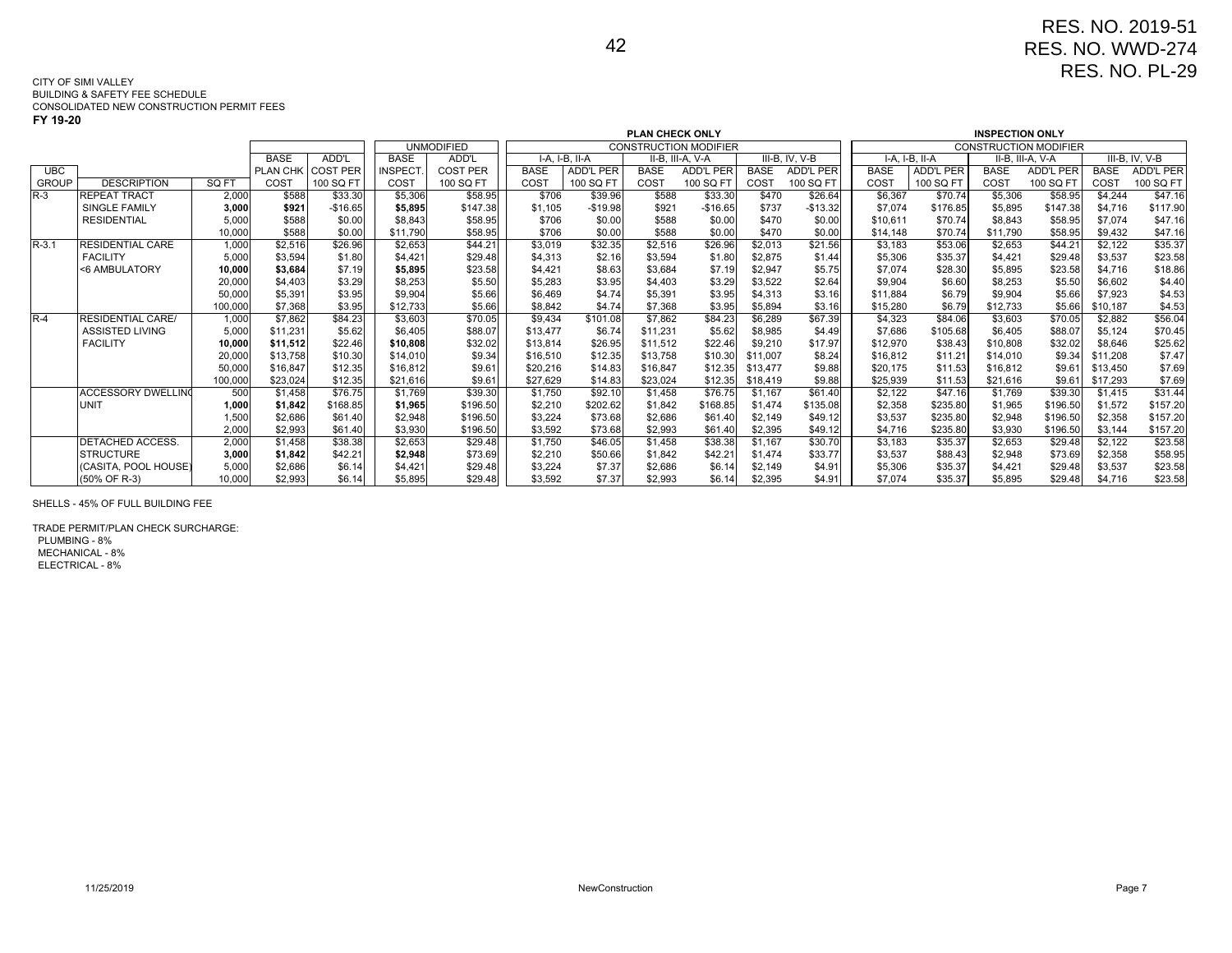|              |                           |         |             |                 |                |                   | <b>PLAN CHECK AND INSPECTION</b><br><b>CONSTRUCTION MODIFIER</b> |             |                |             |                  |             |                |  |
|--------------|---------------------------|---------|-------------|-----------------|----------------|-------------------|------------------------------------------------------------------|-------------|----------------|-------------|------------------|-------------|----------------|--|
|              |                           |         |             |                 |                | <b>UNMODIFIED</b> |                                                                  |             |                |             |                  |             |                |  |
|              |                           |         | <b>BASE</b> | ADD'L           | <b>BASE</b>    | ADD'L             |                                                                  |             | I-A. I-B. II-A |             | II-B. III-A. V-A |             | III-B. IV. V-B |  |
| <b>UBC</b>   |                           |         | PLAN CHK    | <b>COST PER</b> | <b>INSPECT</b> | <b>COST PER</b>   |                                                                  | <b>BASE</b> | ADD'L PER      | <b>BASE</b> | ADD'L PER        | <b>BASE</b> | ADD'L PER      |  |
| <b>GROUP</b> | <b>DESCRIPTION</b>        | SQ FT   | COST        | 100 SQ FT       | COST           | 100 SQ FT         |                                                                  | COST        | 100 SQ FT      | COST        | 100 SQ FT        | COST        | 100 SQ FT      |  |
| $R-3$        | <b>REPEAT TRACT</b>       | 2.000   | \$588       | \$33.30         | \$5,306        | \$58.95           |                                                                  | \$7,072     | \$110.70       | \$5,894     | \$92.25          | \$4,715     | \$73.80        |  |
|              | <b>SINGLE FAMILY</b>      | 3,000   | \$921       | $-$16.65$       | \$5,895        | \$147.38          |                                                                  | \$8,179     | \$156.87       | \$6,816     | \$130.73         | \$5,453     | \$104.58       |  |
|              | <b>RESIDENTIAL</b>        | 5,000   | \$588       | \$0.00          | \$8,843        | \$58.95           |                                                                  | \$11,317    | \$70.74        | \$9,431     | \$58.95          | \$7.544     | \$47.16        |  |
|              |                           | 10,000  | \$588       | \$0.00          | \$11,790       | \$58.95           |                                                                  | \$14,854    | \$70.74        | \$12,378    | \$58.95          | \$9,902     | \$47.16        |  |
| $R-3.1$      | <b>RESIDENTIAL CARE</b>   | 1,000   | \$2,516     | \$26.96         | \$2,653        | \$44.21           |                                                                  | \$6,202     | \$85.40        | \$5,169     | \$71.17          | \$4,135     | \$56.93        |  |
|              | <b>FACILITY</b>           | 5,000   | \$3,594     | \$1.80          | \$4,421        | \$29.48           |                                                                  | \$9,618     | \$37.53        | \$8,015     | \$31.27          | \$6,412     | \$25.02        |  |
|              | <6 AMBULATORY             | 10,000  | \$3,684     | \$7.19          | \$5,895        | \$23.58           |                                                                  | \$11,495    | \$36.92        | \$9,579     | \$30.77          | \$7,663     | \$24.61        |  |
|              |                           | 20,000  | \$4,403     | \$3.29          | \$8,253        | \$5.50            |                                                                  | \$15,187    | \$10.56        | \$12,656    | \$8.80           | \$10,125    | \$7.04         |  |
|              |                           | 50.000  | \$5,391     | \$3.95          | \$9,904        | \$5.66            |                                                                  | \$18,354    | \$11.54        | \$15,295    | \$9.61           | \$12,236    | \$7.69         |  |
|              |                           | 100,000 | \$7,368     | \$3.95          | \$12,733       | \$5.66            |                                                                  | \$24,121    | \$11.54        | \$20,101    | \$9.61           | \$16,081    | \$7.69         |  |
| $R-4$        | <b>RESIDENTIAL CARE/</b>  | 1,000   | \$7,862     | \$84.23         | \$3,603        | \$70.05           |                                                                  | \$13,757    | \$185.14       | \$11,465    | \$154.29         | \$9.172     | \$123.43       |  |
|              | <b>ASSISTED LIVING</b>    | 5,000   | \$11.231    | \$5.62          | \$6,405        | \$88.07           |                                                                  | \$21.163    | \$112.42       | \$17,636    | \$93.68          | \$14,109    | \$74.94        |  |
|              | <b>FACILITY</b>           | 10,000  | \$11,512    | \$22.46         | \$10,808       | \$32.02           |                                                                  | \$26,784    | \$65.38        | \$22,320    | \$54.49          | \$17,856    | \$43.59        |  |
|              |                           | 20,000  | \$13,758    | \$10.30         | \$14,010       | \$9.34            |                                                                  | \$33,322    | \$23.56        | \$27,769    | \$19.64          | \$22,215    | \$15.71        |  |
|              |                           | 50,000  | \$16.847    | \$12.35         | \$16,812       | \$9.61            |                                                                  | \$40,391    | \$26.35        | \$33,659    | \$21.96          | \$26,927    | \$17.57        |  |
|              |                           | 100,000 | \$23,024    | \$12.35         | \$21,616       | \$9.61            |                                                                  | \$53,568    | \$26.35        | \$44,640    | \$21.96          | \$35,712    | \$17.57        |  |
|              | <b>ACCESSORY DWELLING</b> | 500     | \$1,458     | \$76.75         | \$1,769        | \$39.30           |                                                                  | \$3.872     | \$139.26       | \$3,227     | \$116.05         | \$2,581     | \$92.84        |  |
|              | <b>UNIT</b>               | 1,000   | \$1,842     | \$168.85        | \$1,965        | \$196.50          |                                                                  | \$4,568     | \$438.42       | \$3,807     | \$365.35         | \$3,046     | \$292.28       |  |
|              |                           | 1,500   | \$2,686     | \$61.40         | \$2,948        | \$196.50          |                                                                  | \$6,761     | \$309.48       | \$5,634     | \$257.90         | \$4.507     | \$206.32       |  |
|              |                           | 2,000   | \$2,993     | \$61.40         | \$3,930        | \$196.50          |                                                                  | \$8,308     | \$309.48       | \$6,923     | \$257.90         | \$5,539     | \$206.32       |  |
|              | DETACHED ACCESS.          | 2,000   | \$1,458     | \$38.38         | \$2,653        | \$29.48           |                                                                  | \$4,933     | \$81.42        | \$4,111     | \$67.85          | \$3,289     | \$54.28        |  |
|              | <b>STRUCTURE</b>          | 3,000   | \$1,842     | \$42.21         | \$2,948        | \$73.69           |                                                                  | \$5,747     | \$139.08       | \$4,790     | \$115.90         | \$3,832     | \$92.72        |  |
|              | I(CASITA, POOL HOUSE)     | 5.000   | \$2,686     | \$6.14          | \$4,421        | \$29.48           |                                                                  | \$8.529     | \$42.74        | \$7.108     | \$35.62          | \$5.686     | \$28.49        |  |
|              | (50% OF R-3)              | 10.000  | \$2,993     | \$6.14          | \$5,895        | \$29.48           |                                                                  | \$10,666    | \$42.74        | \$8,888     | \$35.62          | \$7,111     | \$28.49        |  |

SHELLS - 45% OF FULL BUILDING FEE

TRADE PERMIT/PLAN CHECK SURCHARGE: PLUMBING - 8% MECHANICAL - 8%ELECTRICAL - 8%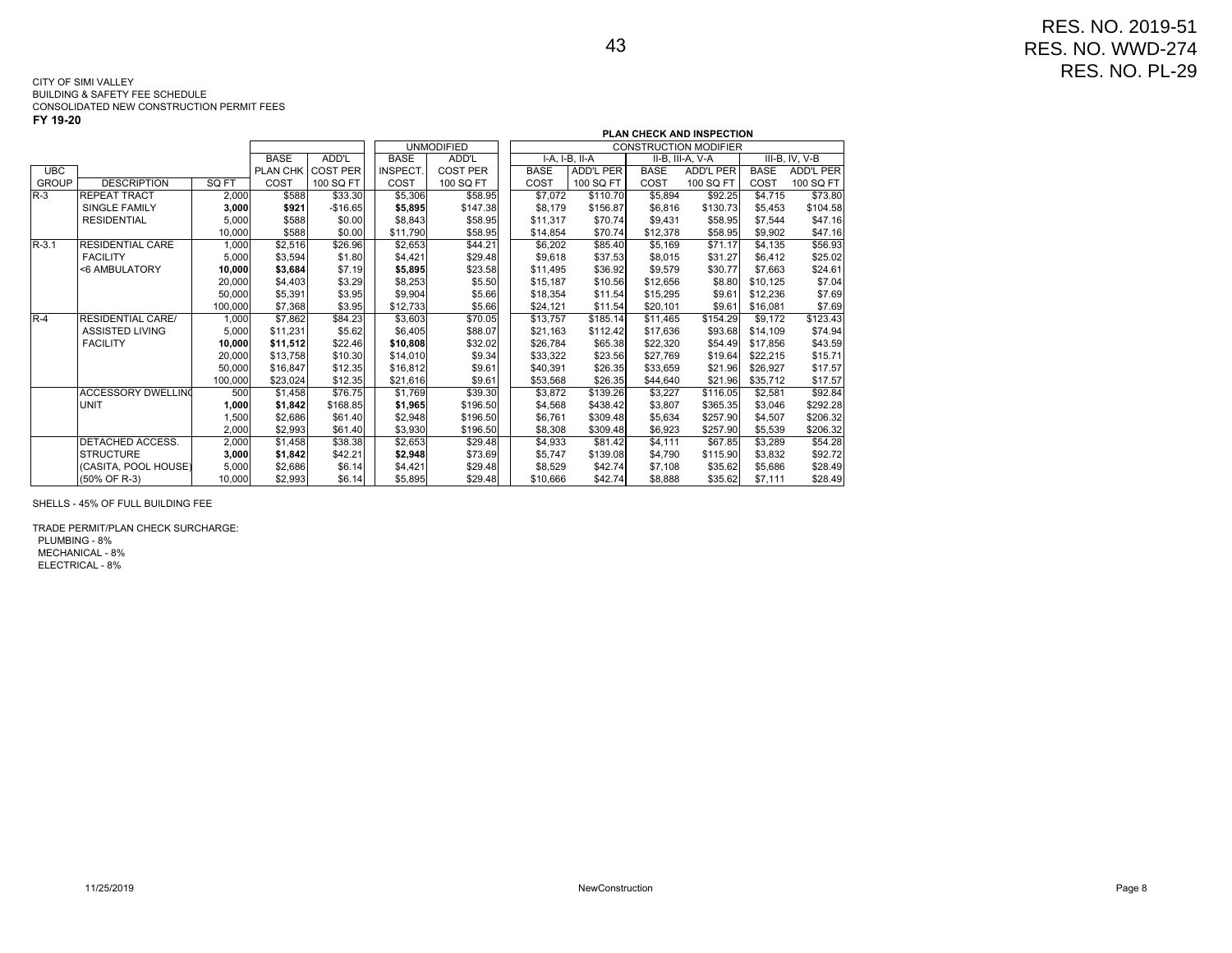#### **BUILDING AND SAFETYTenant ImprovementFY 19-20**

## **Plan Check**

## **Inspection**

|              |                          |          | Const. Type |                  |             |                  |             |                  | <b>Const. Type</b> |                  |             |                  |                        |                  |
|--------------|--------------------------|----------|-------------|------------------|-------------|------------------|-------------|------------------|--------------------|------------------|-------------|------------------|------------------------|------------------|
|              |                          |          | $V-B$       |                  |             | 25%              |             | 45%              | $V-B$              |                  |             | 25%              |                        | 45%              |
| <b>UBC</b>   |                          |          | <b>BASE</b> | <b>ADD'L PER</b> | <b>BASE</b> | <b>ADD'L PER</b> | <b>BASE</b> | <b>ADD'L PER</b> | <b>BASE</b>        | <b>ADD'L PER</b> | <b>BASE</b> | <b>ADD'L PER</b> | <b>BASE</b>            | <b>ADD'L PER</b> |
| <b>GROUP</b> | <b>DESCRIPTION</b>       | SQ FT    | COST        | 100 SQ FT        | COST        | 100 SQ FT        | COST        | 100 SQ FT        | COST               | 100 SQ FT        | COST        | 100 SQ FT        | COST                   | 100 SQ FT        |
| $A-1$        | <b>ASSEMBLY</b>          | 500      | \$2,867.73  | \$573.55         | \$716.93    | \$143.39         | \$1,290.48  | \$258.10         | \$1,102.86         | \$220.57         | \$275.71    | \$55.14          | \$496.29               | \$99.26          |
|              | <b>A63 FIXED SEATING</b> | 1,000    | \$5,735.47  | \$83.01          | \$1,433.87  | \$20.75          | \$2,580.96  | \$37.36          | \$2,205.71         | \$55.14          | \$551.43    | \$13.79          | \$992.57               | \$24.81          |
|              |                          | 5,000    | \$9,056.00  | \$6.04           | \$2,264.00  | \$1.51           | \$4,075.20  | \$2.72           | \$4,411.43         | \$61.76          | \$1,102.86  | \$15.44          | \$1,985.14             | \$27.79          |
|              |                          | 10,000   | \$9,357.87  | \$15.09          | \$2,339.47  | \$3.77           | \$4,211.04  | \$6.79           | \$7,499.43         | \$33.09          | \$1,874.86  | \$8.27           | \$3,374.74             | \$14.89          |
|              |                          | 20,000   | \$10,867.20 | \$10.06          | \$2,716.80  | \$2.52           | \$4,890.24  | \$4.53           | \$10,808.00        | \$7.35           | \$2,702.00  | \$1.84           | \$4,863.60             | \$3.31           |
|              |                          | 50,000   | \$13,885.87 | \$10.87          | \$3,471.47  | \$2.72           | \$6,248.64  | \$4.89           | \$13,013.71        | \$4.85           | \$3,253.43  | \$1.21           | \$5,856.17             | \$2.18           |
|              |                          | 100,000  | \$19,319.47 | \$10.87          | \$4,829.87  | \$2.72           | \$8,693.76  | \$4.89           | \$15,440.00        | \$4.85           | \$3,860.00  | \$1.21           | \$6,948.00             | \$2.18           |
| $A-2$        | <b>ASSEMBLY</b>          | 500      | \$3,702.24  | \$740.45         | \$925.56    | \$185.11         | \$1,666.01  | \$333.20         | \$1,559.04         | \$311.81         | \$389.76    | \$77.95          | \$701.57               | \$140.31         |
|              | <b>FOOD/DRINK</b>        | 1,000    | \$7,404.48  | \$113.12         | \$1,851.12  | \$28.28          | \$3,332.02  | \$50.91          | \$3,118.08         | \$77.95          | \$779.52    | \$19.49          | \$1,403.14             | \$35.08          |
|              |                          | 5,000    | \$11,929.44 | \$8.23           | \$2,982.36  | \$2.06           | \$5,368.25  | \$3.70           | \$6,236.16         | \$98.00          | \$1,559.04  | \$24.50          | \$2,806.27             | \$44.10          |
|              |                          | 10,000   | \$12,340.80 | \$24.68          | \$3,085.20  | \$6.17           | \$5,553.36  | \$11.11          | \$11,136.00        | \$44.54          | \$2,784.00  | \$11.14          | \$5,011.20             | \$20.04          |
|              |                          | 20,000   | \$14,808.96 | \$12.34          | \$3,702.24  | \$3.09           | \$6,664.03  | \$5.55           | \$15,590.40        | \$10.39          | \$3,897.60  | \$2.60           | \$7,015.68             | \$4.68           |
|              |                          | 50,000   | \$18,511.20 | \$14.81          | \$4,627.80  | \$3.70           | \$8,330.04  | \$6.66           | \$18,708.48        | \$10.69          | \$4,677.12  | \$2.67           | \$8,418.82             | \$4.81           |
|              |                          | 100,000  | \$25,915.68 | \$14.81          | \$6,478.92  | \$3.70           | \$11,662.06 | \$6.66           | \$24,053.76        | \$10.69          | \$6,013.44  | \$2.67           | \$10,824.19            | \$4.81           |
| $A-3$        | <b>GENERAL ASSEMBLY,</b> | 500      | \$3,473.23  | \$694.65         | \$868.31    | \$173.66         | \$1,562.96  | \$312.59         | \$1,289.59         | \$257.92         | \$322.40    | \$64.48          | \$580.31               | \$116.06         |
|              | COMM. HALL,              | 1,000    | \$6,946.47  | \$94.72          | \$1,736.62  | \$23.68          | \$3,125.91  | \$42.63          | \$2,579.18         | \$64.48          | \$644.79    | \$16.12          | \$1,160.63             | \$29.02          |
|              | LIBRARY, MUSEUM,         | 5,000    | \$10,735.45 | \$6.31           | \$2,683.86  | \$1.58           | \$4,830.95  | \$2.84           | \$5,158.35         | \$80.24          | \$1,289.59  | \$20.06          | \$2,321.26             | \$36.11          |
|              | <b>CHURCH</b>            | 10,000   | \$11,051.20 | \$12.63          | \$2,762.80  | \$3.16           | \$4,973.04  | \$5.68           | \$9,170.40         | \$37.25          | \$2,292.60  | \$9.31           | \$4,126.68             | \$16.76          |
|              |                          | 20,000   | \$12,314.19 | \$8.42           | \$3,078.55  | \$2.10           | \$5,541.39  | \$3.79           | \$12,895.88        | \$8.60           | \$3,223.97  | \$2.15           | \$5,803.14             | \$3.87           |
|              |                          | 50,000   | \$14,840.18 | \$3.79           | \$3,710.05  | \$0.95           | \$6,678.08  | \$1.71           | \$15,475.05        | \$9.17           | \$3,868.76  | \$2.29           | \$6,963.77             | \$4.13           |
|              |                          | 100,000  | \$16,734.67 | \$3.79           | \$4,183.67  | \$0.95           | \$7,530.60  | \$1.71           | \$20,060.25        | \$9.17           | \$5,015.06  | \$2.29           | \$9,027.11             | \$4.13           |
| $A-4$        | <b>ARENA</b>             | 5,000    | \$10,735.45 | \$6.31           | \$2,683.86  | \$1.58           | \$4,830.95  | \$2.84           | \$6,310.40         | \$96.51          | \$1,577.60  | \$24.13          | \$2,839.68             | \$43.43          |
|              |                          | 10,000   | \$11,051.20 | \$22.10          | \$2,762.80  | \$5.53           | \$4,973.04  | \$9.95           | \$11,136.00        | \$48.26          | \$2,784.00  | \$12.06          | \$5,011.20             | \$21.72          |
|              |                          | 20,000   | \$13,261.44 | \$11.58          | \$3,315.36  | \$2.89           | \$5,967.65  | \$5.21           | \$15,961.60        | \$11.14          | \$3,990.40  | \$2.78           | $\overline{$7,182.72}$ | \$5.01           |
|              |                          | 50,000   | \$16,734.67 | \$13.26          | \$4,183.67  | \$3.32           | \$7,530.60  | \$5.97           | \$19,302.40        | \$11.14          | \$4,825.60  | \$2.78           | \$8,686.08             | \$5.01           |
|              |                          | 100,000  | \$23,365.39 | \$13.26          | \$5,841.35  | \$3.32           | \$10,514.43 | \$5.97           | \$24,870.40        | \$11.14          | \$6,217.60  | \$2.78           | \$11,191.68            | \$5.01           |
| $A-5$        | <b>STADIUM</b>           | 1,000    | \$6,907.00  | \$92.09          | \$1,726.75  | \$23.02          | \$3,108.15  | \$41.44          | \$3,248.00         | \$81.20          | \$812.00    | \$20.30          | \$1,461.60             | \$36.54          |
|              |                          | 5,000    | \$10,590.73 | \$9.21           | \$2,647.68  | \$2.30           | \$4,765.83  | \$4.14           | \$6,496.00         | \$92.80          | \$1,624.00  | \$23.20          | \$2,923.20             | \$41.76          |
|              |                          | 10,000   | \$11,051.20 | \$18.42          | \$2,762.80  | \$4.60           | \$4,973.04  | \$8.29           | \$11,136.00        | \$46.40          | \$2,784.00  | \$11.60          | \$5,011.20             | \$20.88          |
|              |                          | 20,000   | \$12,893.07 | \$10.74          | \$3,223.27  | \$2.69           | \$5,801.88  | \$4.83           | \$15,776.00        | \$12.37          | \$3,944.00  | \$3.09           | \$7,099.20             | \$5.57           |
|              |                          | 50,000   | \$16,116.33 | \$4.60           | \$4,029.08  | \$1.15           | \$7,252.35  | \$2.07           | \$19,488.00        | \$11.14          | \$4,872.00  | \$2.78           | \$8,769.60             | \$5.01           |
|              |                          | 100,000  | \$18,418.67 | \$4.60           | \$4,604.67  | \$1.15           | \$8,288.40  | \$2.07           | \$25,056.00        | \$11.14          | \$6,264.00  | \$2.78           | \$11,275.20            | \$5.01           |
| B            | <b>OFFICE</b>            | 500      | \$2,993.00  | \$598.60         | \$748.25    | \$149.65         | \$1,346.85  | \$269.37         | \$990.70           | \$198.14         | \$247.68    | \$49.54          | \$445.82               | \$89.16          |
|              |                          | 1,000    | \$5,986.00  | \$92.64          | \$1,496.50  | \$23.16          | \$2,693.70  | \$41.69          | \$1,981.40         | \$49.54          | \$495.35    | \$12.38          | \$891.63               | \$22.29          |
|              |                          | 5,000    | \$9,691.62  | \$5.70           | \$2,422.90  | $\sqrt{$1.43}$   | \$4,361.23  | \$2.57           | \$3,962.80         | \$59.44          | \$990.70    | \$14.86          | \$1,783.26             | \$26.75          |
|              |                          | 10,000   | \$9,976.67  | \$19.95          | \$2,494.17  | \$4.99           | \$4,489.50  | \$8.98           | \$6,934.90         | \$29.72          | \$1,733.73  | \$7.43           | \$3,120.71             | \$13.37          |
|              |                          | 20,000   | \$11,972.00 | \$10.45          | \$2,993.00  | \$2.61           | \$5,387.40  | \$4.70           | \$9,907.00         | \$6.60           | \$2,476.75  | \$1.65           | \$4,458.15             | \$2.97           |
|              |                          | 50,000   | \$15,107.52 | \$5.13           | \$3,776.88  | \$1.28           | \$6,798.39  | \$2.31           | \$11,888.40        | \$5.94           | \$2,972.10  | \$1.49           | \$5,349.78             | \$2.67           |
|              |                          | 100,000  | \$17,672.95 | \$13.47          | \$4,418.24  | \$3.37           | \$7,952.83  | \$6.06           | \$14,860.50        | \$11.89          | \$3,715.13  | \$2.97           | \$6,687.23             | \$5.35           |
|              |                          | 200,000  | \$31,138.06 | \$1.54           | \$7,784.51  | \$0.39           | \$14,012.13 | \$0.69           | \$26,748.90        | \$1.98           | \$6,687.23  | \$0.50           | \$12,037.01            | \$0.89           |
|              |                          | 500,000  | \$35,766.69 | \$2.95           | \$8,941.67  | \$0.74           | \$16,095.01 | \$1.33           | \$32,693.10        | \$1.86           | \$8,173.28  | \$0.46           | \$14,711.90            | \$0.84           |
|              |                          | ,000,000 | \$50,494.15 | \$4.29           | \$12,623.54 | \$1.07           | \$22,722.37 | \$1.93           | \$41,980.91        | \$1.86           | \$10,495.23 | \$0.46           | \$18,891.41            | \$0.84           |
|              |                          |          |             |                  |             |                  |             |                  |                    |                  |             |                  |                        |                  |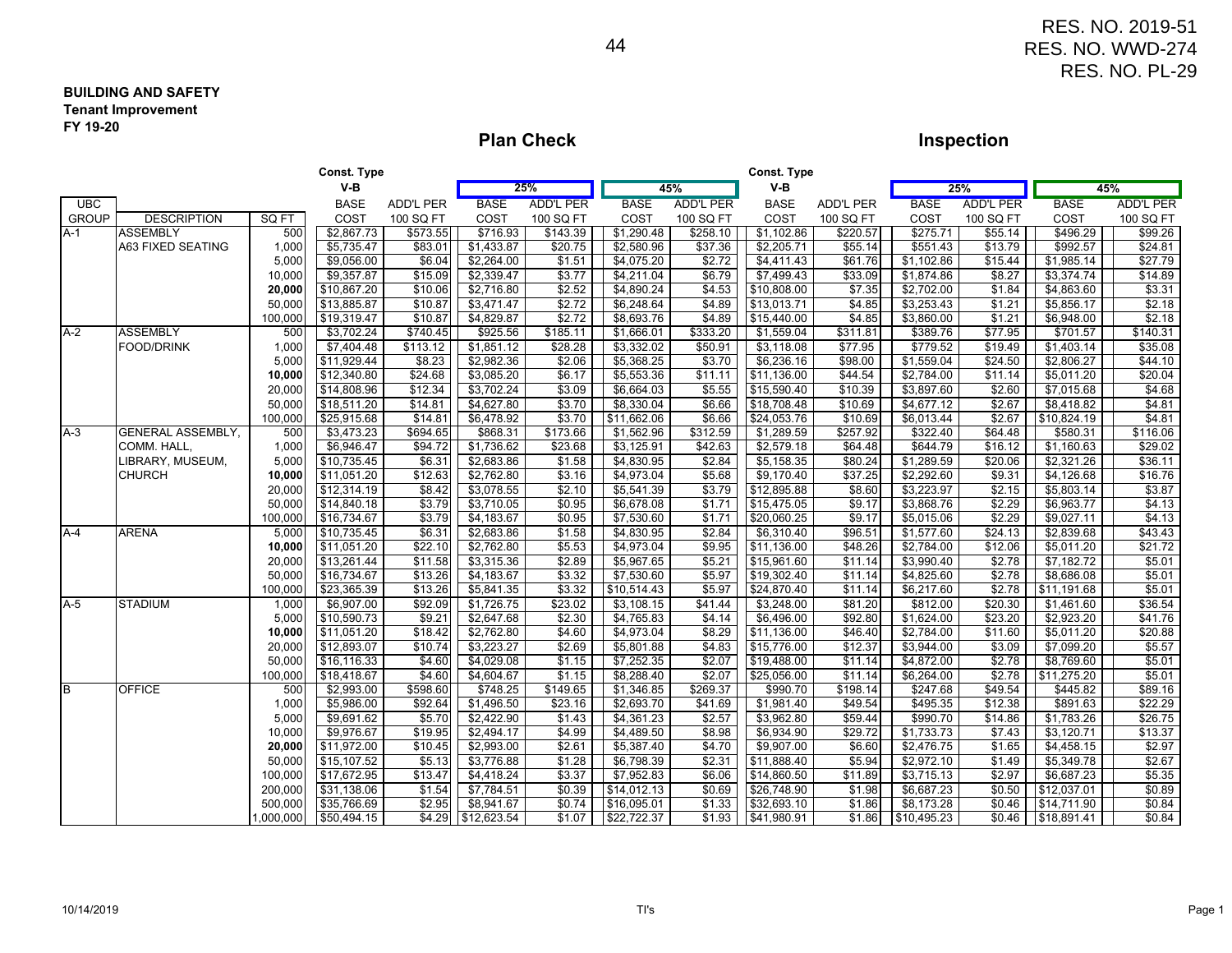#### **BUILDING AND SAFETYTenant ImprovementFY 19-20**

## **Plan Check**

## **Inspection**

| $V-B$<br>$V-B$<br>25%<br>45%<br>25%<br>45%<br><b>BASE</b><br><b>BASE</b><br><b>ADD'L PER</b><br><b>BASE</b><br><b>ADD'L PER</b><br><b>UBC</b><br><b>ADD'L PER</b><br><b>BASE</b><br><b>ADD'L PER</b><br><b>ADD'L PER</b><br><b>BASE</b><br><b>ADD'L PER</b><br><b>BASE</b><br><b>GROUP</b><br><b>DESCRIPTION</b><br>SQ FT<br>COST<br>COST<br>100 SQ FT<br>COST<br>100 SQ FT<br>COST<br>100 SQ FT<br>100 SQ FT<br>COST<br>100 SQ FT<br>COST<br>100 SQ FT<br>B<br>\$344.54<br><b>MEDICAL OFFICE</b><br>\$3,828.26<br>\$765.65<br>\$957.06<br>\$191.41<br>\$1,722.72<br>\$1,372.48<br>\$274.50<br>\$343.12<br>\$68.62<br>\$617.61<br>\$123.52<br>500<br>\$7,656.51<br>\$28.28<br>\$77.20<br>\$1,235.23<br>1,000<br>\$113.11<br>\$1,914.13<br>\$3,445.43<br>\$50.90<br>\$2,744.95<br>\$686.24<br>\$19.30<br>\$34.74<br>\$20.59<br>\$37.06<br>\$12,180.81<br>\$6.96<br>\$3,045.20<br>\$1.74<br>\$5,481.37<br>\$3.13<br>\$5,833.02<br>\$82.35<br>\$1,458.26<br>\$2,624.86<br>5,000<br>\$12,528.84<br>\$24.36<br>\$3,132.21<br>\$6.09<br>\$10.96<br>\$9,950.45<br>\$44.61<br>\$2,487.61<br>\$11.15<br>\$20.07<br>10,000<br>\$5,637.98<br>\$4,477.70<br>20,000<br>\$14,965.00<br>\$12.76<br>\$3,741.25<br>\$3.19<br>\$6,734.25<br>\$5.74<br>\$14,411.00<br>\$9.15<br>\$3,602.75<br>\$2.29<br>\$6,484.95<br>\$4.12<br>\$3.09<br>\$18,793.26<br>\$16.01<br>\$4,698.31<br>\$4.00<br>\$8,456.97<br>\$7.20<br>\$17,155.95<br>\$6.86<br>\$4,288.99<br>\$1.72<br>\$7,720.18<br>50,000<br>\$20,587.14<br>100,000<br>\$26,797.79<br>\$16.01<br>\$6,699.45<br>\$4.00<br>\$12,059.01<br>\$7.20<br>\$6.86<br>\$5,146.79<br>\$1.72<br>\$9,264.21<br>\$3.09<br>B<br>\$255.79<br><b>RESTAURANT</b><br>\$2,706.29<br>\$676.57<br>\$243.57<br>\$2,842.12<br>\$568.42<br>\$1,278.95<br>500<br>\$541.26<br>\$135.31<br>\$1,217.83<br>\$710.53<br>\$142.11<br>\$38.98<br>1,000<br>\$5,412.57<br>\$121.78<br>\$1,353.14<br>\$30.45<br>\$2,435.66<br>\$54.80<br>\$5,684.23<br>\$86.62<br>\$1,421.06<br>\$21.65<br>\$2,557.90<br><50 OCCUPANTS<br>\$1,657.60<br>\$38.98<br>2,000<br>\$6,630.40<br>\$121.78<br>\$30.45<br>\$2,983.68<br>\$54.80<br>\$6,550.40<br>\$86.62<br>\$1,637.60<br>\$21.65<br>\$2,947.68<br>Έ<br>500<br>\$884.08<br>\$176.82<br>\$318.27<br>\$290.98<br><b>EDUCATIONAL</b><br>\$3,536.32<br>\$707.26<br>\$1,591.34<br>\$1,454.92<br>\$363.73<br>\$72.75<br>\$654.72<br>\$130.94<br>1,000<br>\$7,072.64<br>\$88.41<br>\$1,768.16<br>\$22.10<br>\$3,182.69<br>\$39.78<br>\$2,909.85<br>\$83.14<br>\$727.46<br>\$20.78<br>\$1,309.43<br>\$37.41<br>\$2,652.24<br>\$6,235.38<br>\$91.45<br>\$1,558.85<br>\$22.86<br>\$2,805.92<br>\$41.15<br>5,000<br>\$10,608.96<br>\$8.84<br>\$2.21<br>\$4,774.03<br>\$3.98<br>\$22.10<br>\$2,762.75<br>\$5.53<br>\$4,972.95<br>\$9.95<br>\$10,808.00<br>\$45.73<br>\$2,702.00<br>\$11.43<br>\$20.58<br>10,000<br>\$11,051.00<br>\$4,863.60<br>\$4.36<br>\$13,261.20<br>\$11.79<br>\$3,315.30<br>\$2.95<br>\$5,967.54<br>\$5.30<br>\$15,380.62<br>\$9.70<br>\$3,845.15<br>\$2.42<br>\$6,921.28<br>20,000<br>\$16,797.52<br>\$4,199.38<br>\$3.32<br>\$7,558.88<br>\$5.97<br>\$18,290.46<br>\$10.81<br>\$4,572.62<br>\$2.70<br>\$8,230.71<br>\$4.86<br>50,000<br>\$13.26<br>\$23,428.12<br>\$5,857.03<br>\$10,542.65<br>\$23,694.46<br>\$10.81<br>\$2.70<br>\$10,662.51<br>\$4.86<br>100,000<br>\$13.26<br>\$3.32<br>\$5.97<br>\$5,923.62<br>$F-1, F-2$<br>\$272.93<br>FACTORY/INDUSTRIAL<br>500<br>\$2,783.21<br>\$556.64<br>\$695.80<br>\$139.16<br>\$1,252.45<br>\$250.49<br>\$1,364.67<br>\$68.23<br>\$122.82<br>\$341.17<br>\$614.10<br>\$1,391.61<br>\$68.23<br><b>MODERATE HAZARD</b><br>1,000<br>\$5,566.43<br>\$73.67<br>\$18.42<br>\$2,504.89<br>\$33.15<br>\$2,729.33<br>\$682.33<br>\$17.06<br>\$1,228.20<br>\$30.71<br>5,000<br>\$8,513.36<br>\$3.27<br>\$2,128.34<br>\$3,831.01<br>\$5,458.67<br>\$43.67<br>\$1,364.67<br>\$2,456.40<br>\$19.65<br>LOW HAZARD<br>\$0.82<br>\$1.47<br>\$10.92<br>\$32.74<br>\$2,210.20<br>\$8.19<br>\$14.73<br>\$9,825.60<br>\$43.67<br>\$2,456.40<br>\$10.92<br>\$19.65<br>15,000<br>\$8,840.80<br>\$3,978.36<br>\$4,421.52<br>\$2.95<br>\$10.477.99<br>\$6.55<br>\$2,619.50<br>\$4,715.09<br>\$12,009.07<br>\$3,002.27<br>\$1.82<br>\$5,404.08<br>\$3.28<br>20,000<br>\$1.64<br>\$7.28<br>\$12,442.61<br>\$3,110.65<br>\$0.33<br>\$5,599.17<br>\$0.59<br>\$8.73<br>\$2.18<br>\$3.93<br>50,000<br>\$1.31<br>\$14,192.53<br>\$3,548.13<br>\$6,386.64<br>100,000<br>\$13,097.48<br>\$3,274.37<br>\$0.33<br>\$5,893.87<br>\$0.59<br>\$18,559.47<br>\$8.73<br>\$4,639.87<br>\$2.18<br>\$3.93<br>\$1.31<br>\$8,351.76<br>$S-1, S-2$<br><b>LOW/MOD HAZARD</b><br>\$448.96<br>\$89.79<br>\$808.12<br>\$161.62<br>\$229.28<br>\$286.60<br>\$57.32<br>\$103.18<br>500<br>\$1,795.82<br>\$359.16<br>\$1,146.40<br>\$515.88<br>\$3,591.64<br>\$897.91<br>\$1,616.24<br>\$2,292.80<br>\$57.32<br>\$14.33<br>\$1,031.76<br>\$25.79<br><b>STORAGE</b><br>1,000<br>\$48.35<br>\$12.09<br>\$21.76<br>\$573.20<br>5,000<br>\$5,525.60<br>\$11.05<br>\$1,381.40<br>\$2.76<br>\$2,486.52<br>\$4.97<br>\$4,585.60<br>\$91.71<br>\$1,146.40<br>\$22.93<br>\$2,063.52<br>\$41.27<br>10,000<br>\$6,078.16<br>\$5.53<br>\$1,519.54<br>\$1.38<br>\$2,735.17<br>\$2.49<br>\$9,171.20<br>\$30.57<br>\$2,292.80<br>\$7.64<br>\$4,127.04<br>\$13.76<br>\$5.53<br>\$1,657.68<br>\$1.38<br>\$2,983.82<br>\$12,228.27<br>\$7.64<br>\$1.91<br>\$5,502.72<br>\$3.44<br>20,000<br>\$6,630.72<br>\$2.49<br>\$3,057.07<br>\$4.13<br>50,000<br>\$8,288.40<br>\$7.18<br>\$2,072.10<br>\$1.80<br>\$3,729.78<br>\$3.23<br>\$14,521.07<br>\$9.17<br>\$3,630.27<br>\$2.29<br>\$6,534.48<br>\$11,880.04<br>\$2,970.01<br>\$4.13<br>100,000<br>\$7.18<br>\$1.80<br>\$5,346.02<br>\$3.23<br>\$19,106.67<br>\$9.17<br>\$4,776.67<br>\$2.29<br>\$8,598.00<br>$S-2$<br><b>PARKING GARAGE</b><br>5,000<br>\$1,693.63<br>\$17.93<br>\$32.28<br>\$85.75<br>\$893.18<br>\$21.44<br>\$38.59<br>\$6,774.50<br>\$71.73<br>\$3,048.53<br>\$3,572.73<br>\$1,607.73<br>10,000<br>\$10,361.00<br>\$2,590.25<br>\$0.25<br>\$4,662.45<br>\$0.45<br>\$7,860.00<br>\$7.15<br>\$1,965.00<br>\$1.79<br>\$3,537.00<br>\$3.22<br>\$1.00<br>\$3.22<br>50,000<br>\$10,759.50<br>\$11.96<br>\$2,689.88<br>\$2.99<br>\$4,841.78<br>\$5.38<br>\$10,718.18<br>\$7.15<br>\$2,679.55<br>\$1.79<br>\$4,823.18<br>\$14,290.91<br>\$0.18<br>100,000<br>\$16,737.00<br>\$0.90<br>\$4,184.25<br>\$0.22<br>\$7,531.65<br>\$0.40<br>\$0.71<br>\$3,572.73<br>\$6,430.91<br>\$0.32<br>\$0.45<br>\$20,323.50<br>\$1.28<br>\$5,080.88<br>\$9,145.58<br>\$17,149.09<br>\$4,287.27<br>\$0.25<br>\$7,717.09<br>\$0.32<br>\$0.57<br>\$1.00<br>500,000<br>\$0.45<br>\$12,014.78<br>\$0.57<br>\$22,150.91<br>\$0.25<br>\$9,967.91<br>,000,000<br>\$26,699.50<br>\$1.28<br>\$6,674.88<br>\$0.32<br>\$1.00<br>\$5,537.73<br>π<br>(\$2.22)<br>UTILITY/MISC<br>\$691.00<br>\$23.03<br>\$172.75<br>\$5.76<br>\$310.95<br>\$10.37<br>\$721.00<br>$-$4.93$<br>\$180.25<br>(\$1.23)<br>\$324.45<br>500<br>\$1,036.50<br>\$259.13<br>\$2.16<br>\$466.43<br>\$647.00<br>\$32.35<br>\$291.15<br>\$14.56<br>2,000<br>\$8.64<br>\$3.89<br>\$161.75<br>\$8.09 |  |       | Const. Type |        |          |        |          |        | Const. Type |         |          |        |          |        |
|---------------------------------------------------------------------------------------------------------------------------------------------------------------------------------------------------------------------------------------------------------------------------------------------------------------------------------------------------------------------------------------------------------------------------------------------------------------------------------------------------------------------------------------------------------------------------------------------------------------------------------------------------------------------------------------------------------------------------------------------------------------------------------------------------------------------------------------------------------------------------------------------------------------------------------------------------------------------------------------------------------------------------------------------------------------------------------------------------------------------------------------------------------------------------------------------------------------------------------------------------------------------------------------------------------------------------------------------------------------------------------------------------------------------------------------------------------------------------------------------------------------------------------------------------------------------------------------------------------------------------------------------------------------------------------------------------------------------------------------------------------------------------------------------------------------------------------------------------------------------------------------------------------------------------------------------------------------------------------------------------------------------------------------------------------------------------------------------------------------------------------------------------------------------------------------------------------------------------------------------------------------------------------------------------------------------------------------------------------------------------------------------------------------------------------------------------------------------------------------------------------------------------------------------------------------------------------------------------------------------------------------------------------------------------------------------------------------------------------------------------------------------------------------------------------------------------------------------------------------------------------------------------------------------------------------------------------------------------------------------------------------------------------------------------------------------------------------------------------------------------------------------------------------------------------------------------------------------------------------------------------------------------------------------------------------------------------------------------------------------------------------------------------------------------------------------------------------------------------------------------------------------------------------------------------------------------------------------------------------------------------------------------------------------------------------------------------------------------------------------------------------------------------------------------------------------------------------------------------------------------------------------------------------------------------------------------------------------------------------------------------------------------------------------------------------------------------------------------------------------------------------------------------------------------------------------------------------------------------------------------------------------------------------------------------------------------------------------------------------------------------------------------------------------------------------------------------------------------------------------------------------------------------------------------------------------------------------------------------------------------------------------------------------------------------------------------------------------------------------------------------------------------------------------------------------------------------------------------------------------------------------------------------------------------------------------------------------------------------------------------------------------------------------------------------------------------------------------------------------------------------------------------------------------------------------------------------------------------------------------------------------------------------------------------------------------------------------------------------------------------------------------------------------------------------------------------------------------------------------------------------------------------------------------------------------------------------------------------------------------------------------------------------------------------------------------------------------------------------------------------------------------------------------------------------------------------------------------------------------------------------------------------------------------------------------------------------------------------------------------------------------------------------------------------------------------------------------------------------------------------------------------------------------------------------------------------------------------------------------------------------------------------------------------------------------------------------------------------------------------------------------------------------------------------------------------------------------------------------------------------------------------------------------------------------------------------------------------------------------------------------------------------------------------------------------------------------------------------------------------------------------------------------------------------------------------------------------------------------------------------------------------------------------------------------------------------------------------------------------------------------------------------------------------------------------------------------------------------------------------|--|-------|-------------|--------|----------|--------|----------|--------|-------------|---------|----------|--------|----------|--------|
|                                                                                                                                                                                                                                                                                                                                                                                                                                                                                                                                                                                                                                                                                                                                                                                                                                                                                                                                                                                                                                                                                                                                                                                                                                                                                                                                                                                                                                                                                                                                                                                                                                                                                                                                                                                                                                                                                                                                                                                                                                                                                                                                                                                                                                                                                                                                                                                                                                                                                                                                                                                                                                                                                                                                                                                                                                                                                                                                                                                                                                                                                                                                                                                                                                                                                                                                                                                                                                                                                                                                                                                                                                                                                                                                                                                                                                                                                                                                                                                                                                                                                                                                                                                                                                                                                                                                                                                                                                                                                                                                                                                                                                                                                                                                                                                                                                                                                                                                                                                                                                                                                                                                                                                                                                                                                                                                                                                                                                                                                                                                                                                                                                                                                                                                                                                                                                                                                                                                                                                                                                                                                                                                                                                                                                                                                                                                                                                                                                                                                                                                                                                                                                                                                                                                                                                                                                                                                                                                                                                                                                                                                                                     |  |       |             |        |          |        |          |        |             |         |          |        |          |        |
|                                                                                                                                                                                                                                                                                                                                                                                                                                                                                                                                                                                                                                                                                                                                                                                                                                                                                                                                                                                                                                                                                                                                                                                                                                                                                                                                                                                                                                                                                                                                                                                                                                                                                                                                                                                                                                                                                                                                                                                                                                                                                                                                                                                                                                                                                                                                                                                                                                                                                                                                                                                                                                                                                                                                                                                                                                                                                                                                                                                                                                                                                                                                                                                                                                                                                                                                                                                                                                                                                                                                                                                                                                                                                                                                                                                                                                                                                                                                                                                                                                                                                                                                                                                                                                                                                                                                                                                                                                                                                                                                                                                                                                                                                                                                                                                                                                                                                                                                                                                                                                                                                                                                                                                                                                                                                                                                                                                                                                                                                                                                                                                                                                                                                                                                                                                                                                                                                                                                                                                                                                                                                                                                                                                                                                                                                                                                                                                                                                                                                                                                                                                                                                                                                                                                                                                                                                                                                                                                                                                                                                                                                                                     |  |       |             |        |          |        |          |        |             |         |          |        |          |        |
|                                                                                                                                                                                                                                                                                                                                                                                                                                                                                                                                                                                                                                                                                                                                                                                                                                                                                                                                                                                                                                                                                                                                                                                                                                                                                                                                                                                                                                                                                                                                                                                                                                                                                                                                                                                                                                                                                                                                                                                                                                                                                                                                                                                                                                                                                                                                                                                                                                                                                                                                                                                                                                                                                                                                                                                                                                                                                                                                                                                                                                                                                                                                                                                                                                                                                                                                                                                                                                                                                                                                                                                                                                                                                                                                                                                                                                                                                                                                                                                                                                                                                                                                                                                                                                                                                                                                                                                                                                                                                                                                                                                                                                                                                                                                                                                                                                                                                                                                                                                                                                                                                                                                                                                                                                                                                                                                                                                                                                                                                                                                                                                                                                                                                                                                                                                                                                                                                                                                                                                                                                                                                                                                                                                                                                                                                                                                                                                                                                                                                                                                                                                                                                                                                                                                                                                                                                                                                                                                                                                                                                                                                                                     |  |       |             |        |          |        |          |        |             |         |          |        |          |        |
|                                                                                                                                                                                                                                                                                                                                                                                                                                                                                                                                                                                                                                                                                                                                                                                                                                                                                                                                                                                                                                                                                                                                                                                                                                                                                                                                                                                                                                                                                                                                                                                                                                                                                                                                                                                                                                                                                                                                                                                                                                                                                                                                                                                                                                                                                                                                                                                                                                                                                                                                                                                                                                                                                                                                                                                                                                                                                                                                                                                                                                                                                                                                                                                                                                                                                                                                                                                                                                                                                                                                                                                                                                                                                                                                                                                                                                                                                                                                                                                                                                                                                                                                                                                                                                                                                                                                                                                                                                                                                                                                                                                                                                                                                                                                                                                                                                                                                                                                                                                                                                                                                                                                                                                                                                                                                                                                                                                                                                                                                                                                                                                                                                                                                                                                                                                                                                                                                                                                                                                                                                                                                                                                                                                                                                                                                                                                                                                                                                                                                                                                                                                                                                                                                                                                                                                                                                                                                                                                                                                                                                                                                                                     |  |       |             |        |          |        |          |        |             |         |          |        |          |        |
|                                                                                                                                                                                                                                                                                                                                                                                                                                                                                                                                                                                                                                                                                                                                                                                                                                                                                                                                                                                                                                                                                                                                                                                                                                                                                                                                                                                                                                                                                                                                                                                                                                                                                                                                                                                                                                                                                                                                                                                                                                                                                                                                                                                                                                                                                                                                                                                                                                                                                                                                                                                                                                                                                                                                                                                                                                                                                                                                                                                                                                                                                                                                                                                                                                                                                                                                                                                                                                                                                                                                                                                                                                                                                                                                                                                                                                                                                                                                                                                                                                                                                                                                                                                                                                                                                                                                                                                                                                                                                                                                                                                                                                                                                                                                                                                                                                                                                                                                                                                                                                                                                                                                                                                                                                                                                                                                                                                                                                                                                                                                                                                                                                                                                                                                                                                                                                                                                                                                                                                                                                                                                                                                                                                                                                                                                                                                                                                                                                                                                                                                                                                                                                                                                                                                                                                                                                                                                                                                                                                                                                                                                                                     |  |       |             |        |          |        |          |        |             |         |          |        |          |        |
|                                                                                                                                                                                                                                                                                                                                                                                                                                                                                                                                                                                                                                                                                                                                                                                                                                                                                                                                                                                                                                                                                                                                                                                                                                                                                                                                                                                                                                                                                                                                                                                                                                                                                                                                                                                                                                                                                                                                                                                                                                                                                                                                                                                                                                                                                                                                                                                                                                                                                                                                                                                                                                                                                                                                                                                                                                                                                                                                                                                                                                                                                                                                                                                                                                                                                                                                                                                                                                                                                                                                                                                                                                                                                                                                                                                                                                                                                                                                                                                                                                                                                                                                                                                                                                                                                                                                                                                                                                                                                                                                                                                                                                                                                                                                                                                                                                                                                                                                                                                                                                                                                                                                                                                                                                                                                                                                                                                                                                                                                                                                                                                                                                                                                                                                                                                                                                                                                                                                                                                                                                                                                                                                                                                                                                                                                                                                                                                                                                                                                                                                                                                                                                                                                                                                                                                                                                                                                                                                                                                                                                                                                                                     |  |       |             |        |          |        |          |        |             |         |          |        |          |        |
|                                                                                                                                                                                                                                                                                                                                                                                                                                                                                                                                                                                                                                                                                                                                                                                                                                                                                                                                                                                                                                                                                                                                                                                                                                                                                                                                                                                                                                                                                                                                                                                                                                                                                                                                                                                                                                                                                                                                                                                                                                                                                                                                                                                                                                                                                                                                                                                                                                                                                                                                                                                                                                                                                                                                                                                                                                                                                                                                                                                                                                                                                                                                                                                                                                                                                                                                                                                                                                                                                                                                                                                                                                                                                                                                                                                                                                                                                                                                                                                                                                                                                                                                                                                                                                                                                                                                                                                                                                                                                                                                                                                                                                                                                                                                                                                                                                                                                                                                                                                                                                                                                                                                                                                                                                                                                                                                                                                                                                                                                                                                                                                                                                                                                                                                                                                                                                                                                                                                                                                                                                                                                                                                                                                                                                                                                                                                                                                                                                                                                                                                                                                                                                                                                                                                                                                                                                                                                                                                                                                                                                                                                                                     |  |       |             |        |          |        |          |        |             |         |          |        |          |        |
|                                                                                                                                                                                                                                                                                                                                                                                                                                                                                                                                                                                                                                                                                                                                                                                                                                                                                                                                                                                                                                                                                                                                                                                                                                                                                                                                                                                                                                                                                                                                                                                                                                                                                                                                                                                                                                                                                                                                                                                                                                                                                                                                                                                                                                                                                                                                                                                                                                                                                                                                                                                                                                                                                                                                                                                                                                                                                                                                                                                                                                                                                                                                                                                                                                                                                                                                                                                                                                                                                                                                                                                                                                                                                                                                                                                                                                                                                                                                                                                                                                                                                                                                                                                                                                                                                                                                                                                                                                                                                                                                                                                                                                                                                                                                                                                                                                                                                                                                                                                                                                                                                                                                                                                                                                                                                                                                                                                                                                                                                                                                                                                                                                                                                                                                                                                                                                                                                                                                                                                                                                                                                                                                                                                                                                                                                                                                                                                                                                                                                                                                                                                                                                                                                                                                                                                                                                                                                                                                                                                                                                                                                                                     |  |       |             |        |          |        |          |        |             |         |          |        |          |        |
|                                                                                                                                                                                                                                                                                                                                                                                                                                                                                                                                                                                                                                                                                                                                                                                                                                                                                                                                                                                                                                                                                                                                                                                                                                                                                                                                                                                                                                                                                                                                                                                                                                                                                                                                                                                                                                                                                                                                                                                                                                                                                                                                                                                                                                                                                                                                                                                                                                                                                                                                                                                                                                                                                                                                                                                                                                                                                                                                                                                                                                                                                                                                                                                                                                                                                                                                                                                                                                                                                                                                                                                                                                                                                                                                                                                                                                                                                                                                                                                                                                                                                                                                                                                                                                                                                                                                                                                                                                                                                                                                                                                                                                                                                                                                                                                                                                                                                                                                                                                                                                                                                                                                                                                                                                                                                                                                                                                                                                                                                                                                                                                                                                                                                                                                                                                                                                                                                                                                                                                                                                                                                                                                                                                                                                                                                                                                                                                                                                                                                                                                                                                                                                                                                                                                                                                                                                                                                                                                                                                                                                                                                                                     |  |       |             |        |          |        |          |        |             |         |          |        |          |        |
|                                                                                                                                                                                                                                                                                                                                                                                                                                                                                                                                                                                                                                                                                                                                                                                                                                                                                                                                                                                                                                                                                                                                                                                                                                                                                                                                                                                                                                                                                                                                                                                                                                                                                                                                                                                                                                                                                                                                                                                                                                                                                                                                                                                                                                                                                                                                                                                                                                                                                                                                                                                                                                                                                                                                                                                                                                                                                                                                                                                                                                                                                                                                                                                                                                                                                                                                                                                                                                                                                                                                                                                                                                                                                                                                                                                                                                                                                                                                                                                                                                                                                                                                                                                                                                                                                                                                                                                                                                                                                                                                                                                                                                                                                                                                                                                                                                                                                                                                                                                                                                                                                                                                                                                                                                                                                                                                                                                                                                                                                                                                                                                                                                                                                                                                                                                                                                                                                                                                                                                                                                                                                                                                                                                                                                                                                                                                                                                                                                                                                                                                                                                                                                                                                                                                                                                                                                                                                                                                                                                                                                                                                                                     |  |       |             |        |          |        |          |        |             |         |          |        |          |        |
|                                                                                                                                                                                                                                                                                                                                                                                                                                                                                                                                                                                                                                                                                                                                                                                                                                                                                                                                                                                                                                                                                                                                                                                                                                                                                                                                                                                                                                                                                                                                                                                                                                                                                                                                                                                                                                                                                                                                                                                                                                                                                                                                                                                                                                                                                                                                                                                                                                                                                                                                                                                                                                                                                                                                                                                                                                                                                                                                                                                                                                                                                                                                                                                                                                                                                                                                                                                                                                                                                                                                                                                                                                                                                                                                                                                                                                                                                                                                                                                                                                                                                                                                                                                                                                                                                                                                                                                                                                                                                                                                                                                                                                                                                                                                                                                                                                                                                                                                                                                                                                                                                                                                                                                                                                                                                                                                                                                                                                                                                                                                                                                                                                                                                                                                                                                                                                                                                                                                                                                                                                                                                                                                                                                                                                                                                                                                                                                                                                                                                                                                                                                                                                                                                                                                                                                                                                                                                                                                                                                                                                                                                                                     |  |       |             |        |          |        |          |        |             |         |          |        |          |        |
|                                                                                                                                                                                                                                                                                                                                                                                                                                                                                                                                                                                                                                                                                                                                                                                                                                                                                                                                                                                                                                                                                                                                                                                                                                                                                                                                                                                                                                                                                                                                                                                                                                                                                                                                                                                                                                                                                                                                                                                                                                                                                                                                                                                                                                                                                                                                                                                                                                                                                                                                                                                                                                                                                                                                                                                                                                                                                                                                                                                                                                                                                                                                                                                                                                                                                                                                                                                                                                                                                                                                                                                                                                                                                                                                                                                                                                                                                                                                                                                                                                                                                                                                                                                                                                                                                                                                                                                                                                                                                                                                                                                                                                                                                                                                                                                                                                                                                                                                                                                                                                                                                                                                                                                                                                                                                                                                                                                                                                                                                                                                                                                                                                                                                                                                                                                                                                                                                                                                                                                                                                                                                                                                                                                                                                                                                                                                                                                                                                                                                                                                                                                                                                                                                                                                                                                                                                                                                                                                                                                                                                                                                                                     |  |       |             |        |          |        |          |        |             |         |          |        |          |        |
|                                                                                                                                                                                                                                                                                                                                                                                                                                                                                                                                                                                                                                                                                                                                                                                                                                                                                                                                                                                                                                                                                                                                                                                                                                                                                                                                                                                                                                                                                                                                                                                                                                                                                                                                                                                                                                                                                                                                                                                                                                                                                                                                                                                                                                                                                                                                                                                                                                                                                                                                                                                                                                                                                                                                                                                                                                                                                                                                                                                                                                                                                                                                                                                                                                                                                                                                                                                                                                                                                                                                                                                                                                                                                                                                                                                                                                                                                                                                                                                                                                                                                                                                                                                                                                                                                                                                                                                                                                                                                                                                                                                                                                                                                                                                                                                                                                                                                                                                                                                                                                                                                                                                                                                                                                                                                                                                                                                                                                                                                                                                                                                                                                                                                                                                                                                                                                                                                                                                                                                                                                                                                                                                                                                                                                                                                                                                                                                                                                                                                                                                                                                                                                                                                                                                                                                                                                                                                                                                                                                                                                                                                                                     |  |       |             |        |          |        |          |        |             |         |          |        |          |        |
|                                                                                                                                                                                                                                                                                                                                                                                                                                                                                                                                                                                                                                                                                                                                                                                                                                                                                                                                                                                                                                                                                                                                                                                                                                                                                                                                                                                                                                                                                                                                                                                                                                                                                                                                                                                                                                                                                                                                                                                                                                                                                                                                                                                                                                                                                                                                                                                                                                                                                                                                                                                                                                                                                                                                                                                                                                                                                                                                                                                                                                                                                                                                                                                                                                                                                                                                                                                                                                                                                                                                                                                                                                                                                                                                                                                                                                                                                                                                                                                                                                                                                                                                                                                                                                                                                                                                                                                                                                                                                                                                                                                                                                                                                                                                                                                                                                                                                                                                                                                                                                                                                                                                                                                                                                                                                                                                                                                                                                                                                                                                                                                                                                                                                                                                                                                                                                                                                                                                                                                                                                                                                                                                                                                                                                                                                                                                                                                                                                                                                                                                                                                                                                                                                                                                                                                                                                                                                                                                                                                                                                                                                                                     |  |       |             |        |          |        |          |        |             |         |          |        |          |        |
|                                                                                                                                                                                                                                                                                                                                                                                                                                                                                                                                                                                                                                                                                                                                                                                                                                                                                                                                                                                                                                                                                                                                                                                                                                                                                                                                                                                                                                                                                                                                                                                                                                                                                                                                                                                                                                                                                                                                                                                                                                                                                                                                                                                                                                                                                                                                                                                                                                                                                                                                                                                                                                                                                                                                                                                                                                                                                                                                                                                                                                                                                                                                                                                                                                                                                                                                                                                                                                                                                                                                                                                                                                                                                                                                                                                                                                                                                                                                                                                                                                                                                                                                                                                                                                                                                                                                                                                                                                                                                                                                                                                                                                                                                                                                                                                                                                                                                                                                                                                                                                                                                                                                                                                                                                                                                                                                                                                                                                                                                                                                                                                                                                                                                                                                                                                                                                                                                                                                                                                                                                                                                                                                                                                                                                                                                                                                                                                                                                                                                                                                                                                                                                                                                                                                                                                                                                                                                                                                                                                                                                                                                                                     |  |       |             |        |          |        |          |        |             |         |          |        |          |        |
|                                                                                                                                                                                                                                                                                                                                                                                                                                                                                                                                                                                                                                                                                                                                                                                                                                                                                                                                                                                                                                                                                                                                                                                                                                                                                                                                                                                                                                                                                                                                                                                                                                                                                                                                                                                                                                                                                                                                                                                                                                                                                                                                                                                                                                                                                                                                                                                                                                                                                                                                                                                                                                                                                                                                                                                                                                                                                                                                                                                                                                                                                                                                                                                                                                                                                                                                                                                                                                                                                                                                                                                                                                                                                                                                                                                                                                                                                                                                                                                                                                                                                                                                                                                                                                                                                                                                                                                                                                                                                                                                                                                                                                                                                                                                                                                                                                                                                                                                                                                                                                                                                                                                                                                                                                                                                                                                                                                                                                                                                                                                                                                                                                                                                                                                                                                                                                                                                                                                                                                                                                                                                                                                                                                                                                                                                                                                                                                                                                                                                                                                                                                                                                                                                                                                                                                                                                                                                                                                                                                                                                                                                                                     |  |       |             |        |          |        |          |        |             |         |          |        |          |        |
|                                                                                                                                                                                                                                                                                                                                                                                                                                                                                                                                                                                                                                                                                                                                                                                                                                                                                                                                                                                                                                                                                                                                                                                                                                                                                                                                                                                                                                                                                                                                                                                                                                                                                                                                                                                                                                                                                                                                                                                                                                                                                                                                                                                                                                                                                                                                                                                                                                                                                                                                                                                                                                                                                                                                                                                                                                                                                                                                                                                                                                                                                                                                                                                                                                                                                                                                                                                                                                                                                                                                                                                                                                                                                                                                                                                                                                                                                                                                                                                                                                                                                                                                                                                                                                                                                                                                                                                                                                                                                                                                                                                                                                                                                                                                                                                                                                                                                                                                                                                                                                                                                                                                                                                                                                                                                                                                                                                                                                                                                                                                                                                                                                                                                                                                                                                                                                                                                                                                                                                                                                                                                                                                                                                                                                                                                                                                                                                                                                                                                                                                                                                                                                                                                                                                                                                                                                                                                                                                                                                                                                                                                                                     |  |       |             |        |          |        |          |        |             |         |          |        |          |        |
|                                                                                                                                                                                                                                                                                                                                                                                                                                                                                                                                                                                                                                                                                                                                                                                                                                                                                                                                                                                                                                                                                                                                                                                                                                                                                                                                                                                                                                                                                                                                                                                                                                                                                                                                                                                                                                                                                                                                                                                                                                                                                                                                                                                                                                                                                                                                                                                                                                                                                                                                                                                                                                                                                                                                                                                                                                                                                                                                                                                                                                                                                                                                                                                                                                                                                                                                                                                                                                                                                                                                                                                                                                                                                                                                                                                                                                                                                                                                                                                                                                                                                                                                                                                                                                                                                                                                                                                                                                                                                                                                                                                                                                                                                                                                                                                                                                                                                                                                                                                                                                                                                                                                                                                                                                                                                                                                                                                                                                                                                                                                                                                                                                                                                                                                                                                                                                                                                                                                                                                                                                                                                                                                                                                                                                                                                                                                                                                                                                                                                                                                                                                                                                                                                                                                                                                                                                                                                                                                                                                                                                                                                                                     |  |       |             |        |          |        |          |        |             |         |          |        |          |        |
|                                                                                                                                                                                                                                                                                                                                                                                                                                                                                                                                                                                                                                                                                                                                                                                                                                                                                                                                                                                                                                                                                                                                                                                                                                                                                                                                                                                                                                                                                                                                                                                                                                                                                                                                                                                                                                                                                                                                                                                                                                                                                                                                                                                                                                                                                                                                                                                                                                                                                                                                                                                                                                                                                                                                                                                                                                                                                                                                                                                                                                                                                                                                                                                                                                                                                                                                                                                                                                                                                                                                                                                                                                                                                                                                                                                                                                                                                                                                                                                                                                                                                                                                                                                                                                                                                                                                                                                                                                                                                                                                                                                                                                                                                                                                                                                                                                                                                                                                                                                                                                                                                                                                                                                                                                                                                                                                                                                                                                                                                                                                                                                                                                                                                                                                                                                                                                                                                                                                                                                                                                                                                                                                                                                                                                                                                                                                                                                                                                                                                                                                                                                                                                                                                                                                                                                                                                                                                                                                                                                                                                                                                                                     |  |       |             |        |          |        |          |        |             |         |          |        |          |        |
|                                                                                                                                                                                                                                                                                                                                                                                                                                                                                                                                                                                                                                                                                                                                                                                                                                                                                                                                                                                                                                                                                                                                                                                                                                                                                                                                                                                                                                                                                                                                                                                                                                                                                                                                                                                                                                                                                                                                                                                                                                                                                                                                                                                                                                                                                                                                                                                                                                                                                                                                                                                                                                                                                                                                                                                                                                                                                                                                                                                                                                                                                                                                                                                                                                                                                                                                                                                                                                                                                                                                                                                                                                                                                                                                                                                                                                                                                                                                                                                                                                                                                                                                                                                                                                                                                                                                                                                                                                                                                                                                                                                                                                                                                                                                                                                                                                                                                                                                                                                                                                                                                                                                                                                                                                                                                                                                                                                                                                                                                                                                                                                                                                                                                                                                                                                                                                                                                                                                                                                                                                                                                                                                                                                                                                                                                                                                                                                                                                                                                                                                                                                                                                                                                                                                                                                                                                                                                                                                                                                                                                                                                                                     |  |       |             |        |          |        |          |        |             |         |          |        |          |        |
|                                                                                                                                                                                                                                                                                                                                                                                                                                                                                                                                                                                                                                                                                                                                                                                                                                                                                                                                                                                                                                                                                                                                                                                                                                                                                                                                                                                                                                                                                                                                                                                                                                                                                                                                                                                                                                                                                                                                                                                                                                                                                                                                                                                                                                                                                                                                                                                                                                                                                                                                                                                                                                                                                                                                                                                                                                                                                                                                                                                                                                                                                                                                                                                                                                                                                                                                                                                                                                                                                                                                                                                                                                                                                                                                                                                                                                                                                                                                                                                                                                                                                                                                                                                                                                                                                                                                                                                                                                                                                                                                                                                                                                                                                                                                                                                                                                                                                                                                                                                                                                                                                                                                                                                                                                                                                                                                                                                                                                                                                                                                                                                                                                                                                                                                                                                                                                                                                                                                                                                                                                                                                                                                                                                                                                                                                                                                                                                                                                                                                                                                                                                                                                                                                                                                                                                                                                                                                                                                                                                                                                                                                                                     |  |       |             |        |          |        |          |        |             |         |          |        |          |        |
|                                                                                                                                                                                                                                                                                                                                                                                                                                                                                                                                                                                                                                                                                                                                                                                                                                                                                                                                                                                                                                                                                                                                                                                                                                                                                                                                                                                                                                                                                                                                                                                                                                                                                                                                                                                                                                                                                                                                                                                                                                                                                                                                                                                                                                                                                                                                                                                                                                                                                                                                                                                                                                                                                                                                                                                                                                                                                                                                                                                                                                                                                                                                                                                                                                                                                                                                                                                                                                                                                                                                                                                                                                                                                                                                                                                                                                                                                                                                                                                                                                                                                                                                                                                                                                                                                                                                                                                                                                                                                                                                                                                                                                                                                                                                                                                                                                                                                                                                                                                                                                                                                                                                                                                                                                                                                                                                                                                                                                                                                                                                                                                                                                                                                                                                                                                                                                                                                                                                                                                                                                                                                                                                                                                                                                                                                                                                                                                                                                                                                                                                                                                                                                                                                                                                                                                                                                                                                                                                                                                                                                                                                                                     |  |       |             |        |          |        |          |        |             |         |          |        |          |        |
|                                                                                                                                                                                                                                                                                                                                                                                                                                                                                                                                                                                                                                                                                                                                                                                                                                                                                                                                                                                                                                                                                                                                                                                                                                                                                                                                                                                                                                                                                                                                                                                                                                                                                                                                                                                                                                                                                                                                                                                                                                                                                                                                                                                                                                                                                                                                                                                                                                                                                                                                                                                                                                                                                                                                                                                                                                                                                                                                                                                                                                                                                                                                                                                                                                                                                                                                                                                                                                                                                                                                                                                                                                                                                                                                                                                                                                                                                                                                                                                                                                                                                                                                                                                                                                                                                                                                                                                                                                                                                                                                                                                                                                                                                                                                                                                                                                                                                                                                                                                                                                                                                                                                                                                                                                                                                                                                                                                                                                                                                                                                                                                                                                                                                                                                                                                                                                                                                                                                                                                                                                                                                                                                                                                                                                                                                                                                                                                                                                                                                                                                                                                                                                                                                                                                                                                                                                                                                                                                                                                                                                                                                                                     |  |       |             |        |          |        |          |        |             |         |          |        |          |        |
|                                                                                                                                                                                                                                                                                                                                                                                                                                                                                                                                                                                                                                                                                                                                                                                                                                                                                                                                                                                                                                                                                                                                                                                                                                                                                                                                                                                                                                                                                                                                                                                                                                                                                                                                                                                                                                                                                                                                                                                                                                                                                                                                                                                                                                                                                                                                                                                                                                                                                                                                                                                                                                                                                                                                                                                                                                                                                                                                                                                                                                                                                                                                                                                                                                                                                                                                                                                                                                                                                                                                                                                                                                                                                                                                                                                                                                                                                                                                                                                                                                                                                                                                                                                                                                                                                                                                                                                                                                                                                                                                                                                                                                                                                                                                                                                                                                                                                                                                                                                                                                                                                                                                                                                                                                                                                                                                                                                                                                                                                                                                                                                                                                                                                                                                                                                                                                                                                                                                                                                                                                                                                                                                                                                                                                                                                                                                                                                                                                                                                                                                                                                                                                                                                                                                                                                                                                                                                                                                                                                                                                                                                                                     |  |       |             |        |          |        |          |        |             |         |          |        |          |        |
|                                                                                                                                                                                                                                                                                                                                                                                                                                                                                                                                                                                                                                                                                                                                                                                                                                                                                                                                                                                                                                                                                                                                                                                                                                                                                                                                                                                                                                                                                                                                                                                                                                                                                                                                                                                                                                                                                                                                                                                                                                                                                                                                                                                                                                                                                                                                                                                                                                                                                                                                                                                                                                                                                                                                                                                                                                                                                                                                                                                                                                                                                                                                                                                                                                                                                                                                                                                                                                                                                                                                                                                                                                                                                                                                                                                                                                                                                                                                                                                                                                                                                                                                                                                                                                                                                                                                                                                                                                                                                                                                                                                                                                                                                                                                                                                                                                                                                                                                                                                                                                                                                                                                                                                                                                                                                                                                                                                                                                                                                                                                                                                                                                                                                                                                                                                                                                                                                                                                                                                                                                                                                                                                                                                                                                                                                                                                                                                                                                                                                                                                                                                                                                                                                                                                                                                                                                                                                                                                                                                                                                                                                                                     |  |       |             |        |          |        |          |        |             |         |          |        |          |        |
|                                                                                                                                                                                                                                                                                                                                                                                                                                                                                                                                                                                                                                                                                                                                                                                                                                                                                                                                                                                                                                                                                                                                                                                                                                                                                                                                                                                                                                                                                                                                                                                                                                                                                                                                                                                                                                                                                                                                                                                                                                                                                                                                                                                                                                                                                                                                                                                                                                                                                                                                                                                                                                                                                                                                                                                                                                                                                                                                                                                                                                                                                                                                                                                                                                                                                                                                                                                                                                                                                                                                                                                                                                                                                                                                                                                                                                                                                                                                                                                                                                                                                                                                                                                                                                                                                                                                                                                                                                                                                                                                                                                                                                                                                                                                                                                                                                                                                                                                                                                                                                                                                                                                                                                                                                                                                                                                                                                                                                                                                                                                                                                                                                                                                                                                                                                                                                                                                                                                                                                                                                                                                                                                                                                                                                                                                                                                                                                                                                                                                                                                                                                                                                                                                                                                                                                                                                                                                                                                                                                                                                                                                                                     |  |       |             |        |          |        |          |        |             |         |          |        |          |        |
|                                                                                                                                                                                                                                                                                                                                                                                                                                                                                                                                                                                                                                                                                                                                                                                                                                                                                                                                                                                                                                                                                                                                                                                                                                                                                                                                                                                                                                                                                                                                                                                                                                                                                                                                                                                                                                                                                                                                                                                                                                                                                                                                                                                                                                                                                                                                                                                                                                                                                                                                                                                                                                                                                                                                                                                                                                                                                                                                                                                                                                                                                                                                                                                                                                                                                                                                                                                                                                                                                                                                                                                                                                                                                                                                                                                                                                                                                                                                                                                                                                                                                                                                                                                                                                                                                                                                                                                                                                                                                                                                                                                                                                                                                                                                                                                                                                                                                                                                                                                                                                                                                                                                                                                                                                                                                                                                                                                                                                                                                                                                                                                                                                                                                                                                                                                                                                                                                                                                                                                                                                                                                                                                                                                                                                                                                                                                                                                                                                                                                                                                                                                                                                                                                                                                                                                                                                                                                                                                                                                                                                                                                                                     |  |       |             |        |          |        |          |        |             |         |          |        |          |        |
|                                                                                                                                                                                                                                                                                                                                                                                                                                                                                                                                                                                                                                                                                                                                                                                                                                                                                                                                                                                                                                                                                                                                                                                                                                                                                                                                                                                                                                                                                                                                                                                                                                                                                                                                                                                                                                                                                                                                                                                                                                                                                                                                                                                                                                                                                                                                                                                                                                                                                                                                                                                                                                                                                                                                                                                                                                                                                                                                                                                                                                                                                                                                                                                                                                                                                                                                                                                                                                                                                                                                                                                                                                                                                                                                                                                                                                                                                                                                                                                                                                                                                                                                                                                                                                                                                                                                                                                                                                                                                                                                                                                                                                                                                                                                                                                                                                                                                                                                                                                                                                                                                                                                                                                                                                                                                                                                                                                                                                                                                                                                                                                                                                                                                                                                                                                                                                                                                                                                                                                                                                                                                                                                                                                                                                                                                                                                                                                                                                                                                                                                                                                                                                                                                                                                                                                                                                                                                                                                                                                                                                                                                                                     |  |       |             |        |          |        |          |        |             |         |          |        |          |        |
|                                                                                                                                                                                                                                                                                                                                                                                                                                                                                                                                                                                                                                                                                                                                                                                                                                                                                                                                                                                                                                                                                                                                                                                                                                                                                                                                                                                                                                                                                                                                                                                                                                                                                                                                                                                                                                                                                                                                                                                                                                                                                                                                                                                                                                                                                                                                                                                                                                                                                                                                                                                                                                                                                                                                                                                                                                                                                                                                                                                                                                                                                                                                                                                                                                                                                                                                                                                                                                                                                                                                                                                                                                                                                                                                                                                                                                                                                                                                                                                                                                                                                                                                                                                                                                                                                                                                                                                                                                                                                                                                                                                                                                                                                                                                                                                                                                                                                                                                                                                                                                                                                                                                                                                                                                                                                                                                                                                                                                                                                                                                                                                                                                                                                                                                                                                                                                                                                                                                                                                                                                                                                                                                                                                                                                                                                                                                                                                                                                                                                                                                                                                                                                                                                                                                                                                                                                                                                                                                                                                                                                                                                                                     |  |       |             |        |          |        |          |        |             |         |          |        |          |        |
|                                                                                                                                                                                                                                                                                                                                                                                                                                                                                                                                                                                                                                                                                                                                                                                                                                                                                                                                                                                                                                                                                                                                                                                                                                                                                                                                                                                                                                                                                                                                                                                                                                                                                                                                                                                                                                                                                                                                                                                                                                                                                                                                                                                                                                                                                                                                                                                                                                                                                                                                                                                                                                                                                                                                                                                                                                                                                                                                                                                                                                                                                                                                                                                                                                                                                                                                                                                                                                                                                                                                                                                                                                                                                                                                                                                                                                                                                                                                                                                                                                                                                                                                                                                                                                                                                                                                                                                                                                                                                                                                                                                                                                                                                                                                                                                                                                                                                                                                                                                                                                                                                                                                                                                                                                                                                                                                                                                                                                                                                                                                                                                                                                                                                                                                                                                                                                                                                                                                                                                                                                                                                                                                                                                                                                                                                                                                                                                                                                                                                                                                                                                                                                                                                                                                                                                                                                                                                                                                                                                                                                                                                                                     |  |       |             |        |          |        |          |        |             |         |          |        |          |        |
|                                                                                                                                                                                                                                                                                                                                                                                                                                                                                                                                                                                                                                                                                                                                                                                                                                                                                                                                                                                                                                                                                                                                                                                                                                                                                                                                                                                                                                                                                                                                                                                                                                                                                                                                                                                                                                                                                                                                                                                                                                                                                                                                                                                                                                                                                                                                                                                                                                                                                                                                                                                                                                                                                                                                                                                                                                                                                                                                                                                                                                                                                                                                                                                                                                                                                                                                                                                                                                                                                                                                                                                                                                                                                                                                                                                                                                                                                                                                                                                                                                                                                                                                                                                                                                                                                                                                                                                                                                                                                                                                                                                                                                                                                                                                                                                                                                                                                                                                                                                                                                                                                                                                                                                                                                                                                                                                                                                                                                                                                                                                                                                                                                                                                                                                                                                                                                                                                                                                                                                                                                                                                                                                                                                                                                                                                                                                                                                                                                                                                                                                                                                                                                                                                                                                                                                                                                                                                                                                                                                                                                                                                                                     |  |       |             |        |          |        |          |        |             |         |          |        |          |        |
|                                                                                                                                                                                                                                                                                                                                                                                                                                                                                                                                                                                                                                                                                                                                                                                                                                                                                                                                                                                                                                                                                                                                                                                                                                                                                                                                                                                                                                                                                                                                                                                                                                                                                                                                                                                                                                                                                                                                                                                                                                                                                                                                                                                                                                                                                                                                                                                                                                                                                                                                                                                                                                                                                                                                                                                                                                                                                                                                                                                                                                                                                                                                                                                                                                                                                                                                                                                                                                                                                                                                                                                                                                                                                                                                                                                                                                                                                                                                                                                                                                                                                                                                                                                                                                                                                                                                                                                                                                                                                                                                                                                                                                                                                                                                                                                                                                                                                                                                                                                                                                                                                                                                                                                                                                                                                                                                                                                                                                                                                                                                                                                                                                                                                                                                                                                                                                                                                                                                                                                                                                                                                                                                                                                                                                                                                                                                                                                                                                                                                                                                                                                                                                                                                                                                                                                                                                                                                                                                                                                                                                                                                                                     |  |       |             |        |          |        |          |        |             |         |          |        |          |        |
|                                                                                                                                                                                                                                                                                                                                                                                                                                                                                                                                                                                                                                                                                                                                                                                                                                                                                                                                                                                                                                                                                                                                                                                                                                                                                                                                                                                                                                                                                                                                                                                                                                                                                                                                                                                                                                                                                                                                                                                                                                                                                                                                                                                                                                                                                                                                                                                                                                                                                                                                                                                                                                                                                                                                                                                                                                                                                                                                                                                                                                                                                                                                                                                                                                                                                                                                                                                                                                                                                                                                                                                                                                                                                                                                                                                                                                                                                                                                                                                                                                                                                                                                                                                                                                                                                                                                                                                                                                                                                                                                                                                                                                                                                                                                                                                                                                                                                                                                                                                                                                                                                                                                                                                                                                                                                                                                                                                                                                                                                                                                                                                                                                                                                                                                                                                                                                                                                                                                                                                                                                                                                                                                                                                                                                                                                                                                                                                                                                                                                                                                                                                                                                                                                                                                                                                                                                                                                                                                                                                                                                                                                                                     |  |       |             |        |          |        |          |        |             |         |          |        |          |        |
|                                                                                                                                                                                                                                                                                                                                                                                                                                                                                                                                                                                                                                                                                                                                                                                                                                                                                                                                                                                                                                                                                                                                                                                                                                                                                                                                                                                                                                                                                                                                                                                                                                                                                                                                                                                                                                                                                                                                                                                                                                                                                                                                                                                                                                                                                                                                                                                                                                                                                                                                                                                                                                                                                                                                                                                                                                                                                                                                                                                                                                                                                                                                                                                                                                                                                                                                                                                                                                                                                                                                                                                                                                                                                                                                                                                                                                                                                                                                                                                                                                                                                                                                                                                                                                                                                                                                                                                                                                                                                                                                                                                                                                                                                                                                                                                                                                                                                                                                                                                                                                                                                                                                                                                                                                                                                                                                                                                                                                                                                                                                                                                                                                                                                                                                                                                                                                                                                                                                                                                                                                                                                                                                                                                                                                                                                                                                                                                                                                                                                                                                                                                                                                                                                                                                                                                                                                                                                                                                                                                                                                                                                                                     |  |       |             |        |          |        |          |        |             |         |          |        |          |        |
|                                                                                                                                                                                                                                                                                                                                                                                                                                                                                                                                                                                                                                                                                                                                                                                                                                                                                                                                                                                                                                                                                                                                                                                                                                                                                                                                                                                                                                                                                                                                                                                                                                                                                                                                                                                                                                                                                                                                                                                                                                                                                                                                                                                                                                                                                                                                                                                                                                                                                                                                                                                                                                                                                                                                                                                                                                                                                                                                                                                                                                                                                                                                                                                                                                                                                                                                                                                                                                                                                                                                                                                                                                                                                                                                                                                                                                                                                                                                                                                                                                                                                                                                                                                                                                                                                                                                                                                                                                                                                                                                                                                                                                                                                                                                                                                                                                                                                                                                                                                                                                                                                                                                                                                                                                                                                                                                                                                                                                                                                                                                                                                                                                                                                                                                                                                                                                                                                                                                                                                                                                                                                                                                                                                                                                                                                                                                                                                                                                                                                                                                                                                                                                                                                                                                                                                                                                                                                                                                                                                                                                                                                                                     |  |       |             |        |          |        |          |        |             |         |          |        |          |        |
|                                                                                                                                                                                                                                                                                                                                                                                                                                                                                                                                                                                                                                                                                                                                                                                                                                                                                                                                                                                                                                                                                                                                                                                                                                                                                                                                                                                                                                                                                                                                                                                                                                                                                                                                                                                                                                                                                                                                                                                                                                                                                                                                                                                                                                                                                                                                                                                                                                                                                                                                                                                                                                                                                                                                                                                                                                                                                                                                                                                                                                                                                                                                                                                                                                                                                                                                                                                                                                                                                                                                                                                                                                                                                                                                                                                                                                                                                                                                                                                                                                                                                                                                                                                                                                                                                                                                                                                                                                                                                                                                                                                                                                                                                                                                                                                                                                                                                                                                                                                                                                                                                                                                                                                                                                                                                                                                                                                                                                                                                                                                                                                                                                                                                                                                                                                                                                                                                                                                                                                                                                                                                                                                                                                                                                                                                                                                                                                                                                                                                                                                                                                                                                                                                                                                                                                                                                                                                                                                                                                                                                                                                                                     |  |       |             |        |          |        |          |        |             |         |          |        |          |        |
|                                                                                                                                                                                                                                                                                                                                                                                                                                                                                                                                                                                                                                                                                                                                                                                                                                                                                                                                                                                                                                                                                                                                                                                                                                                                                                                                                                                                                                                                                                                                                                                                                                                                                                                                                                                                                                                                                                                                                                                                                                                                                                                                                                                                                                                                                                                                                                                                                                                                                                                                                                                                                                                                                                                                                                                                                                                                                                                                                                                                                                                                                                                                                                                                                                                                                                                                                                                                                                                                                                                                                                                                                                                                                                                                                                                                                                                                                                                                                                                                                                                                                                                                                                                                                                                                                                                                                                                                                                                                                                                                                                                                                                                                                                                                                                                                                                                                                                                                                                                                                                                                                                                                                                                                                                                                                                                                                                                                                                                                                                                                                                                                                                                                                                                                                                                                                                                                                                                                                                                                                                                                                                                                                                                                                                                                                                                                                                                                                                                                                                                                                                                                                                                                                                                                                                                                                                                                                                                                                                                                                                                                                                                     |  |       |             |        |          |        |          |        |             |         |          |        |          |        |
|                                                                                                                                                                                                                                                                                                                                                                                                                                                                                                                                                                                                                                                                                                                                                                                                                                                                                                                                                                                                                                                                                                                                                                                                                                                                                                                                                                                                                                                                                                                                                                                                                                                                                                                                                                                                                                                                                                                                                                                                                                                                                                                                                                                                                                                                                                                                                                                                                                                                                                                                                                                                                                                                                                                                                                                                                                                                                                                                                                                                                                                                                                                                                                                                                                                                                                                                                                                                                                                                                                                                                                                                                                                                                                                                                                                                                                                                                                                                                                                                                                                                                                                                                                                                                                                                                                                                                                                                                                                                                                                                                                                                                                                                                                                                                                                                                                                                                                                                                                                                                                                                                                                                                                                                                                                                                                                                                                                                                                                                                                                                                                                                                                                                                                                                                                                                                                                                                                                                                                                                                                                                                                                                                                                                                                                                                                                                                                                                                                                                                                                                                                                                                                                                                                                                                                                                                                                                                                                                                                                                                                                                                                                     |  |       |             |        |          |        |          |        |             |         |          |        |          |        |
|                                                                                                                                                                                                                                                                                                                                                                                                                                                                                                                                                                                                                                                                                                                                                                                                                                                                                                                                                                                                                                                                                                                                                                                                                                                                                                                                                                                                                                                                                                                                                                                                                                                                                                                                                                                                                                                                                                                                                                                                                                                                                                                                                                                                                                                                                                                                                                                                                                                                                                                                                                                                                                                                                                                                                                                                                                                                                                                                                                                                                                                                                                                                                                                                                                                                                                                                                                                                                                                                                                                                                                                                                                                                                                                                                                                                                                                                                                                                                                                                                                                                                                                                                                                                                                                                                                                                                                                                                                                                                                                                                                                                                                                                                                                                                                                                                                                                                                                                                                                                                                                                                                                                                                                                                                                                                                                                                                                                                                                                                                                                                                                                                                                                                                                                                                                                                                                                                                                                                                                                                                                                                                                                                                                                                                                                                                                                                                                                                                                                                                                                                                                                                                                                                                                                                                                                                                                                                                                                                                                                                                                                                                                     |  |       |             |        |          |        |          |        |             |         |          |        |          |        |
|                                                                                                                                                                                                                                                                                                                                                                                                                                                                                                                                                                                                                                                                                                                                                                                                                                                                                                                                                                                                                                                                                                                                                                                                                                                                                                                                                                                                                                                                                                                                                                                                                                                                                                                                                                                                                                                                                                                                                                                                                                                                                                                                                                                                                                                                                                                                                                                                                                                                                                                                                                                                                                                                                                                                                                                                                                                                                                                                                                                                                                                                                                                                                                                                                                                                                                                                                                                                                                                                                                                                                                                                                                                                                                                                                                                                                                                                                                                                                                                                                                                                                                                                                                                                                                                                                                                                                                                                                                                                                                                                                                                                                                                                                                                                                                                                                                                                                                                                                                                                                                                                                                                                                                                                                                                                                                                                                                                                                                                                                                                                                                                                                                                                                                                                                                                                                                                                                                                                                                                                                                                                                                                                                                                                                                                                                                                                                                                                                                                                                                                                                                                                                                                                                                                                                                                                                                                                                                                                                                                                                                                                                                                     |  |       |             |        |          |        |          |        |             |         |          |        |          |        |
|                                                                                                                                                                                                                                                                                                                                                                                                                                                                                                                                                                                                                                                                                                                                                                                                                                                                                                                                                                                                                                                                                                                                                                                                                                                                                                                                                                                                                                                                                                                                                                                                                                                                                                                                                                                                                                                                                                                                                                                                                                                                                                                                                                                                                                                                                                                                                                                                                                                                                                                                                                                                                                                                                                                                                                                                                                                                                                                                                                                                                                                                                                                                                                                                                                                                                                                                                                                                                                                                                                                                                                                                                                                                                                                                                                                                                                                                                                                                                                                                                                                                                                                                                                                                                                                                                                                                                                                                                                                                                                                                                                                                                                                                                                                                                                                                                                                                                                                                                                                                                                                                                                                                                                                                                                                                                                                                                                                                                                                                                                                                                                                                                                                                                                                                                                                                                                                                                                                                                                                                                                                                                                                                                                                                                                                                                                                                                                                                                                                                                                                                                                                                                                                                                                                                                                                                                                                                                                                                                                                                                                                                                                                     |  |       |             |        |          |        |          |        |             |         |          |        |          |        |
|                                                                                                                                                                                                                                                                                                                                                                                                                                                                                                                                                                                                                                                                                                                                                                                                                                                                                                                                                                                                                                                                                                                                                                                                                                                                                                                                                                                                                                                                                                                                                                                                                                                                                                                                                                                                                                                                                                                                                                                                                                                                                                                                                                                                                                                                                                                                                                                                                                                                                                                                                                                                                                                                                                                                                                                                                                                                                                                                                                                                                                                                                                                                                                                                                                                                                                                                                                                                                                                                                                                                                                                                                                                                                                                                                                                                                                                                                                                                                                                                                                                                                                                                                                                                                                                                                                                                                                                                                                                                                                                                                                                                                                                                                                                                                                                                                                                                                                                                                                                                                                                                                                                                                                                                                                                                                                                                                                                                                                                                                                                                                                                                                                                                                                                                                                                                                                                                                                                                                                                                                                                                                                                                                                                                                                                                                                                                                                                                                                                                                                                                                                                                                                                                                                                                                                                                                                                                                                                                                                                                                                                                                                                     |  | 4,000 | \$1,209.25  | \$4.32 | \$302.31 | \$1.08 | \$544.16 | \$1.94 | \$1,294.00  | \$10.78 | \$323.50 | \$2.70 | \$582.30 | \$4.85 |
| \$2.88<br>\$345.50<br>\$621.90<br>\$1.62<br>8,000<br>\$1,382.00<br>\$0.72<br>\$1.30<br>\$1,725.33<br>\$3.59<br>\$431.33<br>\$0.90<br>\$776.40                                                                                                                                                                                                                                                                                                                                                                                                                                                                                                                                                                                                                                                                                                                                                                                                                                                                                                                                                                                                                                                                                                                                                                                                                                                                                                                                                                                                                                                                                                                                                                                                                                                                                                                                                                                                                                                                                                                                                                                                                                                                                                                                                                                                                                                                                                                                                                                                                                                                                                                                                                                                                                                                                                                                                                                                                                                                                                                                                                                                                                                                                                                                                                                                                                                                                                                                                                                                                                                                                                                                                                                                                                                                                                                                                                                                                                                                                                                                                                                                                                                                                                                                                                                                                                                                                                                                                                                                                                                                                                                                                                                                                                                                                                                                                                                                                                                                                                                                                                                                                                                                                                                                                                                                                                                                                                                                                                                                                                                                                                                                                                                                                                                                                                                                                                                                                                                                                                                                                                                                                                                                                                                                                                                                                                                                                                                                                                                                                                                                                                                                                                                                                                                                                                                                                                                                                                                                                                                                                                       |  |       |             |        |          |        |          |        |             |         |          |        |          |        |
| \$4.32<br>\$0.54<br>\$1,727.50<br>\$431.88<br>\$1.08<br>\$777.38<br>\$1.94<br>\$2,156.67<br>\$2.16<br>\$539.17<br>\$970.50<br>\$0.97<br>20,000                                                                                                                                                                                                                                                                                                                                                                                                                                                                                                                                                                                                                                                                                                                                                                                                                                                                                                                                                                                                                                                                                                                                                                                                                                                                                                                                                                                                                                                                                                                                                                                                                                                                                                                                                                                                                                                                                                                                                                                                                                                                                                                                                                                                                                                                                                                                                                                                                                                                                                                                                                                                                                                                                                                                                                                                                                                                                                                                                                                                                                                                                                                                                                                                                                                                                                                                                                                                                                                                                                                                                                                                                                                                                                                                                                                                                                                                                                                                                                                                                                                                                                                                                                                                                                                                                                                                                                                                                                                                                                                                                                                                                                                                                                                                                                                                                                                                                                                                                                                                                                                                                                                                                                                                                                                                                                                                                                                                                                                                                                                                                                                                                                                                                                                                                                                                                                                                                                                                                                                                                                                                                                                                                                                                                                                                                                                                                                                                                                                                                                                                                                                                                                                                                                                                                                                                                                                                                                                                                                      |  |       |             |        |          |        |          |        |             |         |          |        |          |        |
| \$4.32<br>\$0.97<br>\$2,591.25<br>\$647.81<br>\$2.16<br>\$0.54<br>40,000<br>\$1.08<br>\$1,166.06<br>\$1.94<br>\$2,588.00<br>\$647.00<br>\$1,164.60                                                                                                                                                                                                                                                                                                                                                                                                                                                                                                                                                                                                                                                                                                                                                                                                                                                                                                                                                                                                                                                                                                                                                                                                                                                                                                                                                                                                                                                                                                                                                                                                                                                                                                                                                                                                                                                                                                                                                                                                                                                                                                                                                                                                                                                                                                                                                                                                                                                                                                                                                                                                                                                                                                                                                                                                                                                                                                                                                                                                                                                                                                                                                                                                                                                                                                                                                                                                                                                                                                                                                                                                                                                                                                                                                                                                                                                                                                                                                                                                                                                                                                                                                                                                                                                                                                                                                                                                                                                                                                                                                                                                                                                                                                                                                                                                                                                                                                                                                                                                                                                                                                                                                                                                                                                                                                                                                                                                                                                                                                                                                                                                                                                                                                                                                                                                                                                                                                                                                                                                                                                                                                                                                                                                                                                                                                                                                                                                                                                                                                                                                                                                                                                                                                                                                                                                                                                                                                                                                                  |  |       |             |        |          |        |          |        |             |         |          |        |          |        |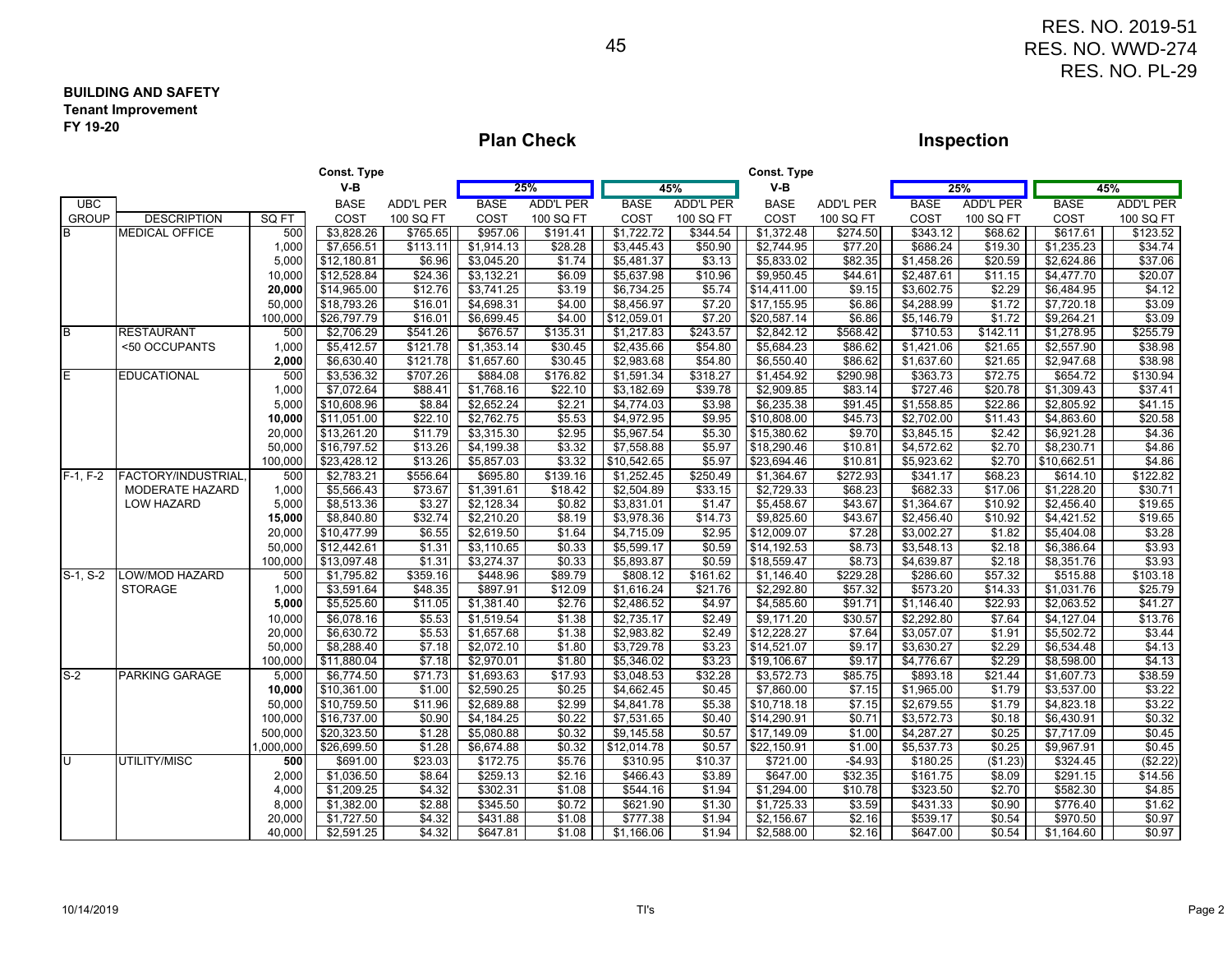#### **BUILDING AND SAFETYTenant ImprovementFY 19-20**

### **Plan Check**

### **Inspection**

RES. NO. 2019-51 RES. NO. WWD-274RES. NO. PL-29

|                            |                      | Const. Type |                        |                  |             |                    |                     | <b>Const. Type</b> |             |                  |             |                  |                      |                  |
|----------------------------|----------------------|-------------|------------------------|------------------|-------------|--------------------|---------------------|--------------------|-------------|------------------|-------------|------------------|----------------------|------------------|
|                            |                      |             | $V-B$                  |                  |             | 25%                |                     | 45%                | $V-B$       |                  | 25%         |                  |                      | 45%              |
| <b>UBC</b>                 |                      |             | <b>BASE</b>            | <b>ADD'L PER</b> | <b>BASE</b> | <b>ADD'L PER</b>   | <b>BASE</b>         | <b>ADD'L PER</b>   | <b>BASE</b> | <b>ADD'L PER</b> | <b>BASE</b> | <b>ADD'L PER</b> | <b>BASE</b>          | <b>ADD'L PER</b> |
| <b>GROUP</b>               | <b>DESCRIPTION</b>   | SQ FT       | COST                   | 100 SQ FT        | COST        | 100 SQ FT          | COST                | 100 SQ FT          | COST        | 100 SQ FT        | COST        | 100 SQ FT        | COST                 | 100 SQ FT        |
| H-1, H-2,                  | <b>HIGH HAZARDS/</b> | 500         | \$3,069.67             | \$613.93         | \$767.42    | \$153.48           | \$1,381.35          | \$276.27           | \$2,456.50  | \$491.30         | \$614.13    | \$122.83         | \$1,105.43           | \$221.09         |
| $H-3, H-4$                 | <b>EXPLOSVIES</b>    | 1,000       | \$6,139.33             | \$76.74          | \$1,534.83  | \$19.19            | \$2,762.70          | \$34.53            | \$4,913.00  | \$122.83         | \$1,228.25  | \$30.71          | \$2,210.85           | \$55.27          |
|                            |                      | 5,000       | \$9,209.00             | \$7.67           | \$2,302.25  | \$1.92             | \$4,144.05          | \$3.45             | \$9,826.00  | \$131.01         | \$2,456.50  | \$32.75          | \$4,421.70           | \$58.96          |
|                            |                      | 10,000      | \$9,592.71             | \$11.51          | \$2,398.18  | $\overline{$}2.88$ | \$4,316.72          | \$5.18             | \$16,376.67 | \$30.71          | \$4,094.17  | \$7.68           | \$7,369.50           | \$13.82          |
|                            |                      | 50,000      | \$14,197.21            | \$9.98           | \$3,549.30  | \$2.49             | \$6,388.74          | \$4.49             | \$28,659.17 | \$16.38          | \$7,164.79  | \$4.09           | \$12,896.63          | \$7.37           |
|                            |                      | 100,000     | \$19,185.42            | \$9.98           | \$4,796.35  | \$2.49             | \$8,633.44          | \$4.49             | \$36,847.50 | \$16.38          | \$9,211.88  | \$4.09           | \$16,581.38          | \$7.37           |
| $H-5$                      | <b>HPM</b>           | 500         | \$1,907.58             | \$381.52         | \$476.89    | \$95.38            | \$858.41            | \$171.68           | \$1,097.98  | \$219.60         | \$274.50    | \$54.90          | \$494.09             | \$98.82          |
|                            |                      | 1,000       | \$3,815.16             | \$52.62          | \$953.79    | \$13.16            | \$1,716.82          | \$23.68            | \$2,195.96  | \$61.76          | \$548.99    | \$15.44          | \$988.18             | \$27.79          |
|                            |                      | 5,000       | \$5,920.07             | \$5.26           | \$1,480.02  | \$1.32             | \$2,664.03          | \$2.37             | \$4,666.42  | \$65.88          | \$1,166.60  | \$16.47          | \$2,099.89           | \$29.65          |
|                            |                      | 10,000      | \$6,183.19             | \$11.84          | \$1,545.80  | \$2.96             | \$2,782.43          | \$5.33             | \$7,960.36  | \$35.68          | \$1,990.09  | \$8.92           | \$3,582.16           | \$16.06          |
|                            |                      | 20,000      | \$7,367.20             | \$6.14           | \$1,841.80  | \$1.53             | \$3,315.24          | \$2.76             | \$11,528.80 | \$7.32           | \$2,882.20  | \$1.83           | \$5,187.96           | \$3.29           |
|                            |                      | 50,000      | \$9,209.00             | \$7.63           | \$2,302.25  | \$1.91             | \$4,144.05          | \$3.43             | \$13,724.76 | \$8.23           | \$3,431.19  | \$2.06           | \$6,176.14           | \$3.71           |
|                            |                      | 100,000     | \$13,024.16            | \$7.63           | \$3,256.04  | \$1.91             | \$5,860.87          | \$3.43             | \$17,842.19 | \$8.23           | \$4,460.55  | \$2.06           | \$8,028.99           | \$3.71           |
| $\overline{1-1}$ , $1-2$ , | INSTITUTIONAL,       | 500         | \$3,223.20             | \$644.64         | \$805.80    | \$161.16           | \$1,450.44          | \$290.09           | \$2,161.60  | \$432.32]        | \$540.40    | \$108.08         | \$972.72             | \$194.54         |
| $I-3$                      | HOSPITAL,            | 1,000       | \$6,446.40             | \$95.50          | \$1,611.60  | \$23.88            | \$2,900.88          | \$42.98            | \$4,323.20  | \$108.08         | \$1,080.80  | \$27.02          | \$1,945.44           | \$48.64          |
|                            | JAIL                 | 5,000       | $\sqrt{$10,266.49}$    | \$9.55           | \$2,566.62  | \$2.39             | \$4,619.92          | \$4.30             | \$8,646.40  | \$133.63         | \$2,161.60  | \$33.41          | \$3,890.88           | \$60.13          |
|                            |                      | 10,000      | \$10,744.00            | \$21.49          | \$2,686.00  | \$5.37             | \$4,834.80          | \$9.67             | \$15,327.71 | \$62.88          | \$3,831.93  | \$15.72          | \$6,897.47           | \$28.30          |
|                            |                      | 20,000      | \$12,892.80            | \$10.35          | \$3,223.20  | \$2.59             | \$5,801.76          | \$4.66             | \$21,616.00 | \$14.41          | \$5,404.00  | \$3.60           | \$9,727.20           | \$6.48           |
|                            |                      | 50,000      | \$15,996.62            | \$13.85          | \$3,999.16  | \$3.46             | \$7,198.48          | \$6.23             | \$25,939.20 | \$14.93          | \$6,484.80  | \$3.73           | \$11,672.64          | \$6.72           |
|                            |                      | 100,000     | \$22,920.53            | \$13.85          | \$5,730.13  | \$3.46             | $\sqrt{$10,314.24}$ | \$6.23             | \$33,406.55 | \$14.93          | \$8,351.64  | \$3.73           | \$15,032.95          | \$6.72           |
| $I-4, I-2.1$               | DAY CARE/            | 500         | \$2,532.60             | \$506.52         | \$633.15    | \$126.63           | \$1,139.67          | \$227.93           | \$1,070.77  | \$214.15         | \$267.69    | \$53.54          | \$481.85             | \$96.37          |
|                            | <b>OUTPATIENT</b>    | 1,000       | \$5,065.20             | \$75.04          | \$1,266.30  | \$18.76            | \$2,279.34          | \$33.77            | \$2,141.54  | \$58.89          | \$535.38    | \$14.72          | \$963.69             | \$26.50          |
|                            |                      | 5,000       | \$8,066.80             | \$7.50           | \$2,016.70  | $\overline{$}1.88$ | \$3,630.06          | \$3.38             | \$4,497.23  | \$64.25          | \$1,124.31  | \$16.06          | \$2,023.75           | \$28.91          |
|                            |                      | 10,000      | \$8,442.00             | \$16.88          | \$2,110.50  | \$4.22             | \$3,798.90          | \$7.60             | \$7,709.54  | \$34.26          | \$1,927.38  | \$8.57           | \$3,469.29           | \$15.42          |
|                            |                      | 20,000      | \$10,130.40            | \$8.13           | \$2,532.60  | \$2.03             | \$4,558.68          | \$3.66             | \$11,136.00 | \$7.14           | \$2,784.00  | \$1.78           | \$5,011.20           | \$3.21           |
|                            |                      | 50,000      | \$12,569.20            | \$10.88          | \$3,142.30  | \$2.72             | \$5,656.14          | \$4.90             | \$13,277.54 | \$5.57           | \$3,319.38  | \$1.39           | \$5,974.89           | \$2.51           |
|                            |                      | 100,000     | \$18,009.60            | \$10.88          | \$4,502.40  | \$2.72             | \$8,104.32          | \$4.90             | \$16,061.54 | \$5.57           | \$4,015.38  | \$1.39           | \$7,227.69           | \$2.51           |
| M                          | <b>MERCANTILE</b>    | 500         | \$2,702.61             | \$540.52         | \$675.65    | \$135.13           | \$1,216.17          | \$243.23           | \$2,251.75  | \$450.35         | \$562.94    | \$112.59         | \$1,013.29           | \$202.66         |
|                            |                      | 1,000       | $\overline{$}5,405.22$ | \$72.07          | \$1,351.30  | \$18.02            | \$2,432.35          | \$32.43            | \$4,503.50  | \$112.59         | \$1,125.88  | \$28.15          | \$2,026.58           | \$50.66          |
|                            |                      | 5,000       | \$8,288.00             | \$7.21           | \$2,072.00  | \$1.80             | \$3,729.60          | \$3.24             | \$9,007.00  | \$90.07          | \$2,251.75  | \$22.52          | \$4,053.15           | \$40.53          |
|                            |                      | 10,000      | \$8,648.35             | \$14.41          | \$2,162.09  | \$3.60             | \$3,891.76          | \$6.49             | \$13,510.50 | \$27.02          | \$3,377.63  | \$6.76           | \$6,079.73           | \$12.16          |
|                            |                      | 20,000      | \$10,089.74            | \$8.41           | \$2,522.43  | \$2.10             | \$4,540.38          | \$3.78             | \$16,212.60 | \$18.01          | \$4,053.15  | \$4.50           | \$7,295.67           | \$8.11           |
|                            |                      | 50,000      | \$12,612.17            | \$3.60           | \$3,153.04  | $\sqrt{$0.90}$     | \$5,675.48          | \$1.62             | \$21,616.80 | \$7.21           | \$5,404.20  | \$1.80           | \$9,727.56           | \$3.24           |
|                            |                      | 100,000     | \$14,413.91            | \$1.80           | \$3,603.48  | \$0.45             | \$6,486.26          | \$0.81             | \$25,219.60 | \$4.50           | \$6,304.90  |                  | $$1.13$ $$11,348.82$ | \$2.03           |
| 10777                      |                      | 200,000     | \$16,215.65            | \$1.80           | \$4,053.91  | \$0.45             | \$7,297.04          | \$0.81             | \$29,723.10 | \$4.50           | \$7,430.78  |                  |                      | \$2.03           |

NOTES:

1. 25% is for non-structural review as determined by the Building Official.

2. 45% is for structural review as determined by the Building Official.

3. Minor rounding differences may occur as the actual permits are based on a percentage of New Construction Fees

4. The plan check fee includes 3 reviews. Should there be more than 3 reviews, additional hourly fees will be charged based on current billable hourly rates for City reviews and actual hourly contracted rates for consultant reviews.

5. Where plans are incomplete or changed so as to require additional plan checks, an additional plan check fee shall be charged at the rate established by the fee schedule and minimum hours as determined by the Building Official.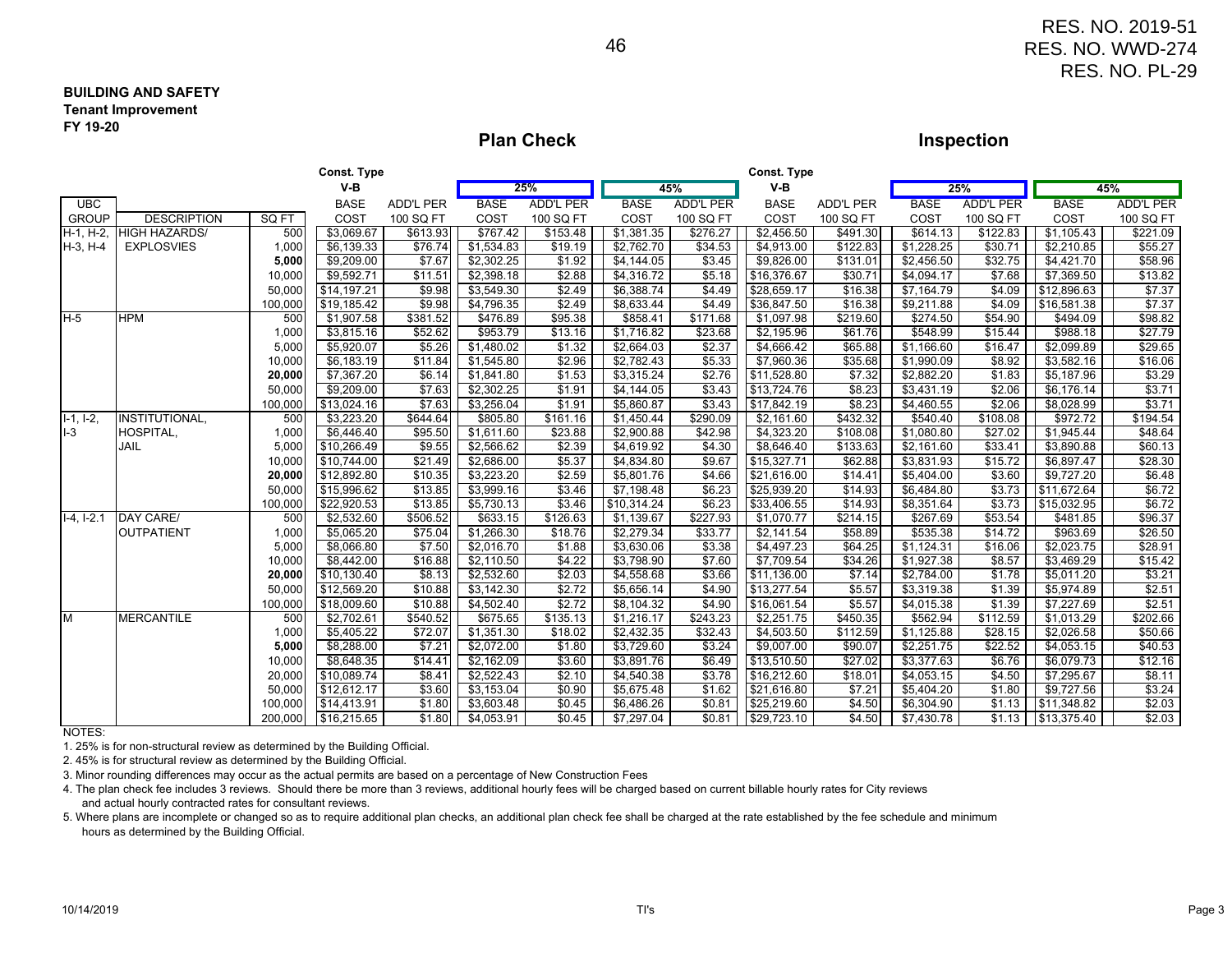## RES. NO. 2019-51 RES. NO. WWD-274 RES. NO. PL-29

| Description<br>Permit Issuance<br>General Inspection Service (per inspection)<br>Single Family Dwelling renovation and repair - interior only non-<br>structural with PME<br>Fence First 100 lineal feet(wood,vinyl,w.iron etc) | <b>Bidg Insp</b><br>Hours<br>0.5<br>0.75<br>0.5<br>0.75<br>0.5 | <b>Bidg Insp</b><br>Cost<br>\$81.88<br>\$122.82<br>\$81.88 | Plan<br>Check<br>Hours | <b>Plan Check</b><br>Cost<br>\$0.00<br>\$0.00<br>\$0.00 | <b>Total Cost</b><br>\$59.00<br>\$65.00<br>\$81.88<br>\$122.82 | Proposed<br>Fee<br>\$59<br>\$65<br>\$147 |
|---------------------------------------------------------------------------------------------------------------------------------------------------------------------------------------------------------------------------------|----------------------------------------------------------------|------------------------------------------------------------|------------------------|---------------------------------------------------------|----------------------------------------------------------------|------------------------------------------|
|                                                                                                                                                                                                                                 |                                                                |                                                            |                        |                                                         |                                                                |                                          |
|                                                                                                                                                                                                                                 |                                                                |                                                            |                        |                                                         |                                                                |                                          |
|                                                                                                                                                                                                                                 |                                                                |                                                            |                        |                                                         |                                                                |                                          |
|                                                                                                                                                                                                                                 |                                                                |                                                            |                        |                                                         |                                                                |                                          |
| each additional 100 lineal feet                                                                                                                                                                                                 |                                                                |                                                            |                        |                                                         | \$81.88                                                        | \$188<br>\$82                            |
| All masonry wall heights measured from top of footing to top of wall                                                                                                                                                            |                                                                |                                                            |                        |                                                         |                                                                |                                          |
| Masonry Wall-Special Design- ≤ 6ft high-First 100 lineal feet                                                                                                                                                                   |                                                                | \$122.82                                                   | 0.75                   | \$172.68                                                | \$295.50                                                       | \$361                                    |
| each additional 100 ft                                                                                                                                                                                                          |                                                                | \$81.88                                                    | 0.3                    | \$69.07                                                 | \$150.95                                                       | \$151                                    |
| Retaining Wall-Standard Plan-First 100 lineal ft                                                                                                                                                                                | 0.75                                                           | \$122.82                                                   | 0.75                   | \$172.68                                                | \$295.50                                                       | \$361                                    |
| each additional 100 ft                                                                                                                                                                                                          | 0.5                                                            | \$81.88                                                    | 0.3                    | \$69.07                                                 | \$150.95                                                       | \$151                                    |
| Retaining Wall-Special Design-≤6 ft high-First 100 lineal feet                                                                                                                                                                  | 0.75                                                           | \$122.82                                                   | 0.75                   | \$172.68                                                | \$295.50                                                       | \$361                                    |
| each additional 100 ft                                                                                                                                                                                                          | 0.5                                                            | \$81.88                                                    | 0.3                    | \$69.07                                                 | \$150.95                                                       | \$151                                    |
| Retaining wall-Special design-over 6 ft high per 1000 sq ft                                                                                                                                                                     | 1                                                              | \$163.76                                                   | 1                      | \$230.24                                                | \$394.00                                                       | \$459                                    |
| Combo-Wall per Standard Plan 6ft wall over 2 ft retaining first 100<br>lin ft<br>each additional 100 ft                                                                                                                         | 0.75<br>0.5                                                    | \$122.82<br>\$81.88                                        | 0.75<br>0.3            | \$172.68<br>\$69.07                                     | \$295.50<br>\$150.95                                           | \$361<br>\$151                           |
| Combo Wall - Special Design - First 100 lin ft (time from notes)                                                                                                                                                                | 0.75                                                           | \$122.82                                                   | 1                      | \$230.24                                                | \$353.06                                                       | \$418                                    |
| each additional 100 linear feet (time from notes)                                                                                                                                                                               | 0.5                                                            | \$81.88                                                    | 0.5                    | \$115.12                                                | \$197.00                                                       | \$197                                    |
| Fireplace-Masonry-Freestanding - previously approved engineered                                                                                                                                                                 | 0.75                                                           | \$122.82                                                   | 0.5                    | \$115.12                                                | \$237.94                                                       | \$303                                    |
| Fireplace - Special Design - Freestanding                                                                                                                                                                                       | 1                                                              | \$163.76                                                   | 1                      | \$230.24                                                | \$394.00                                                       | \$459                                    |
| Residential Patio Cover-City Std-lattice First 500 sq ft                                                                                                                                                                        | $\overline{c}$                                                 | \$327.52                                                   | 0.5                    | \$115.12                                                | \$442.64                                                       | \$508                                    |
| each additional 500 sq ft                                                                                                                                                                                                       | 1                                                              | \$163.76                                                   | 0.2                    | \$46.05                                                 | \$209.81                                                       | \$210                                    |
| Residential Patio Cover City Std-Solid roof-first 500 sq ft                                                                                                                                                                     | 2                                                              | \$327.52                                                   | 0.5                    | \$115.12                                                | \$442.64                                                       | \$508                                    |
| each additional 500 sq ft                                                                                                                                                                                                       | 1                                                              | \$163.76                                                   | 0.2                    | \$46.05                                                 | \$209.81                                                       | \$210                                    |
| Residential Patio Cover Special Design-Lattice-first 500 sq ft                                                                                                                                                                  | 2                                                              | \$327.52                                                   | $\mathbf{1}$           | \$230.24                                                | \$557.76                                                       | \$623                                    |
| each additional 500 sq ft                                                                                                                                                                                                       | 1                                                              | \$163.76                                                   | 0.3                    | \$69.07                                                 | \$232.83                                                       | \$233                                    |
| Residential Patio Cover Special Design-Solid roof-first 500 sq ft                                                                                                                                                               | 2                                                              | \$327.52                                                   | $\mathbf{1}$           | \$230.24                                                | \$557.76                                                       | \$623                                    |
| each additional 500 sq ft                                                                                                                                                                                                       | 1                                                              | \$163.76                                                   | 0.3                    | \$69.07                                                 | \$232.83                                                       | \$233                                    |
| Commercial Patio Cover-City Std-lattice First 500 sq ft                                                                                                                                                                         | 2                                                              | \$327.52                                                   | 0.5                    | \$115.12                                                | \$442.64                                                       | \$508                                    |
| each additional 500 sq ft                                                                                                                                                                                                       | 1                                                              | \$163.76                                                   | 0.3                    | \$69.07                                                 | \$232.83                                                       | \$233                                    |
| Commercial Patio Cover City Std-Solid roof-first 500 sq ft                                                                                                                                                                      | 2                                                              | \$327.52                                                   | 0.5                    | \$115.12                                                | \$442.64                                                       | \$508                                    |
| each additional 500 sq ft                                                                                                                                                                                                       | 1                                                              | \$163.76                                                   | 0.3                    | \$69.07                                                 | \$232.83                                                       | \$233                                    |
| Commercial Patio Cover Special Design-Lattice-first 500 sq ft                                                                                                                                                                   | $\overline{c}$                                                 | \$327.52                                                   |                        | \$0.00                                                  | \$327.52                                                       | \$393                                    |
| each additional 500 sq ft                                                                                                                                                                                                       | 1                                                              | \$163.76                                                   |                        | \$0.00                                                  | \$163.76                                                       | \$164                                    |
| Commercial Patio Cover Special Design-Solid roof-first 500 sq ft                                                                                                                                                                | $\overline{\mathbf{c}}$                                        | \$327.52                                                   | 1.5                    | \$345.36                                                | \$672.88                                                       | \$738                                    |
| each additional 500 sq ft                                                                                                                                                                                                       | 1                                                              | \$163.76                                                   | 0.5                    | \$115.12                                                | \$278.88                                                       | \$279                                    |
| Patio Enclosure First 500 sq ft - ICC                                                                                                                                                                                           | 2                                                              | \$327.52                                                   | 0.5                    | \$115.12                                                | \$442.64                                                       | \$508                                    |
| each additional 500 sq ft                                                                                                                                                                                                       | 1                                                              | \$163.76                                                   | 0.1                    | \$23.02                                                 | \$186.78                                                       | \$187                                    |
| Patio Enclosure First 500 sq ft - Conventional/Special Design                                                                                                                                                                   | 2                                                              | \$327.52                                                   | 1                      | \$230.24                                                | \$557.76                                                       | \$623                                    |
| each additional 500 sq ft                                                                                                                                                                                                       | 1                                                              | \$163.76                                                   | 0.5                    | \$115.12                                                | \$278.88                                                       | \$279                                    |
| Balcony -Special Design-first 500 sq ft                                                                                                                                                                                         | 2.5                                                            | \$409.40                                                   | $\overline{a}$         | \$460.48                                                | \$869.88                                                       | \$935                                    |
| each additional 500 sq ft                                                                                                                                                                                                       | 1                                                              | \$163.76                                                   | 0.5                    | \$115.12                                                | \$278.88                                                       | \$279                                    |
| Residential Garage - wood frame - first 500 sq ft                                                                                                                                                                               | 4                                                              | \$655.04                                                   | $\overline{a}$         | \$460.48                                                | \$1,115.52                                                     | \$1,181                                  |
| each additional 500 sq ft                                                                                                                                                                                                       | 1                                                              | \$163.76                                                   | 1                      | \$230.24                                                | \$394.00                                                       | \$394                                    |
| SFR Carport - City Standard - Solid Roof - first 500 sq ft                                                                                                                                                                      | 2                                                              | \$327.52                                                   | 0.5                    | \$115.12                                                | \$442.64                                                       | \$508                                    |
| each additional 500 sq ft                                                                                                                                                                                                       | 1                                                              | \$163.76                                                   | 0.3                    | \$69.07                                                 | \$232.83                                                       | \$233                                    |
| SFR Carport - Special Design - first 500 sq ft                                                                                                                                                                                  | 2                                                              | \$327.52                                                   | 1                      | \$230.24                                                | \$557.76                                                       | \$623                                    |
| each additional 500 sq ft                                                                                                                                                                                                       | 1                                                              | \$163.76                                                   | 0.5                    | \$115.12                                                | \$278.88                                                       | \$279                                    |
| MFR/Comm Carport - first 500 sq ft                                                                                                                                                                                              | 2                                                              | \$327.52                                                   | 11                     | \$230.24                                                | \$557.76                                                       | \$623                                    |
| each additional 500 sq ft                                                                                                                                                                                                       | 1                                                              | \$163.76                                                   | 0.5                    | \$115.12                                                | \$278.88                                                       | \$279                                    |
| <b>Accessory Building</b><br>Wood frame first 500 sq ft<br>each additional 500 sq ft (any material)                                                                                                                             | 3<br>1                                                         | \$491.28<br>\$163.76                                       | 0.7<br>0.2             | \$161.17<br>\$46.05                                     | \$652.45<br>\$209.81                                           | \$717<br>\$210                           |
| Loft - Special Design - first 500 sq ft                                                                                                                                                                                         | 3                                                              | \$491.28                                                   | $\overline{a}$         | \$460.48                                                | \$951.76                                                       | \$1,017                                  |
| each additional 500 sq ft                                                                                                                                                                                                       | 1                                                              | \$163.76                                                   | 0.3                    | \$69.07                                                 | \$232.83                                                       | \$233                                    |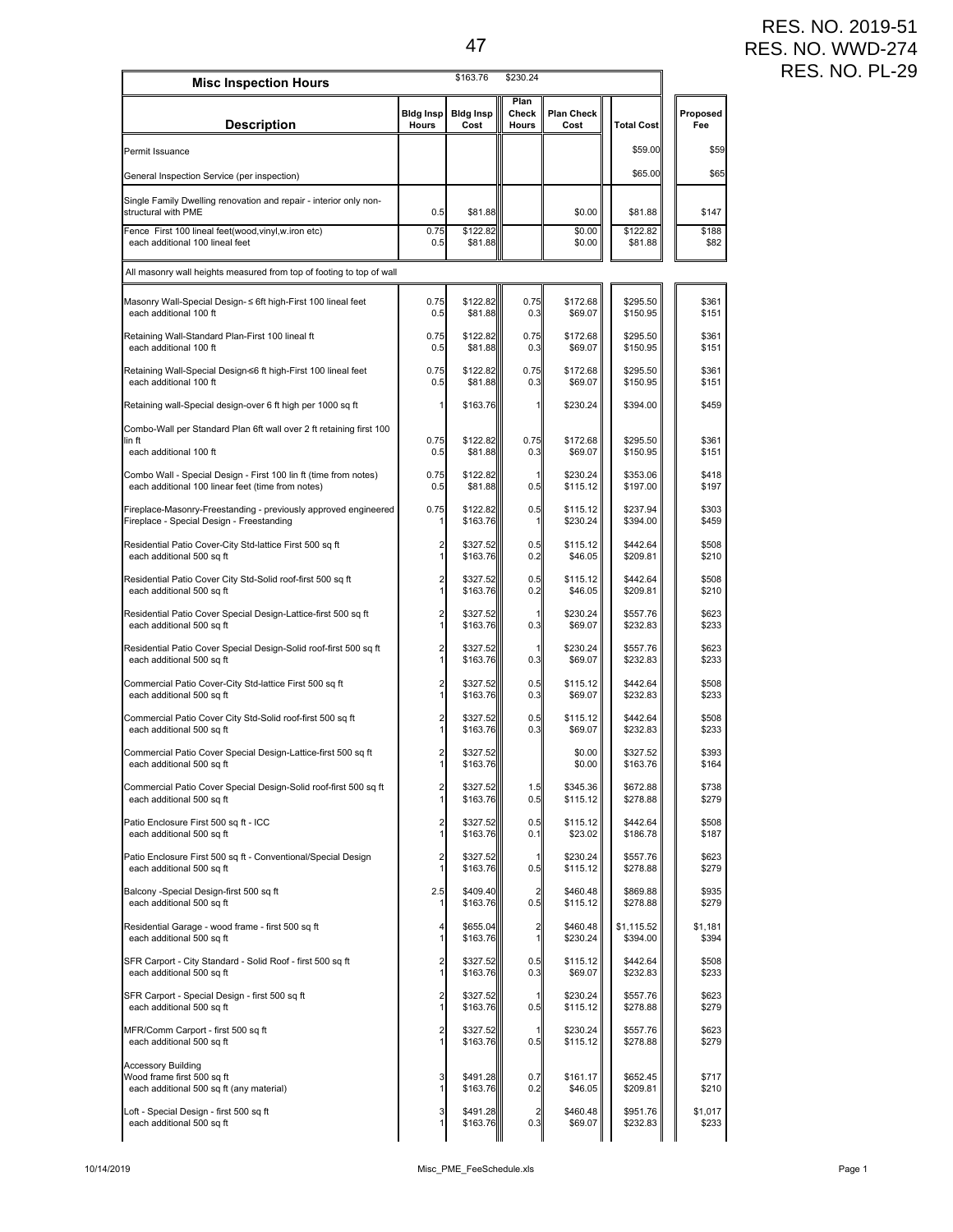| <b>Misc Inspection Hours</b>                                                                                                                                                                                                                                                                     |                                  | \$163.76                                  | \$230.24                      |                                            |                                              |                                  |
|--------------------------------------------------------------------------------------------------------------------------------------------------------------------------------------------------------------------------------------------------------------------------------------------------|----------------------------------|-------------------------------------------|-------------------------------|--------------------------------------------|----------------------------------------------|----------------------------------|
| Description                                                                                                                                                                                                                                                                                      | <b>Bidg Insp</b><br><b>Hours</b> | <b>Bidg Insp</b><br>Cost                  | Plan<br>Check<br><b>Hours</b> | <b>Plan Check</b><br>Cost                  | <b>Total Cost</b>                            | Proposed<br>Fee                  |
| Garage Conversion - Conventional Construction - first 500 sq ft<br>each additional 500 sq ft                                                                                                                                                                                                     | 4<br>$\mathbf{1}$                | \$655.04<br>\$163.76                      | 2<br>0.5                      | \$460.48<br>\$115.12                       | \$1,115.52<br>\$278.88                       | \$1,181<br>\$279                 |
| Garage Conversion - Special Design - first 500 sq ft<br>each additional 500 sq ft                                                                                                                                                                                                                | 4<br>1                           | \$655.04<br>\$163.76                      | 2.5<br>0.75                   | \$575.60<br>\$172.68                       | \$1,230.64<br>\$336.44                       | \$1,296<br>\$336                 |
| Swimming pool / Spa permit includes: slide /rock features/ 1<br>electrical pool panel/2 pumps/pool lights/filter/treatment systems/all<br>piping and electrical wiring-Heaters not included-see Mechanical<br>fee schedule/Additional electrical panels or motors per Electrical fee<br>schedule |                                  |                                           |                               |                                            |                                              |                                  |
| Swimming Pool-Private-First 800 Sq ft<br>each additional 500 sq ft                                                                                                                                                                                                                               | 4.5<br>1.5                       | \$736.92<br>\$245.64                      | 2.5<br>0.75                   | \$575.60<br>\$172.68                       | \$1,312.52<br>\$418.32                       | \$1,378<br>\$418                 |
| Swimming Pool Fiberglass / Vinyl                                                                                                                                                                                                                                                                 | $\mathbf{z}$                     | \$327.52                                  | 11                            | \$230.24                                   | \$557.76                                     | \$623                            |
| Swimming Pool-Public-First 800 Sq ft<br>each additional 500 sq ft                                                                                                                                                                                                                                | 4.5<br>1.5                       | \$736.92<br>\$245.64                      | $\overline{2}$<br>1           | \$460.48<br>\$230.24                       | \$1,197.40<br>\$475.88                       | \$1,262<br>\$476                 |
| Swimming pool grotto or additional structural/water features - each                                                                                                                                                                                                                              | 3                                | \$491.28                                  | $\overline{2}$                | \$460.48                                   | \$951.76                                     | \$1,017                          |
| Swimming pool misc structure or code upgrade/modifications                                                                                                                                                                                                                                       | 1.5                              | \$245.64                                  | $\mathbf{1}$                  | \$230.24                                   | \$475.88                                     | \$541                            |
| Ponds/Fountains 200 sq ft or less                                                                                                                                                                                                                                                                | $\mathbf{1}$                     | \$163.76                                  | 1                             | \$230.24                                   | \$394.00                                     | \$459                            |
| Room Addition Single Family Dwelling - first 500 sq ft<br>each additional 500 sq ft                                                                                                                                                                                                              | 6<br>2.5                         | \$982.56<br>\$409.40                      | 3.5<br>2                      | \$805.84<br>\$460.48                       | \$1,788.40<br>\$869.88                       | \$1,853<br>\$870                 |
| Foundation Repair /seismic upgrade/per 200 lineal ft of foundation                                                                                                                                                                                                                               | 2                                | \$327.52                                  | 11                            | \$230.24                                   | \$557.76                                     | \$623                            |
| Window Residential-new/changeout/skylights (10 windows)                                                                                                                                                                                                                                          | 1.5                              | \$245.64                                  | 0.2                           | \$46.05                                    | \$291.69                                     | \$357                            |
| Window Non-Residential-new/changeout/skylights (Each 50)                                                                                                                                                                                                                                         | 2                                | \$327.52                                  |                               | \$0.00                                     | \$327.52                                     | \$393                            |
| Re-roof-Residential comp over 1 existing layer<br>first 3,000 sq ft.<br>each additional 1500 sq ft                                                                                                                                                                                               | $\overline{\mathbf{c}}$<br>0.5   | \$327.52<br>\$81.88                       |                               | \$0.00<br>\$0.00                           | \$327.52<br>\$81.88                          | \$393<br>\$82                    |
| Re-roof Residential - special design-tile etc<br>first 3000 sq ft<br>each additional 1500 sq ft                                                                                                                                                                                                  | 2.5<br>11                        | \$409.40<br>\$163.76                      | 0.5                           | \$230.24<br>\$115.12                       | \$639.64<br>\$278.88                         | \$705<br>\$279                   |
| Re-roof-Non Residential<br>first 50,000 sq ft<br>each additional 50,000 sq ft                                                                                                                                                                                                                    | 3<br>1.5                         | \$491.28<br>\$245.64                      |                               | \$0.00<br>\$0.00                           | \$491.28<br>\$245.64                         | \$556<br>\$246                   |
| Storage Racks 6 ft and higher - interior<br>first 500 lineal ft<br>each additional 500 ft                                                                                                                                                                                                        | 2<br>$\overline{2}$              | \$327.52<br>\$327.52                      | 1.5<br>0.5                    | \$345.36<br>\$115.12                       | \$672.88<br>\$442.64                         | \$738<br>\$443                   |
| Storage Racks 6 ft and higher - exterior<br>first 500 lineal ft                                                                                                                                                                                                                                  | $\overline{\mathbf{c}}$          | \$327.52                                  | 1.5                           | \$345.36                                   | \$672.88                                     | \$738                            |
| each additional 500 ft                                                                                                                                                                                                                                                                           | $\overline{2}$                   | \$327.52                                  | 0.5                           | \$115.12                                   | \$442.64                                     | \$443                            |
| Cell Site/commercial antenna structure - each                                                                                                                                                                                                                                                    | 4                                | \$655.04                                  |                               | \$920.96                                   | \$1,576.00                                   | \$1,641                          |
| Flag pole - City standard - each                                                                                                                                                                                                                                                                 | $\mathbf{1}$                     | \$163.76                                  | 0.5                           | \$115.12                                   | \$278.88                                     | \$344                            |
| Miscellaneous - includes 3 plan checks/inspections only<br>plus actual cost over 3 plan checks/inspections                                                                                                                                                                                       | 1.5                              | \$245.64                                  |                               | \$0.00                                     | \$245.64                                     | \$246                            |
| Commercial/Industrial Canopy<br>first 1000 sq ft<br>each additional 1000 sq ft                                                                                                                                                                                                                   | 6<br>2.5                         | \$982.56<br>\$409.40                      | 1.5                           | \$920.96<br>\$345.36                       | \$1,903.52<br>\$754.76                       | \$1,969<br>\$755                 |
| Fueling Station Canopy per 2000 sq ft                                                                                                                                                                                                                                                            | 7                                | \$1,146.32                                |                               | \$920.96                                   | \$2,067.28                                   | \$2,132                          |
| Sign - Non-Electrical 200 sq ft or less<br>Wall mounted<br>monument 6 ft high or less<br>Pole sign 200 sq ft or less and 20 ft high or less<br>each additional 200 sq ft and/or each additional 20 ft height                                                                                     | 0.5<br>0.5<br>11<br>0.5          | \$81.88<br>\$81.88<br>\$163.76<br>\$81.88 | 0.25<br>0.5<br>0.5<br>0.2     | \$57.56<br>\$115.12<br>\$115.12<br>\$46.05 | \$139.44<br>\$197.00<br>\$278.88<br>\$127.93 | \$204<br>\$262<br>\$344<br>\$128 |
| Sign - Electrical - see Electrical fees                                                                                                                                                                                                                                                          |                                  |                                           |                               |                                            |                                              |                                  |
| Site accessibility improvements:                                                                                                                                                                                                                                                                 |                                  |                                           |                               |                                            |                                              |                                  |
| per ramp<br>per stairway                                                                                                                                                                                                                                                                         | 11<br>$\mathbf{1}$               | \$163.76<br>\$163.76                      | 0.5<br>0.5                    | \$115.12<br>\$115.12                       | \$278.88<br>\$278.88                         | \$344<br>\$344                   |
| per Accessible parking stall<br>per elevator/lift                                                                                                                                                                                                                                                | $\mathbf{1}$<br>$\frac{2}{2}$    | \$163.76<br>\$327.52                      | 0.5<br>0.5                    | \$115.12<br>\$115.12                       | \$278.88<br>\$442.64                         | \$344<br>\$508                   |
| parking lot restripe per 100 parking spaces                                                                                                                                                                                                                                                      |                                  | \$327.52                                  | 0.5                           | \$115.12                                   | \$442.64                                     | \$508                            |
| Demolition:<br>Pool Demo without Compaction Report<br>Pool Demo with Compaction Report<br>Residential Demo (Interior Only)                                                                                                                                                                       | 1<br>$\mathbf{1}$<br>1           | \$163.76<br>\$163.76<br>\$163.76          |                               | \$0.00<br>\$0.00<br>\$0.00                 | \$163.76<br>\$163.76<br>\$163.76             | \$229<br>\$229<br>\$229          |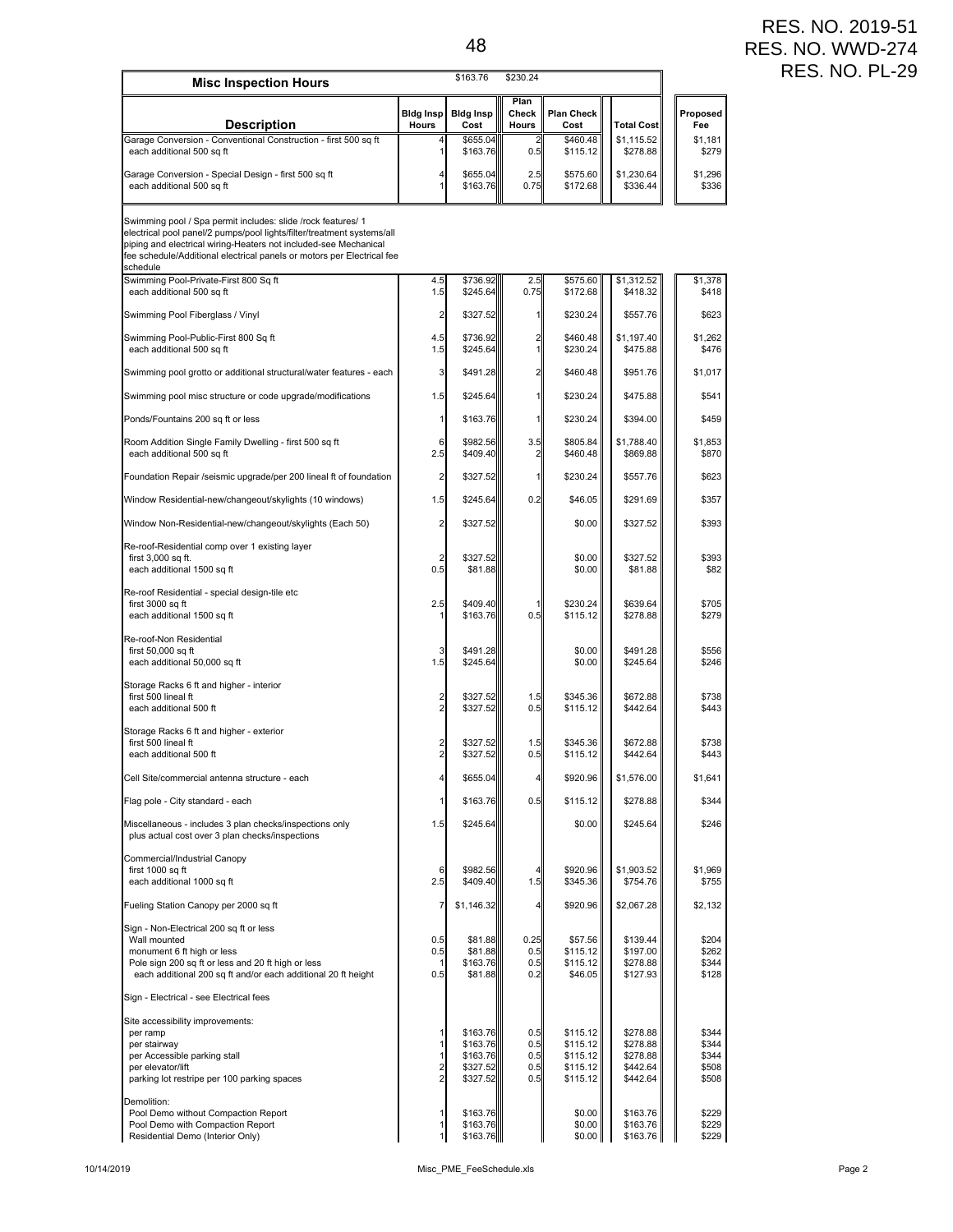| \$163.76<br>\$230.24<br><b>Misc Inspection Hours</b>                                                |                                   |                                  |                        |                            |                                  |                         |  |
|-----------------------------------------------------------------------------------------------------|-----------------------------------|----------------------------------|------------------------|----------------------------|----------------------------------|-------------------------|--|
| <b>Description</b>                                                                                  | <b>Bidg Insp.</b><br><b>Hours</b> | <b>Bidg Insp</b><br>Cost         | Plan<br>Check<br>Hours | <b>Plan Check</b><br>Cost  | <b>Total Cost</b>                | Proposed<br>Fee         |  |
| Residential Demo<br>Non-Res Demo (Interior Only)<br>Non-Res Demo                                    |                                   | \$163.76<br>\$163.76<br>\$491.28 |                        | \$0.00<br>\$0.00<br>\$0.00 | \$163.76<br>\$163.76<br>\$491.28 | \$229<br>\$229<br>\$556 |  |
| Demising Wall per 1000 sq ft                                                                        |                                   | \$163.76                         | 0.5                    | \$115.12                   | \$278.88                         | \$344                   |  |
| Manufactured Home Foundation System<br>first Section 12'x60' (720 sq ft)<br>each additional section | 1.5<br>0.25                       | \$245.64<br>\$40.94              |                        | \$230.24<br>\$0.00         | \$475.88<br>\$40.94              | \$541<br>\$41           |  |
| Commercial Coach / Manufactured Bldg                                                                |                                   | \$163.76                         | 0.5                    | \$115.12                   | \$278.88                         | \$344                   |  |
| Foundation System for Commercial Coach/Manufactured Bldg                                            | 1.5                               | \$245.64                         | 0.5                    | \$115.12                   | \$360.76                         | \$426                   |  |
| Vault<br>underground<br>above ground                                                                |                                   | \$327.52<br>\$327.52             |                        | \$0.00<br>\$0.00           | \$327.52<br>\$327.52             | \$393<br>\$393          |  |
| Bleachers per 1000 sq ft<br>each additional 1000 sq ft                                              | 0.67                              | \$327.52<br>\$109.72             |                        | \$460.48<br>\$460.48       | \$788.00<br>\$570.20             | \$853<br>\$570          |  |
| Records Retention/Permit Automation Services<br>(Percent of the Building Permit Fees)               |                                   |                                  |                        |                            | 5%                               | 5%                      |  |
| Certified Access Specialist Program (CASP) Review - per hour                                        |                                   | \$163.76                         |                        | \$0.00                     | \$163.76                         | \$164                   |  |
| Plan Review/Inspection services not otherwise identified                                            |                                   |                                  |                        |                            |                                  | <b>Hourly Rate</b>      |  |
| Code Compliance Inspection-Per Hour                                                                 |                                   | \$163.76                         |                        | \$0.00                     | \$163.76                         | \$164                   |  |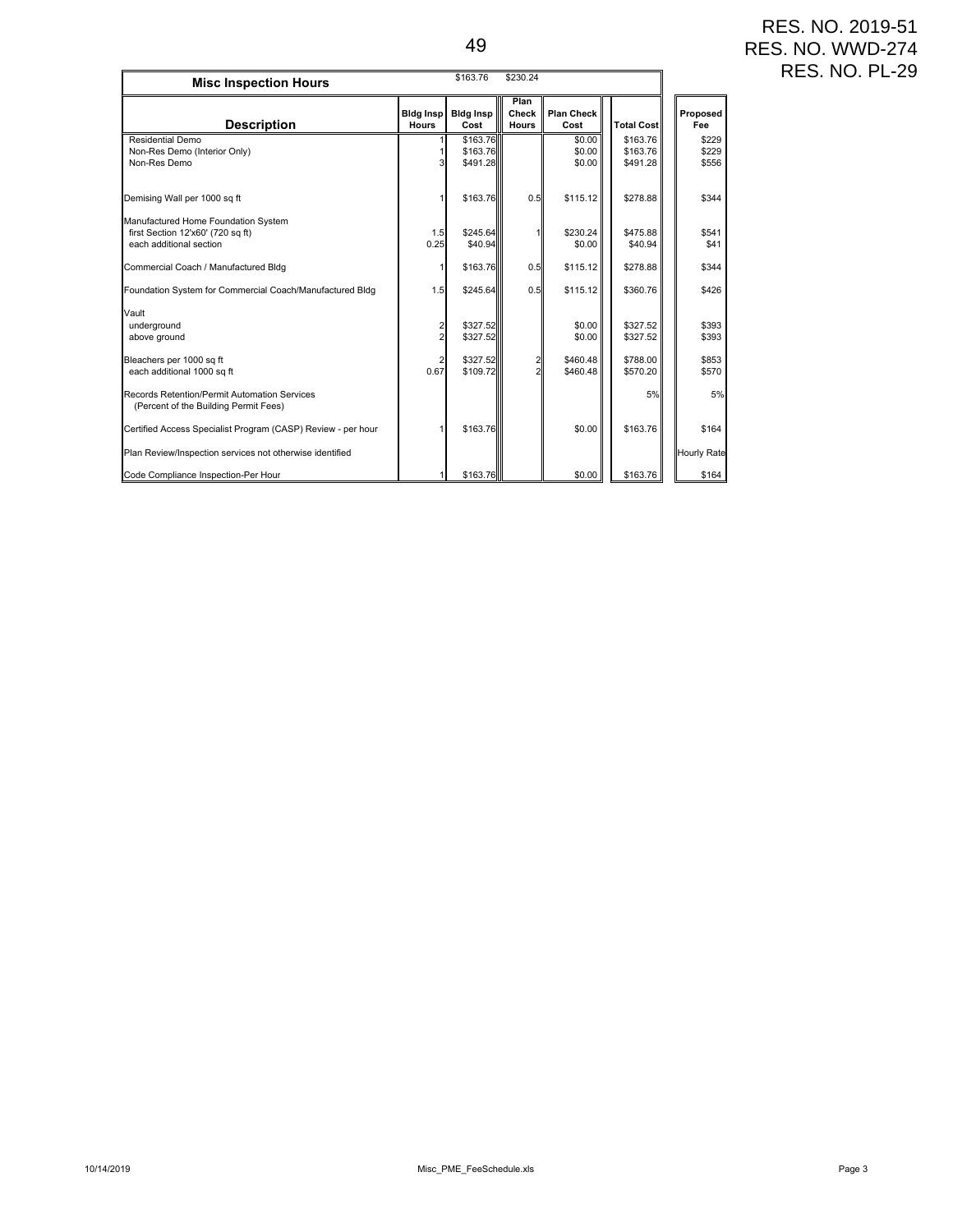RES. NO. 2019-51 RES. NO. WWD-274 RES. NO. PL-29

|                                                                                                                                        |                            | \$163.76           |                                   | \$230.24                  |                   |                 |
|----------------------------------------------------------------------------------------------------------------------------------------|----------------------------|--------------------|-----------------------------------|---------------------------|-------------------|-----------------|
|                                                                                                                                        | <b>Building</b>            | <b>Building</b>    |                                   |                           |                   |                 |
| <b>Electrical Description</b>                                                                                                          | Inspection<br><b>Hours</b> | Inspection<br>Cost | <b>Plan Check</b><br><b>Hours</b> | <b>Plan Check</b><br>Cost | <b>Total Cost</b> | Proposed<br>Fee |
|                                                                                                                                        |                            |                    |                                   |                           |                   |                 |
| Permit Issuance                                                                                                                        |                            |                    |                                   |                           | \$59.00           | \$59            |
| General Inspection Service (per inspection)                                                                                            |                            |                    |                                   |                           | \$65.00           | \$65            |
| Stand Alone Plan Check -per hour                                                                                                       |                            |                    |                                   | \$230.24                  | \$230.24          | \$230           |
| <b>Single Family Residential</b>                                                                                                       |                            |                    |                                   |                           |                   |                 |
| New Service-Single Family Dwelling<br>225<br>amp or less service (includes Circuits, Outlets, Switches,<br>etc no sub-panels included) | 0.52                       | \$85.16            | 0.165                             | \$37.99                   | \$123.14          | \$188           |
| Sub-Panels-Single family Single phase 225 amps or<br>less                                                                              | 0.26                       | \$42.58            | 0.08                              | \$18.42                   | \$61.00           | \$126           |
| Service Change-Out -Single Family Single phase                                                                                         | 0.26                       | \$42.58            | 0.071                             | \$16.35                   | \$58.92           | \$124           |
| New Service-Single Family Single phase Services 400<br>amps or less                                                                    | 0.52                       | \$85.16            | 0.165                             | \$37.99                   | \$123.14          | \$188           |
| New Service-Single Family Single phase Services 600<br>amps or less                                                                    | 0.91                       | \$149.02           | 0.295                             | \$67.92                   | \$216.94          | \$282           |
| New Service- Single Family Single phase Services<br>1200 amps or less                                                                  | 0.91                       | \$149.02           | 0.295                             | \$67.92                   | \$216.94          | \$282           |
| New Service- Single Family Single phase Services each<br>additional 1000 amps                                                          | 0.91                       | \$149.02           | 0.295                             | \$67.92                   | \$216.94          | \$282           |
|                                                                                                                                        |                            |                    |                                   |                           |                   |                 |
| New Services-Commercial/Industrial and all<br>three phase (Circuits, Outlets, Switches,<br>etc no sub-panels included)                 |                            |                    |                                   |                           |                   |                 |
| 225 Amps or less                                                                                                                       | 0.26                       | \$42.58            | 0.08                              | \$18.42                   | \$61.00           | \$126           |
| 400 Amps                                                                                                                               | 0.52                       | \$85.16            | 0.165                             | \$37.99                   | \$123.14          | \$188           |
| 600 Amps                                                                                                                               | 0.52                       | \$85.16            | 0.165                             | \$37.99                   | \$123.14          | \$188           |
| 800 Amps                                                                                                                               | 0.52                       | \$85.16            | 0.165                             | \$37.99                   | \$123.14          | \$188           |
| 1000 Amps                                                                                                                              | 0.91                       | \$149.02           | 0.295                             | \$67.92                   | \$216.94          | \$282           |
| 1200 Amps                                                                                                                              | 0.91                       | \$149.02           | 0.295                             | \$67.92                   | \$216.94          | \$282           |
| 1600 Amps                                                                                                                              | 0.91                       | \$149.02           | 0.295                             | \$67.92                   | \$216.94          | \$282           |
| each 1000 Amps over 1600                                                                                                               | 0.91                       | \$149.02           | 0.295                             | \$67.92                   | \$216.94          | \$282           |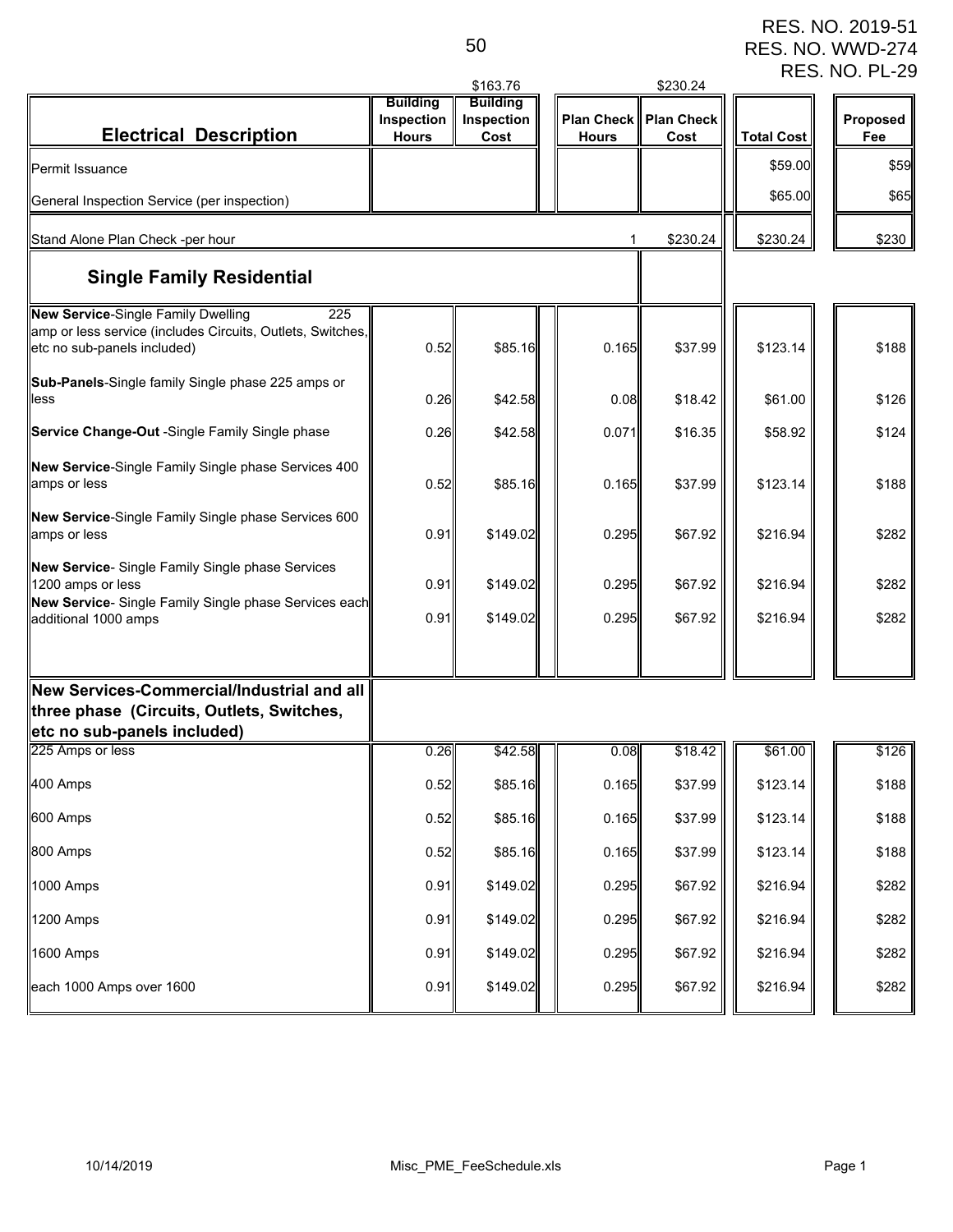|                                                                                                                                         |                                               | \$163.76                              |              | \$230.24                        |                   | <b>RES. NO. PL-29</b> |
|-----------------------------------------------------------------------------------------------------------------------------------------|-----------------------------------------------|---------------------------------------|--------------|---------------------------------|-------------------|-----------------------|
| <b>Electrical Description</b>                                                                                                           | <b>Building</b><br>Inspection<br><b>Hours</b> | <b>Building</b><br>Inspection<br>Cost | <b>Hours</b> | Plan Check   Plan Check<br>Cost | <b>Total Cost</b> | Proposed<br>Fee       |
| Commercial/Industrial and all three phase- "Service<br>Only" change out<br>(service panel only does not<br>include wiring new circuits) |                                               |                                       |              |                                 |                   |                       |
| 225 Amps or less                                                                                                                        | 0.26                                          | \$42.58                               | 0.08         | \$18.42                         | \$61.00           | \$126                 |
| 400 Amps                                                                                                                                | 0.52                                          | \$85.16                               | 0.165        | \$37.99                         | \$123.14          | \$188                 |
| 600 Amps                                                                                                                                | 0.52                                          | \$85.16                               | 0.165        | \$37.99                         | \$123.14          | \$188                 |
| 800 Amps                                                                                                                                | 0.52                                          | \$85.16                               | 0.165        | \$37.99                         | \$123.14          | \$188                 |
| 1000 Amps                                                                                                                               | 0.91                                          | \$149.02                              | 0.295        | \$67.92                         | \$216.94          | \$282                 |
| 1200 Amps                                                                                                                               | 0.91                                          | \$149.02                              | 0.295        | \$67.92                         | \$216.94          | \$282                 |
| 1600 Amps                                                                                                                               | 0.91                                          | \$149.02                              | 0.295        | \$67.92                         | \$216.94          | \$282                 |
| each 1000 Amps over 1600                                                                                                                | 0.91                                          | \$149.02                              | 0.295        | \$67.92                         | \$216.94          | \$282                 |
| Sub-panels, motor control panels etc.<br>Commercial/Industrial and all three phase                                                      |                                               |                                       |              |                                 |                   |                       |
| 225 Amps or less                                                                                                                        | 0.26                                          | \$42.58                               | 0.08         | \$18.42                         | \$61.00           | \$126                 |
| 400 Amps                                                                                                                                | 0.52                                          | \$85.16                               | 0.165        | \$37.99                         | \$123.14          | \$188                 |
| 600 Amps                                                                                                                                | 0.52                                          | \$85.16                               | 0.165        | \$37.99                         | \$123.14          | \$188                 |
| 800 Amps                                                                                                                                | 0.52                                          | \$85.16                               | 0.165        | \$37.99                         | \$123.14          | \$188                 |
| 1000 Amps                                                                                                                               | 0.91                                          | \$149.02                              | 0.295        | \$67.92                         | \$216.94          | \$282                 |
| 1200 Amps                                                                                                                               | 0.91                                          | \$149.02                              | 0.295        | \$67.92                         | \$216.94          | \$282                 |
| 1600 Amps                                                                                                                               | 0.91                                          | \$149.02                              | 0.295        | \$67.92                         | \$216.94          | \$282                 |
| each 1000 Amps over 1600                                                                                                                | 0.91                                          | \$149.02                              | 0.295        | \$67.92                         | \$216.94          | \$282                 |
| <b>Other misc electrical Items</b>                                                                                                      |                                               |                                       |              |                                 |                   |                       |
| Transformer - each                                                                                                                      | 0.575                                         | \$94.16                               |              | \$0.00                          | \$94.16           | \$159                 |
| Generator - Permanent - each 1000 amps                                                                                                  | 0.575                                         | \$94.16                               |              | \$0.00                          | \$94.16           | \$159                 |
| Generator - Temporary - more than 8 kW                                                                                                  | 0.575                                         | \$94.16                               |              | \$0.00                          | \$94.16           | \$159                 |
| Solar-Photovotaic - Residential                                                                                                         |                                               | \$163.76                              | 1.5          | \$345.36                        | \$509.12          | \$574                 |
| Solar-Photovotaic - Commercial/Industrial                                                                                               | 2                                             | \$327.52                              |              | \$690.72                        | \$1,018.24        | \$1,083               |
| <b>Temporary Power Pole</b>                                                                                                             | 0.335                                         | \$54.86                               |              | \$0.00                          | \$54.86           | \$120                 |
| Temporary Power Pole- additional receptacle pole                                                                                        | 0.17                                          | \$27.84                               |              | \$0.00                          | \$27.84           | \$93                  |
| Light Standard - First 5 poles                                                                                                          | 0.3                                           | \$49.13                               |              | \$0.00                          | \$49.13           | \$114                 |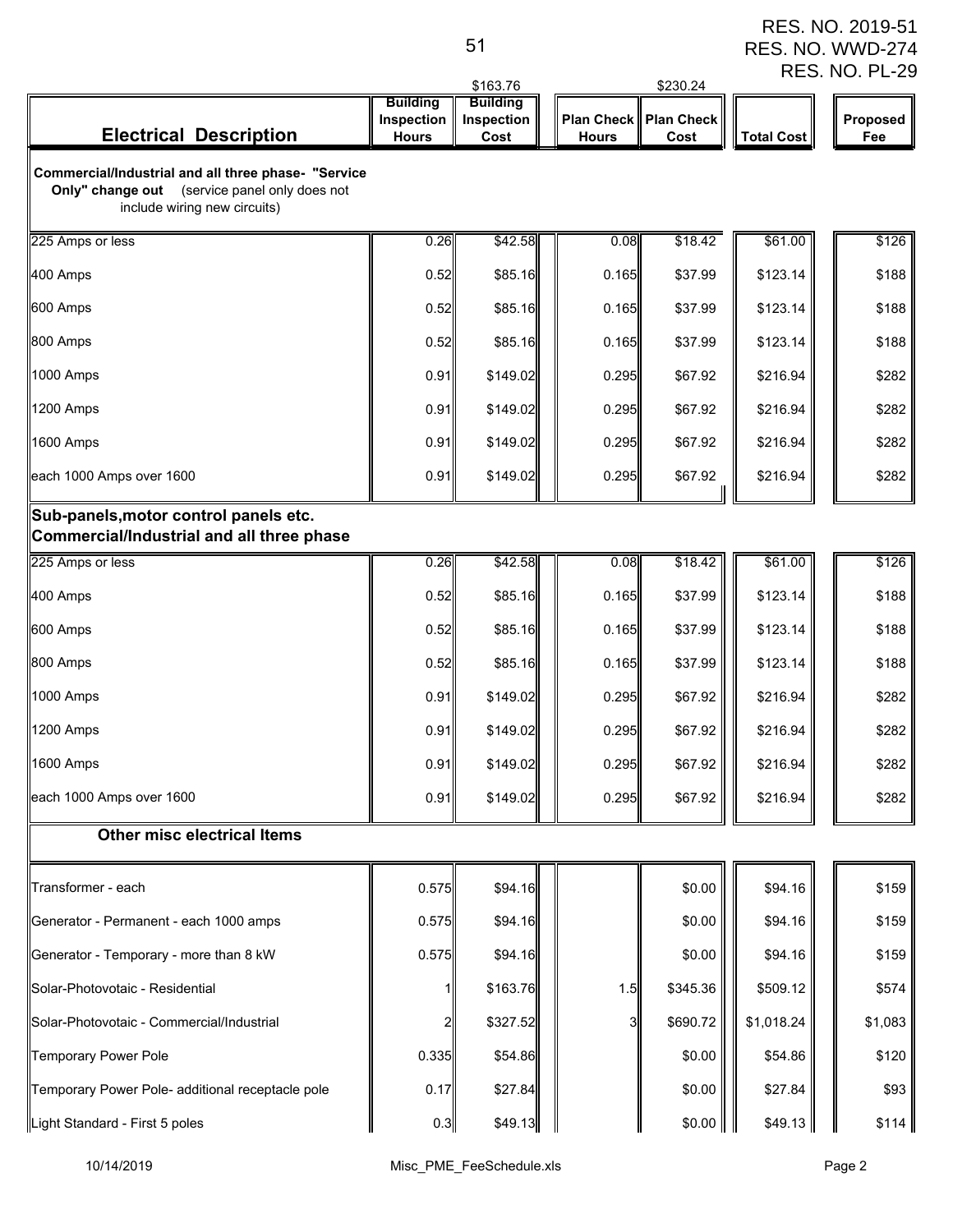RES. NO. 2019-51 RES. NO. WWD-274 RES. NO. PL-29

|                                                                            |                                               | \$163.76                              |              | \$230.24                               |                   |                 |
|----------------------------------------------------------------------------|-----------------------------------------------|---------------------------------------|--------------|----------------------------------------|-------------------|-----------------|
| <b>Electrical Description</b>                                              | <b>Building</b><br>Inspection<br><b>Hours</b> | <b>Building</b><br>Inspection<br>Cost | <b>Hours</b> | <b>Plan Check   Plan Check</b><br>Cost | <b>Total Cost</b> | Proposed<br>Fee |
| each additional 5 poles                                                    | 0.2                                           | \$32.75                               |              | \$0.00                                 | \$32.75           | \$33            |
| Electrical Sign-per sign 200 sq ft or less/includes 2<br>sign transformers |                                               |                                       |              |                                        |                   |                 |
| Wall mounted 200 sq ft or less                                             | 0.6                                           | \$98.26                               |              | \$0.00                                 | \$98.26           | \$163           |
| Monument 6 ft high or less and 200 sq ft or less                           | 0.6                                           | \$98.26                               |              | \$0.00                                 | \$98.26           | \$163           |
| Pole/monument sign 200 sq ft or less and 20 ft high or<br>less             | 0.6                                           | \$98.26                               |              | \$0.00                                 | \$98.26           | \$163           |
| height and/or each additional 2 sign transformers                          | 0.3                                           | \$49.13                               |              | \$0.00                                 | \$49.13           | \$49            |
| <b>Electrical Meter Reset</b>                                              | 0.3                                           | \$49.13                               |              | \$0.00                                 | \$49.13           | \$114           |
| Misc Electrical circuits-Residential (added to existing<br>panel)          | 0.3                                           | \$49.13                               |              | \$0.00                                 | \$49.13           | \$114           |
| Misc Electrical Circuits-Non Residential (added to<br>existing panel)      | 0.3                                           | \$49.13                               |              | \$0.00                                 | \$49.13           | \$114           |
| Swimming pool pump motor                                                   | 0.3                                           | \$49.13                               |              | \$0.00                                 | \$49.13           | \$114           |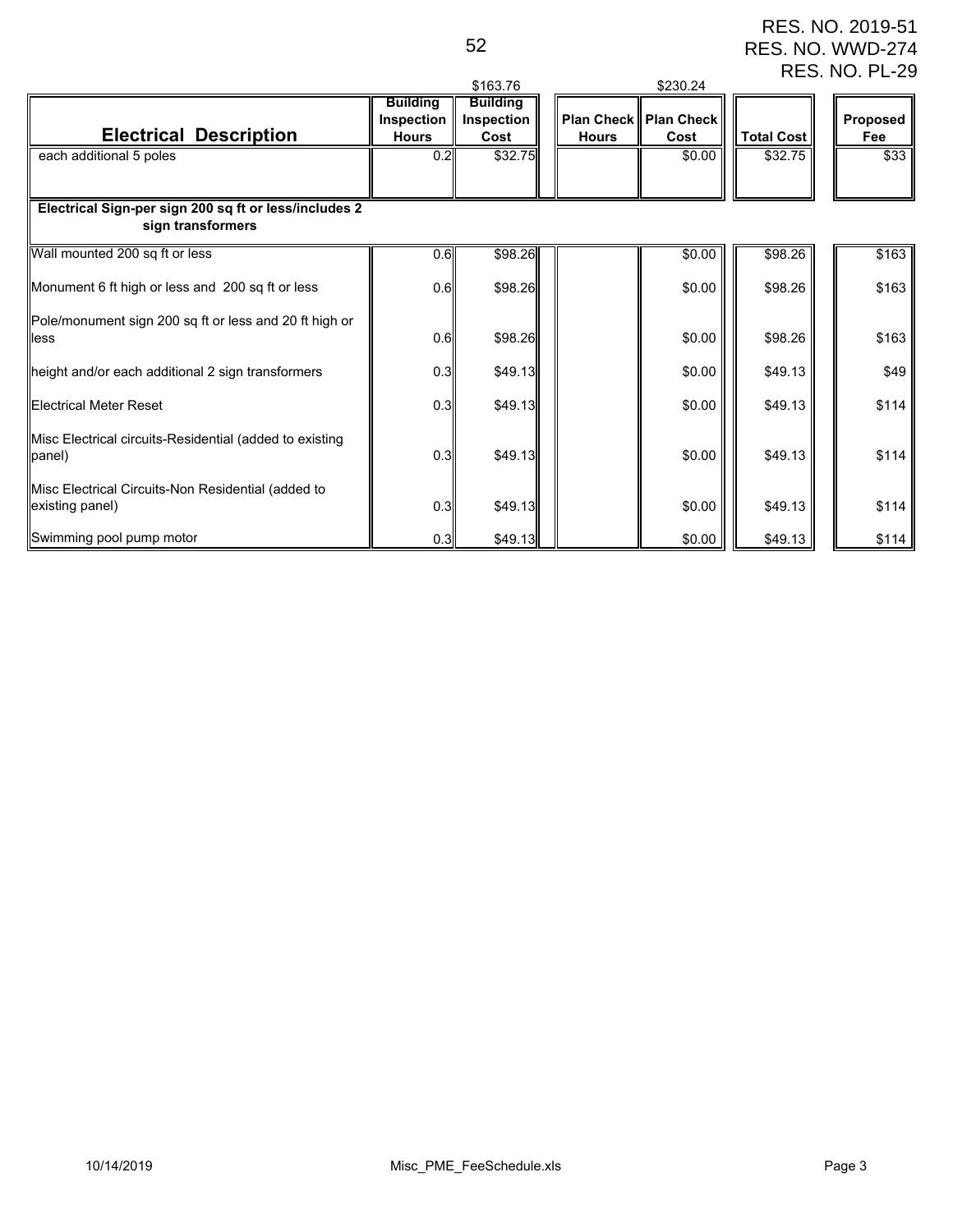RES. NO. 2019-51 RES. NO. WWD-274 RES. NO. PL-29

|                                                                |                                        | \$163.76                       |                                       | \$230.24 |               |                 |
|----------------------------------------------------------------|----------------------------------------|--------------------------------|---------------------------------------|----------|---------------|-----------------|
| <b>Plumbing Description</b>                                    | <b>Building</b><br>Inspection<br>Hours | Building<br>Inspection<br>Cost | <b>Plan Check Plan Check</b><br>Hours | Cost     | Total<br>Cost | Proposed<br>Fee |
| Permit Issuance                                                |                                        |                                |                                       |          | \$59.00       | \$59            |
| General Inspection Service (per inspection)                    |                                        |                                |                                       |          | \$65.00       | \$65            |
| Stand Alone Plan Check Per Hour                                |                                        |                                | 1                                     | \$230.24 | \$230.24      | \$230           |
| Non-Life Safety/Non-Structural Self-Certification<br>EACH UNIT |                                        |                                |                                       |          |               | \$52            |
| Water Closet(Toilet)/Bidet                                     | 0.06                                   | \$9.83                         | 0.03                                  | \$6.91   | \$16.73       | \$82            |
| Lavatory/Sink                                                  | 0.06                                   | \$9.83                         | 0.03                                  | \$6.91   | \$16.73       | \$82            |
| Kitchen Sink                                                   | 0.06                                   | \$9.83                         | 0.03                                  | \$6.91   | \$16.73       | \$82            |
| Bathtub                                                        | 0.06                                   | \$9.83                         | 0.03                                  | \$6.91   | \$16.73       | \$82            |
| Shower                                                         | 0.06                                   | \$9.83                         | 0.03                                  | \$6.91   |               | \$82            |
|                                                                |                                        |                                |                                       |          | \$16.73       |                 |
| Single Family Dwelling Dishwasher                              | 0.06                                   | \$9.83                         | 0.03                                  | \$6.91   | \$16.73       | \$30            |
| Dishwasher                                                     | 0.06                                   | \$9.83                         | 0.03                                  | \$6.91   | \$16.73       | \$82            |
| Laundry Tray or Mop Sink                                       | 0.06                                   | \$9.83                         | 0.03                                  | \$6.91   | \$16.73       | \$82            |
| Urinal & Waterless Urinal                                      | 0.06                                   | \$9.83                         | 0.03                                  | \$6.91   | \$16.73       | \$82            |
| Clotheswasher                                                  | 0.06                                   | \$9.83                         | 0.03                                  | \$6.91   | \$16.73       | \$82            |
| Floor Sink or Floor Drain                                      | 0.06                                   | \$9.83                         | 0.03                                  | \$6.91   | \$16.73       | \$82            |
| Single Family Dwelling Water Heater                            | 0.06                                   | \$9.83                         | 0.03                                  | \$6.91   | \$16.73       | \$30            |
| Water Heater-storage tank 100 Gal or less                      | 0.06                                   | \$9.83                         | 0.03                                  | \$6.91   | \$16.73       | \$82            |
| Water Heater-storage tank over 100 Gal                         | 0.06                                   | \$9.83                         | 0.03                                  | \$6.91   | \$16.73       | \$82            |
| Water Heater-Gas-instantaneous 199,000 btu or less             | 0.06                                   | \$9.83                         | 0.03                                  | \$6.91   | \$16.73       | \$82            |
| Water Heater-Electrical instantaneous (intsa hot)              | 0.06                                   | \$9.83                         | 0.03                                  | \$6.91   | \$16.73       | \$82            |
| MISC fixtures Per fixture                                      | 0.06                                   | \$9.83                         | 0.03                                  | \$6.91   | \$16.73       | \$82            |
| Each Gas Outlet                                                | 0.06                                   | \$9.83                         | 0.03                                  | \$6.91   | \$16.73       | \$82            |
| Hose Bibb                                                      | 0.06                                   | \$9.83                         | 0.03                                  | \$6.91   | \$16.73       | \$82            |
| Lawn Sprinkler valve/Backflow device                           | 0.06                                   | \$9.83                         | 0.03                                  | \$6.91   | \$16.73       | \$82            |
| Building Sewer/Trailer park sewer-per unit                     | 0.3                                    | \$49.13                        | 0.1                                   | \$23.02  | \$72.15       | \$137           |
| Septic Tank/Leach field                                        | 0.4                                    | \$65.50                        | 0.2                                   | \$46.05  | \$111.55      | \$177           |
| Septic Tank Demolition                                         | 0.3                                    | \$49.13                        | 0.2                                   | \$46.05  | \$95.18       | \$160           |
| Interceptor-Grease, oil, sand etc                              | 0.06                                   | \$9.83                         | 0.03                                  | \$6.91   | \$16.73       | \$82            |
| Water Softener                                                 | 0.06                                   | \$9.83                         | 0.03                                  | \$6.91   | \$16.73       | \$82            |
| Water Repipe-Single Family Dwelling                            | 0.3                                    | \$49.13                        | 0.1                                   | \$23.02  | \$72.15       | \$137           |
| Misc piping per 300 lineal ft                                  | 0.25                                   | \$40.94                        |                                       | \$0.00   | \$40.94       | \$106           |
| Medical Gas/Air outlets each                                   | 0.06                                   | \$9.83                         |                                       | \$0.00   | \$9.83        | \$75            |
| Gray Water System                                              | 0.3                                    | \$49.13                        | 0.2                                   | \$46.05  | \$95.18       | \$160           |
| Roof Drains - per building                                     | 0.06                                   | \$9.83                         | 0.03                                  | \$6.91   | \$16.73       | \$82            |
| Commercial Reclaimed water system                              | 0.2                                    | \$32.75                        | 0.1                                   | \$23.02  | \$55.78       | \$121           |
| Water Service                                                  | 0.06                                   | \$9.83                         | 0.03                                  | \$6.91   | \$16.73       | \$82            |
| Pressure Regulator                                             | 0.06                                   | \$9.83                         |                                       | \$0.00   | \$9.83        | \$75            |
| Hot Water Recirculation System                                 | 0.2                                    | \$32.75                        |                                       | \$0.00   | \$32.75       | \$98            |
| Solar or Hydronic systems                                      | 0.3                                    | \$49.13                        |                                       | \$0.00   | \$49.13       | \$114           |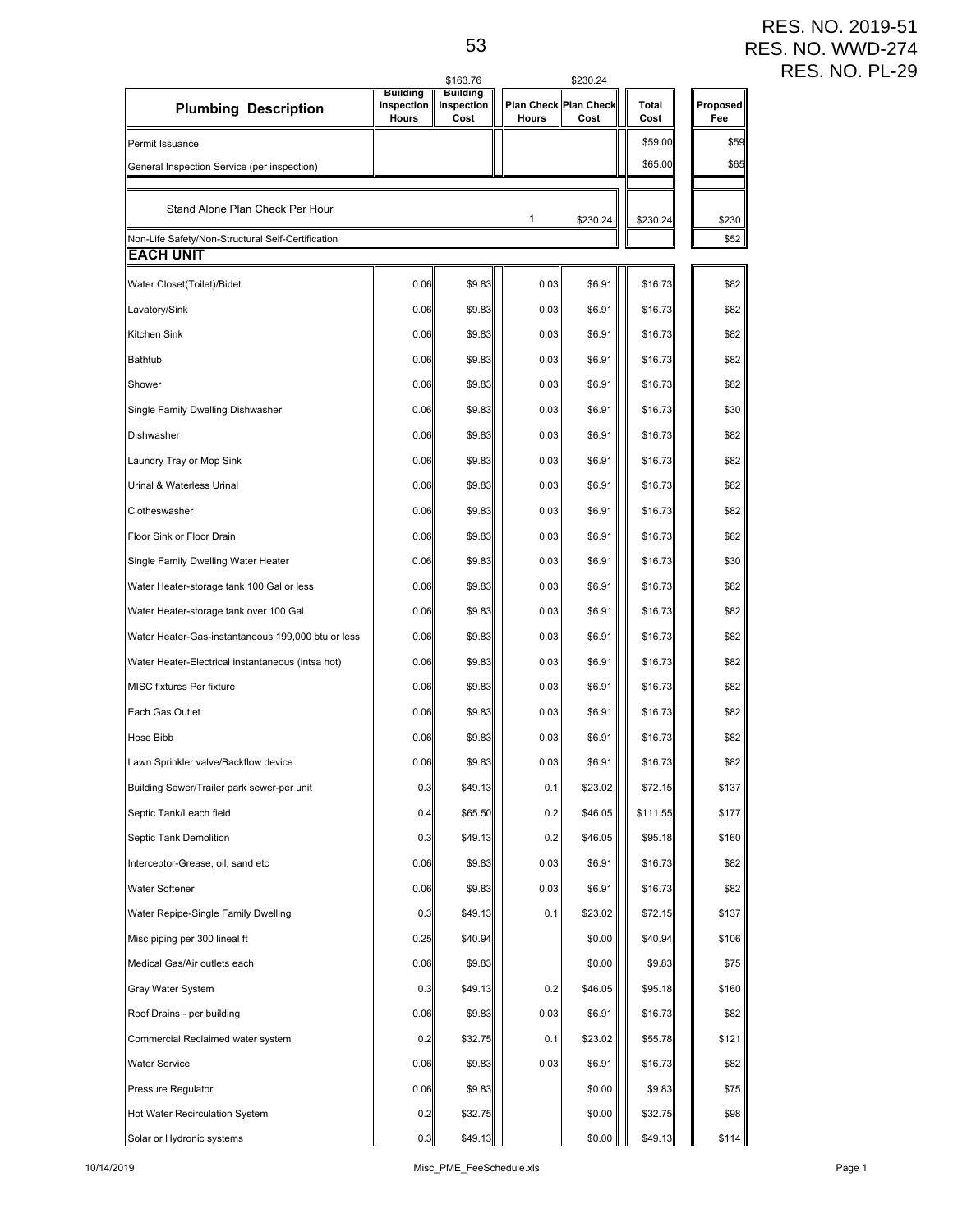|                                                |                                               | \$163.76                              |              | \$230.24                      |               |                 |
|------------------------------------------------|-----------------------------------------------|---------------------------------------|--------------|-------------------------------|---------------|-----------------|
| <b>Plumbing Description</b>                    | <b>Building</b><br>Inspection<br><b>Hours</b> | <b>Building</b><br>Inspection<br>Cost | <b>Hours</b> | Plan Check Plan Check<br>Cost | Total<br>Cost | Proposed<br>Fee |
| Single Family Dwelling Backflow valves         | 0.06                                          | \$9.83                                |              | \$0.00                        | \$9.83        | \$30            |
| <b>Backflow valves</b>                         | 0.06                                          | \$9.83                                |              | \$0.00                        | \$9.83        | \$75            |
| Sump Pump - Per Building                       | 0.2                                           | \$32.75                               |              | \$0.00                        | \$32.75       | \$98            |
| Sewage Ejection System/Grinder Pump - Per Site | 0.3 <sub>II</sub>                             | \$49.13                               |              | \$0.00                        | \$49.13       | \$114           |
| Swimming pool misc piping/retrofit/repair      | 0.2                                           | \$32.75                               |              | \$0.00                        | \$32.75       | \$98            |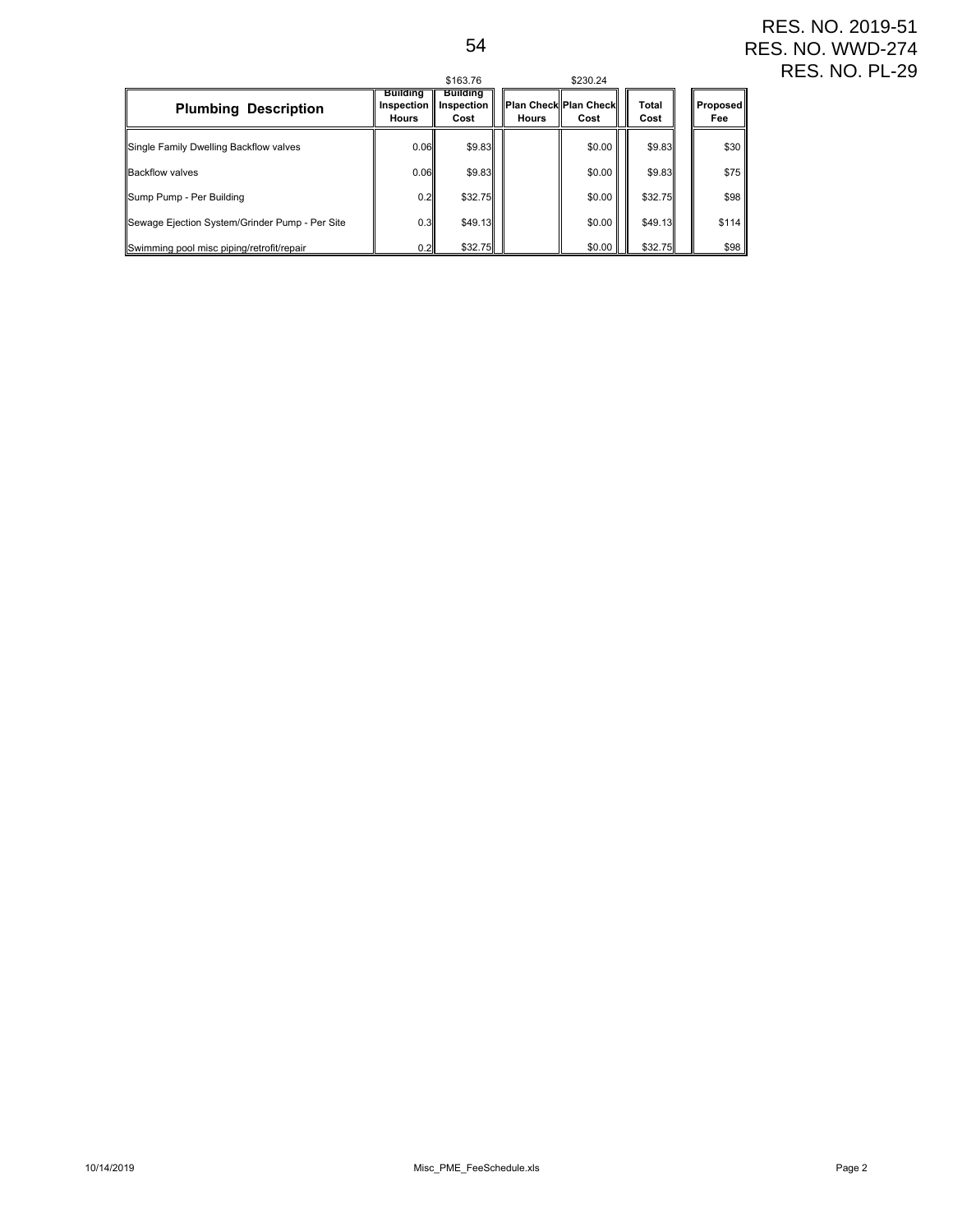|                                                                            | 55                                            | \$163.76                              |  | \$230.24                             | ו ט−טו ט∠ געווי<br>RES. NO. WWD-274 |                      |                                                                 |
|----------------------------------------------------------------------------|-----------------------------------------------|---------------------------------------|--|--------------------------------------|-------------------------------------|----------------------|-----------------------------------------------------------------|
| <b>Mechanical Description</b>                                              | <b>Building</b><br>Inspection<br><b>Hours</b> | <b>Bullaina</b><br>Inspection<br>Cost |  | rian<br><b>Check</b><br><b>Hours</b> | Pian<br><b>Check</b><br>Cost        | <b>Total</b><br>Cost | <del>RESJ</del> N <del>O. PL-29</del><br><b>Proposed</b><br>Fee |
| Permit Issuance                                                            |                                               |                                       |  |                                      |                                     | \$59.00              | \$59                                                            |
| General Inspection Service (per inspection)                                |                                               |                                       |  |                                      |                                     | \$65.00              | \$65                                                            |
| <b>Stand Alone Plan Check-Per Hour</b>                                     |                                               |                                       |  |                                      | \$230.24                            | \$230.24             | \$230                                                           |
|                                                                            |                                               |                                       |  |                                      |                                     |                      |                                                                 |
| A/C Unit ≤ 100,000 BTU                                                     | 0.5                                           | \$81.88                               |  |                                      | \$0.00                              | \$81.88              | \$147                                                           |
| A/C Unit >100,000 BTU                                                      | 0.7                                           | \$114.63                              |  |                                      | \$0.00                              | \$114.63             | \$180                                                           |
| FAU Furnace or Heat Pump<100,000 BTU                                       | 0.3                                           | \$49.13                               |  |                                      | \$0.00                              | \$49.13              | \$114                                                           |
| FAU Furnace or Heat Pump>100,000 BTU                                       | 0.4                                           | \$65.50                               |  |                                      | \$0.00                              | \$65.50              | \$131                                                           |
| <b>Refrigeration Unit</b>                                                  | 0.3                                           | \$49.13                               |  |                                      | \$0.00                              | \$49.13              | \$114                                                           |
| Condensors                                                                 | 0.3                                           | \$49.13                               |  |                                      | \$0.00                              | \$49.13              | \$114                                                           |
| Boilers 100,000 BTU or less                                                | 0.3                                           | \$49.13                               |  |                                      | \$0.00                              | \$49.13              | \$114                                                           |
| Boilers 500,000 BTU or less                                                | 0.3                                           | \$49.13                               |  |                                      | \$0.00                              | \$49.13              | \$114                                                           |
| Boilers 1,000,000 BTU or less                                              | 0.5                                           | \$81.88                               |  |                                      | \$0.00                              | \$81.88              | \$147                                                           |
| Boilers 1,750,000 BTU or less                                              | 0.8                                           | \$131.01                              |  |                                      | \$0.00                              | \$131.01             | \$196                                                           |
| Boilers over 1,750,000 BTU                                                 | 0.8                                           | \$131.01                              |  |                                      | \$0.00                              | \$131.01             | \$196                                                           |
| Compressors                                                                | 0.3                                           | \$49.13                               |  |                                      | \$0.00                              | \$49.13              | \$114                                                           |
| <b>Evaporative Coolers-Residential</b>                                     | 0.3                                           | \$49.13                               |  |                                      | \$0.00                              | \$49.13              | \$114                                                           |
| Evaporative Coolers-Commercial/Industrial                                  | 0.4                                           | \$65.50                               |  |                                      | \$0.00                              | \$65.50              | \$131                                                           |
| Air Handling Unit<br>Environmental Air Duct/Vent Fan single duct/Res range | 0.2                                           | \$32.75                               |  |                                      | \$0.00                              | \$32.75              | \$98                                                            |
| exhaust                                                                    | 0.1                                           | \$16.38                               |  |                                      | \$0.00                              | \$16.38              | \$81                                                            |
| Type 1 or 2 Hood/Duct system                                               | 0.8                                           | \$131.01                              |  | 0.4                                  | \$92.10                             | \$223.10             | \$288                                                           |
| Miscellaneous Duct Work                                                    | 0.25                                          | \$40.94                               |  |                                      | \$0.00                              | \$40.94              | \$106                                                           |
| Unlisted Equipment(Minimum or by the hour)                                 | 0.25                                          | \$40.94                               |  |                                      | \$0.00                              | \$40.94              | \$106                                                           |
| <b>Wall Heater</b>                                                         | 0.25                                          | \$40.94                               |  |                                      | \$0.00                              | \$40.94              | \$106                                                           |
| <b>Commercial Unit Heater</b>                                              | 0.3                                           | \$49.13                               |  |                                      | \$0.00                              | \$49.13              | \$114                                                           |
| <b>Dryer Duct</b>                                                          | 0.1                                           | \$16.38                               |  |                                      | \$0.00                              | \$16.38              | \$81                                                            |
| Package wall unit heat /cooling ≤ 100,000 BTU                              | 0.3                                           | \$49.13                               |  |                                      | \$0.00                              | \$49.13              | \$114                                                           |
| Fireplace-Listed Mechanical per unit                                       | 0.25                                          | \$40.94                               |  |                                      | \$0.00                              | \$40.94              | \$106                                                           |